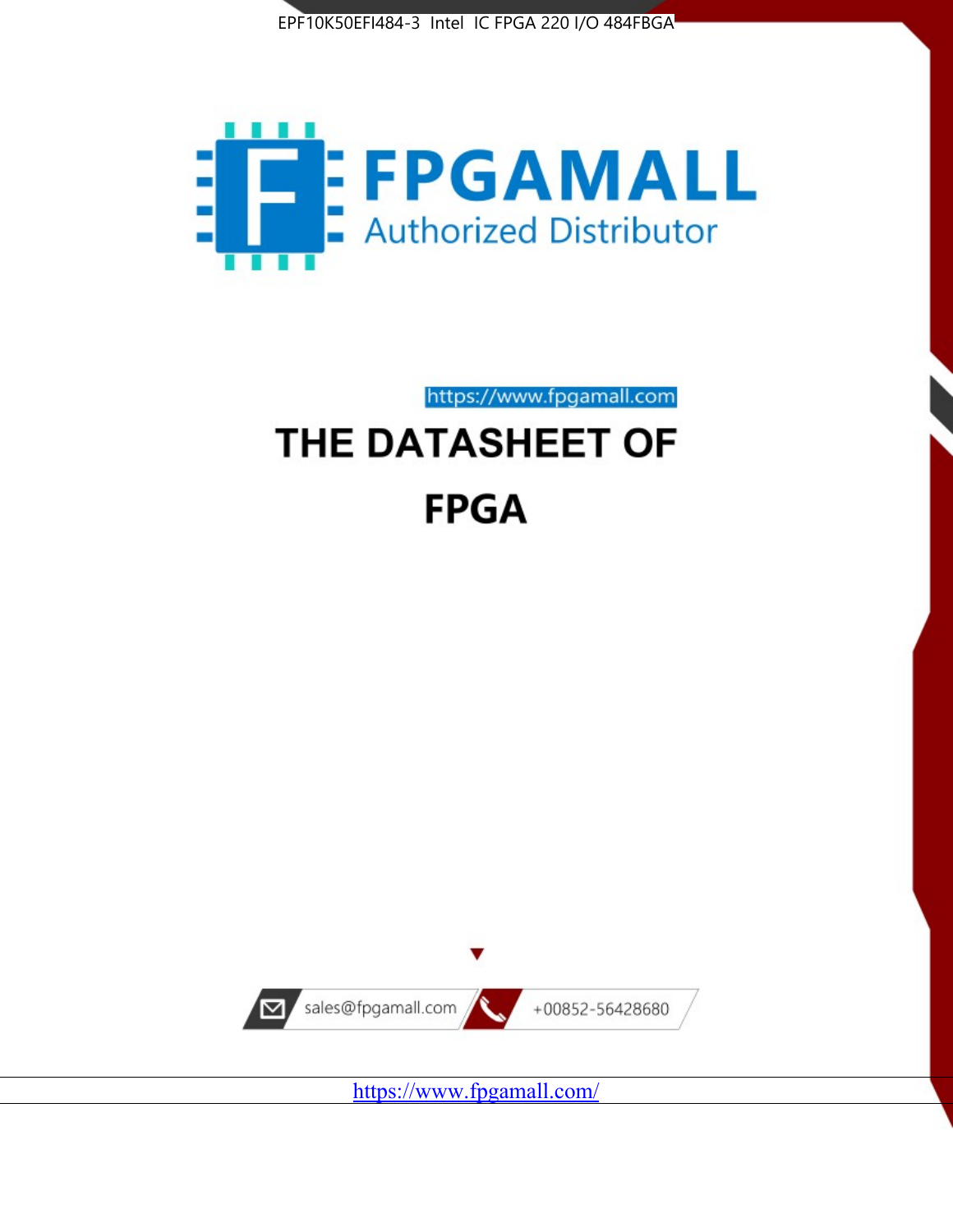#### EPF10K50EFI484-3 Intel IC FPGA 220 I/O 484FBGA



## **FLEX 10KE**

### **Embedded Programmable Logic Device**

**January 2003, ver. 2.5 Data Sheet**

**Features...** ■ Embedded programmable logic devices (PLDs), providing system-on-a-programmable-chip (SOPC) integration in a single device

- Enhanced embedded array for implementing megafunctions such as efficient memory and specialized logic functions
- Dual-port capability with up to 16-bit width per embedded array block (EAB)
- Logic array for general logic functions
- High density
	- 30,000 to 200,000 typical gates (see Tables 1 and 2)
	- Up to 98,304 RAM bits (4,096 bits per EAB), all of which can be used without reducing logic capacity
- System-level features
	- MultiVolt<sup>™</sup> I/O pins can drive or be driven by 2.5-V, 3.3-V, or 5.0-V devices
	- Low power consumption
	- Bidirectional I/O performance  $(t_{SI}$  and  $t_{CO}$ ) up to 212 MHz
	- Fully compliant with the PCI Special Interest Group (PCI SIG) *PCI Local Bus Specification, Revision 2.2* for 3.3-V operation at 33 MHz or 66 MHz
	- -1 speed grade devices are compliant with *PCI Local Bus Specification, Revision 2.2*, for 5.0-V operation
	- Built-in Joint Test Action Group (JTAG) boundary-scan test (BST) circuitry compliant with IEEE Std. 1149.1-1990, available without consuming additional device logic



For information on 5.0-V FLEX<sup>®</sup> 10K or 3.3-V FLEX 10KA devices, see the *FLEX 10K Embedded Programmable Logic Family Data Sheet*.

| Tadie T. Flex Tuke Device Features |                  |                                      |  |  |
|------------------------------------|------------------|--------------------------------------|--|--|
| Feature                            | <b>EPF10K30E</b> | <b>EPF10K50E</b><br><b>EPF10K50S</b> |  |  |
| Typical gates (1)                  | 30,000           | 50,000                               |  |  |
| Maximum system gates               | 119,000          | 199,000                              |  |  |
| Logic elements (LEs)               | 1,728            | 2,880                                |  |  |
| EABs                               | 6                | 10                                   |  |  |
| <b>Total RAM bits</b>              | 24,576           | 40,960                               |  |  |
| Maximum user I/O pins              | 220              | 254                                  |  |  |

#### *Table 1. FLEX 10KE Device Features*

#### **Altera Corporation 1**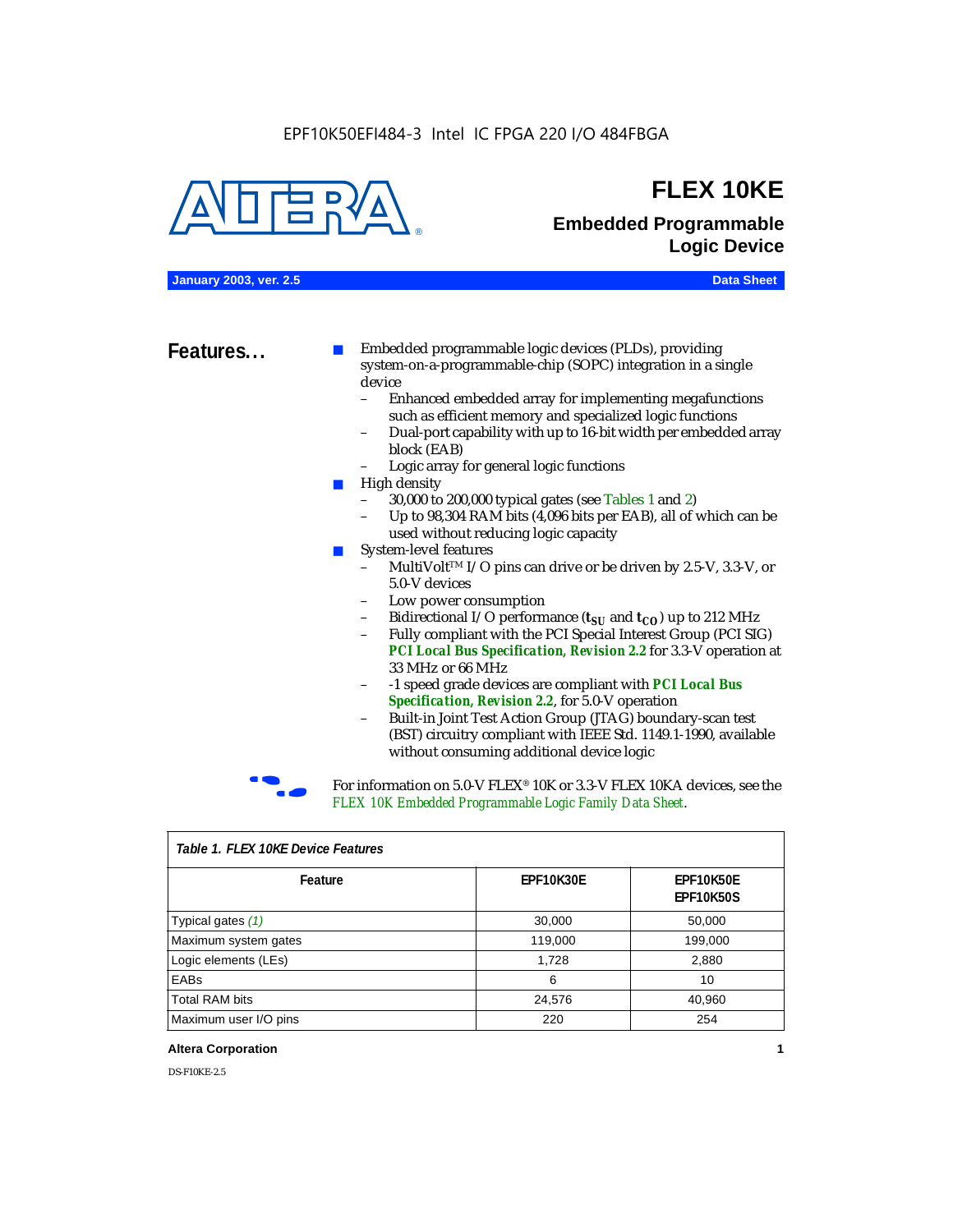### EPF10K50EFI484-3 Intel IC FPGA 220 I/O 484FBGA

#### **FLEX 10KE Embedded Programmable Logic Devices Data Sheet**

| Table 2. FLEX 10KE Device Features |                |                   |                                        |  |
|------------------------------------|----------------|-------------------|----------------------------------------|--|
| Feature                            | EPF10K100E (2) | <b>EPF10K130E</b> | <b>EPF10K200E</b><br><b>EPF10K200S</b> |  |
| Typical gates (1)                  | 100,000        | 130,000           | 200.000                                |  |
| Maximum system gates               | 257,000        | 342,000           | 513,000                                |  |
| Logic elements (LEs)               | 4,992          | 6,656             | 9,984                                  |  |
| <b>EABs</b>                        | 12             | 16                | 24                                     |  |
| <b>Total RAM bits</b>              | 49,152         | 65,536            | 98,304                                 |  |
| Maximum user I/O pins              | 338            | 413               | 470                                    |  |

#### *Note to tables:*

- (1) The embedded IEEE Std. 1149.1 JTAG circuitry adds up to 31,250 gates in addition to the listed typical or maximum system gates.
- (2) New EPF10K100B designs should use EPF10K100E devices.

## **...and More**

- Fabricated on an advanced process and operate with a 2.5-V internal supply voltage
- In-circuit reconfigurability (ICR) via external configuration devices, intelligent controller, or JTAG port
- ClockLockTM and ClockBoostTM options for reduced clock delay/skew and clock multiplication
- Built-in low-skew clock distribution trees
- 100% functional testing of all devices; test vectors or scan chains are not required
- Pull-up on I/O pins before and during configuration
- Flexible interconnect
	- FastTrack<sup>®</sup> Interconnect continuous routing structure for fast, predictable interconnect delays
	- Dedicated carry chain that implements arithmetic functions such as fast adders, counters, and comparators (automatically used by software tools and megafunctions)
	- Dedicated cascade chain that implements high-speed, high-fan-in logic functions (automatically used by software tools and megafunctions)
	- Tri-state emulation that implements internal tri-state buses
	- Up to six global clock signals and four global clear signals
	- Powerful I/O pins
		- Individual tri-state output enable control for each pin
		- Open-drain option on each I/O pin
		- Programmable output slew-rate control to reduce switching noise
		- Clamp to  $V_{\text{CCIO}}$  user-selectable on a pin-by-pin basis
		- Supports hot-socketing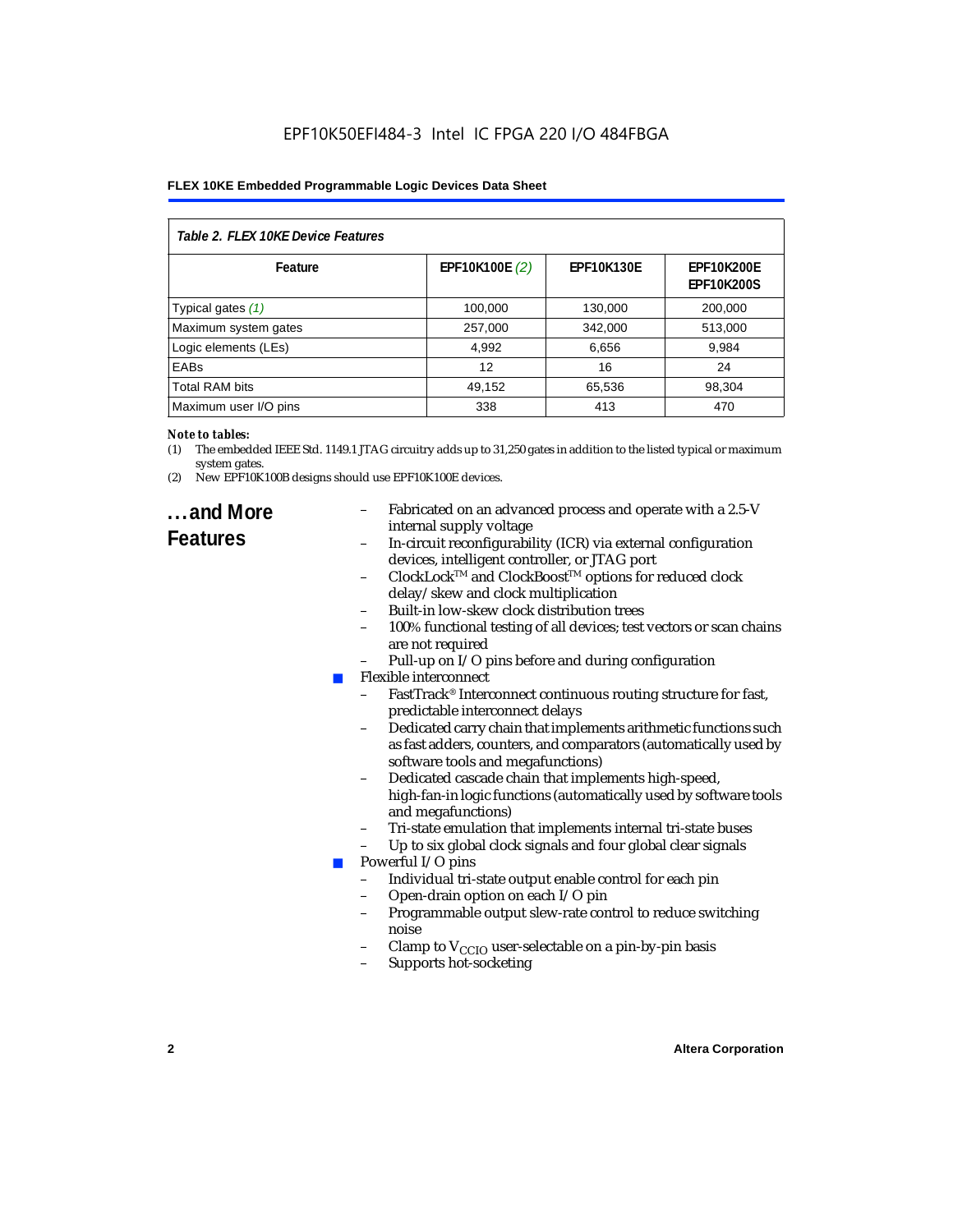- Software design support and automatic place-and-route provided by Altera's development systems for Windows-based PCs and Sun SPARCstation, and HP 9000 Series 700/800
- Flexible package options
	- Available in a variety of packages with 144 to 672 pins, including the innovative FineLine BGA<sup>TM</sup> packages (see Tables 3 and 4)
	- SameFrame™ pin-out compatibility between FLEX 10KA and FLEX 10KE devices across a range of device densities and pin counts
- Additional design entry and simulation support provided by EDIF 2 0 0 and 3 0 0 netlist files, library of parameterized modules (LPM), DesignWare components, Verilog HDL, VHDL, and other interfaces to popular EDA tools from manufacturers such as Cadence, Exemplar Logic, Mentor Graphics, OrCAD, Synopsys, Synplicity, VeriBest, and Viewlogic

| Table 3. FLEX 10KE Package Options & I/O Pin Count<br><i>Notes <math>(1)</math>, <math>(2)</math></i> |                        |                        |                                       |                                   |                |                                   |                |                       |                                   |
|-------------------------------------------------------------------------------------------------------|------------------------|------------------------|---------------------------------------|-----------------------------------|----------------|-----------------------------------|----------------|-----------------------|-----------------------------------|
| <b>Device</b>                                                                                         | 144-Pin<br><b>TOFP</b> | 208-Pin<br><b>POFP</b> | 240-Pin<br><b>POFP</b><br><b>ROFP</b> | 256-Pin<br>FineLine<br><b>BGA</b> | 356-Pin<br>BGA | 484-Pin<br>FineLine<br><b>BGA</b> | 599-Pin<br>PGA | 600-Pin<br><b>BGA</b> | 672-Pin<br>FineLine<br><b>BGA</b> |
| EPF10K30E                                                                                             | 102                    | 147                    |                                       | 176                               |                | 220                               |                |                       | 220(3)                            |
| EPF10K50E                                                                                             | 102                    | 147                    | 189                                   | 191                               |                | 254                               |                |                       | 254(3)                            |
| <b>EPF10K50S</b>                                                                                      | 102                    | 147                    | 189                                   | 191                               | 220            | 254                               |                |                       | 254(3)                            |
| EPF10K100E                                                                                            |                        | 147                    | 189                                   | 191                               | 274            | 338                               |                |                       | 338(3)                            |
| EPF10K130E                                                                                            |                        |                        | 186                                   |                                   | 274            | 369                               |                | 424                   | 413                               |
| EPF10K200E                                                                                            |                        |                        |                                       |                                   |                |                                   | 470            | 470                   | 470                               |
| EPF10K200S                                                                                            |                        |                        | 182                                   |                                   | 274            | 369                               | 470            | 470                   | 470                               |

#### *Notes:*

- (1) FLEX 10KE device package types include thin quad flat pack (TQFP), plastic quad flat pack (PQFP), power quad flat pack (RQFP), pin-grid array (PGA), and ball-grid array (BGA) packages.
- (2) Devices in the same package are pin-compatible, although some devices have more I/O pins than others. When planning device migration, use the I/O pins that are common to all devices.
- (3) This option is supported with a 484-pin FineLine BGA package. By using SameFrame pin migration, all FineLine BGA packages are pin-compatible. For example, a board can be designed to support 256-pin, 484-pin, and 672-pin FineLine BGA packages. The Altera software automatically avoids conflicting pins when future migration is set.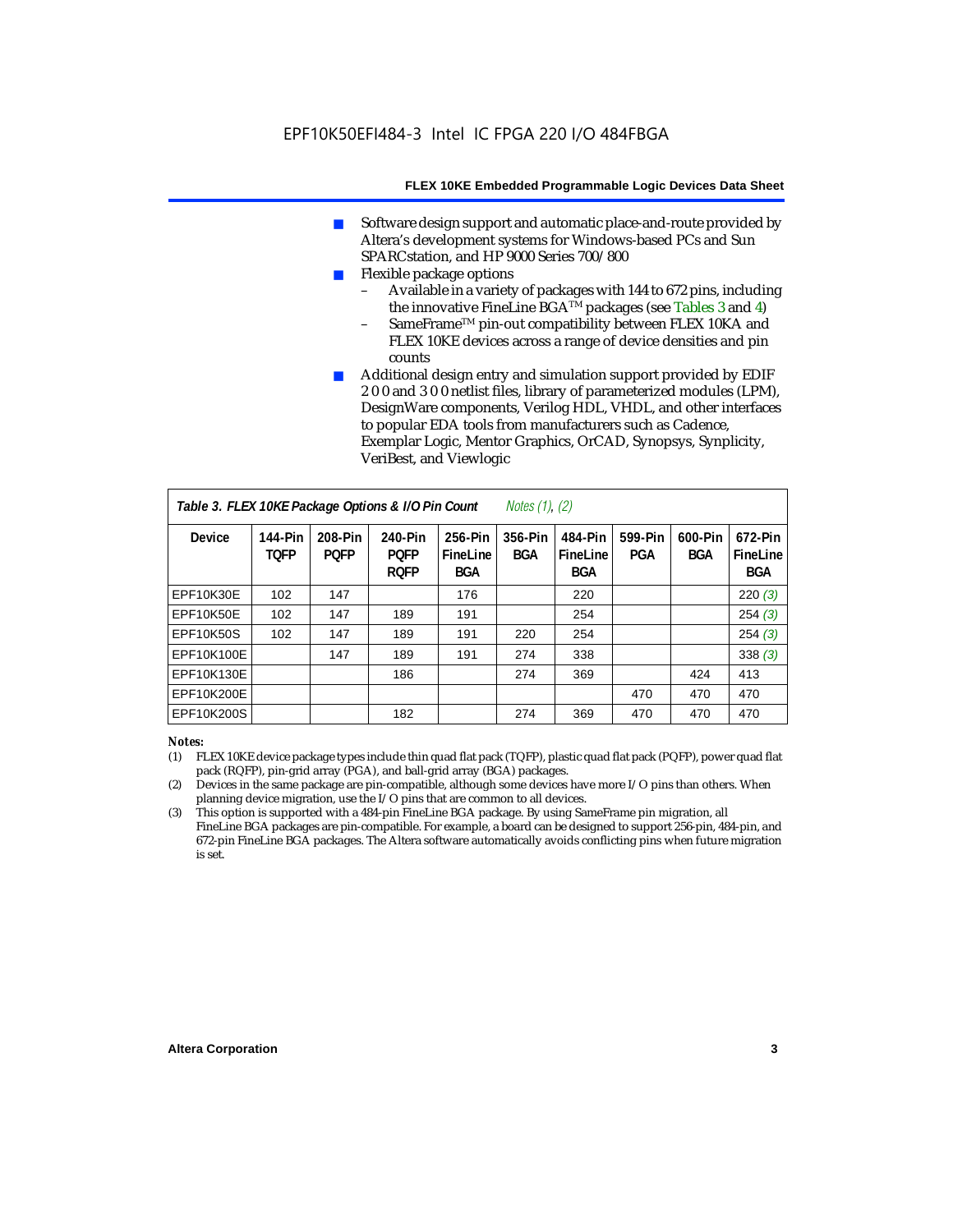| Table 4. FLEX 10KE Package Sizes          |                            |                                                      |                                       |                                   |                       |                            |                                     |                              |                                   |
|-------------------------------------------|----------------------------|------------------------------------------------------|---------------------------------------|-----------------------------------|-----------------------|----------------------------|-------------------------------------|------------------------------|-----------------------------------|
| <b>Device</b>                             | 144-<br>Pin<br><b>TOFP</b> | 208-Pin<br><b>POFP</b>                               | 240-Pin<br><b>POFP</b><br><b>ROFP</b> | 256-Pin<br>FineLine<br><b>BGA</b> | $356 -$<br>Pin<br>BGA | 484-Pin<br>FineLine<br>BGA | 599-Pin<br>PGA                      | $600 -$<br>Pin<br><b>BGA</b> | 672-Pin<br>FineLine<br><b>BGA</b> |
| Pitch (mm)                                | 0.50                       | 0.50                                                 | 0.50                                  | 1.0                               | 1.27                  | 1.0                        |                                     | 1.27                         | 1.0                               |
| Area $(mm2)$                              | 484                        | 936                                                  | 1,197                                 | 289                               | 1.225                 | 529                        | 3.904                               | 2,025                        | 729                               |
| Length $\times$ width<br>$(mm \times mm)$ |                            | $22 \times 22$ 30.6 $\times$ 30.6 34.6 $\times$ 34.6 |                                       | $17 \times 17$                    | $35 \times 35$        | $23 \times 23$             | $62.5 \times 62.5$   45 $\times$ 45 |                              | $27 \times 27$                    |

## **General Description**

Altera FLEX 10KE devices are enhanced versions of FLEX 10K devices. Based on reconfigurable CMOS SRAM elements, the FLEX architecture incorporates all features necessary to implement common gate array megafunctions. With up to 200,000 typical gates, FLEX 10KE devices provide the density, speed, and features to integrate entire systems, including multiple 32-bit buses, into a single device.

The ability to reconfigure FLEX 10KE devices enables 100% testing prior to shipment and allows the designer to focus on simulation and design verification. FLEX 10KE reconfigurability eliminates inventory management for gate array designs and generation of test vectors for fault coverage.

Table 5 shows FLEX 10KE performance for some common designs. All performance values were obtained with Synopsys DesignWare or LPM functions. Special design techniques are not required to implement the applications; the designer simply infers or instantiates a function in a Verilog HDL, VHDL, Altera Hardware Description Language (AHDL), or schematic design file.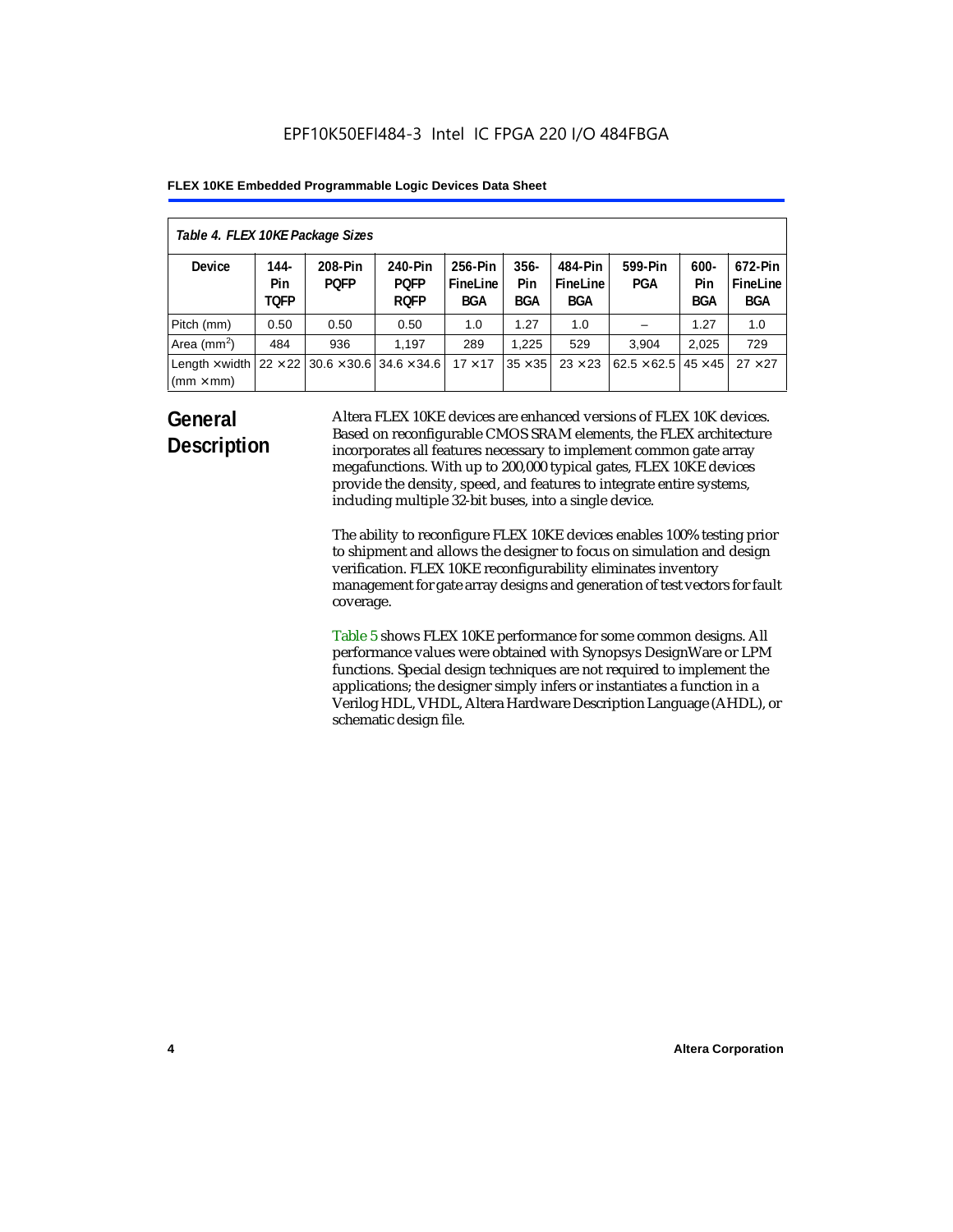| Table 5. FLEX 10KE Performance                   |                       |             |                |                |                |            |  |
|--------------------------------------------------|-----------------------|-------------|----------------|----------------|----------------|------------|--|
| Application                                      | <b>Resources Used</b> |             |                | Performance    |                |            |  |
|                                                  | <b>LEs</b>            | <b>EABs</b> | -1 Speed Grade | -2 Speed Grade | -3 Speed Grade |            |  |
| 16-bit loadable counter                          | 16                    | $\Omega$    | 285            | 250            | 200            | <b>MHz</b> |  |
| 16-bit accumulator                               | 16                    | $\Omega$    | 285            | 250            | 200            | <b>MHz</b> |  |
| 16-to-1 multiplexer $(1)$                        | 10                    | $\Omega$    | 3.5            | 4.9            | 7.0            | ns         |  |
| 16-bit multiplier with 3-stage<br>pipeline $(2)$ | 592                   | $\Omega$    | 156            | 131            | 93             | <b>MHz</b> |  |
| $256 \times 16$ RAM read cycle<br>speed $(2)$    | $\Omega$              | 1           | 196            | 154            | 118            | <b>MHz</b> |  |
| $256 \times 16$ RAM write cycle<br>speed $(2)$   | $\Omega$              | 1           | 185            | 143            | 106            | <b>MHz</b> |  |

#### *Notes:*

(1) This application uses combinatorial inputs and outputs.

This application uses registered inputs and outputs.

Table 6 shows FLEX 10KE performance for more complex designs. These designs are available as Altera MegaCore® functions.

| Table 6. FLEX 10KE Performance for Complex Designs             |                 |                |                |                |              |
|----------------------------------------------------------------|-----------------|----------------|----------------|----------------|--------------|
| Application                                                    | <b>LEs Used</b> | Performance    |                |                | <b>Units</b> |
|                                                                |                 | -1 Speed Grade | -2 Speed Grade | -3 Speed Grade |              |
| 8-bit, 16-tap parallel finite impulse<br>response (FIR) filter | 597             | 192            | 156            | 116            | <b>MSPS</b>  |
| 8-bit, 512-point fast Fourier                                  | 1,854           | 23.4           | 28.7           | 38.9           | $\mu s(1)$   |
| transform (FFT) function                                       |                 | 113            | 92             | 68             | <b>MHz</b>   |
| a16450 universal asynchronous<br>receiver/transmitter (UART)   | 342             | 36             | 28             | 20.5           | <b>MHz</b>   |

## *Note:*<br>(1) 1

These values are for calculation time. Calculation time = number of clocks required/ $f_{max}$ . Number of clocks required = ceiling [log 2 (points)/2]  $\times$  [points +14 + ceiling]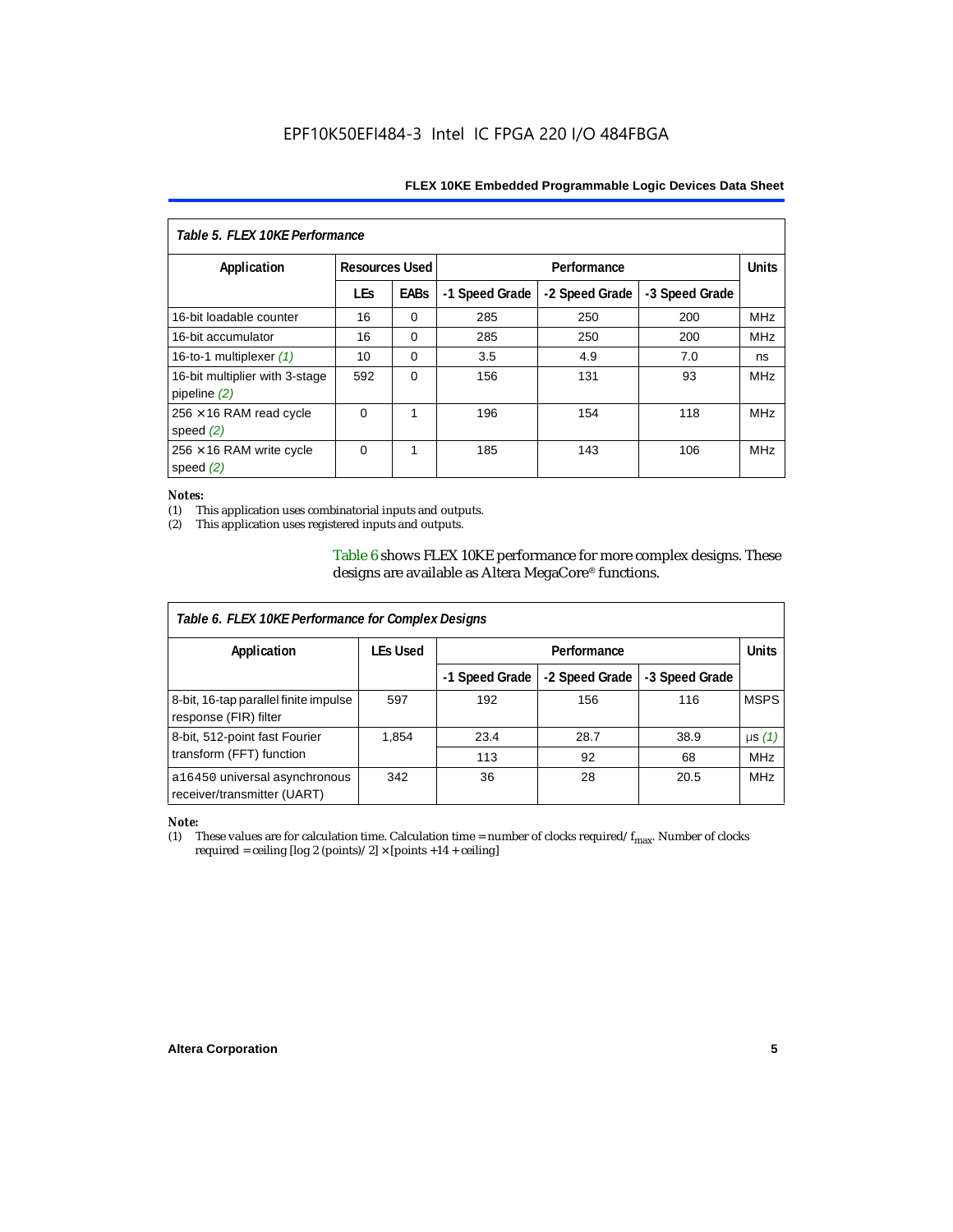Similar to the FLEX 10KE architecture, embedded gate arrays are the fastest-growing segment of the gate array market. As with standard gate arrays, embedded gate arrays implement general logic in a conventional "sea-of-gates" architecture. Additionally, embedded gate arrays have dedicated die areas for implementing large, specialized functions. By embedding functions in silicon, embedded gate arrays reduce die area and increase speed when compared to standard gate arrays. While embedded megafunctions typically cannot be customized, FLEX 10KE devices are programmable, providing the designer with full control over embedded megafunctions and general logic, while facilitating iterative design changes during debugging.

Each FLEX 10KE device contains an embedded array and a logic array. The embedded array is used to implement a variety of memory functions or complex logic functions, such as digital signal processing (DSP), wide data-path manipulation, microcontroller applications, and datatransformation functions. The logic array performs the same function as the sea-of-gates in the gate array and is used to implement general logic such as counters, adders, state machines, and multiplexers. The combination of embedded and logic arrays provides the high performance and high density of embedded gate arrays, enabling designers to implement an entire system on a single device.

FLEX 10KE devices are configured at system power-up with data stored in an Altera serial configuration device or provided by a system controller. Altera offers the EPC1, EPC2, and EPC16 configuration devices, which configure FLEX 10KE devices via a serial data stream. Configuration data can also be downloaded from system RAM or via the Altera BitBlaster™, ByteBlasterMV™, or MasterBlaster download cables. After a FLEX 10KE device has been configured, it can be reconfigured in-circuit by resetting the device and loading new data. Because reconfiguration requires less than 85 ms, real-time changes can be made during system operation.

FLEX 10KE devices contain an interface that permits microprocessors to configure FLEX 10KE devices serially or in-parallel, and synchronously or asynchronously. The interface also enables microprocessors to treat a FLEX 10KE device as memory and configure it by writing to a virtual memory location, making it easy to reconfigure the device.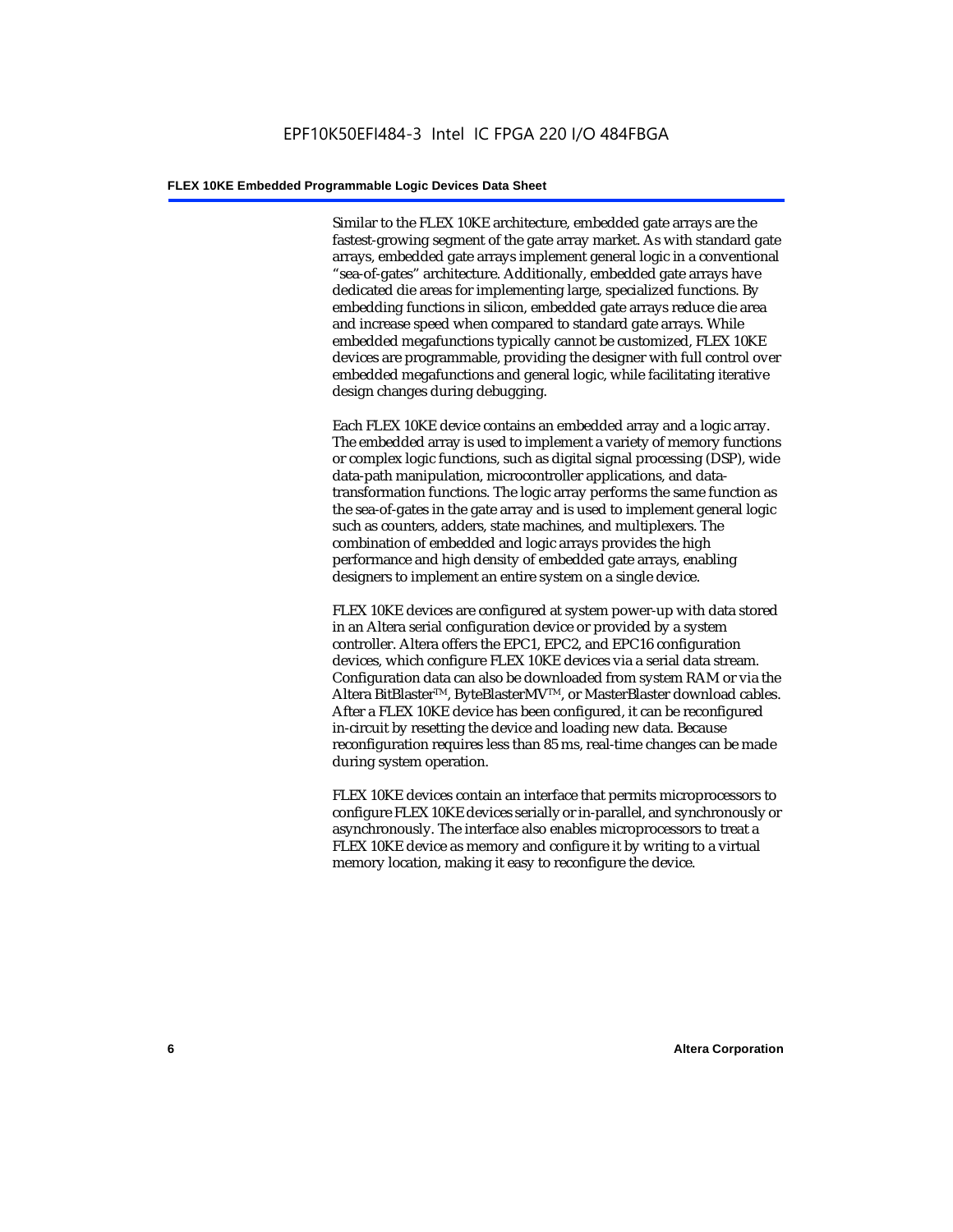For more information on FLEX device configuration, see the following documents:

- *Configuration Devices for APEX & FLEX Devices Data Sheet*
- *BitBlaster Serial Download Cable Data Sheet*
- *ByteBlasterMV Parallel Port Download Cable Data Sheet*
- *MasterBlaster Download Cable Data Sheet*
- *Application Note 116 (Configuring APEX 20K, FLEX 10K, & FLEX 6000 Devices)*

FLEX 10KE devices are supported by the Altera development systems, which are integrated packages that offer schematic, text (including AHDL), and waveform design entry, compilation and logic synthesis, full simulation and worst-case timing analysis, and device configuration. The Altera software provides EDIF 2 0 0 and 3 0 0, LPM, VHDL, Verilog HDL, and other interfaces for additional design entry and simulation support from other industry-standard PC- and UNIX workstation-based EDA tools.

The Altera software works easily with common gate array EDA tools for synthesis and simulation. For example, the Altera software can generate Verilog HDL files for simulation with tools such as Cadence Verilog-XL. Additionally, the Altera software contains EDA libraries that use devicespecific features such as carry chains, which are used for fast counter and arithmetic functions. For instance, the Synopsys Design Compiler library supplied with the Altera development system includes DesignWare functions that are optimized for the FLEX 10KE architecture.

The Altera development system runs on Windows-based PCs and Sun SPARCstation, and HP 9000 Series 700/800.



See the *MAX+PLUS II Programmable Logic Development System & Software Data Sheet* and the *Quartus Programmable Logic Development System & Software Data Sheet* for more information.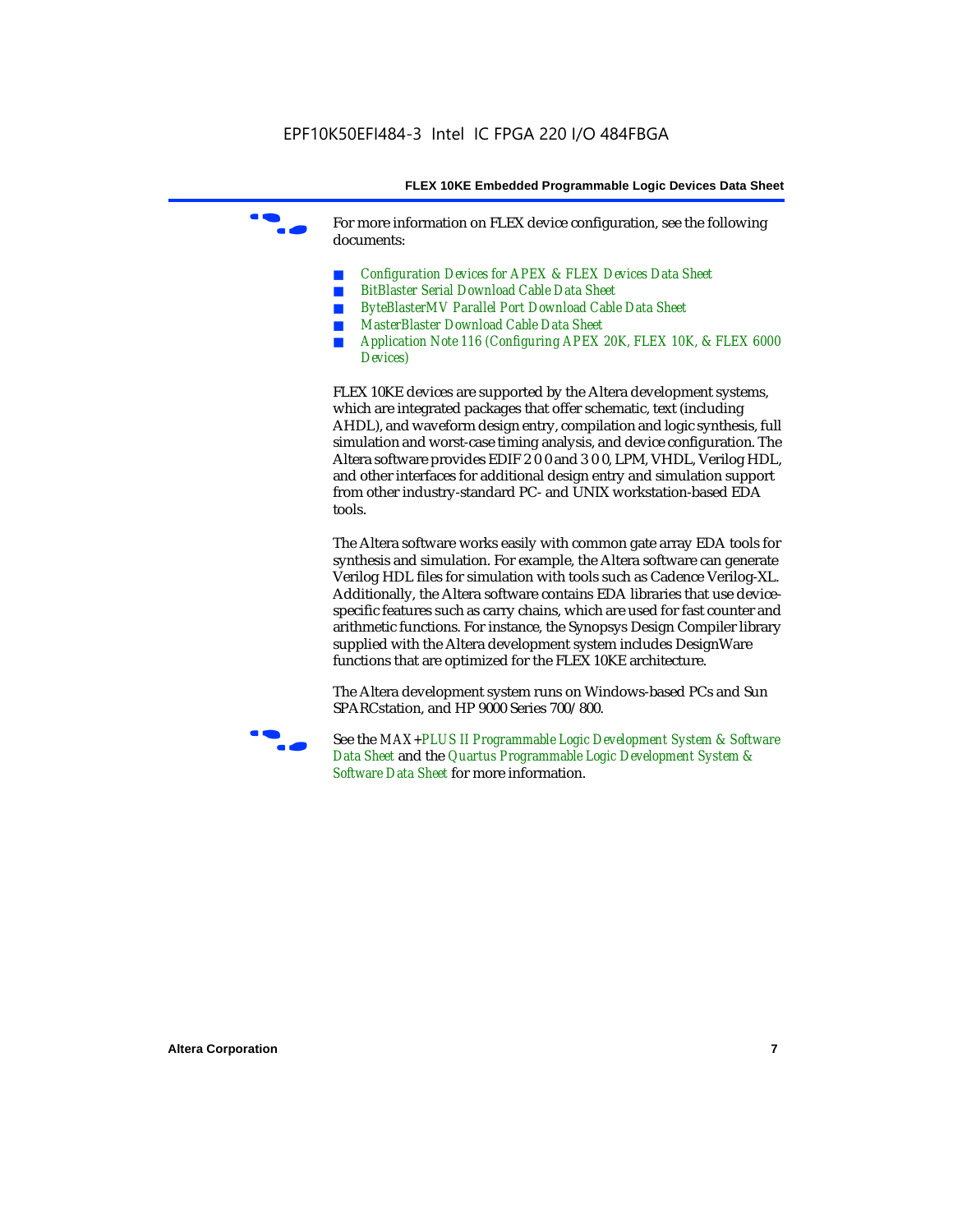| <b>Functional</b><br><b>Description</b> | Each FLEX 10KE device contains an enhanced embedded array to<br>implement memory and specialized logic functions, and a logic array to<br>implement general logic.                                                                                                                                                                                                                                                                                                                                                                                                                                                                                                                                             |
|-----------------------------------------|----------------------------------------------------------------------------------------------------------------------------------------------------------------------------------------------------------------------------------------------------------------------------------------------------------------------------------------------------------------------------------------------------------------------------------------------------------------------------------------------------------------------------------------------------------------------------------------------------------------------------------------------------------------------------------------------------------------|
|                                         | The embedded array consists of a series of EABs. When implementing<br>memory functions, each EAB provides 4,096 bits, which can be used to<br>create RAM, ROM, dual-port RAM, or first-in first-out (FIFO) functions.<br>When implementing logic, each EAB can contribute 100 to 600 gates<br>towards complex logic functions, such as multipliers, microcontrollers,<br>state machines, and DSP functions. EABs can be used independently, or<br>multiple EABs can be combined to implement larger functions.                                                                                                                                                                                                 |
|                                         | The logic array consists of logic array blocks (LABs). Each LAB contains<br>eight LEs and a local interconnect. An LE consists of a four-input look-up<br>table (LUT), a programmable flipflop, and dedicated signal paths for carry<br>and cascade functions. The eight LEs can be used to create medium-sized<br>blocks of logic-such as 8-bit counters, address decoders, or state<br>machines-or combined across LABs to create larger logic blocks. Each<br>LAB represents about 96 usable gates of logic.                                                                                                                                                                                                |
|                                         | Signal interconnections within FLEX 10KE devices (as well as to and from<br>device pins) are provided by the FastTrack Interconnect routing structure,<br>which is a series of fast, continuous row and column channels that run the<br>entire length and width of the device.                                                                                                                                                                                                                                                                                                                                                                                                                                 |
|                                         | Each I/O pin is fed by an I/O element (IOE) located at the end of each row<br>and column of the FastTrack Interconnect routing structure. Each IOE<br>contains a bidirectional I/O buffer and a flipflop that can be used as either<br>an output or input register to feed input, output, or bidirectional signals.<br>When used with a dedicated clock pin, these registers provide exceptional<br>performance. As inputs, they provide setup times as low as 0.9 ns and<br>hold times of 0 ns. As outputs, these registers provide clock-to-output<br>times as low as 3.0 ns. IOEs provide a variety of features, such as JTAG<br>BST support, slew-rate control, tri-state buffers, and open-drain outputs. |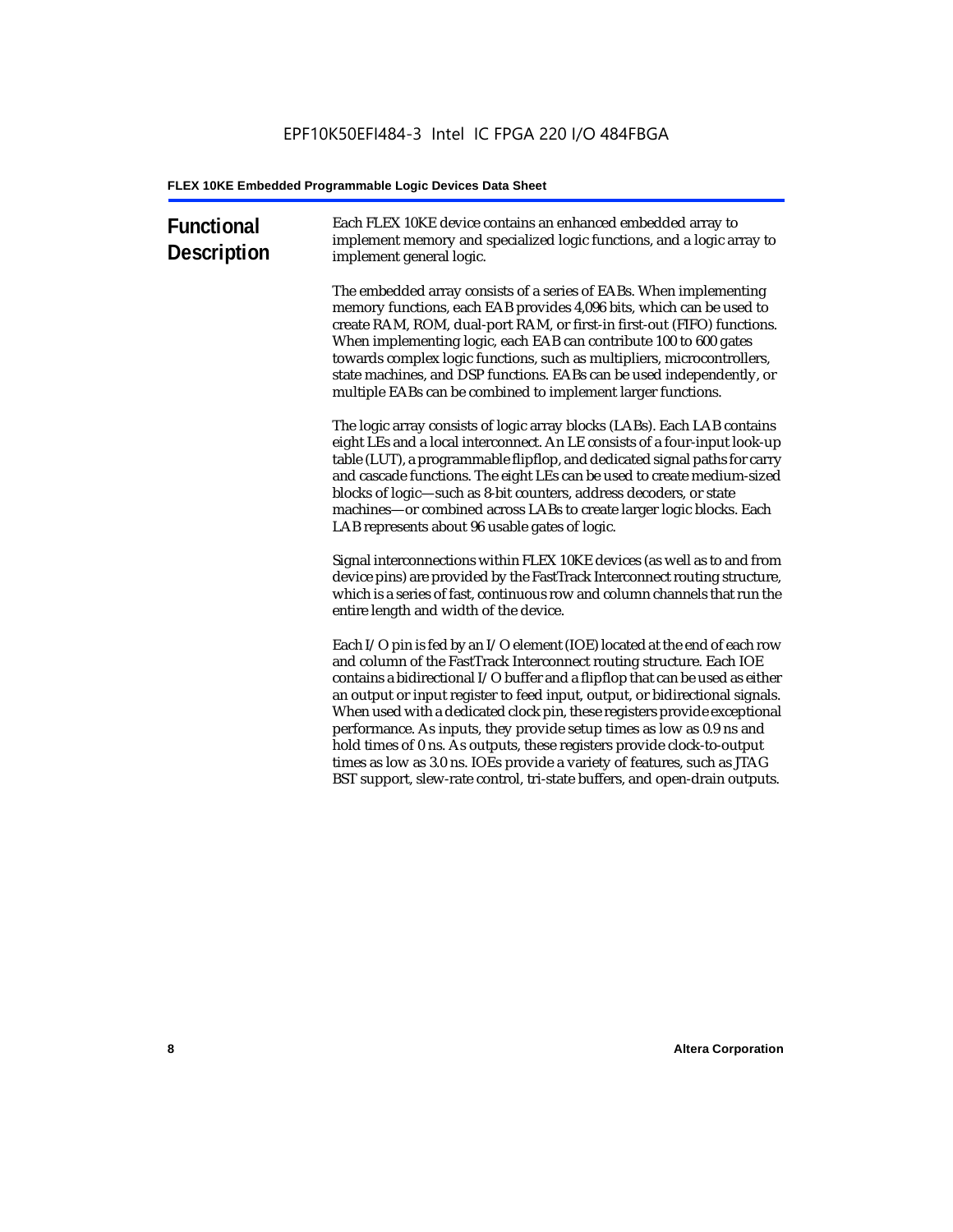Figure 1 shows a block diagram of the FLEX 10KE architecture. Each group of LEs is combined into an LAB; groups of LABs are arranged into rows and columns. Each row also contains a single EAB. The LABs and EABs are interconnected by the FastTrack Interconnect routing structure. IOEs are located at the end of each row and column of the FastTrack Interconnect routing structure.



FLEX 10KE devices provide six dedicated inputs that drive the flipflops' control inputs and ensure the efficient distribution of high-speed, lowskew (less than 1.5 ns) control signals. These signals use dedicated routing channels that provide shorter delays and lower skews than the FastTrack Interconnect routing structure. Four of the dedicated inputs drive four global signals. These four global signals can also be driven by internal logic, providing an ideal solution for a clock divider or an internally generated asynchronous clear signal that clears many registers in the device.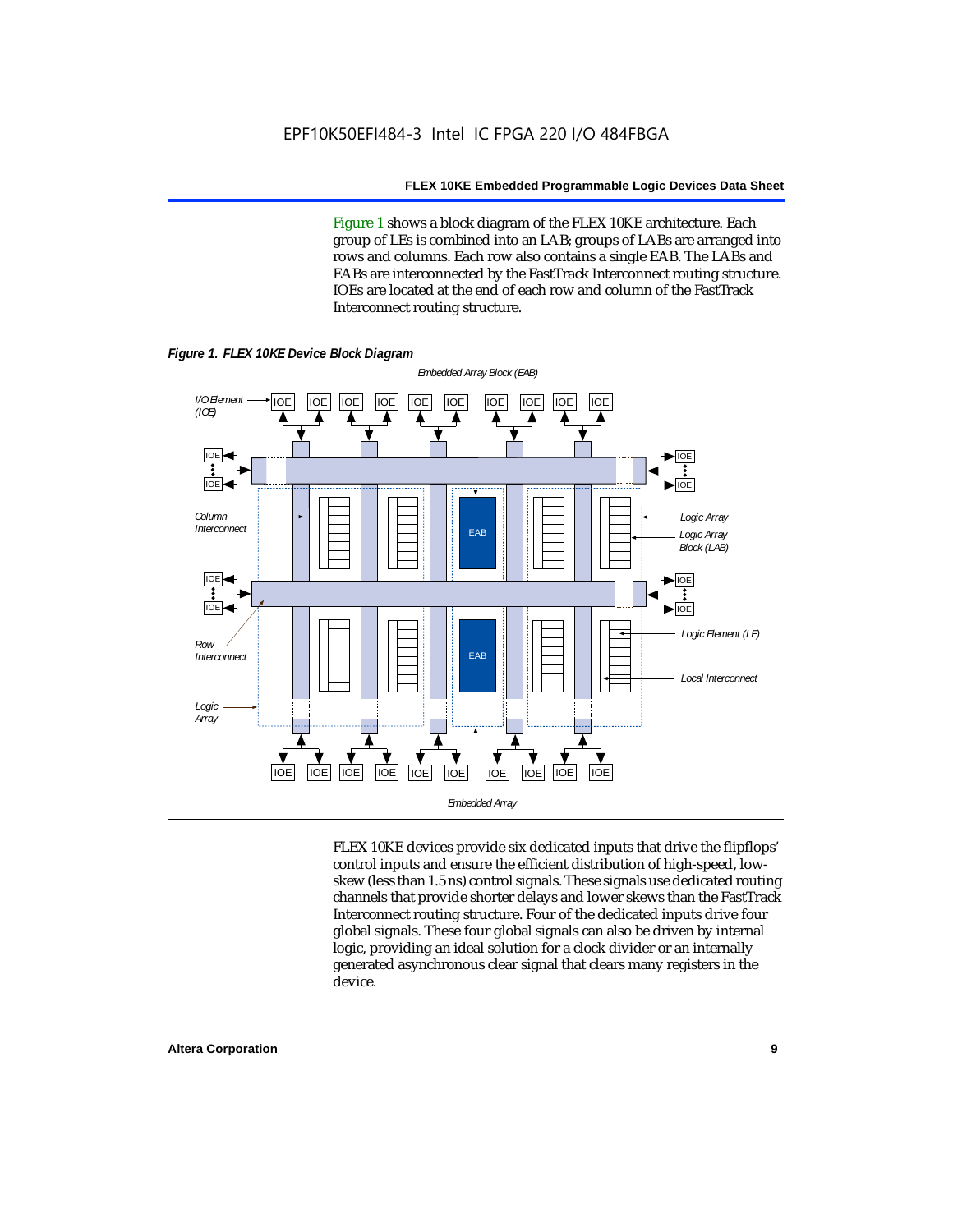#### **Embedded Array Block**

The EAB is a flexible block of RAM, with registers on the input and output ports, that is used to implement common gate array megafunctions. Because it is large and flexible, the EAB is suitable for functions such as multipliers, vector scalars, and error correction circuits. These functions can be combined in applications such as digital filters and microcontrollers.

Logic functions are implemented by programming the EAB with a readonly pattern during configuration, thereby creating a large LUT. With LUTs, combinatorial functions are implemented by looking up the results, rather than by computing them. This implementation of combinatorial functions can be faster than using algorithms implemented in general logic, a performance advantage that is further enhanced by the fast access times of EABs. The large capacity of EABs enables designers to implement complex functions in one logic level without the routing delays associated with linked LEs or field-programmable gate array (FPGA) RAM blocks. For example, a single EAB can implement any function with 8 inputs and 16 outputs. Parameterized functions such as LPM functions can take advantage of the EAB automatically.

The FLEX 10KE EAB provides advantages over FPGAs, which implement on-board RAM as arrays of small, distributed RAM blocks. These small FPGA RAM blocks must be connected together to make RAM blocks of manageable size. The RAM blocks are connected together using multiplexers implemented with more logic blocks. These extra multiplexers cause extra delay, which slows down the RAM block. FPGA RAM blocks are also prone to routing problems because small blocks of RAM must be connected together to make larger blocks. In contrast, EABs can be used to implement large, dedicated blocks of RAM that eliminate these timing and routing concerns.

The FLEX 10KE enhanced EAB adds dual-port capability to the existing EAB structure. The dual-port structure is ideal for FIFO buffers with one or two clocks. The FLEX 10KE EAB can also support up to 16-bit-wide RAM blocks and is backward-compatible with any design containing FLEX 10K EABs. The FLEX 10KE EAB can act in dual-port or single-port mode. When in dual-port mode, separate clocks may be used for EAB read and write sections, which allows the EAB to be written and read at different rates. It also has separate synchronous clock enable signals for the EAB read and write sections, which allow independent control of these sections.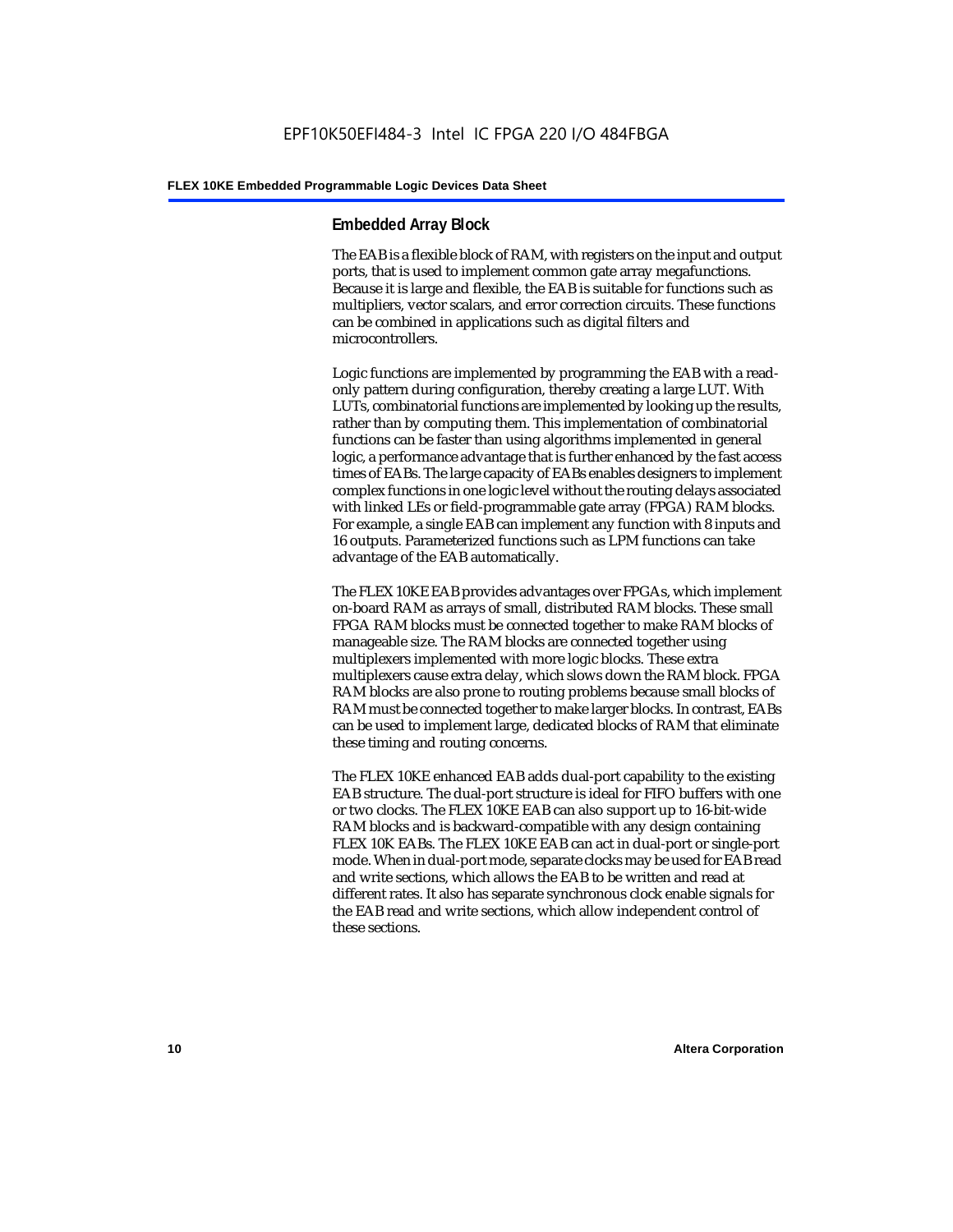The EAB can also be used for bidirectional, dual-port memory applications where two ports read or write simultaneously. To implement this type of dual-port memory, two EABs are used to support two simultaneous read or writes.

Alternatively, one clock and clock enable can be used to control the input registers of the EAB, while a different clock and clock enable control the output registers (see Figure 2).



#### *Notes:*

- (1) All registers can be asynchronously cleared by EAB local interconnect signals, global signals, or the chip-wide reset.
- (2) EPF10K30E and EPF10K50E devices have 88 EAB local interconnect channels; EPF10K100E, EPF10K130E, and EPF10K200E devices have 104 EAB local interconnect channels.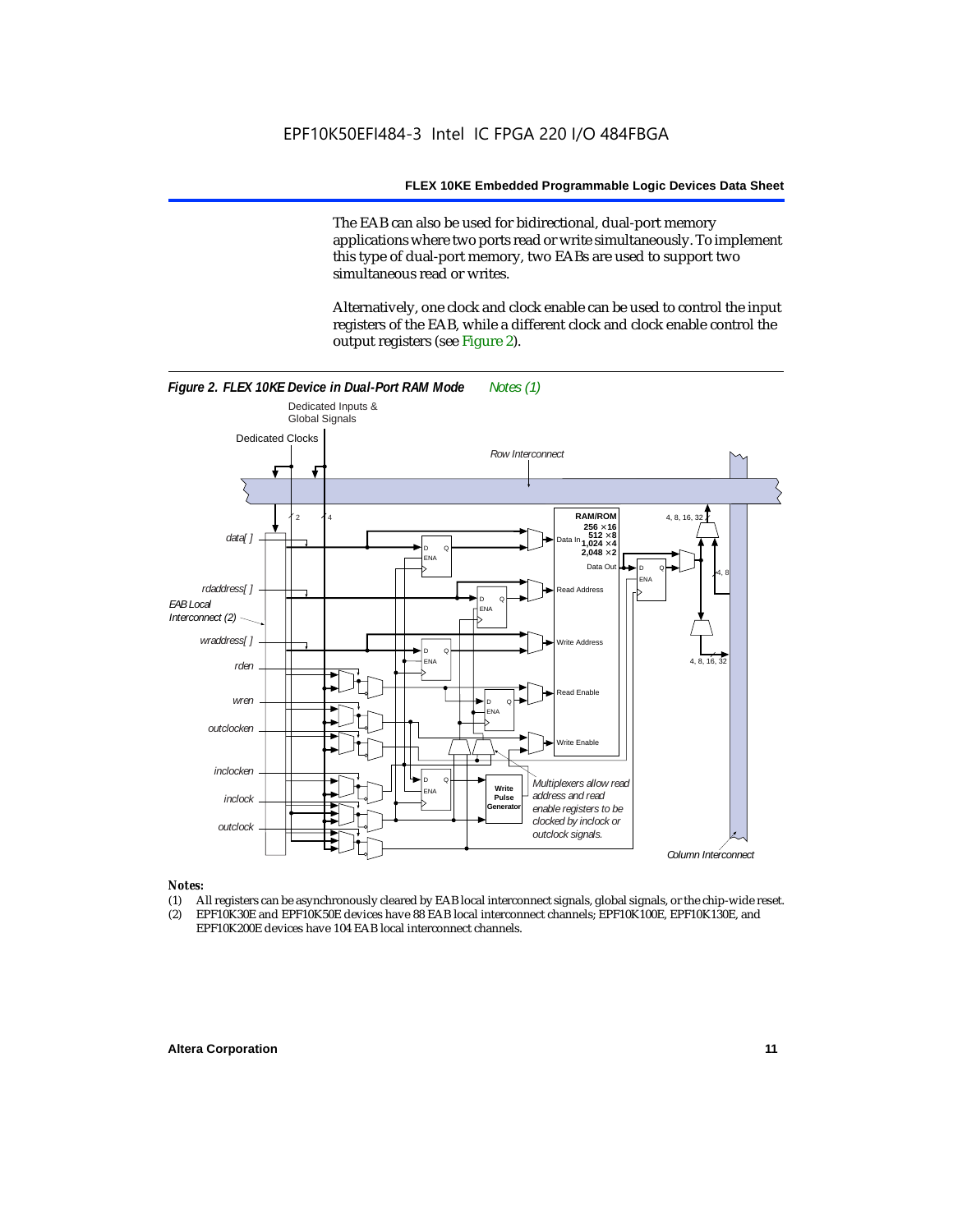The EAB can also use Altera megafunctions to implement dual-port RAM applications where both ports can read or write, as shown in Figure 3.



The FLEX 10KE EAB can be used in a single-port mode, which is useful for backward-compatibility with FLEX 10K designs (see Figure 4).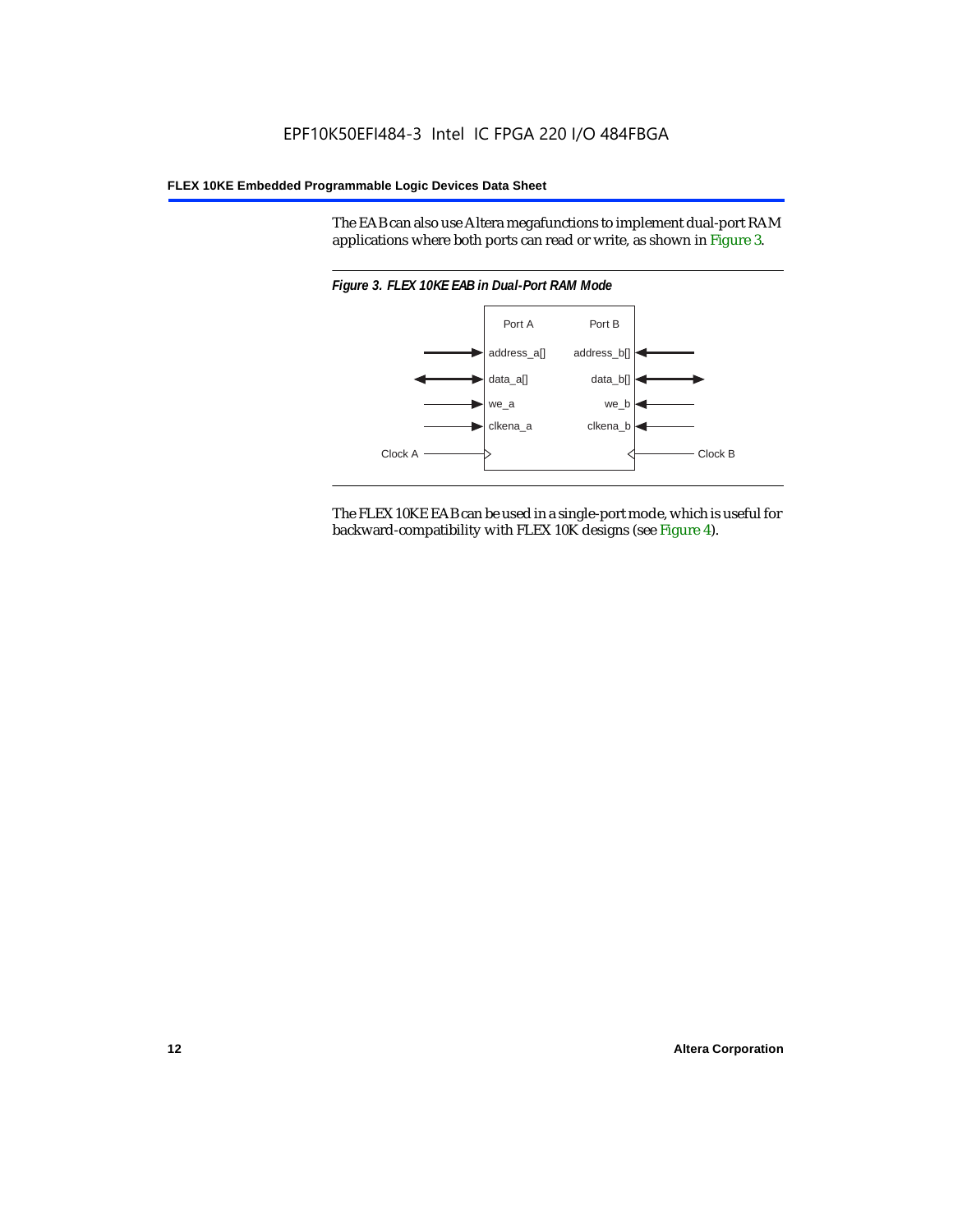

#### *Figure 4. FLEX 10KE Device in Single-Port RAM Mode*

## *Note:*<br>(1) **F**

(1) EPF10K30E, EPF10K50E, and EPF10K50S devices have 88 EAB local interconnect channels; EPF10K100E, EPF10K130E, EPF10K200E, and EPF10K200S devices have 104 EAB local interconnect channels.

> EABs can be used to implement synchronous RAM, which is easier to use than asynchronous RAM. A circuit using asynchronous RAM must generate the RAM write enable signal, while ensuring that its data and address signals meet setup and hold time specifications relative to the write enable signal. In contrast, the EAB's synchronous RAM generates its own write enable signal and is self-timed with respect to the input or write clock. A circuit using the EAB's self-timed RAM must only meet the setup and hold time specifications of the global clock.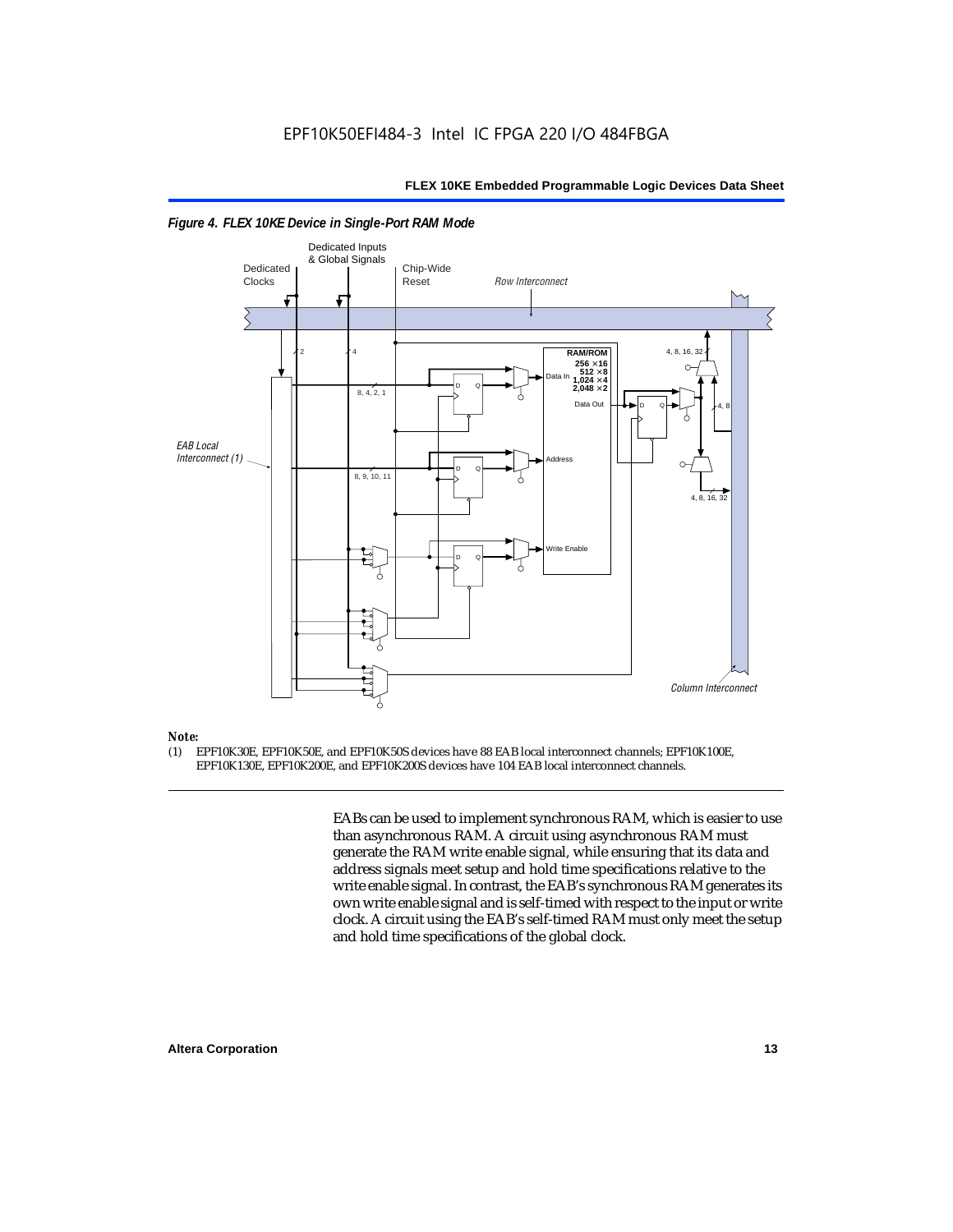When used as RAM, each EAB can be configured in any of the following sizes:  $256 \times 16$ ,  $512 \times 8$ ,  $1,024 \times 4$ , or  $2,048 \times 2$  (see Figure 5).



Larger blocks of RAM are created by combining multiple EABs. For example, two  $256 \times 16$  RAM blocks can be combined to form a  $256 \times 32$ block; two  $512 \times 8$  RAM blocks can be combined to form a  $512 \times 16$  block (see Figure 6).





If necessary, all EABs in a device can be cascaded to form a single RAM block. EABs can be cascaded to form RAM blocks of up to 2,048 words without impacting timing. The Altera software automatically combines EABs to meet a designer's RAM specifications.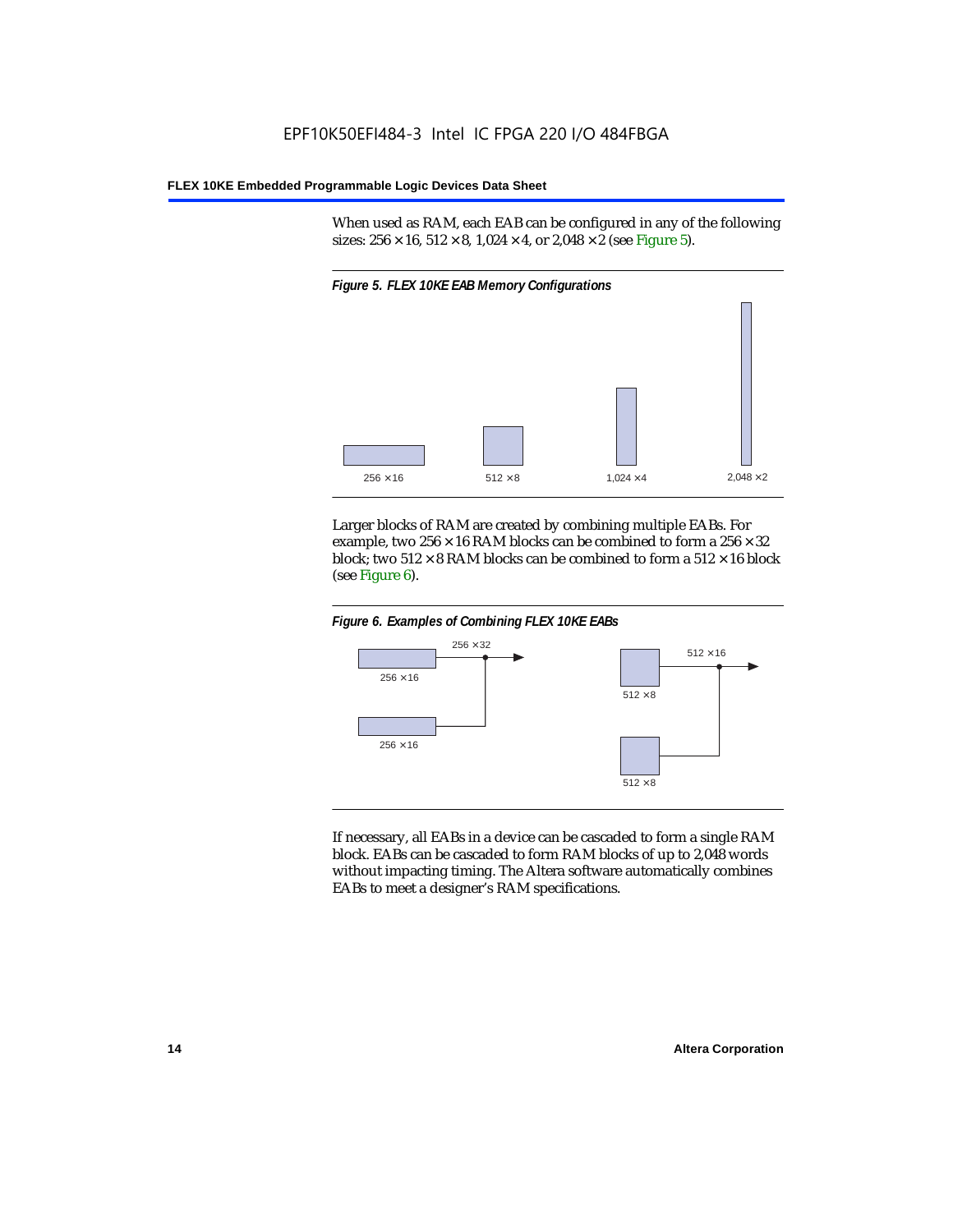EABs provide flexible options for driving and controlling clock signals. Different clocks and clock enables can be used for reading and writing to the EAB. Registers can be independently inserted on the data input, EAB output, write address, write enable signals, read address, and read enable signals. The global signals and the EAB local interconnect can drive write enable, read enable, and clock enable signals. The global signals, dedicated clock pins, and EAB local interconnect can drive the EAB clock signals. Because the LEs drive the EAB local interconnect, the LEs can control write enable, read enable, clear, clock, and clock enable signals.

An EAB is fed by a row interconnect and can drive out to row and column interconnects. Each EAB output can drive up to two row channels and up to two column channels; the unused row channel can be driven by other LEs. This feature increases the routing resources available for EAB outputs (see Figures 2 and 4). The column interconnect, which is adjacent to the EAB, has twice as many channels as other columns in the device.

#### **Logic Array Block**

An LAB consists of eight LEs, their associated carry and cascade chains, LAB control signals, and the LAB local interconnect. The LAB provides the coarse-grained structure to the FLEX 10KE architecture, facilitating efficient routing with optimum device utilization and high performance (see Figure 7).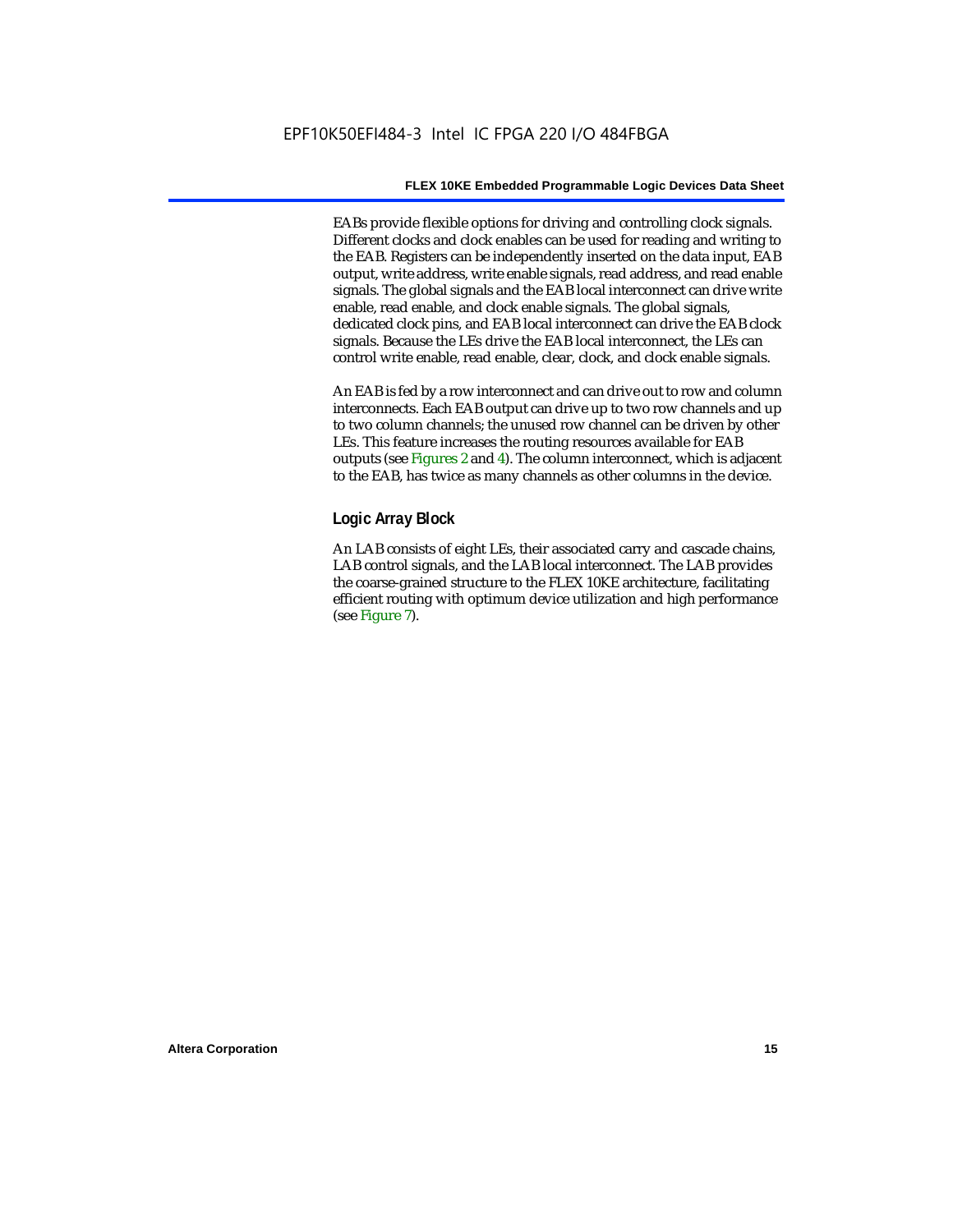#### *Figure 7. FLEX 10KE LAB*



#### *Notes:*

- (1) EPF10K30E, EPF10K50E, and EPF10K50S devices have 22 inputs to the LAB local interconnect channel from the row; EPF10K100E, EPF10K130E, EPF10K200E, and EPF10K200S devices have 26.
- (2) EPF10K30E, EPF10K50E, and EPF10K50S devices have 30 LAB local interconnect channels; EPF10K100E, EPF10K130E, EPF10K200E, and EPF10K200S devices have 34.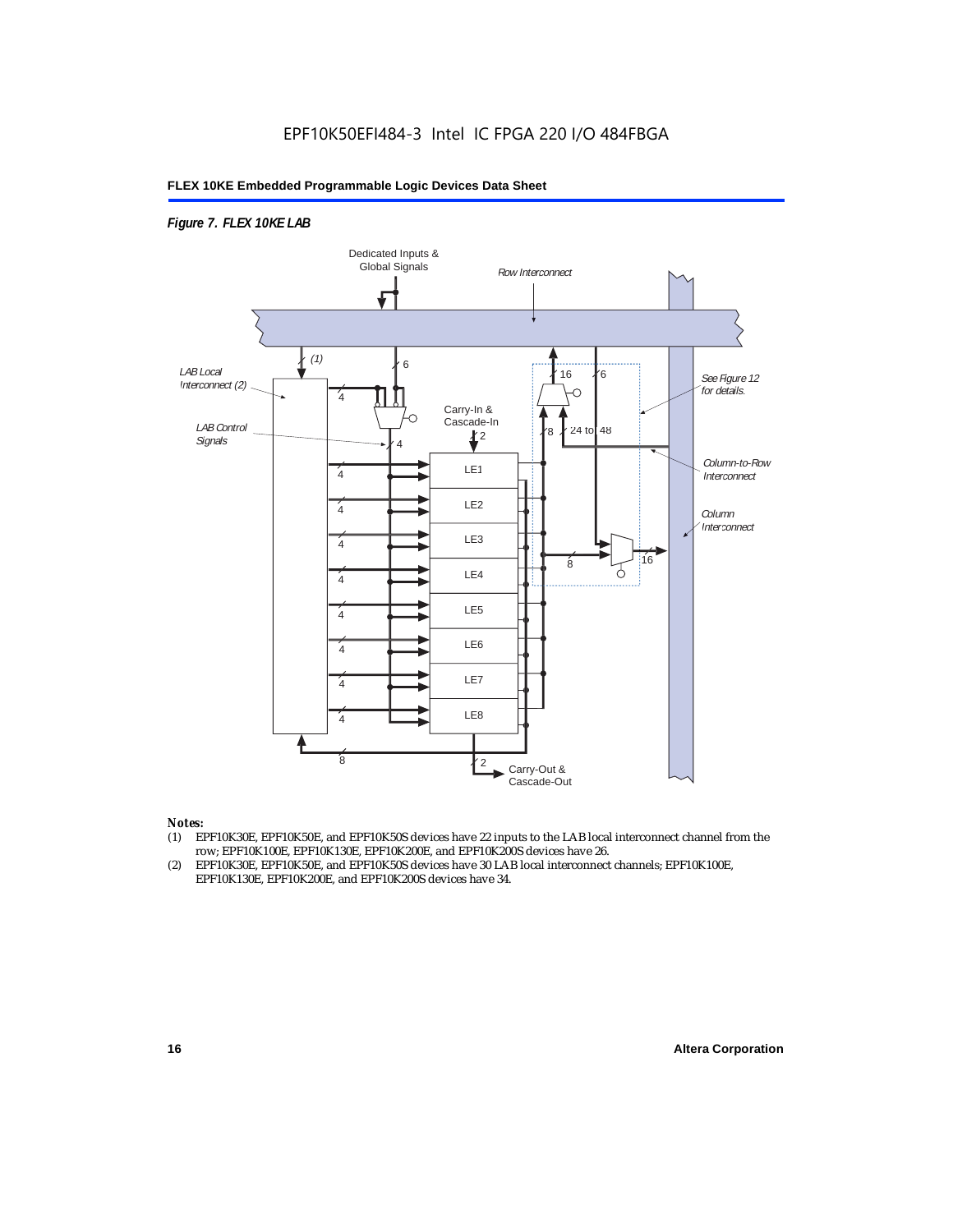Each LAB provides four control signals with programmable inversion that can be used in all eight LEs. Two of these signals can be used as clocks, the other two can be used for clear/preset control. The LAB clocks can be driven by the dedicated clock input pins, global signals, I/O signals, or internal signals via the LAB local interconnect. The LAB preset and clear control signals can be driven by the global signals, I/O signals, or internal signals via the LAB local interconnect. The global control signals are typically used for global clock, clear, or preset signals because they provide asynchronous control with very low skew across the device. If logic is required on a control signal, it can be generated in one or more LE in any LAB and driven into the local interconnect of the target LAB. In addition, the global control signals can be generated from LE outputs.

#### **Logic Element**

The LE, the smallest unit of logic in the FLEX 10KE architecture, has a compact size that provides efficient logic utilization. Each LE contains a four-input LUT, which is a function generator that can quickly compute any function of four variables. In addition, each LE contains a programmable flipflop with a synchronous clock enable, a carry chain, and a cascade chain. Each LE drives both the local and the FastTrack Interconnect routing structure (see Figure 8).

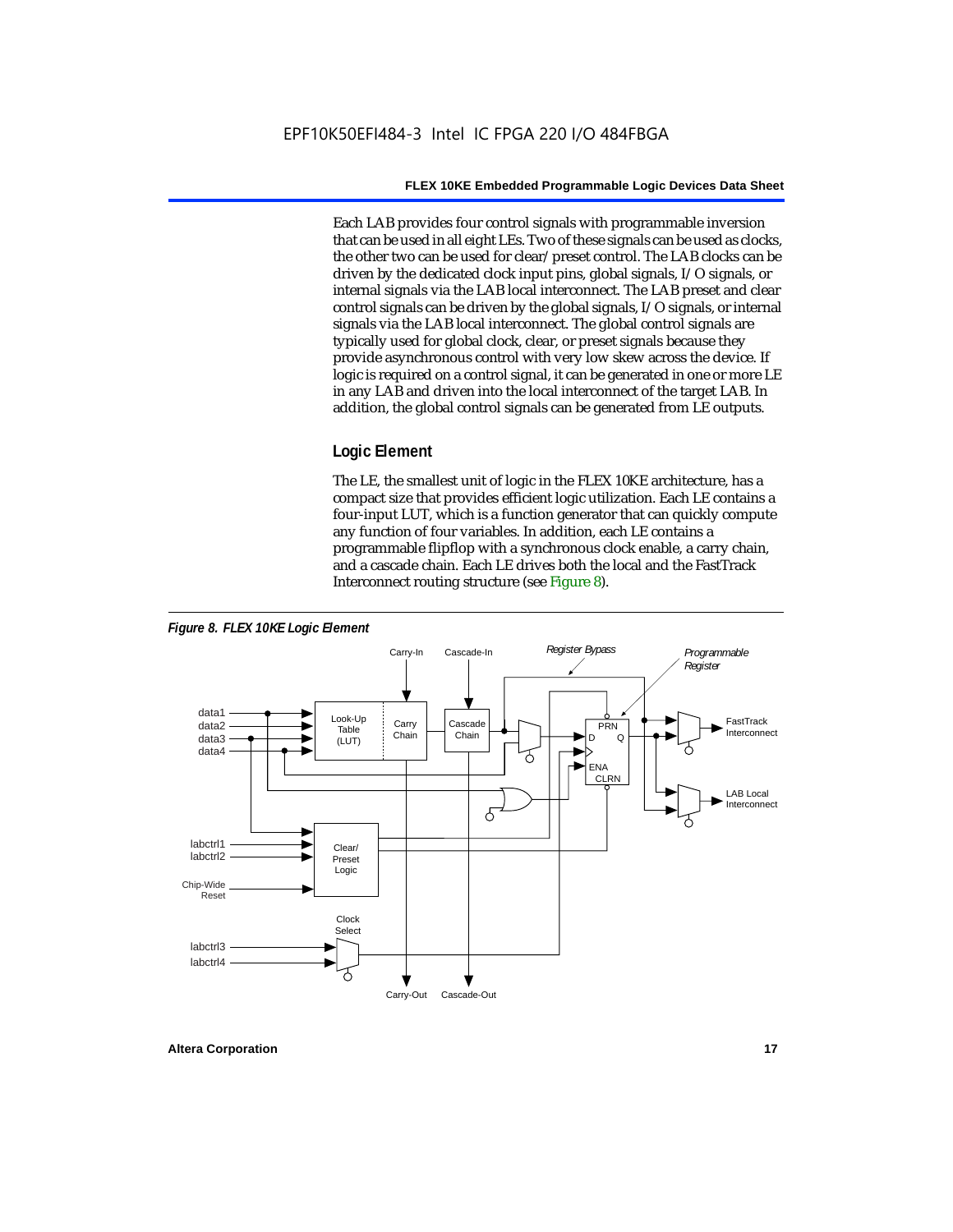The programmable flipflop in the LE can be configured for D, T, JK, or SR operation. The clock, clear, and preset control signals on the flipflop can be driven by global signals, general-purpose I/O pins, or any internal logic. For combinatorial functions, the flipflop is bypassed and the output of the LUT drives the output of the LE.

The LE has two outputs that drive the interconnect: one drives the local interconnect and the other drives either the row or column FastTrack Interconnect routing structure. The two outputs can be controlled independently. For example, the LUT can drive one output while the register drives the other output. This feature, called register packing, can improve LE utilization because the register and the LUT can be used for unrelated functions.

The FLEX 10KE architecture provides two types of dedicated high-speed data paths that connect adjacent LEs without using local interconnect paths: carry chains and cascade chains. The carry chain supports high-speed counters and adders and the cascade chain implements wide-input functions with minimum delay. Carry and cascade chains connect all LEs in a LAB as well as all LABs in the same row. Intensive use of carry and cascade chains can reduce routing flexibility. Therefore, the use of these chains should be limited to speed-critical portions of a design.

#### *Carry Chain*

The carry chain provides a very fast (as low as 0.2 ns) carry-forward function between LEs. The carry-in signal from a lower-order bit drives forward into the higher-order bit via the carry chain, and feeds into both the LUT and the next portion of the carry chain. This feature allows the FLEX 10KE architecture to implement high-speed counters, adders, and comparators of arbitrary width efficiently. Carry chain logic can be created automatically by the Altera Compiler during design processing, or manually by the designer during design entry. Parameterized functions such as LPM and DesignWare functions automatically take advantage of carry chains.

Carry chains longer than eight LEs are automatically implemented by linking LABs together. For enhanced fitting, a long carry chain skips alternate LABs in a row. A carry chain longer than one LAB skips either from even-numbered LAB to even-numbered LAB, or from oddnumbered LAB to odd-numbered LAB. For example, the last LE of the first LAB in a row carries to the first LE of the third LAB in the row. The carry chain does not cross the EAB at the middle of the row. For instance, in the EPF10K50E device, the carry chain stops at the eighteenth LAB and a new one begins at the nineteenth LAB.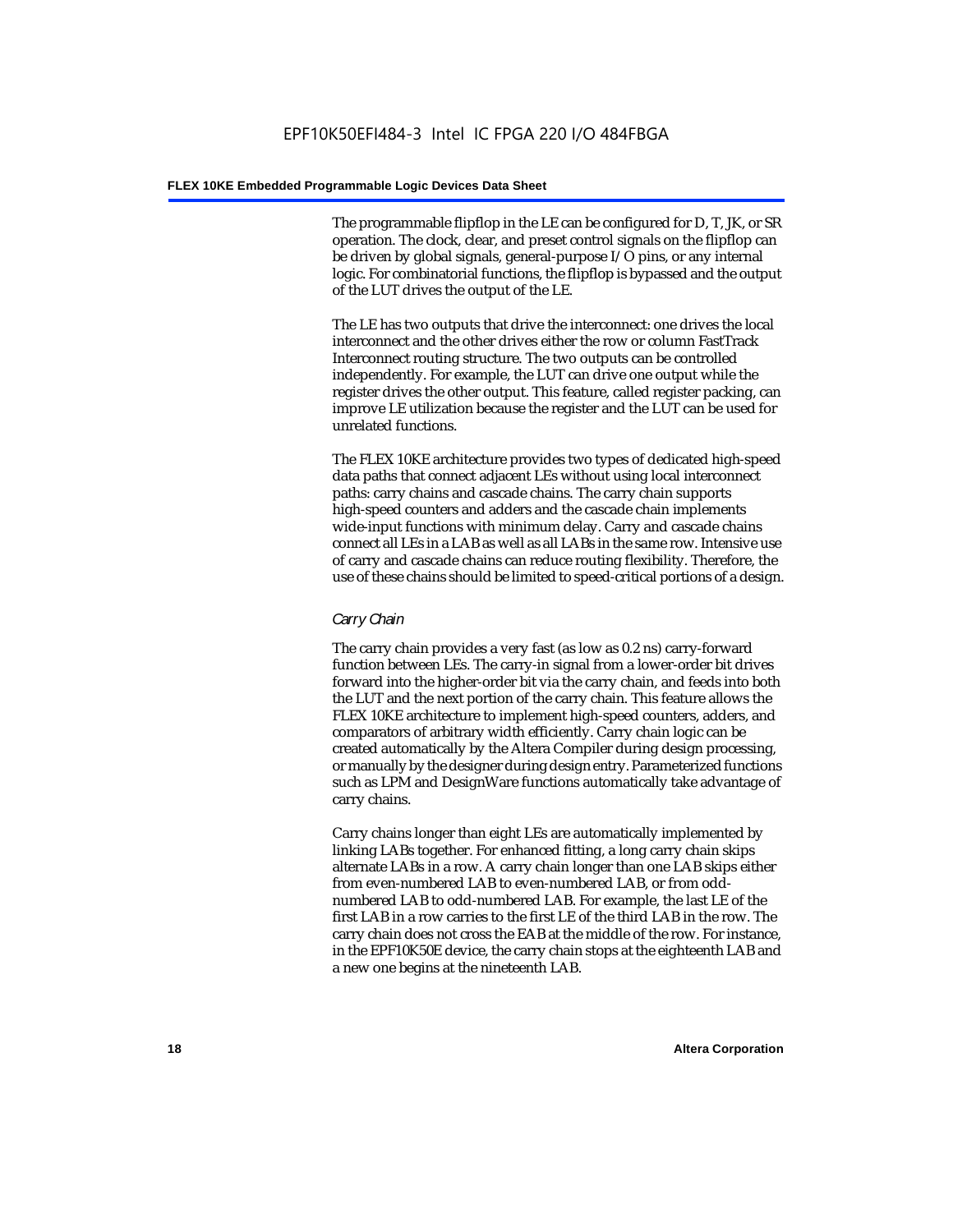Figure 9 shows how an *n*-bit full adder can be implemented in *n* + 1 LEs with the carry chain. One portion of the LUT generates the sum of two bits using the input signals and the carry-in signal; the sum is routed to the output of the LE. The register can be bypassed for simple adders or used for an accumulator function. Another portion of the LUT and the carry chain logic generates the carry-out signal, which is routed directly to the carry-in signal of the next-higher-order bit. The final carry-out signal is routed to an LE, where it can be used as a general-purpose signal.



*Figure 9. FLEX 10KE Carry Chain Operation (n-Bit Full Adder)*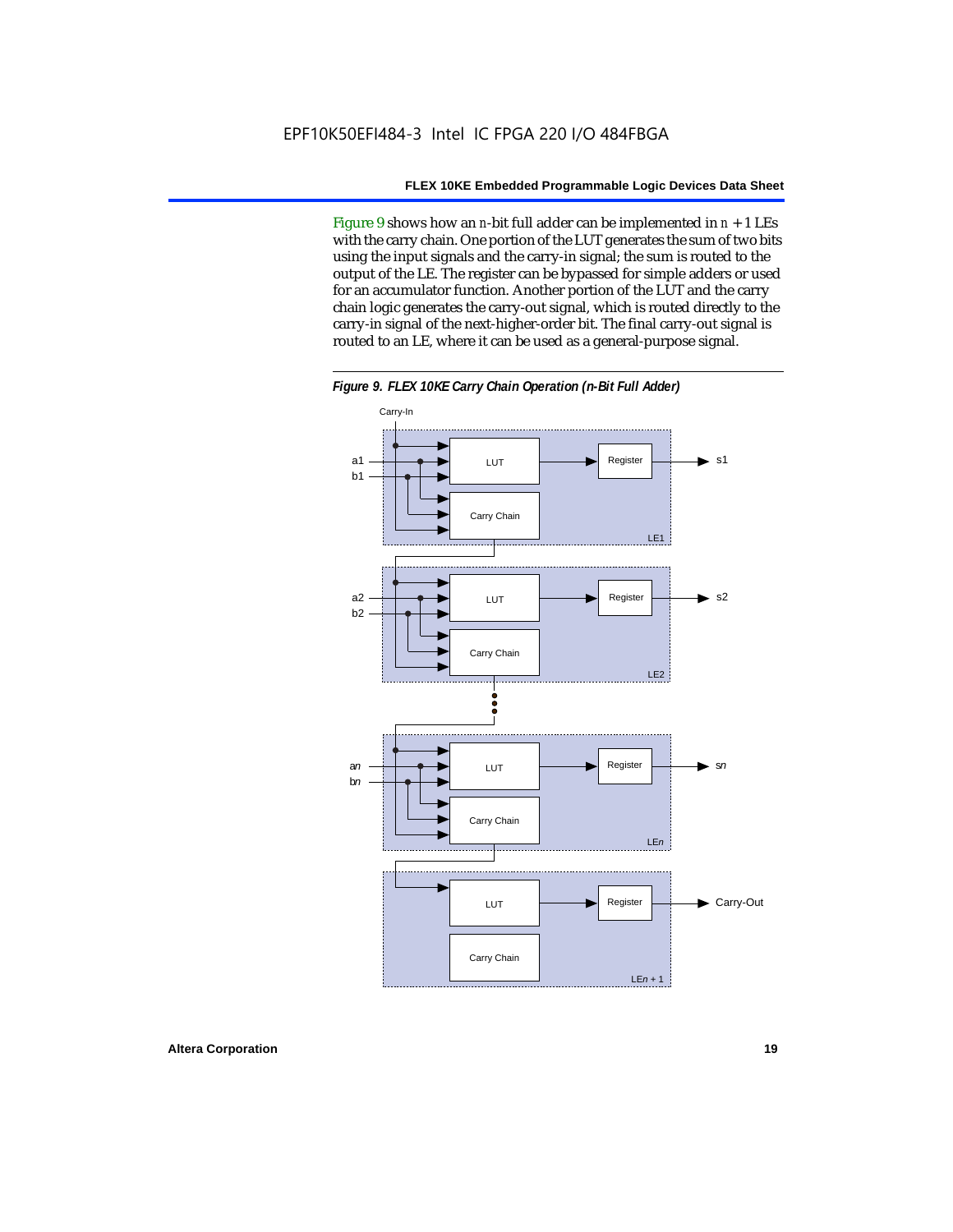#### *Cascade Chain*

With the cascade chain, the FLEX 10KE architecture can implement functions that have a very wide fan-in. Adjacent LUTs can be used to compute portions of the function in parallel; the cascade chain serially connects the intermediate values. The cascade chain can use a logical AND or logical OR (via De Morgan's inversion) to connect the outputs of adjacent LEs. An a delay as low as 0.6 ns per LE, each additional LE provides four more inputs to the effective width of a function. Cascade chain logic can be created automatically by the Altera Compiler during design processing, or manually by the designer during design entry.

Cascade chains longer than eight bits are implemented automatically by linking several LABs together. For easier routing, a long cascade chain skips every other LAB in a row. A cascade chain longer than one LAB skips either from even-numbered LAB to even-numbered LAB, or from odd-numbered LAB to odd-numbered LAB (e.g., the last LE of the first LAB in a row cascades to the first LE of the third LAB). The cascade chain does not cross the center of the row (e.g., in the EPF10K50E device, the cascade chain stops at the eighteenth LAB and a new one begins at the nineteenth LAB). This break is due to the EAB's placement in the middle of the row.

Figure 10 shows how the cascade function can connect adjacent LEs to form functions with a wide fan-in. These examples show functions of 4*n* variables implemented with *n* LEs. The LE delay is 0.9 ns; the cascade chain delay is 0.6 ns. With the cascade chain, 2.7 ns are needed to decode a 16-bit address.



*Figure 10. FLEX 10KE Cascade Chain Operation*

**20 Altera Corporation**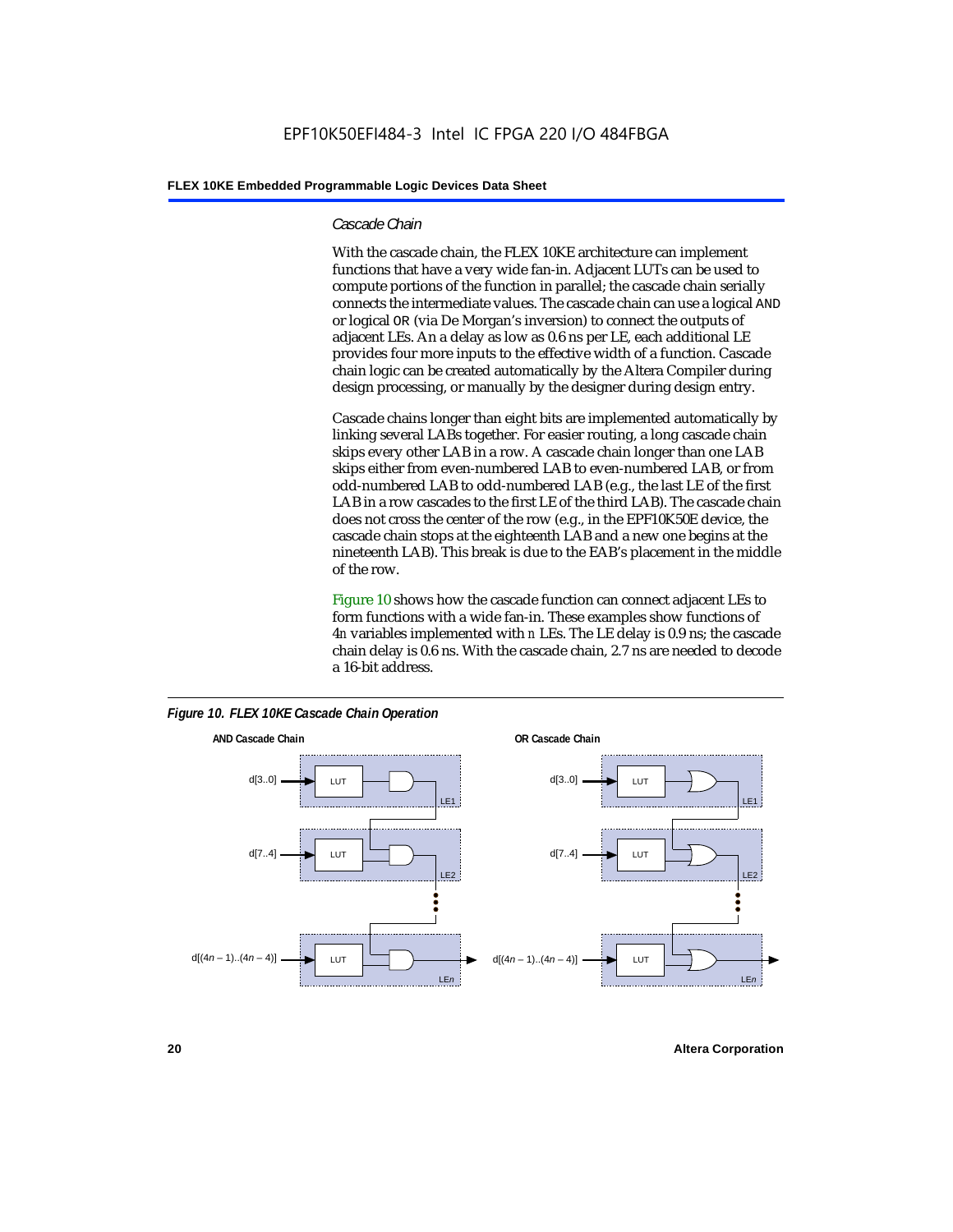#### *LE Operating Modes*

The FLEX 10KE LE can operate in the following four modes:

- Normal mode
- Arithmetic mode
- Up/down counter mode
- Clearable counter mode

Each of these modes uses LE resources differently. In each mode, seven available inputs to the LE—the four data inputs from the LAB local interconnect, the feedback from the programmable register, and the carry-in and cascade-in from the previous LE—are directed to different destinations to implement the desired logic function. Three inputs to the LE provide clock, clear, and preset control for the register. The Altera software, in conjunction with parameterized functions such as LPM and DesignWare functions, automatically chooses the appropriate mode for common functions such as counters, adders, and multipliers. If required, the designer can also create special-purpose functions that use a specific LE operating mode for optimal performance.

The architecture provides a synchronous clock enable to the register in all four modes. The Altera software can set DATA1 to enable the register synchronously, providing easy implementation of fully synchronous designs.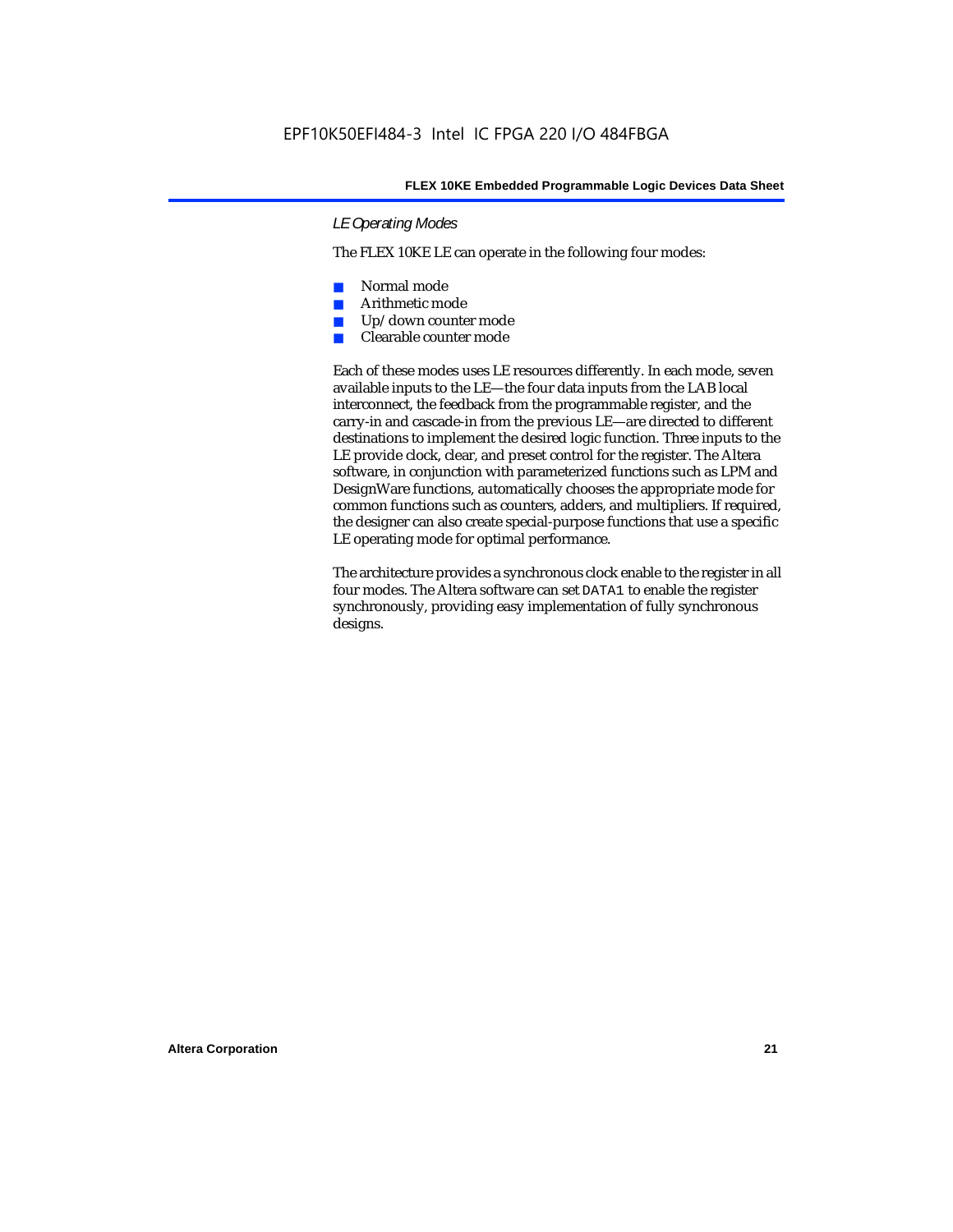#### Figure 11 shows the LE operating modes.

#### *Figure 11. FLEX 10KE LE Operating Modes*









#### **Clearable Counter Mode**

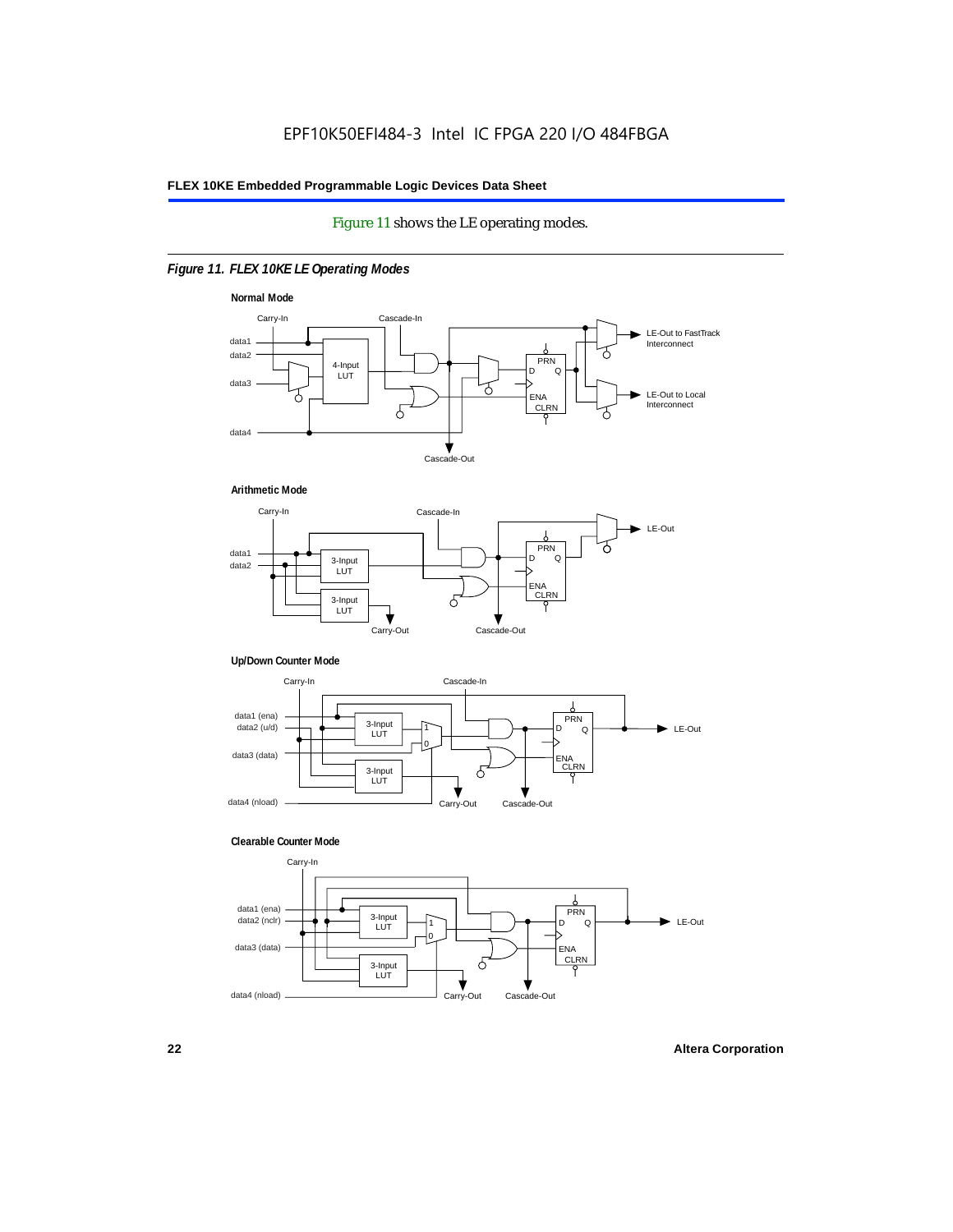#### **Normal Mode**

The normal mode is suitable for general logic applications and wide decoding functions that can take advantage of a cascade chain. In normal mode, four data inputs from the LAB local interconnect and the carry-in are inputs to a four-input LUT. The Altera Compiler automatically selects the carry-in or the DATA3 signal as one of the inputs to the LUT. The LUT output can be combined with the cascade-in signal to form a cascade chain through the cascade-out signal. Either the register or the LUT can be used to drive both the local interconnect and the FastTrack Interconnect routing structure at the same time.

The LUT and the register in the LE can be used independently (register packing). To support register packing, the LE has two outputs; one drives the local interconnect, and the other drives the FastTrack Interconnect routing structure. The DATA4 signal can drive the register directly, allowing the LUT to compute a function that is independent of the registered signal; a three-input function can be computed in the LUT, and a fourth independent signal can be registered. Alternatively, a four-input function can be generated, and one of the inputs to this function can be used to drive the register. The register in a packed LE can still use the clock enable, clear, and preset signals in the LE. In a packed LE, the register can drive the FastTrack Interconnect routing structure while the LUT drives the local interconnect, or vice versa.

#### **Arithmetic Mode**

The arithmetic mode offers 2 three-input LUTs that are ideal for implementing adders, accumulators, and comparators. One LUT computes a three-input function; the other generates a carry output. As shown in Figure 11 on page 22, the first LUT uses the carry-in signal and two data inputs from the LAB local interconnect to generate a combinatorial or registered output. For example, in an adder, this output is the sum of three signals: a, b, and carry-in. The second LUT uses the same three signals to generate a carry-out signal, thereby creating a carry chain. The arithmetic mode also supports simultaneous use of the cascade chain.

#### **Up/Down Counter Mode**

The up/down counter mode offers counter enable, clock enable, synchronous up/down control, and data loading options. These control signals are generated by the data inputs from the LAB local interconnect, the carry-in signal, and output feedback from the programmable register. Use 2 three-input LUTs: one generates the counter data, and the other generates the fast carry bit. A 2-to-1 multiplexer provides synchronous loading. Data can also be loaded asynchronously with the clear and preset register control signals without using the LUT resources.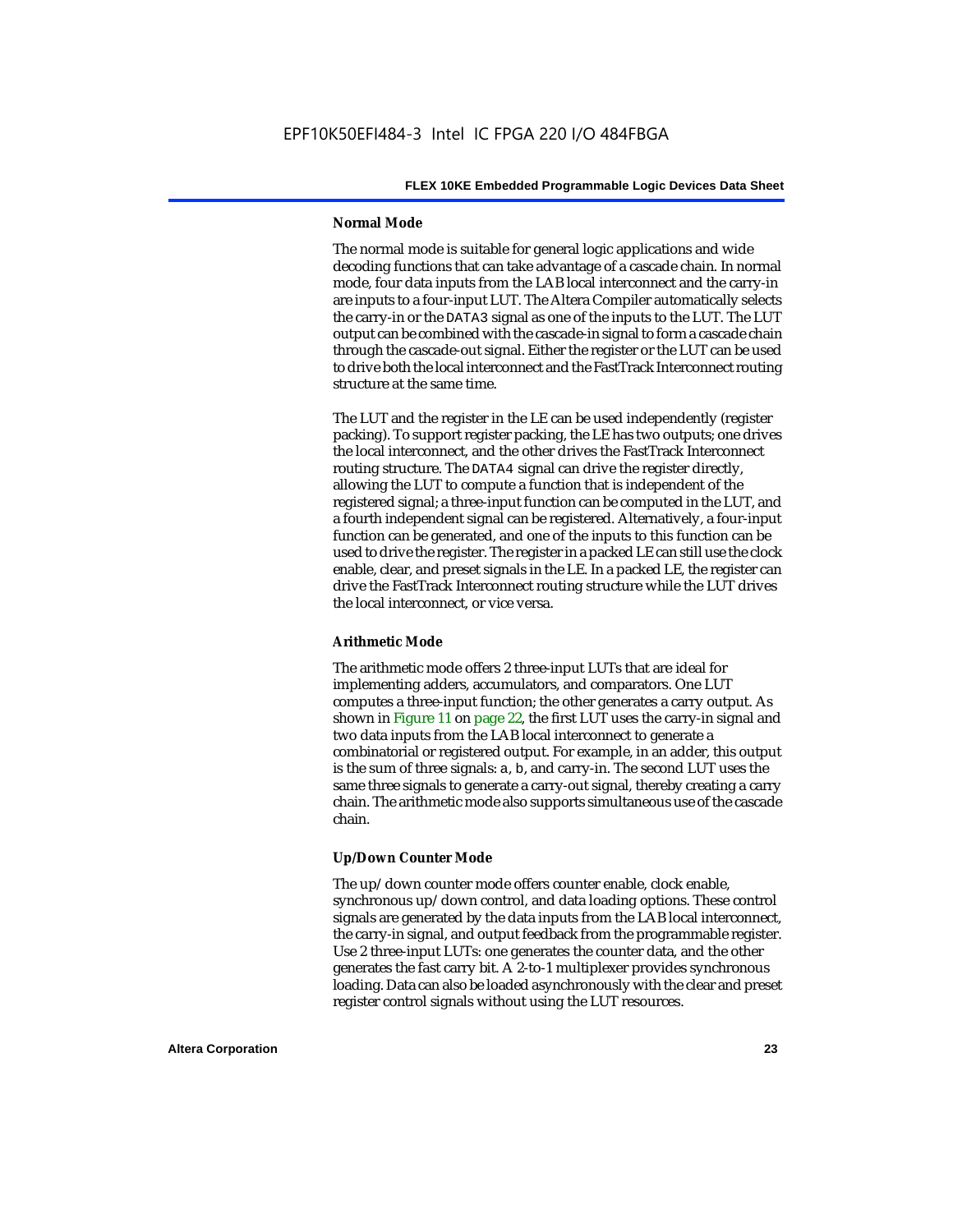#### **Clearable Counter Mode**

The clearable counter mode is similar to the up/down counter mode, but supports a synchronous clear instead of the up/down control. The clear function is substituted for the cascade-in signal in the up/down counter mode. Use 2 three-input LUTs: one generates the counter data, and the other generates the fast carry bit. Synchronous loading is provided by a 2-to-1 multiplexer. The output of this multiplexer is ANDed with a synchronous clear signal.

#### *Internal Tri-State Emulation*

Internal tri-state emulation provides internal tri-states without the limitations of a physical tri-state bus. In a physical tri-state bus, the tri-state buffers' output enable (OE) signals select which signal drives the bus. However, if multiple OE signals are active, contending signals can be driven onto the bus. Conversely, if no OE signals are active, the bus will float. Internal tri-state emulation resolves contending tri-state buffers to a low value and floating buses to a high value, thereby eliminating these problems. The Altera software automatically implements tri-state bus functionality with a multiplexer.

#### *Clear & Preset Logic Control*

Logic for the programmable register's clear and preset functions is controlled by the DATA3, LABCTRL1, and LABCTRL2 inputs to the LE. The clear and preset control structure of the LE asynchronously loads signals into a register. Either LABCTRL1 or LABCTRL2 can control the asynchronous clear. Alternatively, the register can be set up so that LABCTRL1 implements an asynchronous load. The data to be loaded is driven to DATA3; when LABCTRL1 is asserted, DATA3 is loaded into the register.

During compilation, the Altera Compiler automatically selects the best control signal implementation. Because the clear and preset functions are active-low, the Compiler automatically assigns a logic high to an unused clear or preset.

The clear and preset logic is implemented in one of the following six modes chosen during design entry:

- Asynchronous clear
- Asynchronous preset
- Asynchronous clear and preset
- Asynchronous load with clear
- Asynchronous load with preset
- Asynchronous load without clear or preset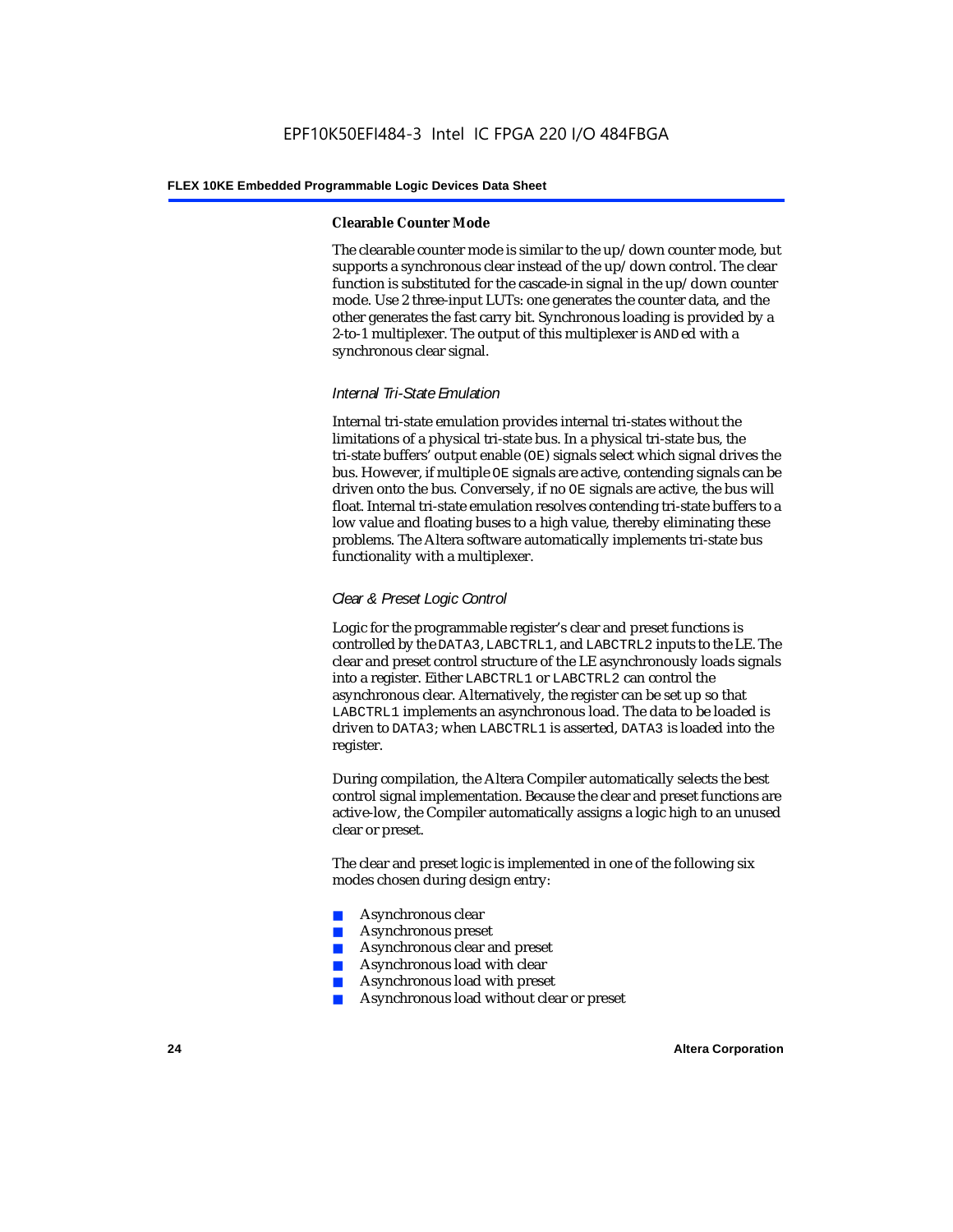In addition to the six clear and preset modes, FLEX 10KE devices provide a chip-wide reset pin that can reset all registers in the device. Use of this feature is set during design entry. In any of the clear and preset modes, the chip-wide reset overrides all other signals. Registers with asynchronous presets may be preset when the chip-wide reset is asserted. Inversion can be used to implement the asynchronous preset. Figure 12 shows examples of how to setup the preset and clear inputs for the desired functionality.



*Figure 12. FLEX 10KE LE Clear & Preset Modes*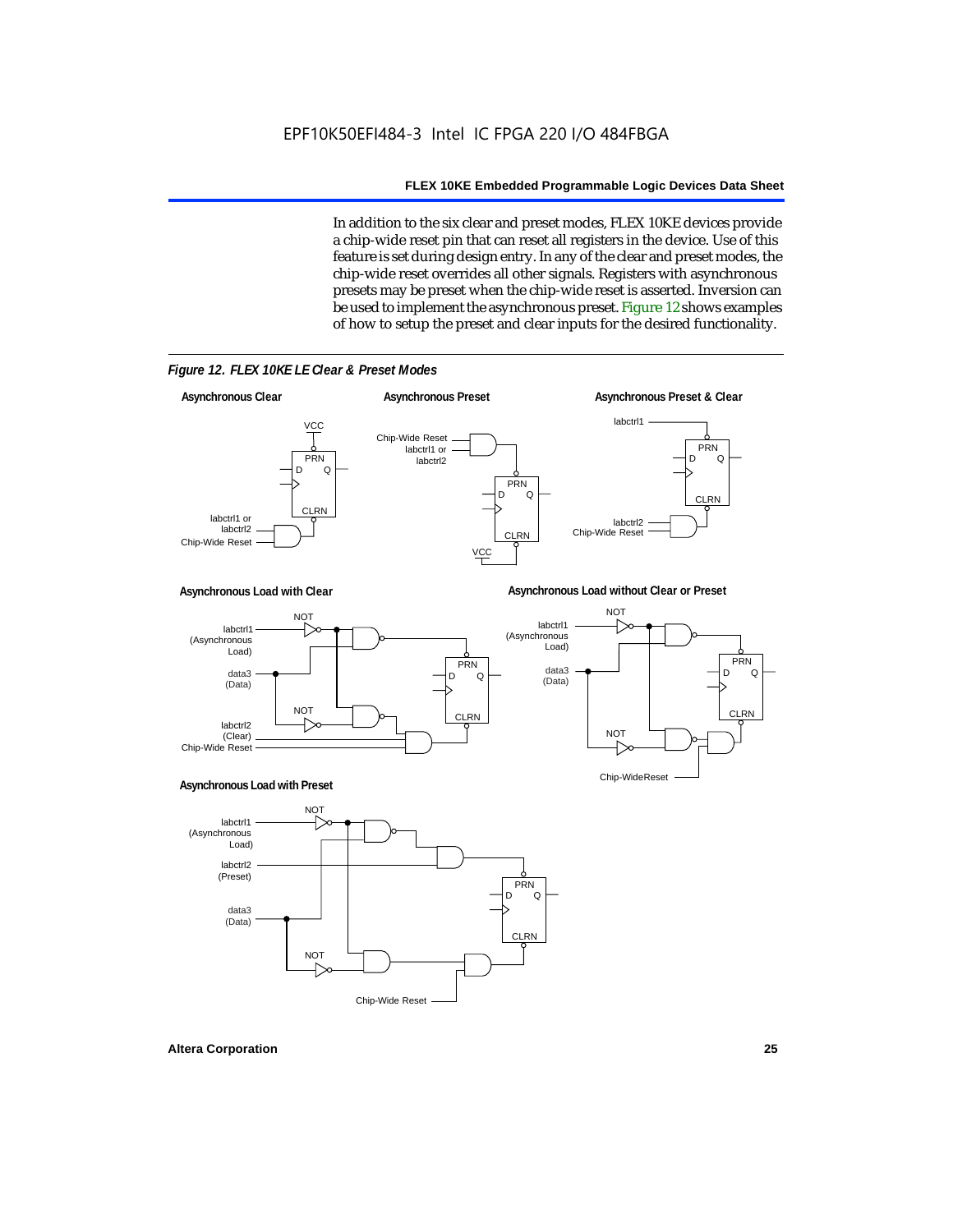#### **Asynchronous Clear**

The flipflop can be cleared by either LABCTRL1 or LABCTRL2. In this mode, the preset signal is tied to VCC to deactivate it.

#### **Asynchronous Preset**

An asynchronous preset is implemented as an asynchronous load, or with an asynchronous clear. If DATA3 is tied to VCC, asserting LABCTRL1 asynchronously loads a one into the register. Alternatively, the Altera software can provide preset control by using the clear and inverting the input and output of the register. Inversion control is available for the inputs to both LEs and IOEs. Therefore, if a register is preset by only one of the two LABCTRL signals, the DATA3 input is not needed and can be used for one of the LE operating modes.

#### **Asynchronous Preset & Clear**

When implementing asynchronous clear and preset, LABCTRL1 controls the preset and LABCTRL2 controls the clear. DATA3 is tied to VCC, so that asserting LABCTRL1 asynchronously loads a one into the register, effectively presetting the register. Asserting LABCTRL2 clears the register.

#### **Asynchronous Load with Clear**

When implementing an asynchronous load in conjunction with the clear, LABCTRL1 implements the asynchronous load of DATA3 by controlling the register preset and clear. LABCTRL2 implements the clear by controlling the register clear; LABCTRL2 does not have to feed the preset circuits.

#### **Asynchronous Load with Preset**

When implementing an asynchronous load in conjunction with preset, the Altera software provides preset control by using the clear and inverting the input and output of the register. Asserting LABCTRL2 presets the register, while asserting LABCTRL1 loads the register. The Altera software inverts the signal that drives DATA3 to account for the inversion of the register's output.

#### **Asynchronous Load without Preset or Clear**

When implementing an asynchronous load without preset or clear, LABCTRL1 implements the asynchronous load of DATA3 by controlling the register preset and clear.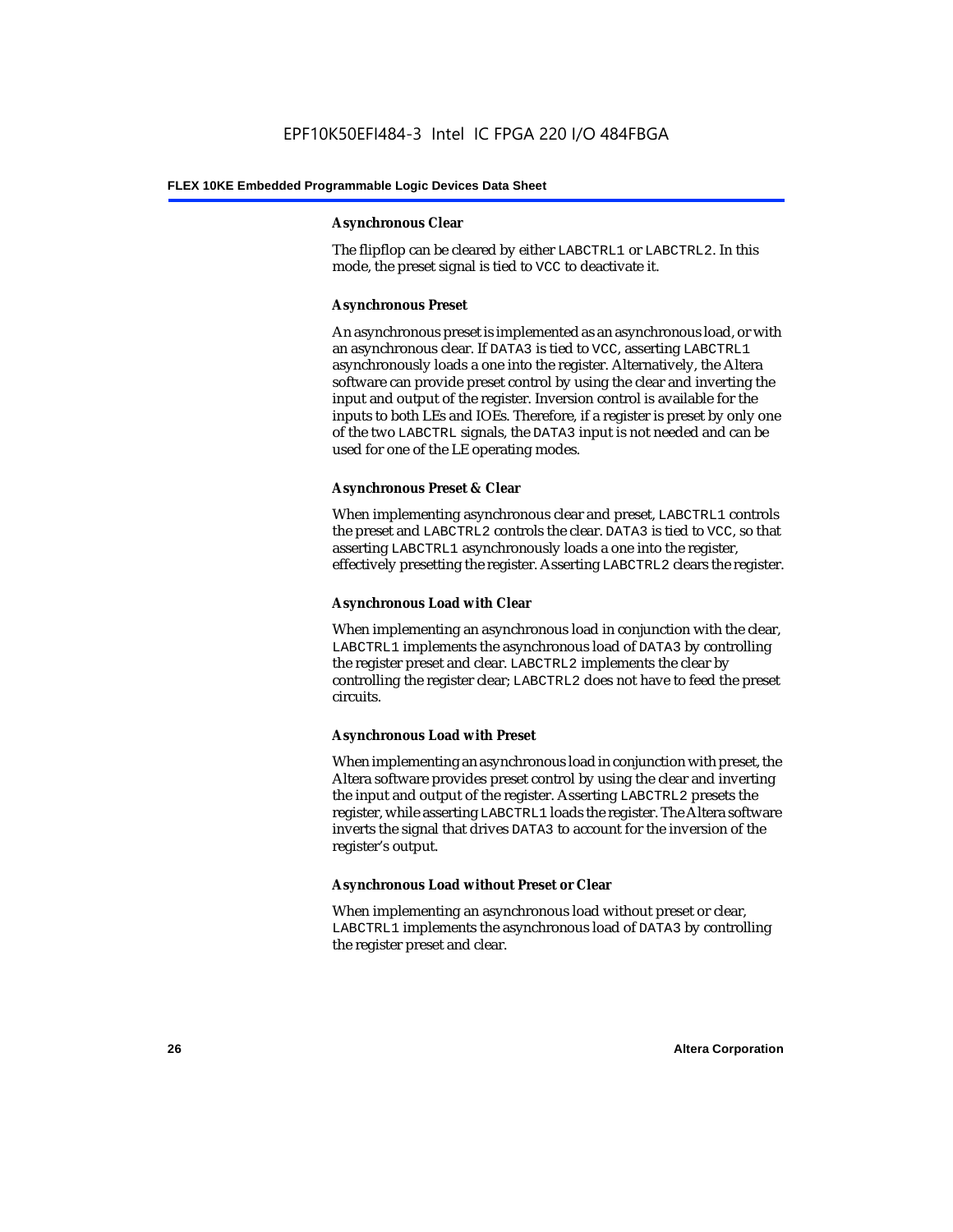#### **FastTrack Interconnect Routing Structure**

In the FLEX 10KE architecture, connections between LEs, EABs, and device I/O pins are provided by the FastTrack Interconnect routing structure, which is a series of continuous horizontal and vertical routing channels that traverses the device. This global routing structure provides predictable performance, even in complex designs. In contrast, the segmented routing in FPGAs requires switch matrices to connect a variable number of routing paths, increasing the delays between logic resources and reducing performance.

The FastTrack Interconnect routing structure consists of row and column interconnect channels that span the entire device. Each row of LABs is served by a dedicated row interconnect. The row interconnect can drive I/O pins and feed other LABs in the row. The column interconnect routes signals between rows and can drive I/O pins.

Row channels drive into the LAB or EAB local interconnect. The row signal is buffered at every LAB or EAB to reduce the effect of fan-out on delay. A row channel can be driven by an LE or by one of three column channels. These four signals feed dual 4-to-1 multiplexers that connect to two specific row channels. These multiplexers, which are connected to each LE, allow column channels to drive row channels even when all eight LEs in a LAB drive the row interconnect.

Each column of LABs or EABs is served by a dedicated column interconnect. The column interconnect that serves the EABs has twice as many channels as other column interconnects. The column interconnect can then drive I/O pins or another row's interconnect to route the signals to other LABs or EABs in the device. A signal from the column interconnect, which can be either the output of a LE or an input from an I/O pin, must be routed to the row interconnect before it can enter a LAB or EAB. Each row channel that is driven by an IOE or EAB can drive one specific column channel.

Access to row and column channels can be switched between LEs in adjacent pairs of LABs. For example, a LE in one LAB can drive the row and column channels normally driven by a particular LE in the adjacent LAB in the same row, and vice versa. This flexibility enables routing resources to be used more efficiently (see Figure 13).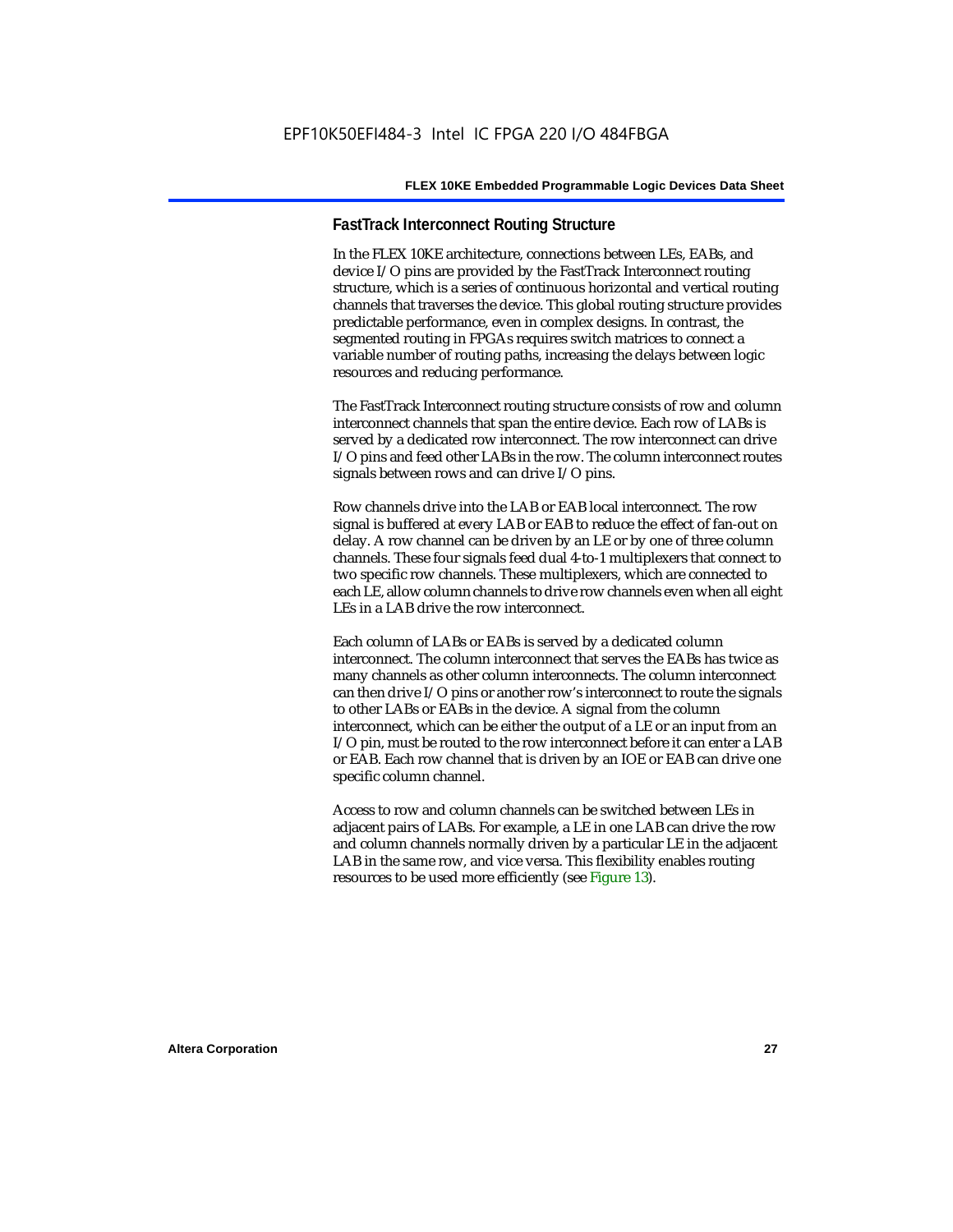#### *Figure 13. FLEX 10KE LAB Connections to Row & Column Interconnect*

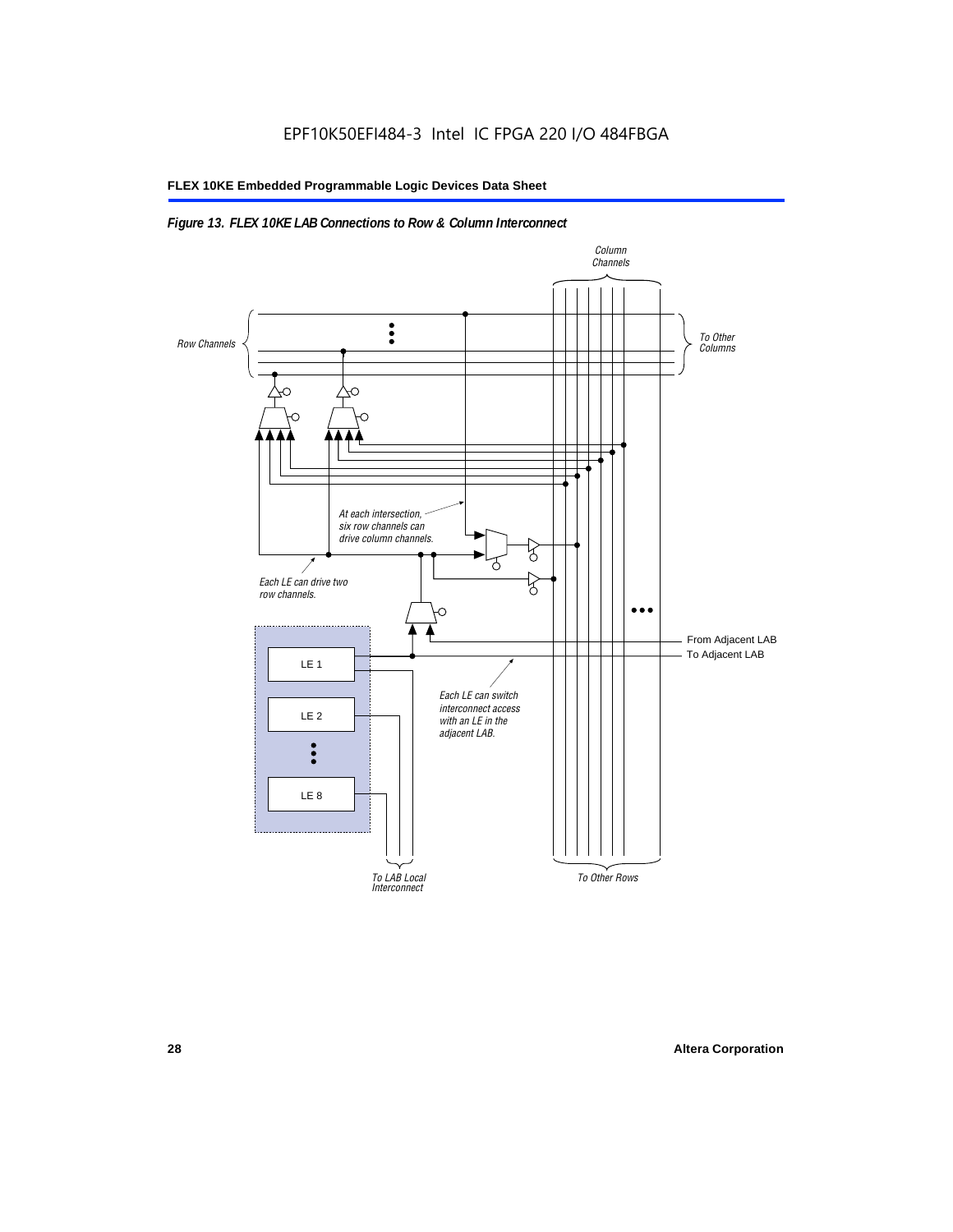For improved routing, the row interconnect consists of a combination of full-length and half-length channels. The full-length channels connect to all LABs in a row; the half-length channels connect to the LABs in half of the row. The EAB can be driven by the half-length channels in the left half of the row and by the full-length channels. The EAB drives out to the fulllength channels. In addition to providing a predictable, row-wide interconnect, this architecture provides increased routing resources. Two neighboring LABs can be connected using a half-row channel, thereby saving the other half of the channel for the other half of the row.

Table 7 summarizes the FastTrack Interconnect routing structure resources available in each FLEX 10KE device.

| Table 7. FLEX 10KE FastTrack Interconnect Resources |             |                     |         |                        |
|-----------------------------------------------------|-------------|---------------------|---------|------------------------|
| Device                                              | <b>Rows</b> | Channels per<br>Row | Columns | Channels per<br>Column |
| <b>EPF10K30E</b>                                    | 6           | 216                 | 36      | 24                     |
| EPF10K50E<br>EPF10K50S                              | 10          | 216                 | 36      | 24                     |
| EPF10K100E                                          | 12          | 312                 | 52      | 24                     |
| EPF10K130E                                          | 16          | 312                 | 52      | 32                     |
| EPF10K200E<br>EPF10K200S                            | 24          | 312                 | 52      | 48                     |

In addition to general-purpose I/O pins, FLEX 10KE devices have six dedicated input pins that provide low-skew signal distribution across the device. These six inputs can be used for global clock, clear, preset, and peripheral output enable and clock enable control signals. These signals are available as control signals for all LABs and IOEs in the device. The dedicated inputs can also be used as general-purpose data inputs because they can feed the local interconnect of each LAB in the device.

Figure 14 shows the interconnection of adjacent LABs and EABs, with row, column, and local interconnects, as well as the associated cascade and carry chains. Each LAB is labeled according to its location: a letter represents the row and a number represents the column. For example, LAB B3 is in row B, column 3.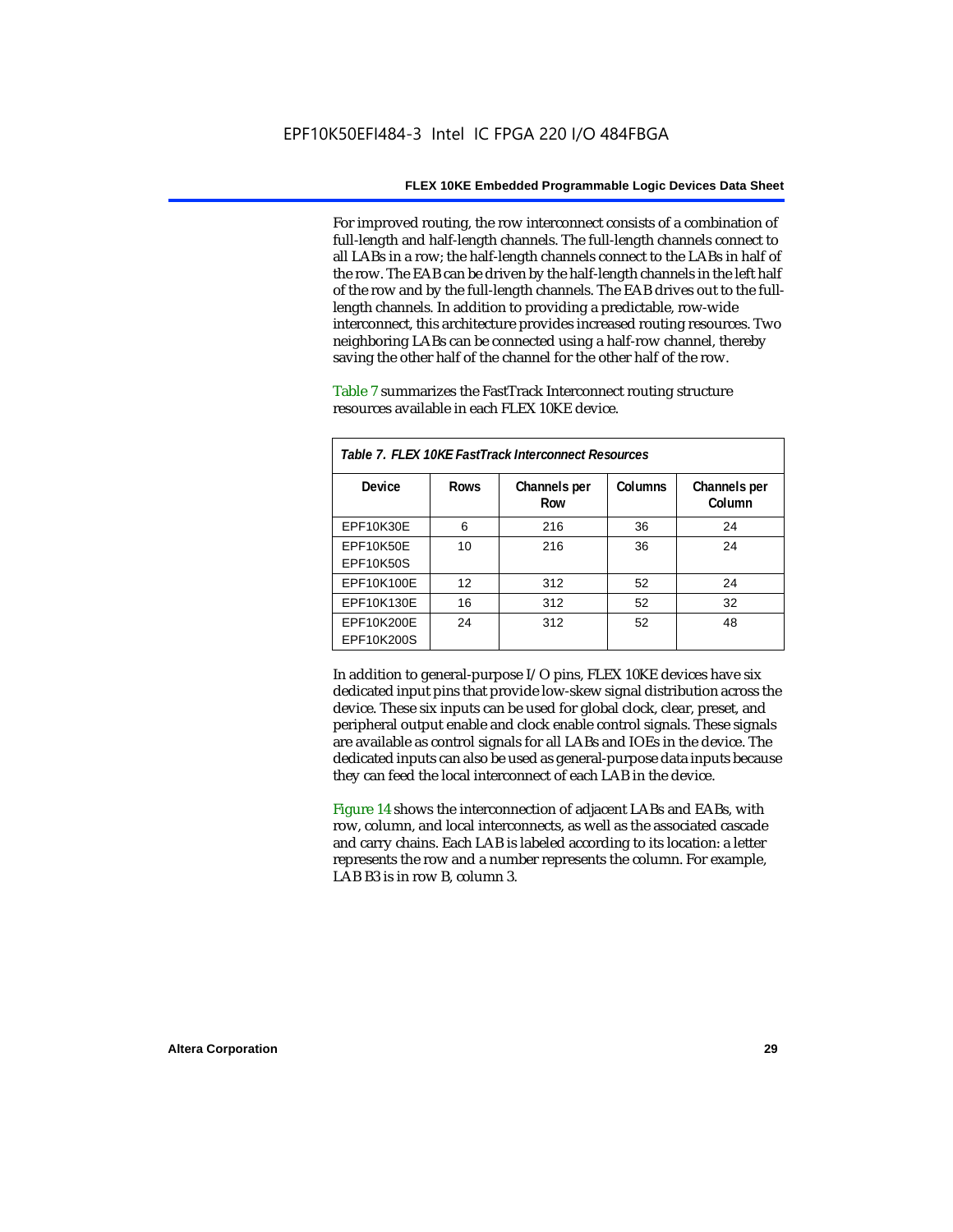



#### **I/O Element**

An IOE contains a bidirectional I/O buffer and a register that can be used either as an input register for external data that requires a fast setup time, or as an output register for data that requires fast clock-to-output performance. In some cases, using an LE register for an input register will result in a faster setup time than using an IOE register. IOEs can be used as input, output, or bidirectional pins. For bidirectional registered I/O implementation, the output register should be in the IOE, and the data input and output enable registers should be LE registers placed adjacent to the bidirectional pin. The Altera Compiler uses the programmable inversion option to invert signals from the row and column interconnect automatically where appropriate. Figure 15 shows the bidirectional I/O registers.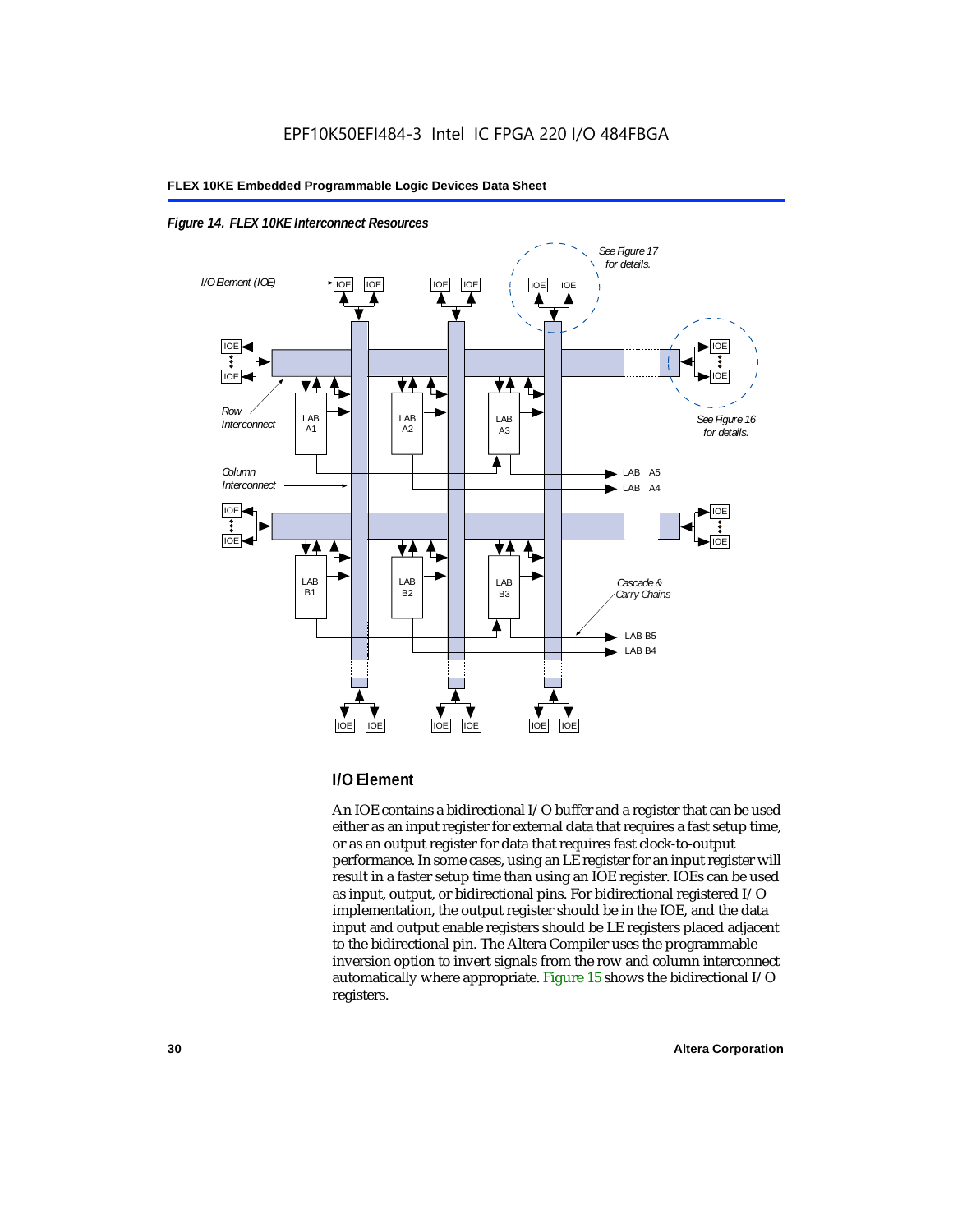



## *Note:*<br>(1) *A*

(1) All FLEX 10KE devices (except the EPF10K50E and EPF10K200E devices) have a programmable input delay buffer on the input path.

#### **Altera Corporation 31**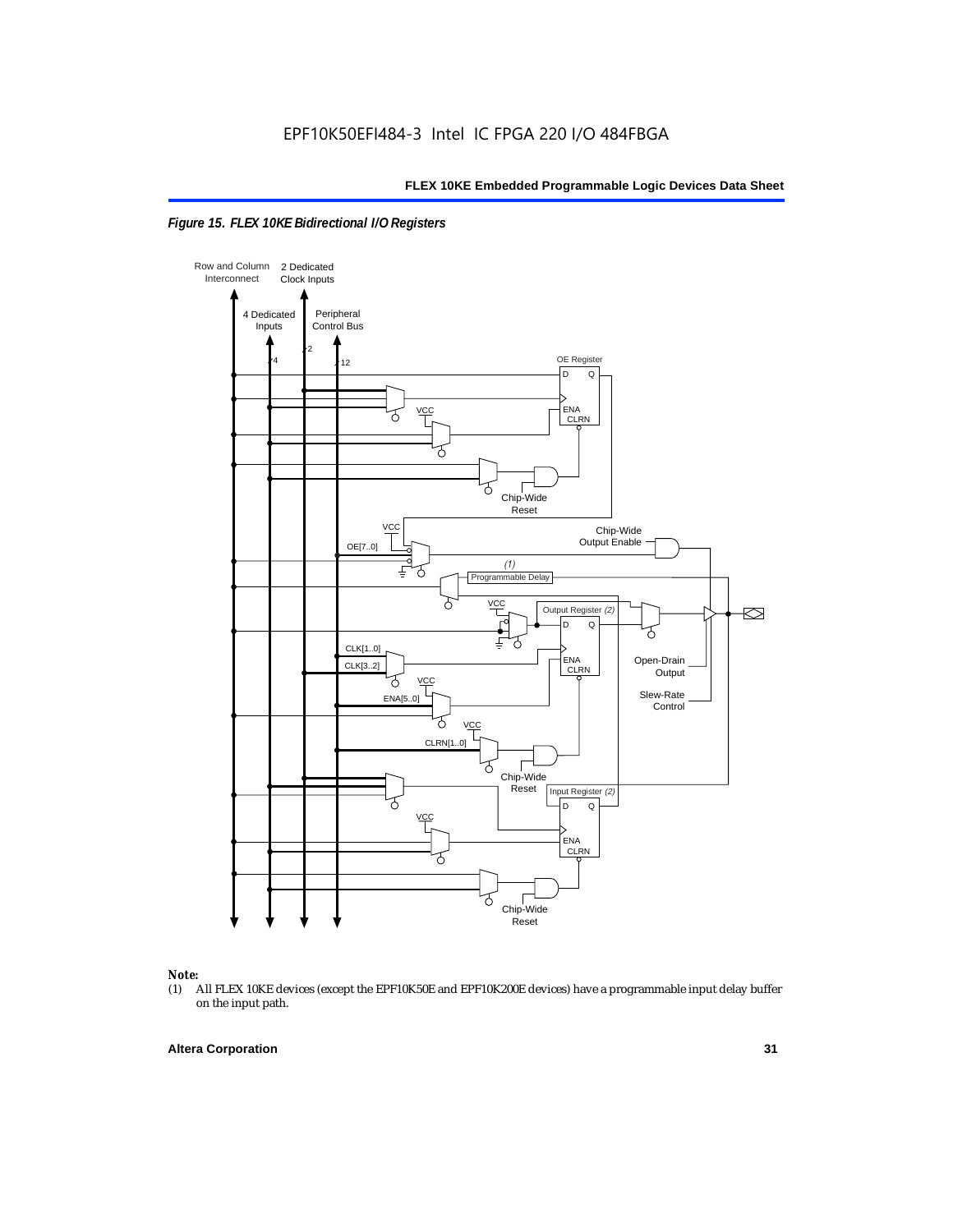On all FLEX 10KE devices (except EPF10K50E and EPF10K200E devices), the input path from the I/O pad to the FastTrack Interconnect has a programmable delay element that can be used to guarantee a zero hold time. EPF10K50S and EPF10K200S devices also support this feature. Depending on the placement of the IOE relative to what it is driving, the designer may choose to turn on the programmable delay to ensure a zero hold time or turn it off to minimize setup time. This feature is used to reduce setup time for complex pin-to-register paths (e.g., PCI designs).

Each IOE selects the clock, clear, clock enable, and output enable controls from a network of I/O control signals called the peripheral control bus. The peripheral control bus uses high-speed drivers to minimize signal skew across the device and provides up to 12 peripheral control signals that can be allocated as follows:

- Up to eight output enable signals
- Up to six clock enable signals
- Up to two clock signals
- Up to two clear signals

If more than six clock enable or eight output enable signals are required, each IOE on the device can be controlled by clock enable and output enable signals driven by specific LEs. In addition to the two clock signals available on the peripheral control bus, each IOE can use one of two dedicated clock pins. Each peripheral control signal can be driven by any of the dedicated input pins or the first LE of each LAB in a particular row. In addition, a LE in a different row can drive a column interconnect, which causes a row interconnect to drive the peripheral control signal. The chipwide reset signal resets all IOE registers, overriding any other control signals.

When a dedicated clock pin drives IOE registers, it can be inverted for all IOEs in the device. All IOEs must use the same sense of the clock. For example, if any IOE uses the inverted clock, all IOEs must use the inverted clock and no IOE can use the non-inverted clock. However, LEs can still use the true or complement of the clock on a LAB-by-LAB basis.

The incoming signal may be inverted at the dedicated clock pin and will drive all IOEs. For the true and complement of a clock to be used to drive IOEs, drive it into both global clock pins. One global clock pin will supply the true, and the other will supply the complement.

When the true and complement of a dedicated input drives IOE clocks, two signals on the peripheral control bus are consumed, one for each sense of the clock.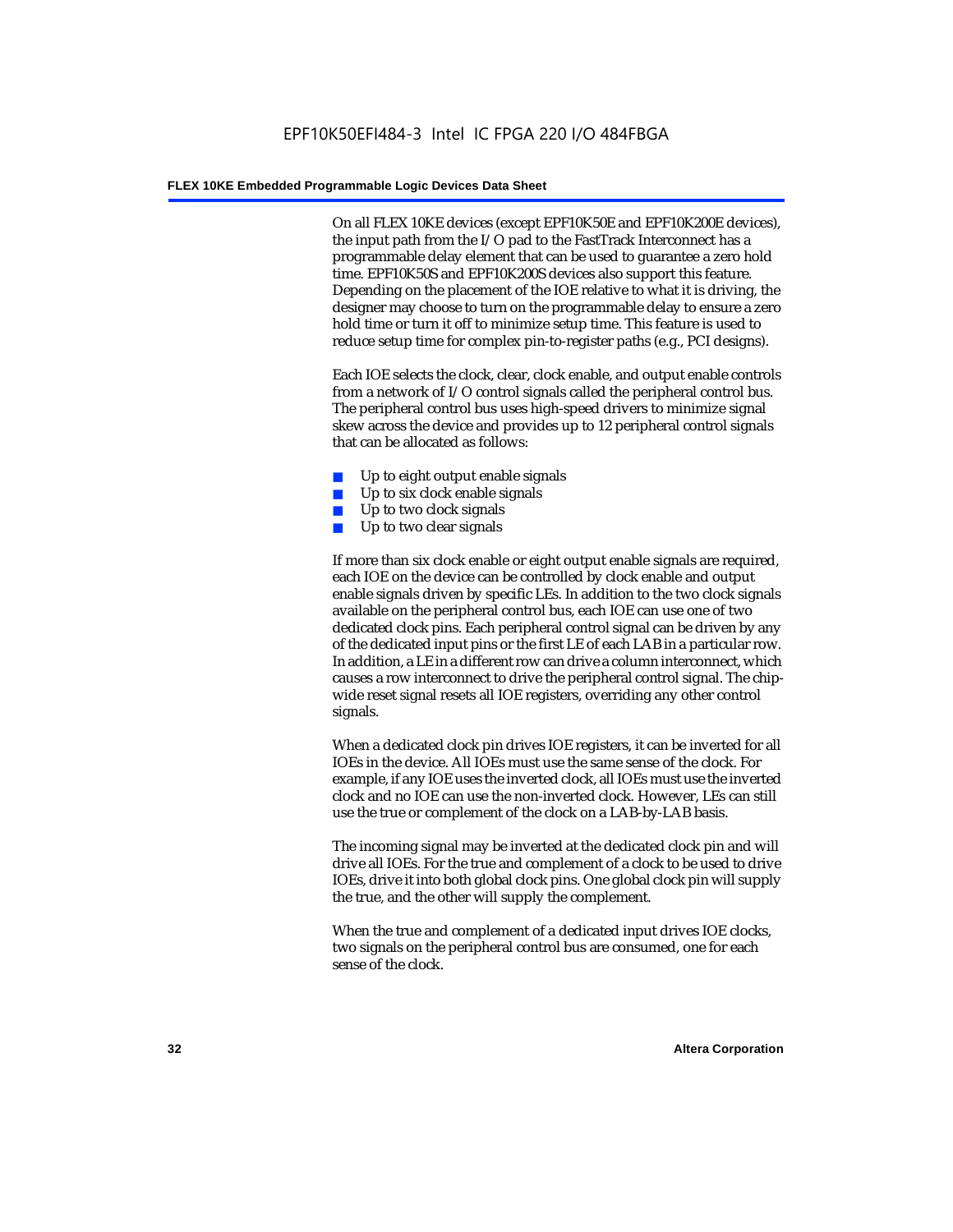When dedicated inputs drive non-inverted and inverted peripheral clears, clock enables, and output enables, two signals on the peripheral control bus will be used.

Tables 8 and 9 list the sources for each peripheral control signal, and show how the output enable, clock enable, clock, and clear signals share 12 peripheral control signals. The tables also show the rows that can drive global signals.

| Table 8. Peripheral Bus Sources for EPF10K30E, EPF10K50E & EPF10K50S Devices |                  |                               |  |  |
|------------------------------------------------------------------------------|------------------|-------------------------------|--|--|
| Peripheral<br><b>Control Signal</b>                                          | <b>EPF10K30E</b> | EPF10K50E<br><b>EPF10K50S</b> |  |  |
| OE0                                                                          | Row A            | Row A                         |  |  |
| OE1                                                                          | Row B            | Row B                         |  |  |
| OE2                                                                          | Row C            | Row D                         |  |  |
| OE3                                                                          | Row D            | Row F                         |  |  |
| OE4                                                                          | Row E            | Row H                         |  |  |
| OE5                                                                          | Row F            | Row J                         |  |  |
| CLKENA0/CLK0/GLOBAL0                                                         | Row A            | Row A                         |  |  |
| CLKENA1/OE6/GLOBAL1                                                          | Row B            | Row C                         |  |  |
| CLKENA2/CLR0                                                                 | Row C            | Row E                         |  |  |
| CLKENA3/OE7/GLOBAL2                                                          | Row D            | Row G                         |  |  |
| CLKENA4/CLR1                                                                 | Row E            | Row I                         |  |  |
| CLKENA5/CLK1/GLOBAL3                                                         | Row F            | Row J                         |  |  |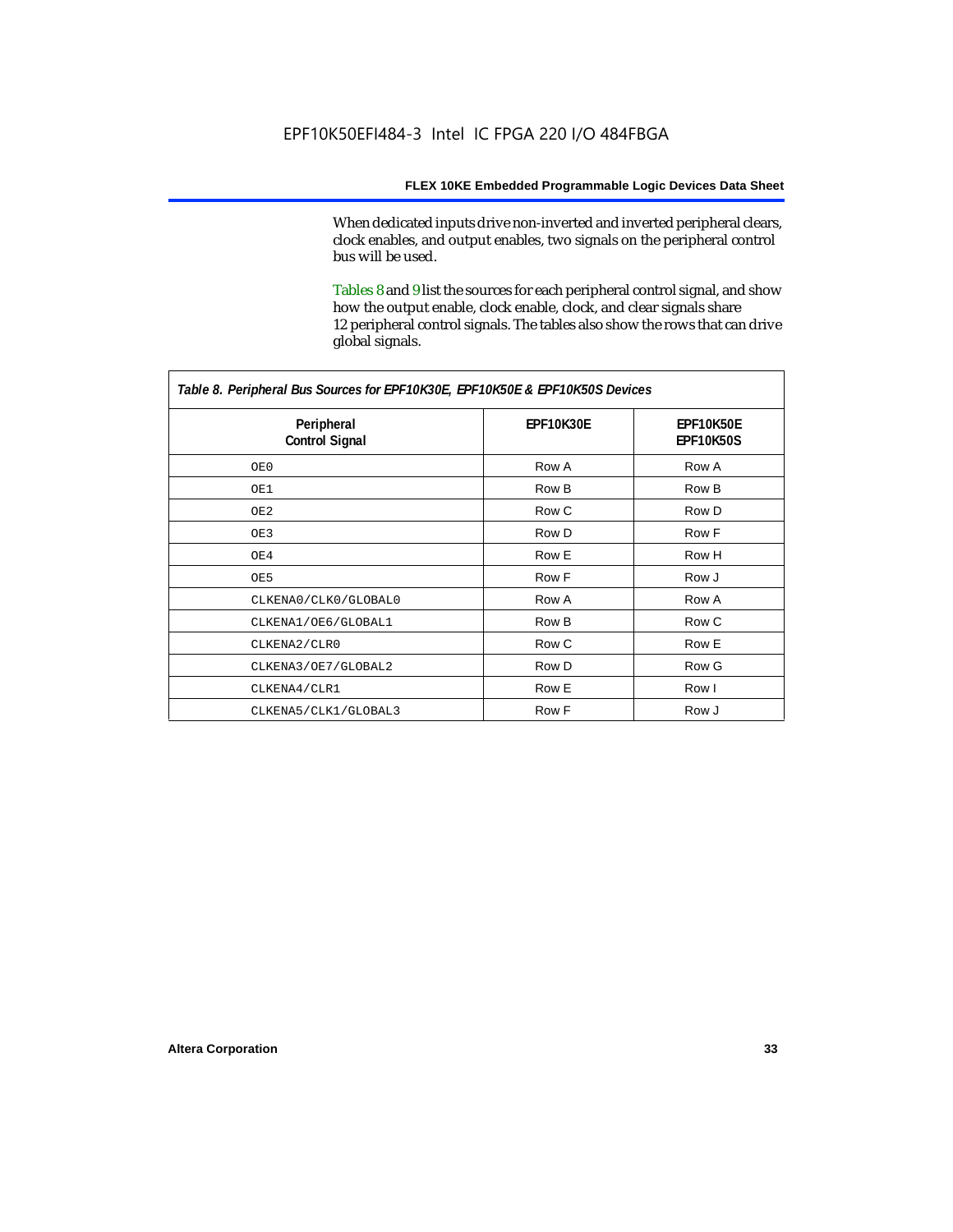| Table 9. Peripheral Bus Sources for EPF10K100E, EPF10K130E, EPF10K200E & EPF10K200S Devices |                   |                   |                                        |  |
|---------------------------------------------------------------------------------------------|-------------------|-------------------|----------------------------------------|--|
| Peripheral<br><b>Control Signal</b>                                                         | <b>EPF10K100E</b> | <b>EPF10K130E</b> | <b>EPF10K200E</b><br><b>EPF10K200S</b> |  |
| OE0                                                                                         | Row A             | Row C             | Row G                                  |  |
| OE1                                                                                         | Row C             | Row E             | Row I                                  |  |
| OE <sub>2</sub>                                                                             | Row E             | Row G             | Row K                                  |  |
| OE3                                                                                         | Row L             | Row N             | Row <sub>R</sub>                       |  |
| OE4                                                                                         | Row I             | Row K             | Row O                                  |  |
| OE5                                                                                         | Row K             | Row M             | Row Q                                  |  |
| CLKENA0/CLK0/GLOBAL0                                                                        | Row F             | Row H             | Row L                                  |  |
| CLKENA1/OE6/GLOBAL1                                                                         | Row D             | Row F             | Row J                                  |  |
| CLKENA2/CLR0                                                                                | Row B             | Row D             | Row H                                  |  |
| CLKENA3/OE7/GLOBAL2                                                                         | Row H             | Row J             | Row N                                  |  |
| CLKENA4/CLR1                                                                                | Row J             | Row L             | Row P                                  |  |
| CLKENA5/CLK1/GLOBAL3                                                                        | Row G             | Row I             | Row M                                  |  |

Signals on the peripheral control bus can also drive the four global signals, referred to as GLOBAL0 through GLOBAL3 in Tables 8 and 9. An internally generated signal can drive a global signal, providing the same low-skew, low-delay characteristics as a signal driven by an input pin. An LE drives the global signal by driving a row line that drives the peripheral bus, which then drives the global signal. This feature is ideal for internally generated clear or clock signals with high fan-out. However, internally driven global signals offer no advantage over the general-purpose interconnect for routing data signals. The dedicated input pin should be driven to a known logic state (such as ground) and not be allowed to float.

The chip-wide output enable pin is an active-high pin (DEV\_OE) that can be used to tri-state all pins on the device. This option can be set in the Altera software. On EPF10K50E and EPF10K200E devices, the built-in I/O pin pull-up resistors (which are active during configuration) are active when the chip-wide output enable pin is asserted. The registers in the IOE can also be reset by the chip-wide reset pin.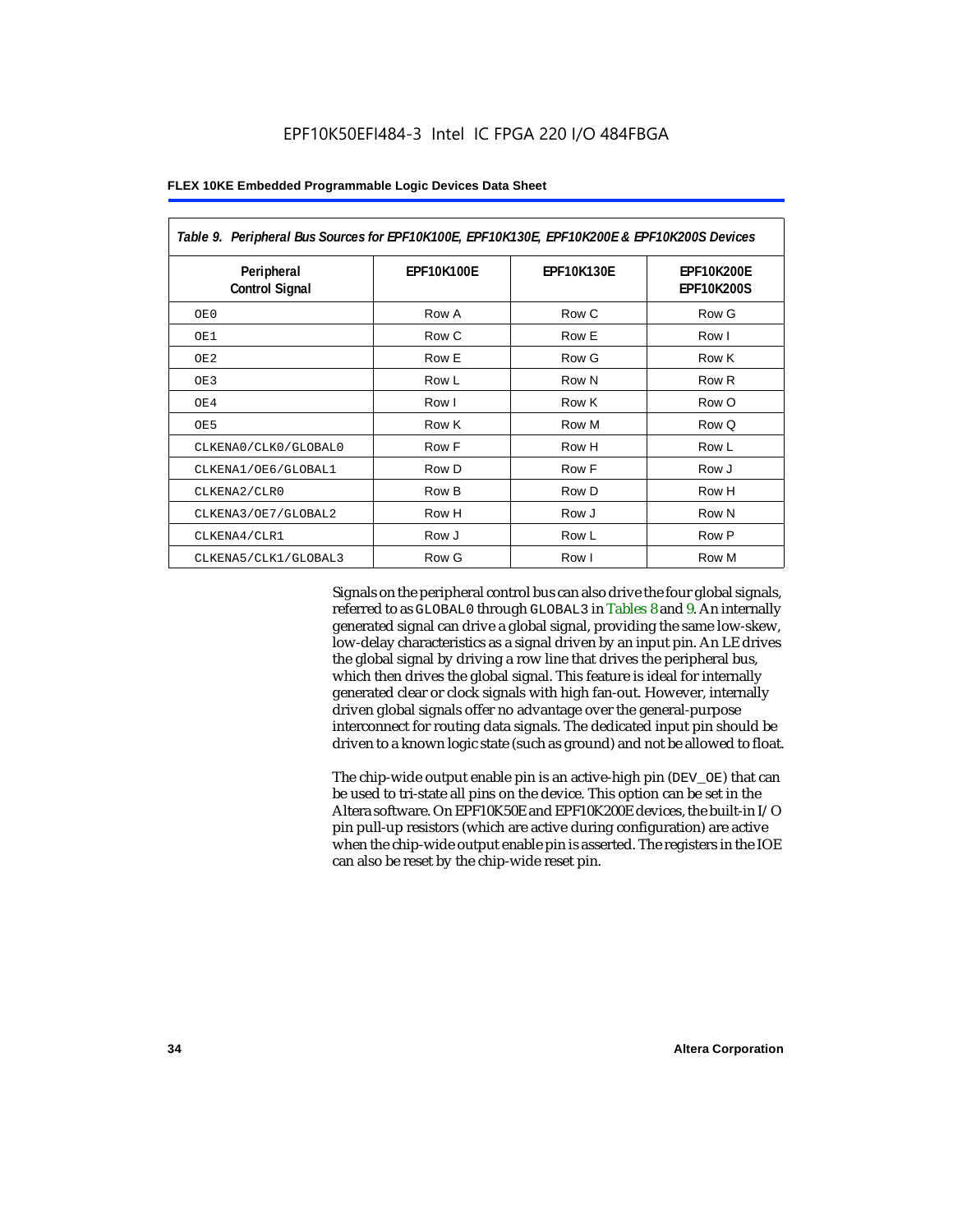*Row-to-IOE Connections*

When an IOE is used as an input signal, it can drive two separate row channels. The signal is accessible by all LEs within that row. When an IOE is used as an output, the signal is driven by a multiplexer that selects a signal from the row channels. Up to eight IOEs connect to each side of each row channel (see Figure 16).



*The values for m and n are provided in Table 10.*





| Table 10. FLEX 10KE Row-to-IOE Interconnect Resources |                      |                          |  |  |
|-------------------------------------------------------|----------------------|--------------------------|--|--|
| <b>Device</b>                                         | Channels per Row (n) | Row Channels per Pin (m) |  |  |
| <b>EPF10K30E</b>                                      | 216                  | 27                       |  |  |
| <b>EPF10K50E</b>                                      | 216                  | 27                       |  |  |
| <b>EPF10K50S</b>                                      |                      |                          |  |  |
| EPF10K100E                                            | 312                  | 39                       |  |  |
| EPF10K130E                                            | 312                  | 39                       |  |  |
| EPF10K200E<br>EPF10K200S                              | 312                  | 39                       |  |  |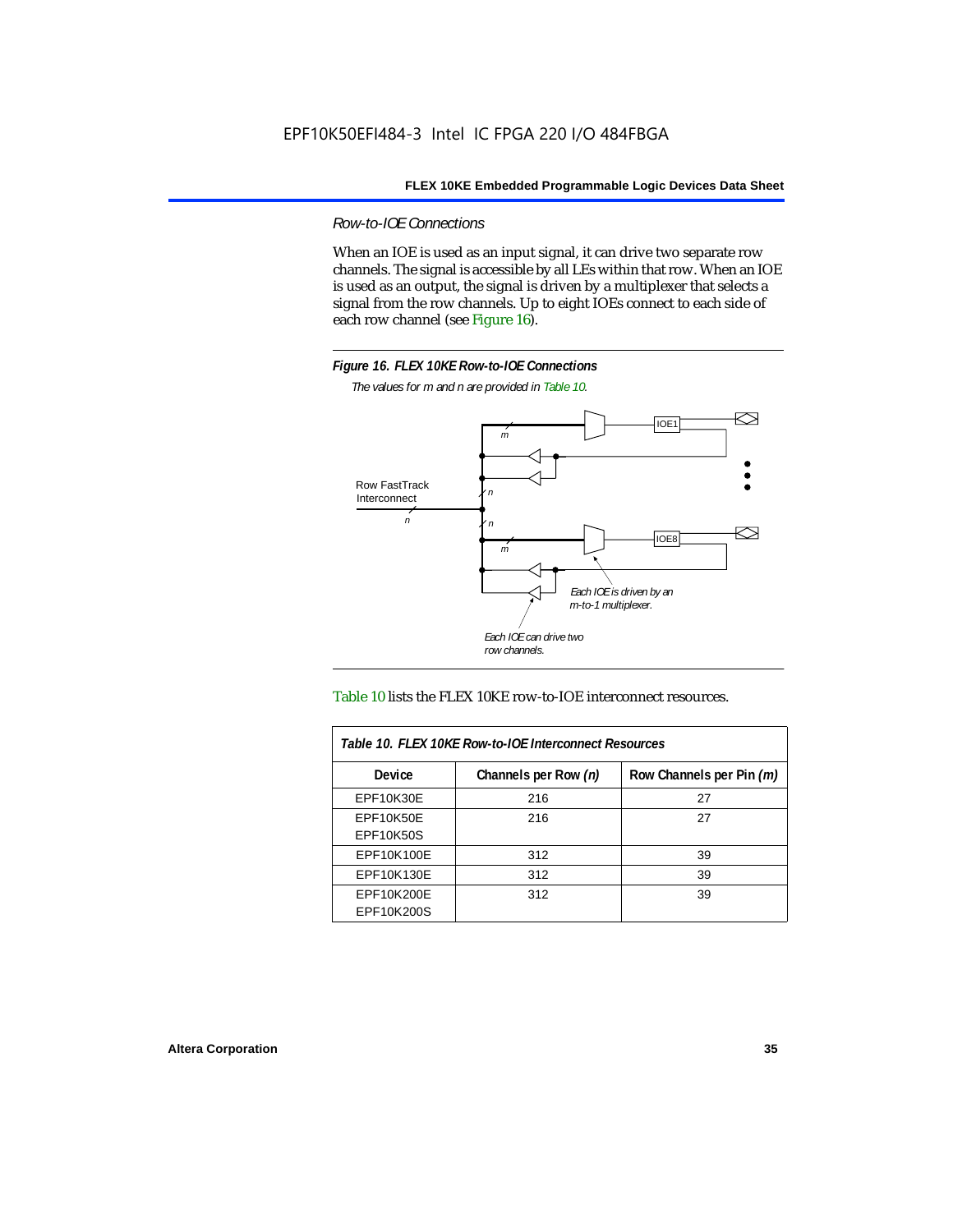#### *Column-to-IOE Connections*

When an IOE is used as an input, it can drive up to two separate column channels. When an IOE is used as an output, the signal is driven by a multiplexer that selects a signal from the column channels. Two IOEs connect to each side of the column channels. Each IOE can be driven by column channels via a multiplexer. The set of column channels is different for each IOE (see Figure 17).



*The values for m and n are provided in Table 11.*



#### Table 11 lists the FLEX 10KE column-to-IOE interconnect resources.

| Table 11. FLEX 10KE Column-to-IOE Interconnect Resources |                         |                             |  |  |  |  |
|----------------------------------------------------------|-------------------------|-----------------------------|--|--|--|--|
| <b>Device</b>                                            | Channels per Column (n) | Column Channels per Pin (m) |  |  |  |  |
| EPF10K30E                                                | 24                      | 16                          |  |  |  |  |
| EPF10K50E<br><b>EPF10K50S</b>                            | 24                      | 16                          |  |  |  |  |
| EPF10K100E                                               | 24                      | 16                          |  |  |  |  |
| EPF10K130E                                               | 32                      | 24                          |  |  |  |  |
| EPF10K200E<br>EPF10K200S                                 | 48                      | 40                          |  |  |  |  |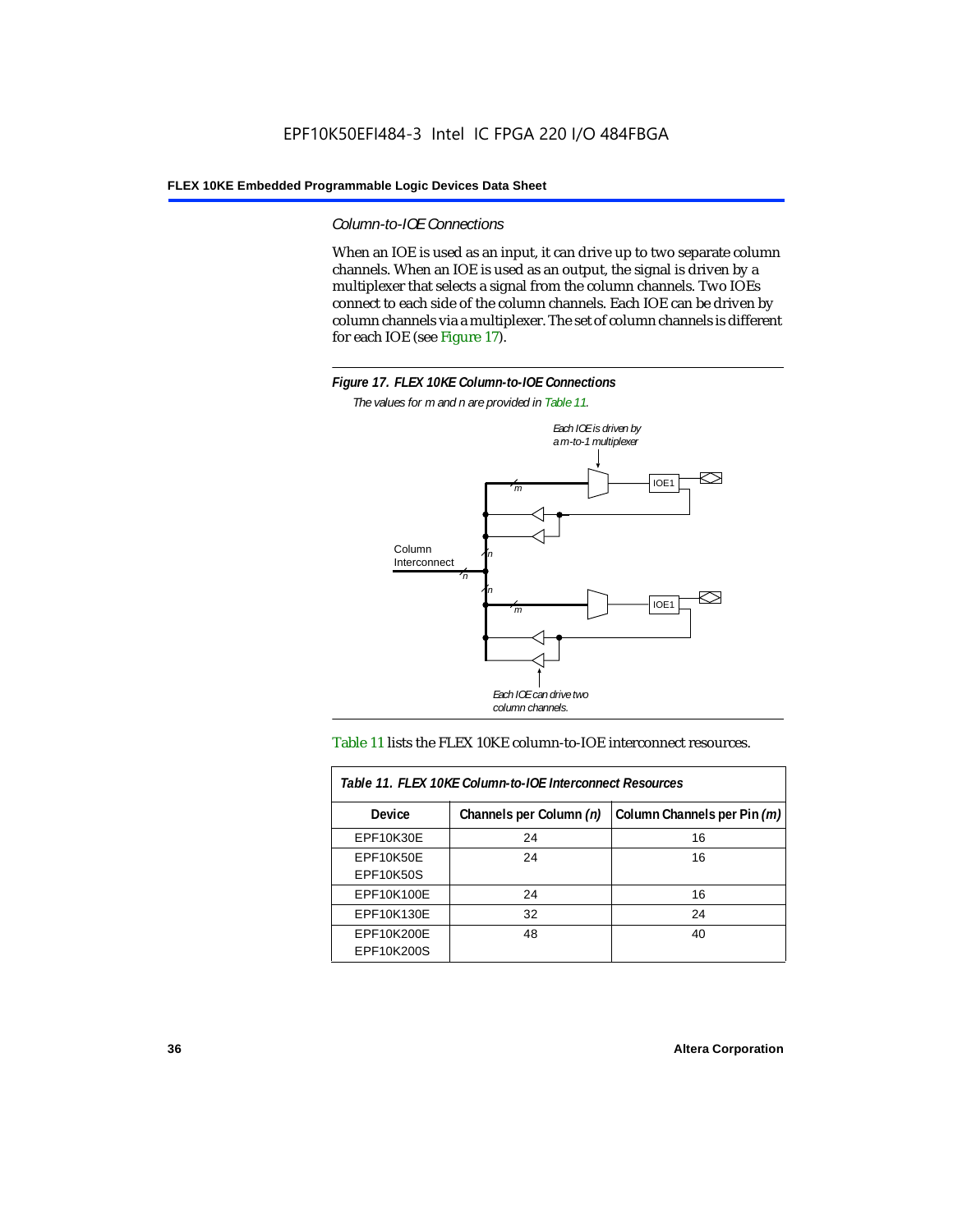**SameFrame Pin-Outs** FLEX 10KE devices support the SameFrame pin-out feature for FineLine BGA packages. The SameFrame pin-out feature is the arrangement of balls on FineLine BGA packages such that the lower-ballcount packages form a subset of the higher-ball-count packages. SameFrame pin-outs provide the flexibility to migrate not only from device to device within the same package, but also from one package to another. A given printed circuit board (PCB) layout can support multiple device density/package combinations. For example, a single board layout can support a range of devices from an EPF10K30E device in a 256-pin FineLine BGA package to an EPF10K200S device in a 672-pin FineLine BGA package.

> The Altera software provides support to design PCBs with SameFrame pin-out devices. Devices can be defined for present and future use. The Altera software generates pin-outs describing how to lay out a board to take advantage of this migration (see Figure 18).





Designed for 672-Pin FineLine BGA Package Printed Circuit Board



256-Pin FineLine BGA Package (Reduced I/O Count or Logic Requirements) 672-Pin FineLine BGA Package (Increased I/O Count or Logic Requirements)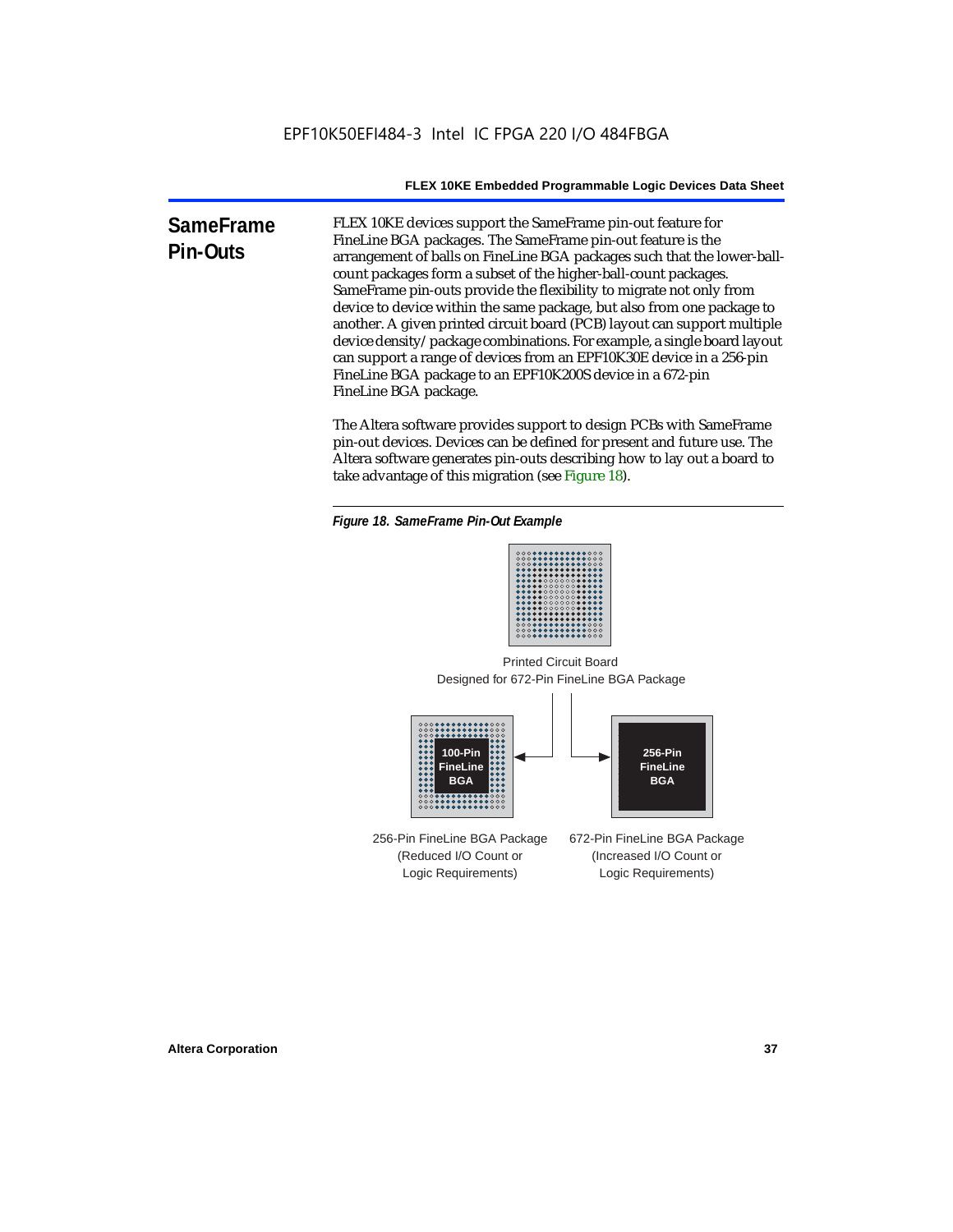# **ClockLock & ClockBoost Features**

To support high-speed designs, FLEX 10KE devices offer optional ClockLock and ClockBoost circuitry containing a phase-locked loop (PLL) used to increase design speed and reduce resource usage. The ClockLock circuitry uses a synchronizing PLL that reduces the clock delay and skew within a device. This reduction minimizes clock-to-output and setup times while maintaining zero hold times. The ClockBoost circuitry, which provides a clock multiplier, allows the designer to enhance device area efficiency by resource sharing within the device. The ClockBoost feature allows the designer to distribute a low-speed clock and multiply that clock on-device. Combined, the ClockLock and ClockBoost features provide significant improvements in system performance and bandwidth.

All FLEX 10KE devices, except EPF10K50E and EPF10K200E devices, support ClockLock and ClockBoost circuitry. EPF10K50S and EPF10K200S devices support this circuitry. Devices that support Clock-Lock and ClockBoost circuitry are distinguished with an "X" suffix in the ordering code; for instance, the EPF10K200SFC672-1X device supports this circuit.

The ClockLock and ClockBoost features in FLEX 10KE devices are enabled through the Altera software. External devices are not required to use these features. The output of the ClockLock and ClockBoost circuits is not available at any of the device pins.

The ClockLock and ClockBoost circuitry locks onto the rising edge of the incoming clock. The circuit output can drive the clock inputs of registers only; the generated clock cannot be gated or inverted.

The dedicated clock pin (GCLK1) supplies the clock to the ClockLock and ClockBoost circuitry. When the dedicated clock pin is driving the ClockLock or ClockBoost circuitry, it cannot drive elsewhere in the device.

For designs that require both a multiplied and non-multiplied clock, the clock trace on the board can be connected to the GCLK1 pin. In the Altera software, the GCLK1 pin can feed both the ClockLock and ClockBoost circuitry in the FLEX 10KE device. However, when both circuits are used, the other clock pin cannot be used.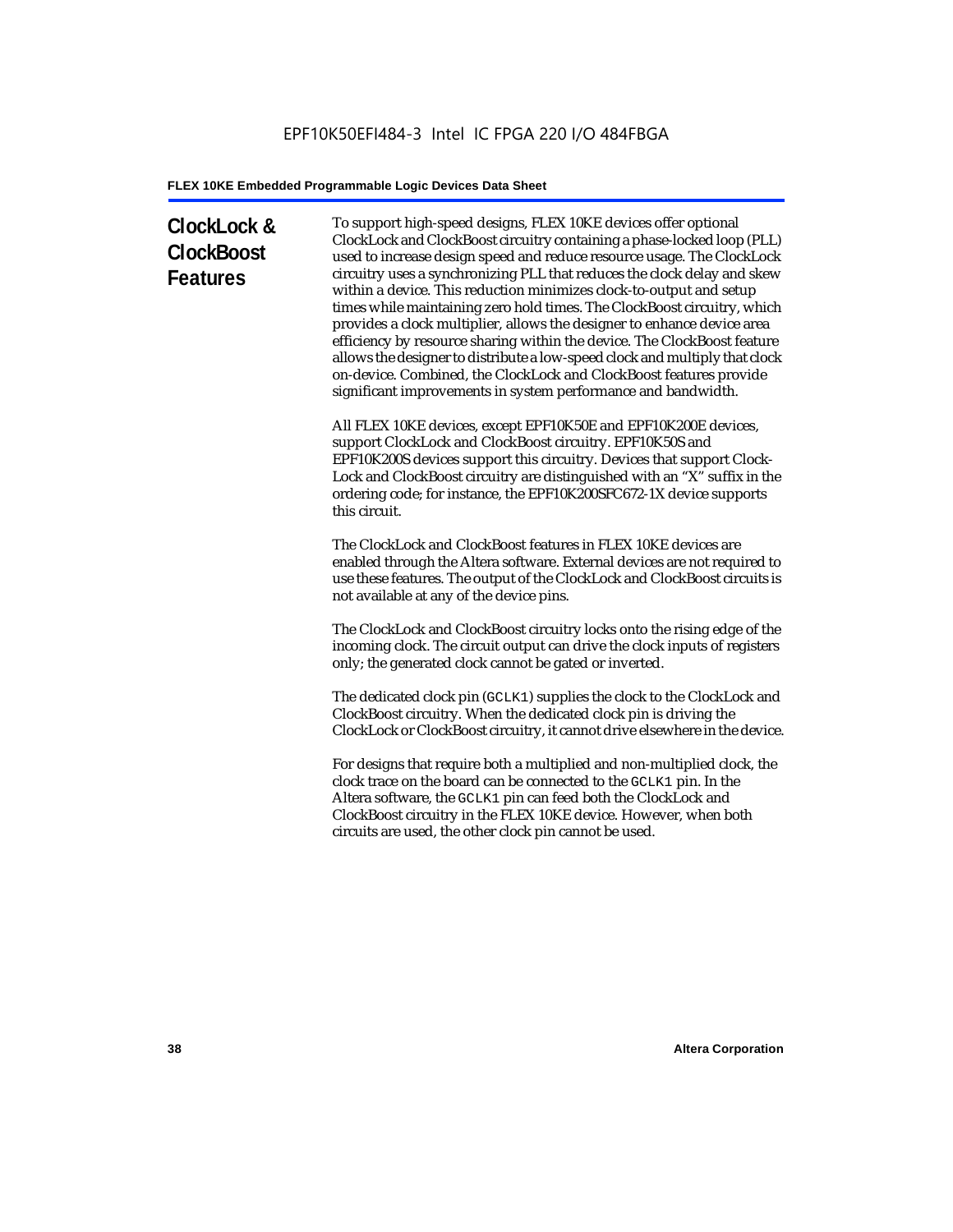# **ClockLock & ClockBoost Timing Parameters**

For the ClockLock and ClockBoost circuitry to function properly, the incoming clock must meet certain requirements. If these specifications are not met, the circuitry may not lock onto the incoming clock, which generates an erroneous clock within the device. The clock generated by the ClockLock and ClockBoost circuitry must also meet certain specifications. If the incoming clock meets these requirements during configuration, the ClockLock and ClockBoost circuitry will lock onto the clock during configuration. The circuit will be ready for use immediately after configuration. Figure 19 shows the incoming and generated clock specifications.

#### *Figure 19. Specifications for Incoming & Generated Clocks*

*The t<sub>I</sub> parameter refers to the nominal input clock period; the t<sub>0</sub> parameter refers to the nominal output clock period.*

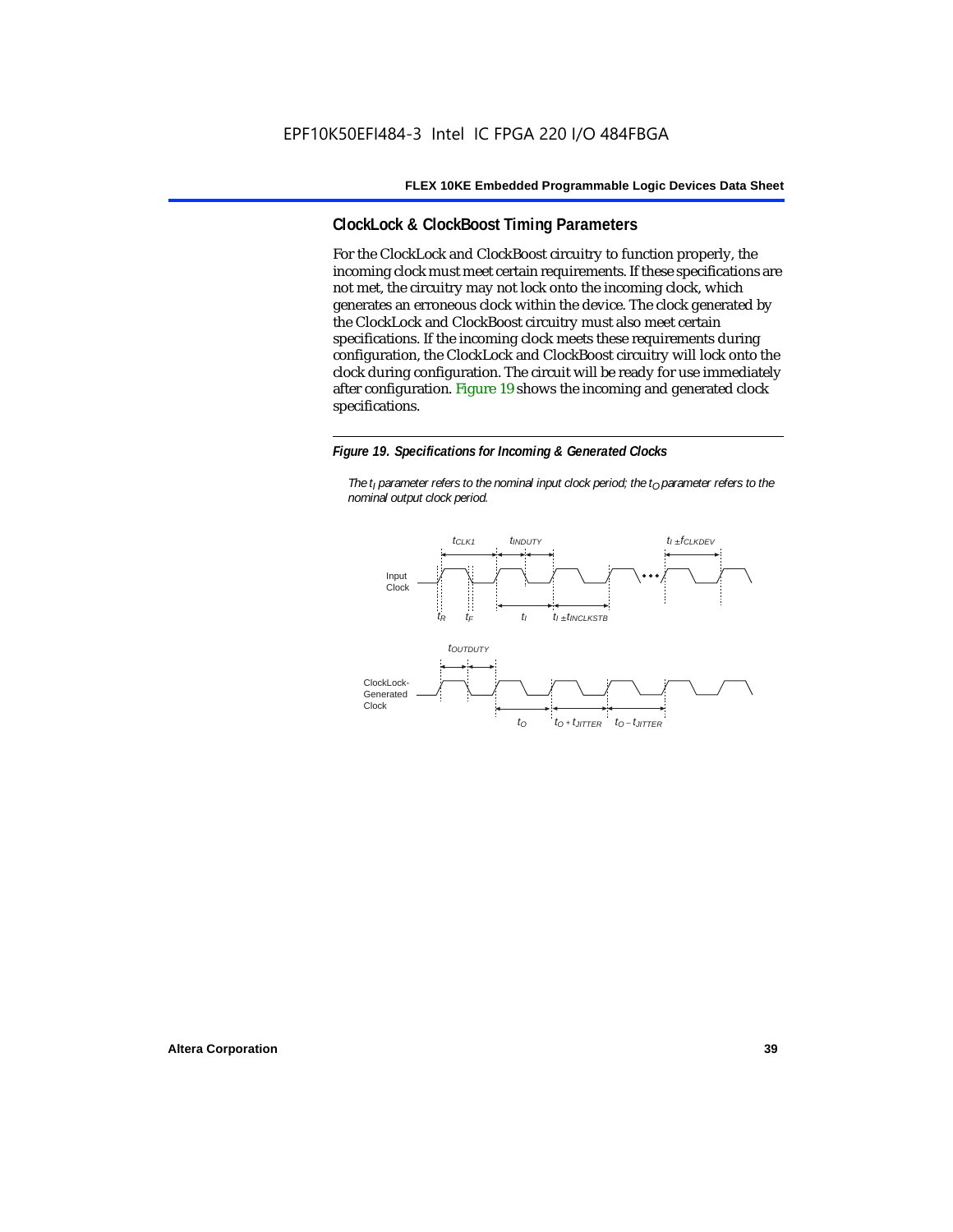Tables 12 and 13 summarize the ClockLock and ClockBoost parameters for -1 and -2 speed-grade devices, respectively.

| Table 12. ClockLock & ClockBoost Parameters for -1 Speed-Grade Devices |                                                                               |                      |     |     |           |               |  |
|------------------------------------------------------------------------|-------------------------------------------------------------------------------|----------------------|-----|-----|-----------|---------------|--|
| Symbol                                                                 | Parameter                                                                     | Condition            | Min | Typ | Max       | Unit          |  |
| $t_R$                                                                  | Input rise time                                                               |                      |     |     | 5         | ns            |  |
| $t_F$                                                                  | Input fall time                                                               |                      |     |     | 5         | ns            |  |
| $t$ <sub>INDUTY</sub>                                                  | Input duty cycle                                                              |                      | 40  |     | 60        | $\%$          |  |
| $f_{CLK1}$                                                             | Input clock frequency (ClockBoost<br>clock multiplication factor equals 1)    |                      | 25  |     | 180       | <b>MHz</b>    |  |
| $f_{CLK2}$                                                             | Input clock frequency (ClockBoost<br>clock multiplication factor equals 2)    |                      | 16  |     | 90        | <b>MHz</b>    |  |
| $f_{CLKDEV}$                                                           | Input deviation from user<br>specification in the MAX+PLUS II<br>software (1) |                      |     |     | 25,000(2) | <b>PPM</b>    |  |
| $t_{INCLKSTB}$                                                         | Input clock stability (measured<br>between adjacent clocks)                   |                      |     |     | 100       | ps            |  |
| $t_{\text{LOCK}}$                                                      | Time required for ClockLock or<br>ClockBoost to acquire lock $(3)$            |                      |     |     | 10        | μs            |  |
| $t_{JITTER}$                                                           | Jitter on ClockLock or ClockBoost-                                            | $t_{INCLKSTB} < 100$ |     |     | 250       | ps            |  |
|                                                                        | generated clock $(4)$                                                         | $t_{INCLKSTB}$ < 50  |     |     | 200 $(4)$ | ps            |  |
| <i>toutbuty</i>                                                        | Duty cycle for ClockLock or<br>ClockBoost-generated clock                     |                      | 40  | 50  | 60        | $\frac{9}{6}$ |  |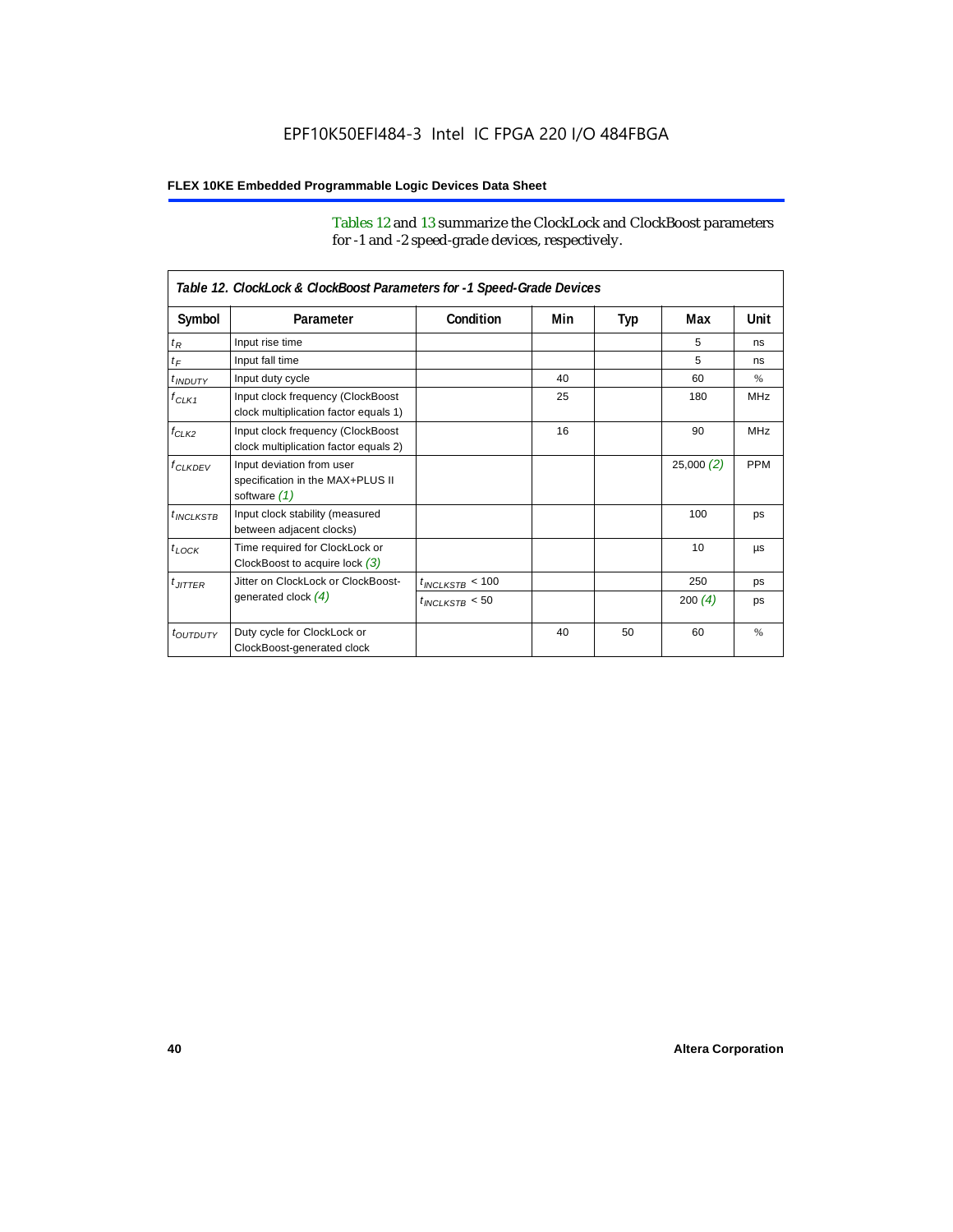| Table 13. ClockLock & ClockBoost Parameters for -2 Speed-Grade Devices |                                                                                 |                      |     |     |           |            |  |
|------------------------------------------------------------------------|---------------------------------------------------------------------------------|----------------------|-----|-----|-----------|------------|--|
| Symbol                                                                 | Parameter                                                                       | Condition            | Min | Typ | Max       | Unit       |  |
| $t_{\mathcal{R}}$                                                      | Input rise time                                                                 |                      |     |     | 5         | ns         |  |
| $t_{\digamma}$                                                         | Input fall time                                                                 |                      |     |     | 5         | ns         |  |
| <i>t</i> <sub>INDUTY</sub>                                             | Input duty cycle                                                                |                      | 40  |     | 60        | $\%$       |  |
| $f_{CLK1}$                                                             | Input clock frequency (ClockBoost<br>clock multiplication factor equals 1)      |                      | 25  |     | 75        | <b>MHz</b> |  |
| $f_{CLK2}$                                                             | Input clock frequency (ClockBoost<br>clock multiplication factor equals 2)      |                      | 16  |     | 37.5      | <b>MHz</b> |  |
| $f_{\ensuremath{\text{CLKDEV}}}$                                       | Input deviation from user<br>specification in the MAX+PLUS II<br>software $(1)$ |                      |     |     | 25,000(2) | <b>PPM</b> |  |
| $t_{INCLKSTB}$                                                         | Input clock stability (measured<br>between adjacent clocks)                     |                      |     |     | 100       | ps         |  |
| $t_{LOCK}$                                                             | Time required for ClockLock or<br>ClockBoost to acquire lock $(3)$              |                      |     |     | 10        | μs         |  |
| $t_{JITTER}$                                                           | Jitter on ClockLock or ClockBoost-                                              | $t_{INCLKSTB}$ < 100 |     |     | 250       | ps         |  |
|                                                                        | generated clock $(4)$                                                           | $t_{INCLKSTB}$ < 50  |     |     | 200 $(4)$ | ps         |  |
| toutputy                                                               | Duty cycle for ClockLock or<br>ClockBoost-generated clock                       |                      | 40  | 50  | 60        | $\%$       |  |

#### *Notes to tables:*

- (1) To implement the ClockLock and ClockBoost circuitry with the MAX+PLUS II software, designers must specify the input frequency. The Altera software tunes the PLL in the ClockLock and ClockBoost circuitry to this frequency. The *f<sub>CLKDEV</sub>* parameter specifies how much the incoming clock can differ from the specified frequency during device operation. Simulation does not reflect this parameter.
- (2) Twenty-five thousand parts per million (PPM) equates to 2.5% of input clock period.<br>(3) During device configuration, the ClockLock and ClockBoost circuitry is configured b
- (3) During device configuration, the ClockLock and ClockBoost circuitry is configured before the rest of the device. If the incoming clock is supplied during configuration, the ClockLock and ClockBoost circuitry locks during configuration because the  $t_{LOCK}$  value is less than the time required for configuration.
- (4) The *tJITTER* specification is measured under long-term observation. The maximum value for *tJITTER* is 200 ps if  $t_{INCI KSTB}$  is lower than 50 ps.

# **I/O Configuration**

This section discusses the peripheral component interconnect (PCI) pull-up clamping diode option, slew-rate control, open-drain output option, and MultiVolt I/O interface for FLEX 10KE devices. The PCI pull-up clamping diode, slew-rate control, and open-drain output options are controlled pin-by-pin via Altera software logic options. The MultiVolt I/O interface is controlled by connecting  $V_{CCIO}$  to a different voltage than V<sub>CCINT</sub>. Its effect can be simulated in the Altera software via the Global **Project Device Options** dialog box (Assign menu).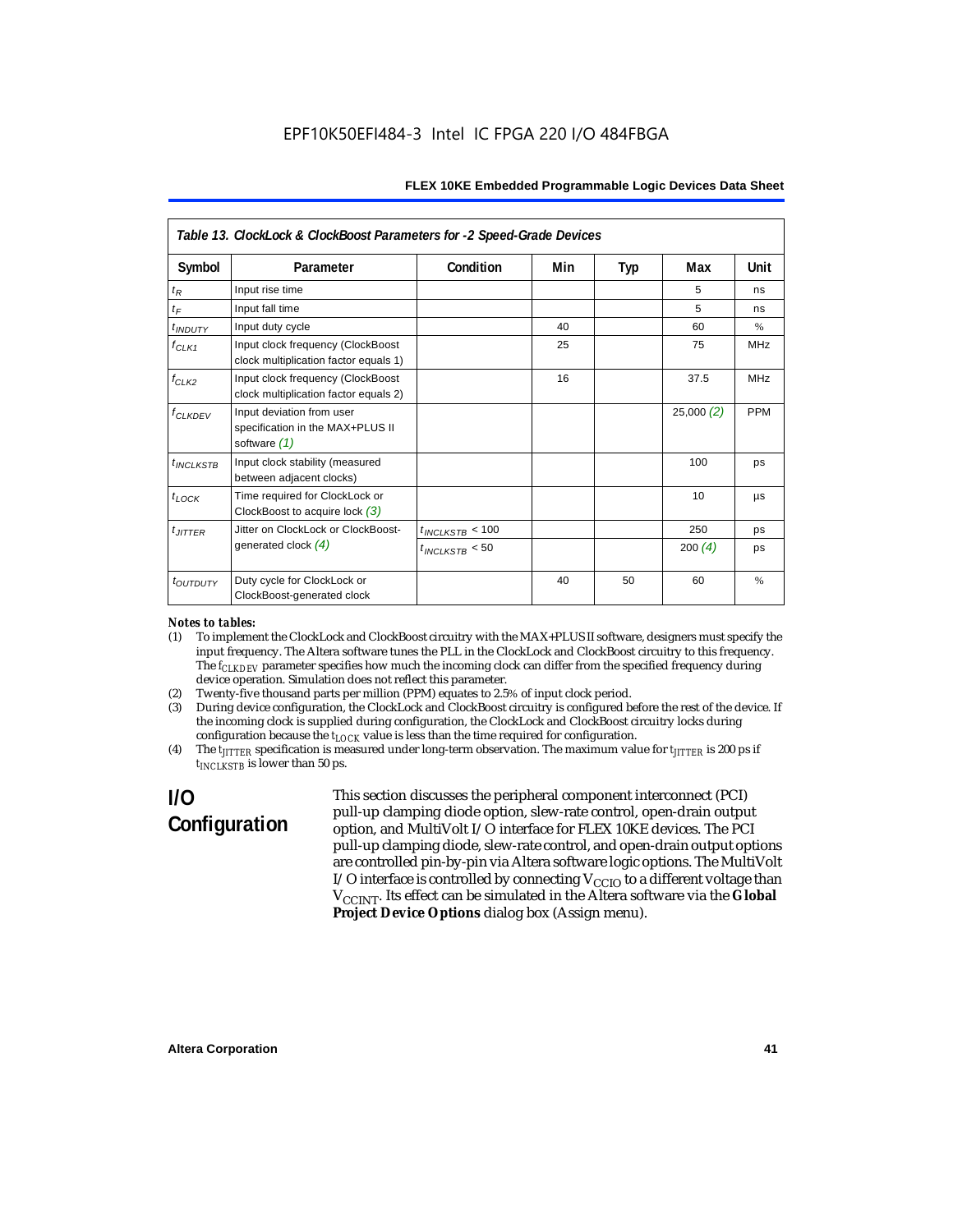# **PCI Pull-Up Clamping Diode Option**

FLEX 10KE devices have a pull-up clamping diode on every I/O, dedicated input, and dedicated clock pin. PCI clamping diodes clamp the signal to the  $V_{\text{CCIO}}$  value and are required for 3.3-V PCI compliance. Clamping diodes can also be used to limit overshoot in other systems.

Clamping diodes are controlled on a pin-by-pin basis. When  $V_{CCIO}$  is 3.3 V, a pin that has the clamping diode option turned on can be driven by a 2.5-V or 3.3-V signal, but not a 5.0-V signal. When  $V_{CCIO}$  is 2.5 V, a pin that has the clamping diode option turned on can be driven by a 2.5-V signal, but not a 3.3-V or 5.0-V signal. Additionally, a clamping diode can be activated for a subset of pins, which would allow a device to bridge between a 3.3-V PCI bus and a 5.0-V device.

# **Slew-Rate Control**

The output buffer in each IOE has an adjustable output slew rate that can be configured for low-noise or high-speed performance. A slower slew rate reduces system noise and adds a maximum delay of 4.3 ns. The fast slew rate should be used for speed-critical outputs in systems that are adequately protected against noise. Designers can specify the slew rate pin-by-pin or assign a default slew rate to all pins on a device-wide basis. The slow slew rate setting affects the falling edge of the output.

# **Open-Drain Output Option**

FLEX 10KE devices provide an optional open-drain output (electrically equivalent to open-collector output) for each I/O pin. This open-drain output enables the device to provide system-level control signals (e.g., interrupt and write enable signals) that can be asserted by any of several devices. It can also provide an additional wired-OR plane.

# **MultiVolt I/O Interface**

The FLEX 10KE device architecture supports the MultiVolt I/O interface feature, which allows FLEX 10KE devices in all packages to interface with systems of differing supply voltages. These devices have one set of  $V_{CC}$ pins for internal operation and input buffers (VCCINT), and another set for I/O output drivers (VCCIO).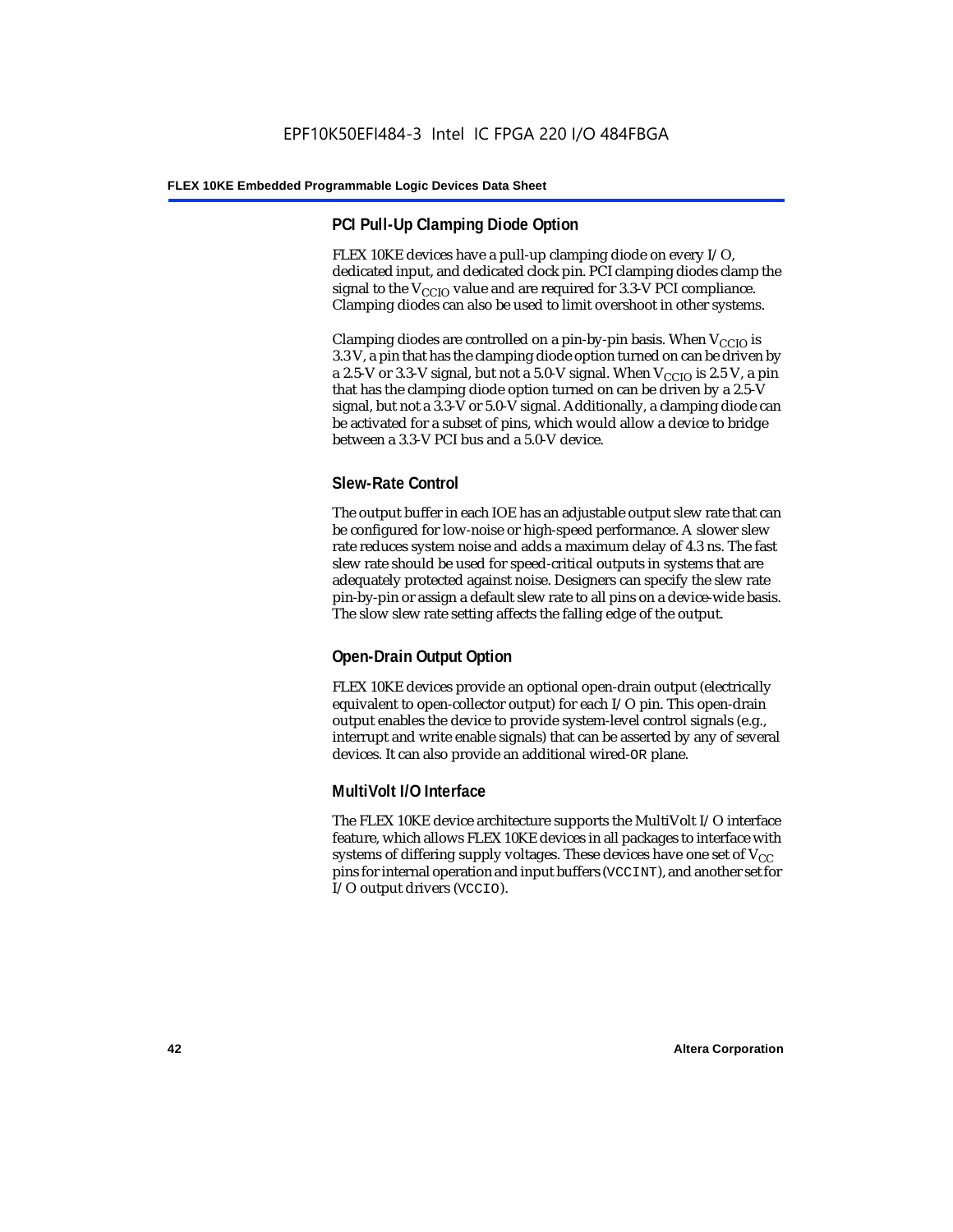The VCCINT pins must always be connected to a 2.5-V power supply. With a 2.5-V  $V_{CCMT}$  level, input voltages are compatible with 2.5-V, 3.3-V, and 5.0-V inputs. The VCCIO pins can be connected to either a 2.5-V or 3.3-V power supply, depending on the output requirements. When the VCCIO pins are connected to a 2.5-V power supply, the output levels are compatible with 2.5-V systems. When the VCCIO pins are connected to a 3.3-V power supply, the output high is at 3.3 V and is therefore compatible with 3.3-V or 5.0-V systems. Devices operating with  $V_{CCIO}$  levels higher than 3.0 V achieve a faster timing delay of  $t_{OD2}$  instead of  $t_{OD1}$ .

| Table 14. FLEX 10KE MultiVolt I/O Support |                                       |     |     |     |     |     |
|-------------------------------------------|---------------------------------------|-----|-----|-----|-----|-----|
| $V_{\text{CCIO}}(V)$                      | Input Signal (V)<br>Output Signal (V) |     |     |     |     |     |
|                                           | 2.5                                   | 3.3 | 5.0 | 2.5 | 3.3 | 5.0 |
| 2.5                                       |                                       |     |     |     |     |     |
| 3.3                                       |                                       |     |     |     |     |     |

Table 14 summarizes FLEX 10KE MultiVolt I/O support.

#### *Notes:*

(1) The PCI clamping diode must be disabled to drive an input with voltages higher than  $V_{CCIO}$ .

(2) When  $V_{\text{CCIO}} = 3.3$  V, a FLEX 10KE device can drive a 2.5-V device that has 3.3-V tolerant inputs.

Open-drain output pins on FLEX 10KE devices (with a pull-up resistor to the 5.0-V supply) can drive 5.0-V CMOS input pins that require a  $V_{\text{H}}$  of 3.5 V. When the open-drain pin is active, it will drive low. When the pin is inactive, the trace will be pulled up to 5.0 V by the resistor. The open-drain pin will only drive low or tri-state; it will never drive high. The rise time is dependent on the value of the pull-up resistor and load impedance. The  $I_{\text{OL}}$  current specification should be considered when selecting a pull-up resistor.

### **Power Sequencing & Hot-Socketing**

Because FLEX 10KE devices can be used in a mixed-voltage environment, they have been designed specifically to tolerate any possible power-up sequence. The  $V_{\text{CCIO}}$  and  $V_{\text{CCINT}}$  power planes can be powered in any order.

Signals can be driven into FLEX 10KE devices before and during power up without damaging the device. Additionally, FLEX 10KE devices do not drive out during power up. Once operating conditions are reached, FLEX 10KE devices operate as specified by the user.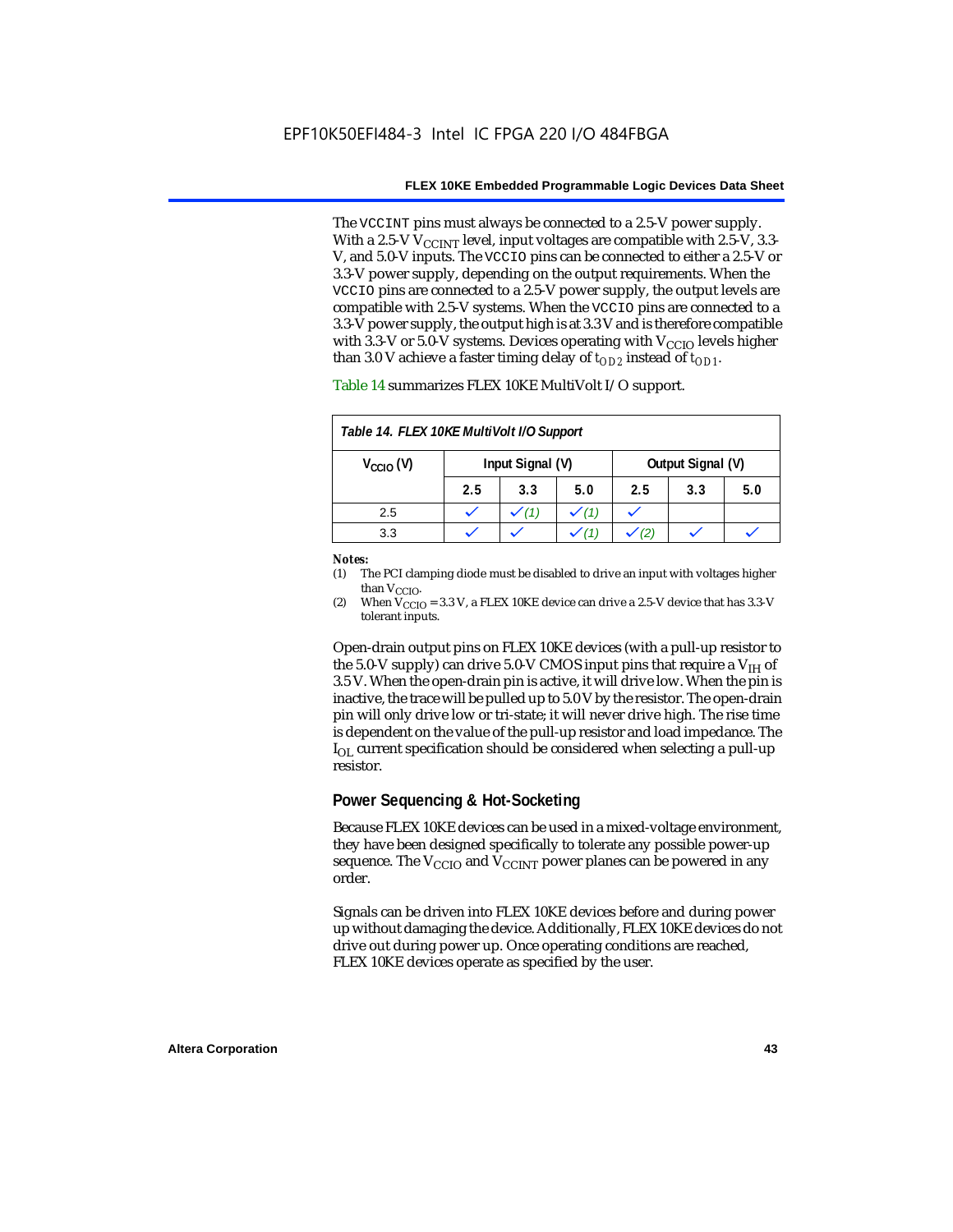# **IEEE Std. 1149.1 (JTAG) Boundary-Scan Support**

All FLEX 10KE devices provide JTAG BST circuitry that complies with the IEEE Std. 1149.1-1990 specification. FLEX 10KE devices can also be configured using the JTAG pins through the BitBlaster or ByteBlasterMV download cable, or via hardware that uses the Jam™ STAPL programming and test language. JTAG boundary-scan testing can be performed before or after configuration, but not during configuration. FLEX 10KE devices support the JTAG instructions shown in Table 15.

| Table 15. FLEX 10KE JTAG Instructions |                                                                                                                                                                                                                            |  |  |  |
|---------------------------------------|----------------------------------------------------------------------------------------------------------------------------------------------------------------------------------------------------------------------------|--|--|--|
| <b>JTAG Instruction</b>               | <b>Description</b>                                                                                                                                                                                                         |  |  |  |
| SAMPLE/PRELOAD                        | Allows a snapshot of signals at the device pins to be captured and examined during<br>normal device operation, and permits an initial data pattern to be output at the device<br>pins.                                     |  |  |  |
| <b>EXTEST</b>                         | Allows the external circuitry and board-level interconnections to be tested by forcing a<br>test pattern at the output pins and capturing test results at the input pins.                                                  |  |  |  |
| <b>BYPASS</b>                         | Places the 1-bit bypass register between the TDI and TDO pins, which allows the BST<br>data to pass synchronously through a selected device to adjacent devices during normal<br>device operation.                         |  |  |  |
| <b>USERCODE</b>                       | Selects the user electronic signature (USERCODE) register and places it between the<br>TDI and TDO pins, allowing the USERCODE to be serially shifted out of TDO.                                                          |  |  |  |
| <b>IDCODE</b>                         | Selects the IDCODE register and places it between TDI and TDO, allowing the IDCODE<br>to be serially shifted out of TDO.                                                                                                   |  |  |  |
| <b>ICR Instructions</b>               | These instructions are used when configuring a FLEX 10KE device via JTAG ports with<br>a BitBlaster or ByteBlasterMV download cable, or using a Jam File (.jam) or<br>Jam Byte-Code File (.jbc) via an embedded processor. |  |  |  |

The instruction register length of FLEX 10KE devices is 10 bits. The USERCODE register length in FLEX 10KE devices is 32 bits; 7 bits are determined by the user, and 25 bits are pre-determined. Tables 16 and 17 show the boundary-scan register length and device IDCODE information for FLEX 10KE devices.

| Table 16. FLEX 10KE Boundary-Scan Register Length |                               |  |  |  |
|---------------------------------------------------|-------------------------------|--|--|--|
| Device                                            | Boundary-Scan Register Length |  |  |  |
| EPF10K30E                                         | 690                           |  |  |  |
| EPF10K50E                                         | 798                           |  |  |  |
| <b>EPF10K50S</b>                                  |                               |  |  |  |
| EPF10K100E                                        | 1,050                         |  |  |  |
| EPF10K130E                                        | 1,308                         |  |  |  |
| EPF10K200E                                        | 1.446                         |  |  |  |
| EPF10K200S                                        |                               |  |  |  |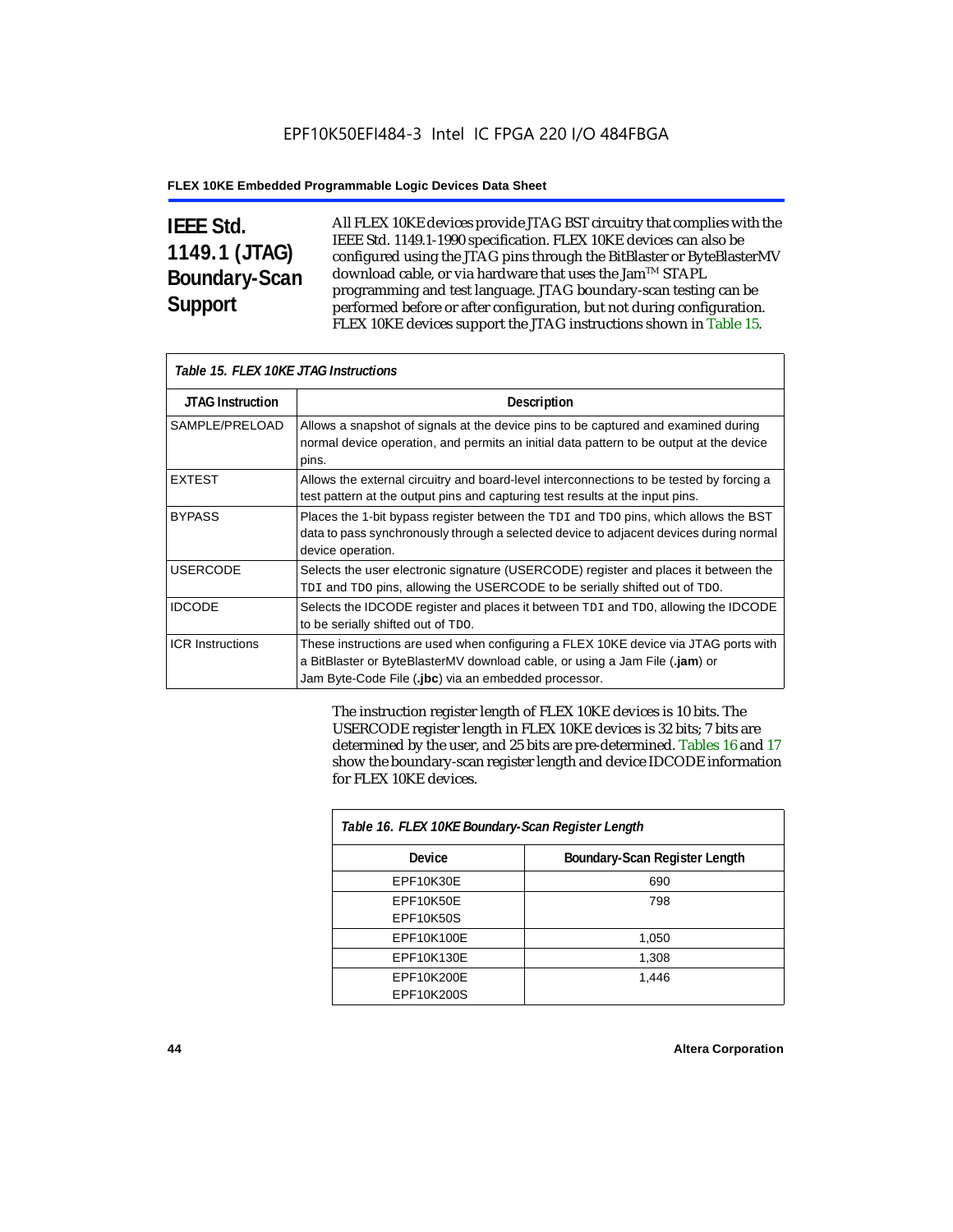| FLEX 10KE Embedded Programmable Logic Devices Data Sheet |  |
|----------------------------------------------------------|--|
|----------------------------------------------------------|--|

| Table 17, 32-Bit IDCODE for FLEX 10KE Devices<br>Note $(1)$ |                                      |                              |                                      |                  |  |  |  |  |
|-------------------------------------------------------------|--------------------------------------|------------------------------|--------------------------------------|------------------|--|--|--|--|
| Device                                                      | IDCODE (32 Bits)                     |                              |                                      |                  |  |  |  |  |
|                                                             | <b>Version</b><br>$(4 \text{ Bits})$ | Part Number (16 Bits)        | Manufacturer's<br>Identity (11 Bits) | 1 (1 Bit)<br>(2) |  |  |  |  |
| <b>EPF10K30E</b>                                            | 0001                                 | 0000<br>0011<br>0001<br>0000 | 00001101110                          | $\mathbf{1}$     |  |  |  |  |
| EPF10K50E<br>EPF10K50S                                      | 0001                                 | 0101<br>0000<br>0001<br>0000 | 00001101110                          | $\mathbf{1}$     |  |  |  |  |
| EPF10K100E                                                  | 0010                                 | 0000 0001 0000 0000          | 00001101110                          | $\mathbf{1}$     |  |  |  |  |
| EPF10K130E                                                  | 0001                                 | 0011<br>0001<br>0000<br>0000 | 00001101110                          | $\mathbf{1}$     |  |  |  |  |
| EPF10K200E<br>EPF10K200S                                    | 0001                                 | 0010<br>0000<br>0000<br>0000 | 00001101110                          | 1                |  |  |  |  |

#### *Notes:*

(1) The most significant bit (MSB) is on the left.

(2) The least significant bit (LSB) for all JTAG IDCODEs is 1.

FLEX 10KE devices include weak pull-up resistors on the JTAG pins.



For more information, see the following documents:

- *Application Note 39 (IEEE Std. 1149.1 (JTAG) Boundary-Scan Testing in Altera Devices)*
- *BitBlaster Serial Download Cable Data Sheet*
- *ByteBlasterMV Parallel Port Download Cable Data Sheet*
- *Jam Programming & Test Language Specification*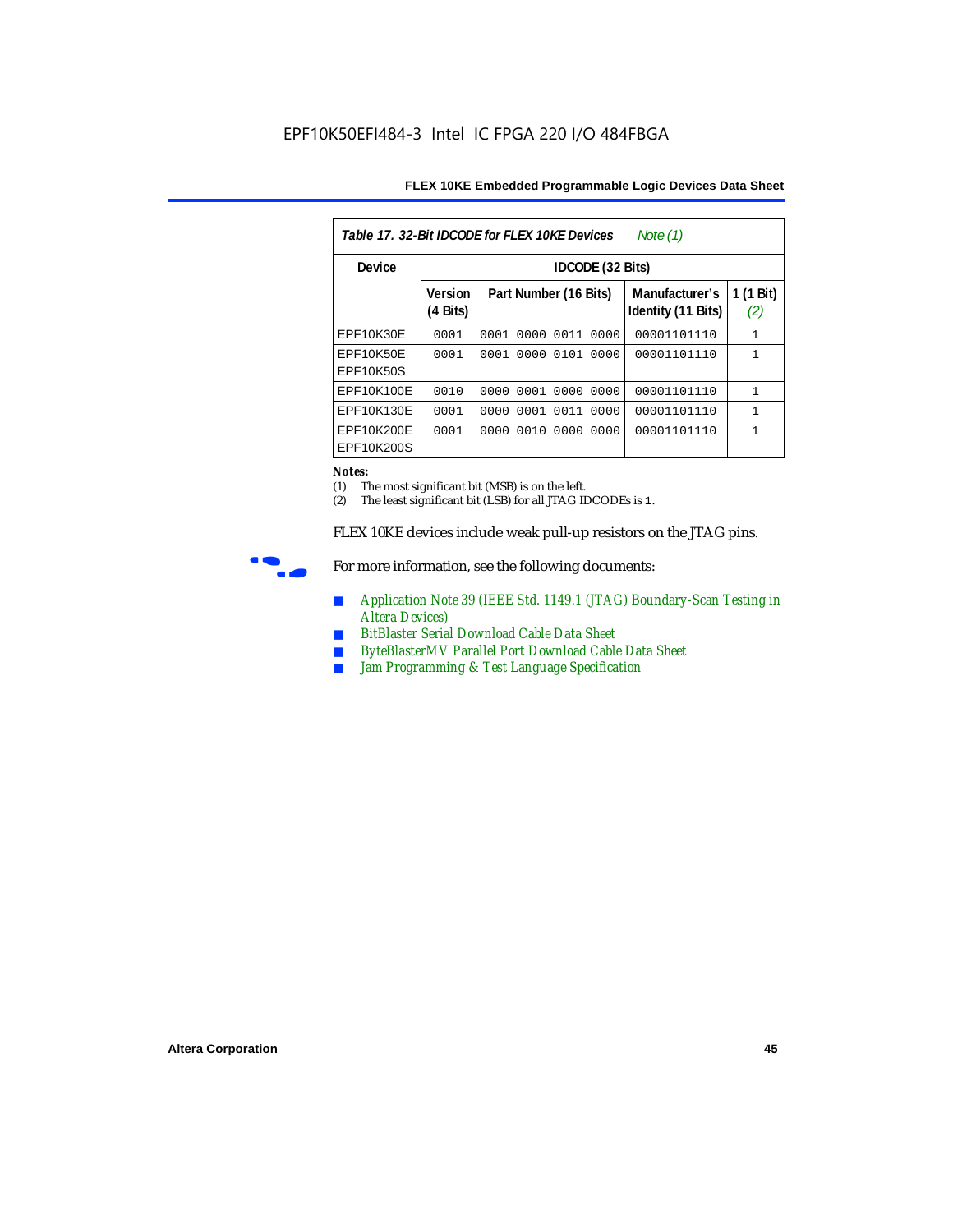Figure 20 shows the timing requirements for the JTAG signals.



*Figure 20. FLEX 10KE JTAG Waveforms*

#### Table 18 shows the timing parameters and values for FLEX 10KE devices.

| Table 18. FLEX 10KE JTAG Timing Parameters & Values |                                                |     |     |      |  |  |
|-----------------------------------------------------|------------------------------------------------|-----|-----|------|--|--|
| Symbol                                              | Parameter                                      | Min | Max | Unit |  |  |
| t <sub>JCP</sub>                                    | <b>TCK clock period</b>                        | 100 |     | ns   |  |  |
| $t_{JCH}$                                           | TCK clock high time                            | 50  |     | ns   |  |  |
| $t_{JCL}$                                           | TCK clock low time                             | 50  |     | ns   |  |  |
| tjpsu                                               | JTAG port setup time                           | 20  |     | ns   |  |  |
| t <sub>JPH</sub>                                    | JTAG port hold time                            | 45  |     | ns   |  |  |
| t <sub>JPCO</sub>                                   | JTAG port clock to output                      |     | 25  | ns   |  |  |
| t <sub>.IPZX</sub>                                  | JTAG port high impedance to valid output       |     | 25  | ns   |  |  |
| t <sub>JPXZ</sub>                                   | JTAG port valid output to high impedance       |     | 25  | ns   |  |  |
| tjssu                                               | Capture register setup time                    | 20  |     | ns   |  |  |
| $t_{JSH}$                                           | Capture register hold time                     | 45  |     | ns   |  |  |
| tjsco                                               | Update register clock to output                |     | 35  | ns   |  |  |
| t <sub>JSZX</sub>                                   | Update register high impedance to valid output |     | 35  | ns   |  |  |
| t <sub>JSXZ</sub>                                   | Update register valid output to high impedance |     | 35  | ns   |  |  |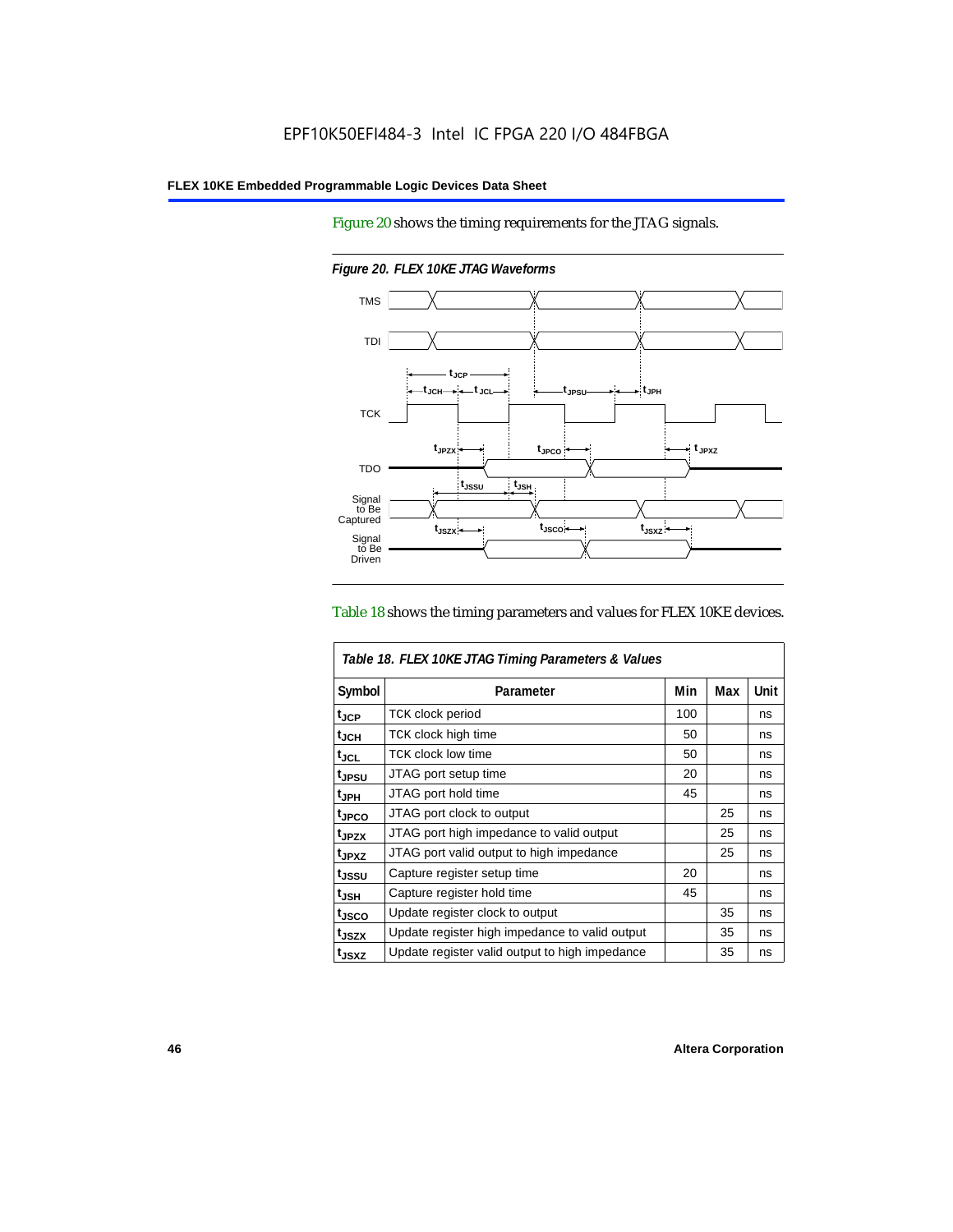**Generic Testing** Each FLEX 10KE device is functionally tested. Complete testing of each configurable static random access memory (SRAM) bit and all logic functionality ensures 100% yield. AC test measurements for FLEX 10KE devices are made under conditions equivalent to those shown in Figure 21. Multiple test patterns can be used to configure devices during all stages of the production flow.

#### *Figure 21. FLEX 10KE AC Test Conditions*

*measurements. Simultaneous transitions of multiple outputs should be avoided for accurate measurement. Threshold tests must not be performed under AC conditions. Large-amplitude, fast-groundcurrent transients normally occur as the device outputs discharge the load capacitances. When these transients flow through the parasitic inductance between the device ground pin and the test system ground, significant reductions in observable noise immunity can result. Numbers in brackets are for 2.5-V devices or outputs. Numbers without brackets are for 3.3-V. devices or outputs.*



# **Operating Conditions**

Tables 19 through 23 provide information on absolute maximum ratings, recommended operating conditions, DC operating conditions, and capacitance for 2.5-V FLEX 10KE devices.

| Note $(1)$<br>Table 19. FLEX 10KE 2.5-V Device Absolute Maximum Ratings |                            |                                   |        |      |              |  |  |
|-------------------------------------------------------------------------|----------------------------|-----------------------------------|--------|------|--------------|--|--|
| Symbol                                                                  | Parameter                  | <b>Conditions</b>                 | Min    | Max  | <b>Unit</b>  |  |  |
| V <sub>CCINT</sub>                                                      | Supply voltage             | With respect to ground $(2)$      | $-0.5$ | 3.6  | V            |  |  |
| V <sub>CCIO</sub>                                                       |                            |                                   | $-0.5$ | 4.6  | $\vee$       |  |  |
| V <sub>1</sub>                                                          | DC input voltage           |                                   | $-2.0$ | 5.75 | $\vee$       |  |  |
| $I_{OUT}$                                                               | DC output current, per pin |                                   | $-25$  | 25   | mA           |  |  |
| <b>T</b> <sub>STG</sub>                                                 | Storage temperature        | No bias                           | $-65$  | 150  | $^{\circ}$ C |  |  |
| $T_{AMB}$                                                               | Ambient temperature        | Under bias                        | $-65$  | 135  | $^{\circ}$ C |  |  |
| $T_{\rm J}$                                                             | Junction temperature       | PQFP, TQFP, BGA, and FineLine BGA |        | 135  | $^{\circ}$ C |  |  |
|                                                                         |                            | packages, under bias              |        |      |              |  |  |
|                                                                         |                            | Ceramic PGA packages, under bias  |        | 150  | $^{\circ}$ C |  |  |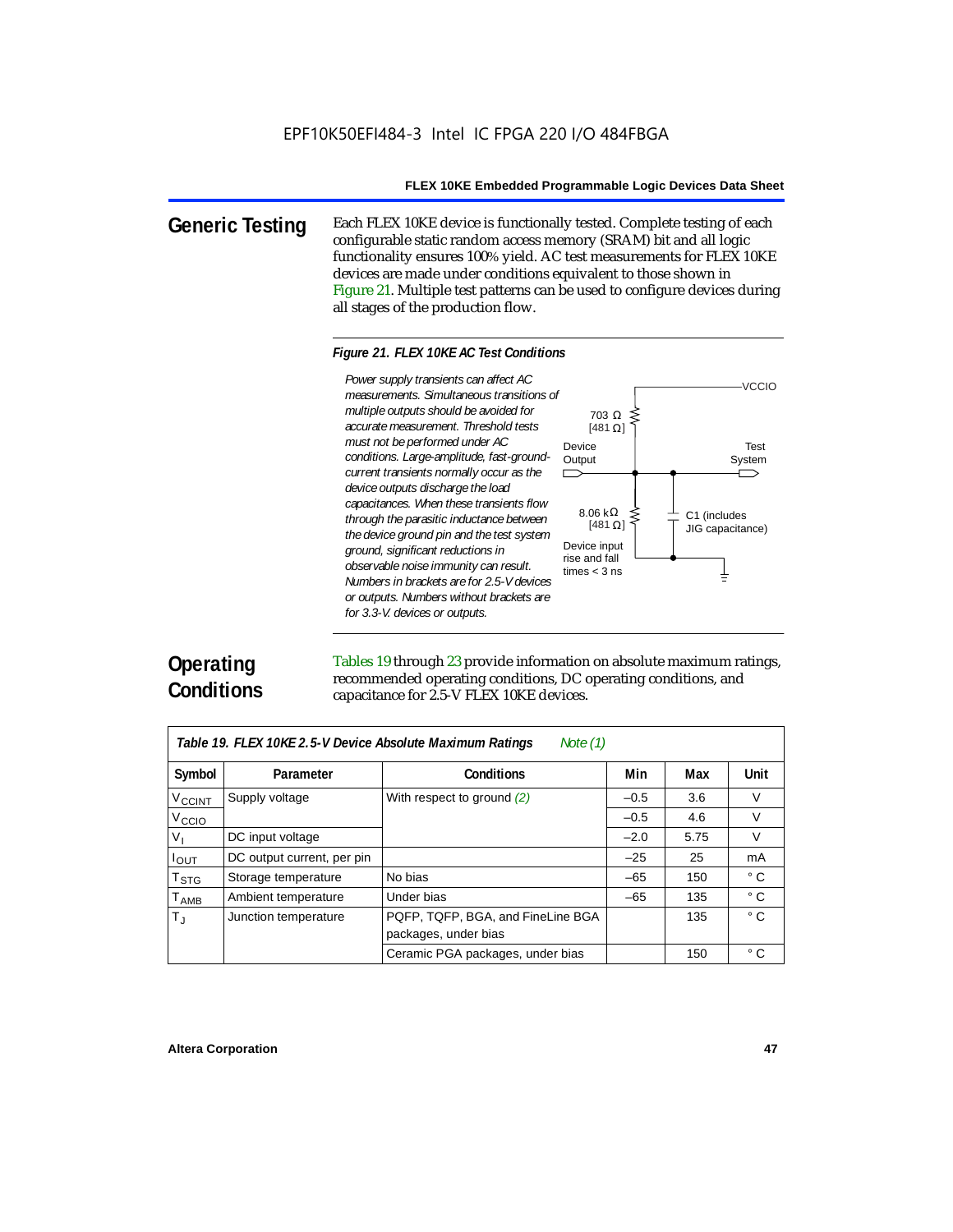# EPF10K50EFI484-3 Intel IC FPGA 220 I/O 484FBGA

### **FLEX 10KE Embedded Programmable Logic Devices Data Sheet**

| Table 20. 2.5-V EPF10K50E & EPF10K200E Device Recommended Operating Conditions |                                                        |                    |            |                   |              |  |  |
|--------------------------------------------------------------------------------|--------------------------------------------------------|--------------------|------------|-------------------|--------------|--|--|
| Symbol                                                                         | Parameter                                              | <b>Conditions</b>  | Min        | Max               | Unit         |  |  |
| <b>V<sub>CCINT</sub></b>                                                       | Supply voltage for internal logic<br>and input buffers | (3), (4)           | 2.30(2.30) | 2.70(2.70)        | $\vee$       |  |  |
| V <sub>CCIO</sub>                                                              | Supply voltage for output buffers,<br>3.3-V operation  | (3), (4)           | 3.00(3.00) | 3.60(3.60)        | $\vee$       |  |  |
|                                                                                | Supply voltage for output buffers,<br>2.5-V operation  | (3), (4)           | 2.30(2.30) | 2.70(2.70)        | $\vee$       |  |  |
| $V_{1}$                                                                        | Input voltage                                          | (5)                | $-0.5$     | 5.75              | $\vee$       |  |  |
| $V_{\rm O}$                                                                    | Output voltage                                         |                    | 0          | V <sub>CCIO</sub> | $\vee$       |  |  |
| $T_A$                                                                          | Ambient temperature                                    | For commercial use | $\Omega$   | 70                | ° C          |  |  |
|                                                                                |                                                        | For industrial use | $-40$      | 85                | $^{\circ}$ C |  |  |
| $T_{\rm J}$                                                                    | Operating temperature                                  | For commercial use | $\Omega$   | 85                | °C           |  |  |
|                                                                                |                                                        | For industrial use | $-40$      | 100               | ° C          |  |  |
| $t_{R}$                                                                        | Input rise time                                        |                    |            | 40                | ns           |  |  |
| $t_F$                                                                          | Input fall time                                        |                    |            | 40                | ns           |  |  |

### *Table 21. 2.5-V EPF10K30E, EPF10K50S, EPF10K100E, EPF10K130E & EPF10K200S Device Recommended Operating Conditions*

| Symbol                   | Parameter                                              | <b>Conditions</b>  | Min              | Max               | Unit         |
|--------------------------|--------------------------------------------------------|--------------------|------------------|-------------------|--------------|
| <b>V<sub>CCINT</sub></b> | Supply voltage for internal logic<br>and input buffers | (3), (4)           | 2.375<br>(2.375) | 2.625<br>(2.625)  | $\vee$       |
| V <sub>CCIO</sub>        | Supply voltage for output buffers,<br>3.3-V operation  | (3), (4)           | 3.00(3.00)       | 3.60(3.60)        | $\vee$       |
|                          | Supply voltage for output buffers,<br>2.5-V operation  | (3), (4)           | 2.375<br>(2.375) | 2.625<br>(2.625)  | $\vee$       |
| $V_{1}$                  | Input voltage                                          | (5)                | $-0.5$           | 5.75              | $\vee$       |
| $V_{\rm O}$              | Output voltage                                         |                    | 0                | V <sub>CCIO</sub> | $\vee$       |
| $T_A$                    | Ambient temperature                                    | For commercial use | 0                | 70                | ° C          |
|                          |                                                        | For industrial use | $-40$            | 85                | $^{\circ}$ C |
| $T_{\rm J}$              | Operating temperature                                  | For commercial use | $\mathbf 0$      | 85                | °C           |
|                          |                                                        | For industrial use | $-40$            | 100               | $^{\circ}$ C |
| $t_{R}$                  | Input rise time                                        |                    |                  | 40                | ns           |
| $t_F$                    | Input fall time                                        |                    |                  | 40                | ns           |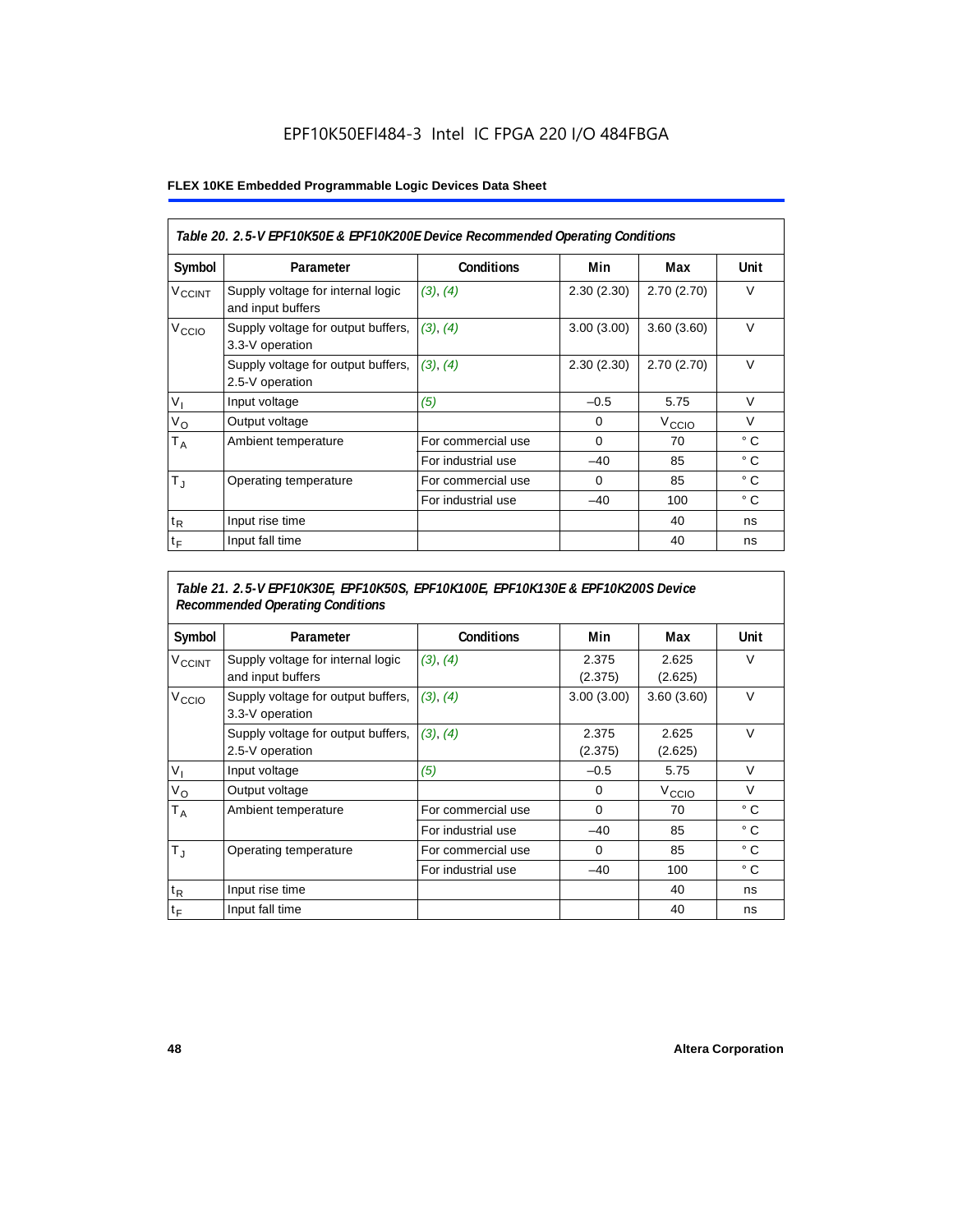| Symbol            | Parameter                                      | <b>Conditions</b>                                                               | Min                                   | <b>Typ</b> | Max                                      | Unit           |
|-------------------|------------------------------------------------|---------------------------------------------------------------------------------|---------------------------------------|------------|------------------------------------------|----------------|
| V <sub>IH</sub>   | High-level input<br>voltage                    |                                                                                 | 1.7, $0.5 \times V_{\text{CCIO}}$ (8) |            | 5.75                                     | V              |
| $V_{IL}$          | Low-level input<br>voltage                     |                                                                                 | $-0.5$                                |            | 0.8.<br>$0.3 \times V_{\text{CCIO}}$ (8) | V              |
| $V_{OH}$          | 3.3-V high-level TTL<br>output voltage         | $I_{OH} = -8$ mA DC,<br>$V_{\text{CCIO}} = 3.00 V(9)$                           | 2.4                                   |            |                                          | V              |
|                   | 3.3-V high-level<br>CMOS output voltage        | $I_{OH} = -0.1$ mA DC,<br>$V_{\text{CCIO}} = 3.00 V(9)$                         | $V_{\text{CCIO}} - 0.2$               |            |                                          | V              |
|                   | 3.3-V high-level PCI<br>output voltage         | $I_{OH} = -0.5$ mA DC,<br>$V_{\text{CCIO}} = 3.00$ to 3.60 V (9)                | $0.9 \times V_{\text{CCIO}}$          |            |                                          | $\vee$         |
|                   | 2.5-V high-level output<br>voltage             | $I_{OH} = -0.1$ mA DC,<br>$V_{\text{CCIO}} = 2.30 \text{ V} (9)$                | 2.1                                   |            |                                          | $\vee$         |
|                   |                                                | $I_{OH} = -1$ mA DC,<br>$V_{\text{CCIO}} = 2.30 \text{ V } (9)$                 | 2.0                                   |            |                                          | V              |
|                   |                                                | $I_{OH} = -2$ mA DC,<br>$V_{\text{CCIO}} = 2.30 \text{ V} (9)$                  | 1.7                                   |            |                                          | V              |
| $V_{OL}$          | 3.3-V low-level TTL<br>output voltage          | $I_{OL}$ = 12 mA DC,<br>$V_{\text{CCIO}} = 3.00 \text{ V} (10)$                 |                                       |            | 0.45                                     | $\vee$         |
|                   | 3.3-V low-level CMOS<br>output voltage         | $I_{\text{OI}} = 0.1 \text{ mA} \text{ DC},$<br>$V_{\text{CCIO}} = 3.00 V (10)$ |                                       |            | 0.2                                      | V              |
|                   | 3.3-V low-level PCI<br>output voltage          | $I_{\Omega}$ = 1.5 mA DC,<br>$V_{\text{CCIO}} = 3.00$ to 3.60 V<br>(10)         |                                       |            | $0.1 \times V_{\text{CCIO}}$             | V              |
|                   | 2.5-V low-level output<br>voltage              | $I_{OL} = 0.1$ mA DC,<br>$V_{\text{CCIO}} = 2.30 V (10)$                        |                                       |            | 0.2                                      | $\vee$         |
|                   |                                                | $I_{OL}$ = 1 mA DC,<br>$V_{\text{CCIO}} = 2.30 V (10)$                          |                                       |            | 0.4                                      | V              |
|                   |                                                | $I_{\text{OI}} = 2 \text{ mA DC}$ ,<br>$V_{\text{CCIO}} = 2.30 V (10)$          |                                       |            | 0.7                                      | V              |
| $I_1$             | Input pin leakage<br>current                   | $V_1 = V_{\text{CCIOM}}$ to 0 V (11)                                            | $-10$                                 |            | 10                                       | μA             |
| $I_{OZ}$          | Tri-stated I/O pin<br>leakage current          | $V_{\rm O}$ = $V_{\rm CClOmax}$ to 0 V (11)                                     | $-10$                                 |            | 10                                       | μA             |
| ICCO              | V <sub>CC</sub> supply current<br>(standby)    | $V_1$ = ground, no load, no<br>toggling inputs                                  |                                       | 5          |                                          | mA             |
|                   |                                                | $V_1$ = ground, no load, no<br>toggling inputs (12)                             |                                       | 10         |                                          | mA             |
| R <sub>CONF</sub> | Value of I/O pin pull-                         | $V_{\text{CCIO}} = 3.0 V (13)$                                                  | 20                                    |            | 50                                       | $k\frac{3}{4}$ |
|                   | up resistor before and<br>during configuration | $V_{\text{CCIO}} = 2.3 V (13)$                                                  | 30                                    |            | 80                                       | $k\frac{3}{4}$ |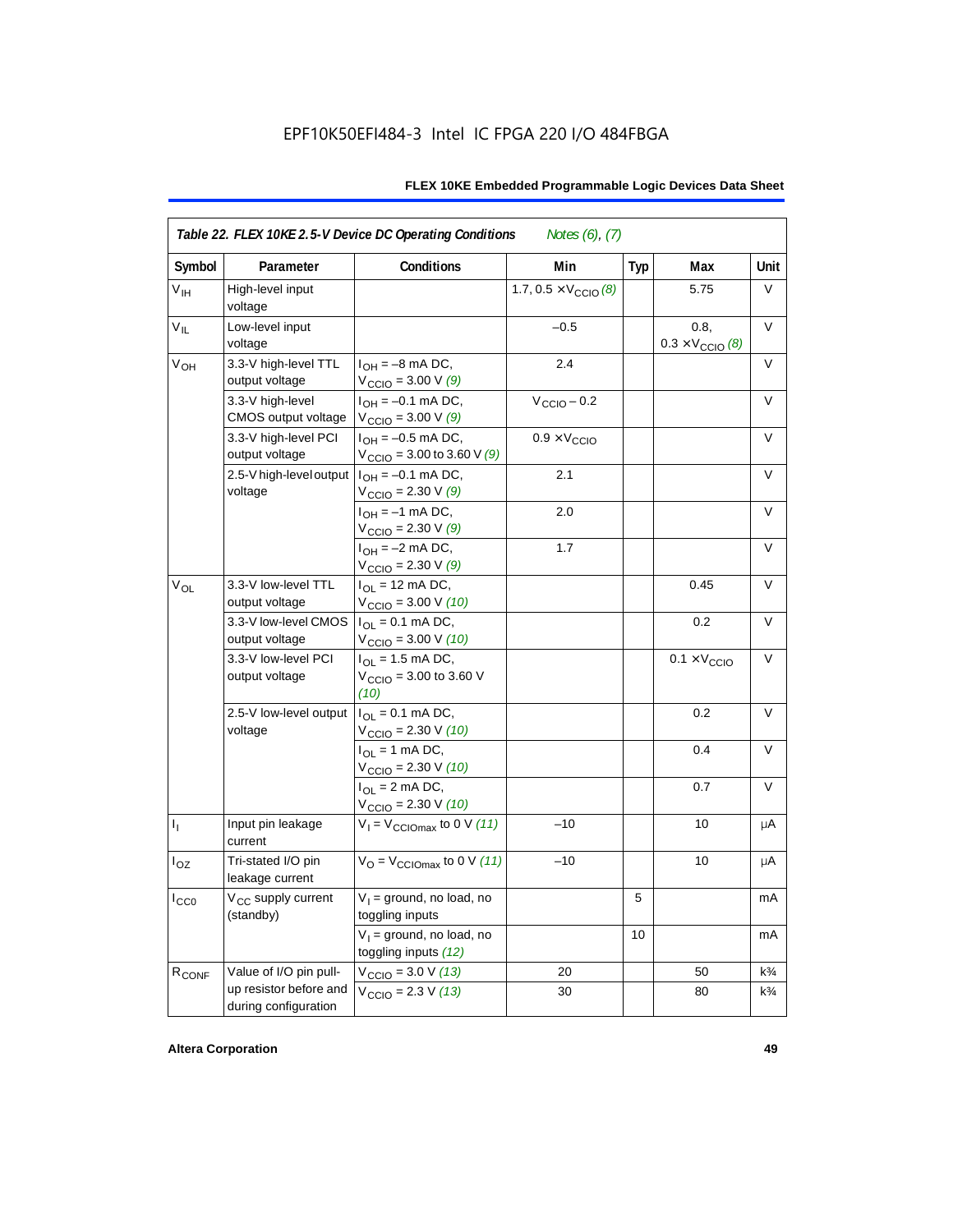| Table 23. FLEX 10KE Device Capacitance<br>Note (14) |                                             |                              |     |     |      |  |  |  |
|-----------------------------------------------------|---------------------------------------------|------------------------------|-----|-----|------|--|--|--|
| Symbol                                              | Parameter                                   | <b>Conditions</b>            | Min | Max | Unit |  |  |  |
| $C_{IN}$                                            | Input capacitance                           | $V_{IN} = 0 V$ , f = 1.0 MHz |     | 10  | pF   |  |  |  |
| $C_{\text{INCLK}}$                                  | Input capacitance on<br>dedicated clock pin | $V_{IN} = 0 V$ , f = 1.0 MHz |     | 12  | pF   |  |  |  |
| $C_{OUT}$                                           | Output capacitance                          | $V_{OUT} = 0 V, f = 1.0 MHz$ |     | 10  | рF   |  |  |  |

#### *Notes to tables:*

- (1) See the *Operating Requirements for Altera Devices Data Sheet*.
- (2) Minimum DC input voltage is –0.5 V. During transitions, the inputs may undershoot to –2.0 V for input currents less than 100 mA and periods shorter than 20 ns.
- (3) Numbers in parentheses are for industrial-temperature-range devices.
- (4) Maximum  $V_{CC}$  rise time is 100 ms, and  $V_{CC}$  must rise monotonically.<br>(5) All pins, including dedicated inputs, clock, I/O, and JTAG pins, may
- All pins, including dedicated inputs, clock, I/O, and JTAG pins, may be driven before  $V_{CCTNT}$  and  $V_{CCTO}$  are powered.
- (6) Typical values are for  $T_A = 25^\circ$  C,  $V_{CClNT} = 2.5$  V, and  $V_{CClO} = 2.5$  V or 3.3 V.<br>(7) These values are specified under the FLEX 10KE Recommended Operating Co
- (7) These values are specified under the FLEX 10KE Recommended Operating Conditions shown in Tables 20 and 21.<br>(8) The FLEX 10KE input buffers are compatible with 2.5-V. 3.3-V (LVTTL and LVCMOS), and 5.0-V TTL and CMOS (8) The FLEX 10KE input buffers are compatible with 2.5-V, 3.3-V (LVTTL and LVCMOS), and 5.0-V TTL and CMOS
- signals. Additionally, the input buffers are 3.3-V PCI compliant when  $V_{CCIO}$  and  $V_{CCIVT}$  meet the relationship shown in Figure 22.
- (9) The  $I<sub>OH</sub>$  parameter refers to high-level TTL, PCI, or CMOS output current.
- (10) The IOL parameter refers to low-level TTL, PCI, or CMOS output current. This parameter applies to open-drain pins as well as output pins.
- (11) This value is specified for normal device operation. The value may vary during power-up.
- (12) This parameter applies to -1 speed-grade commercial-temperature devices and -2 speed-grade-industrial temperature devices.
- (13) Pin pull-up resistance values will be lower if the pin is driven higher than  $V_{CCIO}$  by an external source.
- (14) Capacitance is sample-tested only.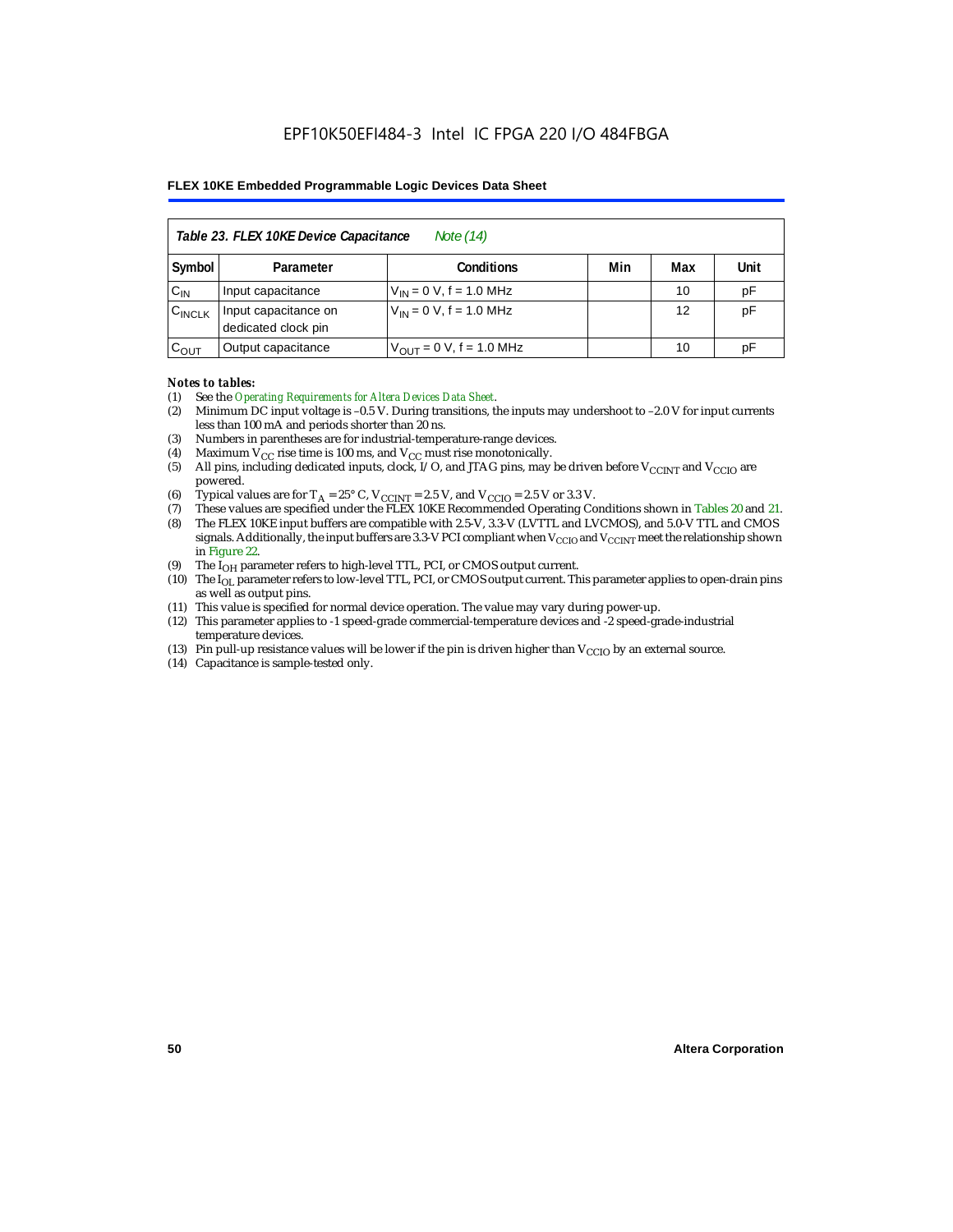Figure 22 shows the required relationship between  $V_{\text{CCIO}}$  and  $V_{\text{CCINT}}$  for 3.3-V PCI compliance.



Figure 23 shows the typical output drive characteristics of FLEX 10KE devices with 3.3-V and 2.5-V  $V_{\text{CCIO}}$ . The output driver is compliant to the 3.3-V *PCI Local Bus Specification*, *Revision 2.2* (when VCCIO pins are connected to 3.3 V). FLEX 10KE devices with a -1 speed grade also comply with the drive strength requirements of the *PCI Local Bus Specification*, *Revision 2.2* (when VCCINT pins are powered with a minimum supply of 2.375 V, and VCCIO pins are connected to 3.3 V). Therefore, these devices can be used in open 5.0-V PCI systems.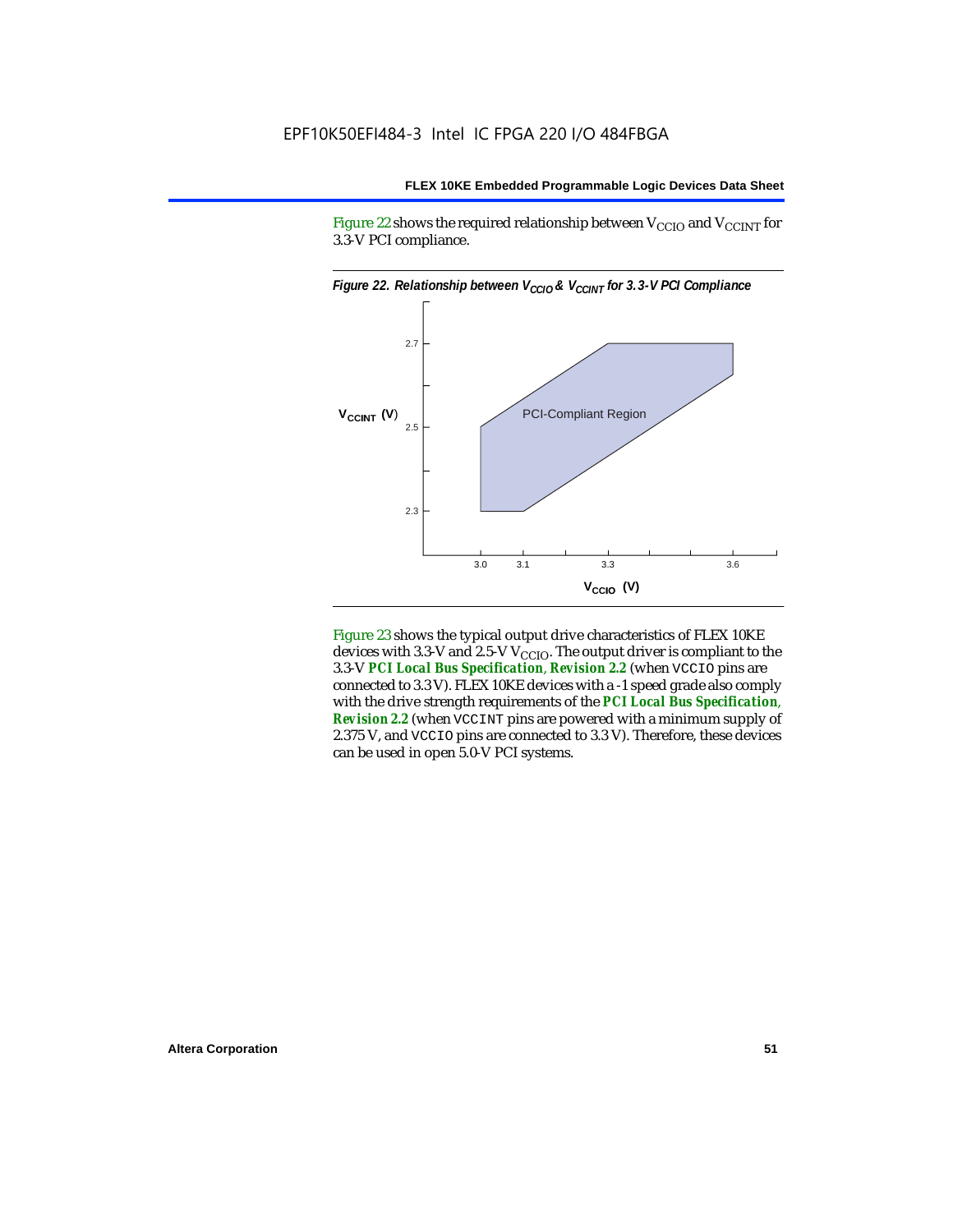



#### *Note:*

(1) These are transient (AC) currents.

**Timing Model** The continuous, high-performance FastTrack Interconnect routing resources ensure predictable performance and accurate simulation and timing analysis. This predictable performance contrasts with that of FPGAs, which use a segmented connection scheme and therefore have unpredictable performance.

> Device performance can be estimated by following the signal path from a source, through the interconnect, to the destination. For example, the registered performance between two LEs on the same row can be calculated by adding the following parameters:

- LE register clock-to-output delay  $(t_{CO})$
- **■** Interconnect delay  $(t_{SAMEROW})$ <br> **■** I.E look-up table delay  $(t_{LUT})$
- LE look-up table delay  $(t_{LUT})$
- LE register setup time  $(t_{SI})$

The routing delay depends on the placement of the source and destination LEs. A more complex registered path may involve multiple combinatorial LEs between the source and destination LEs.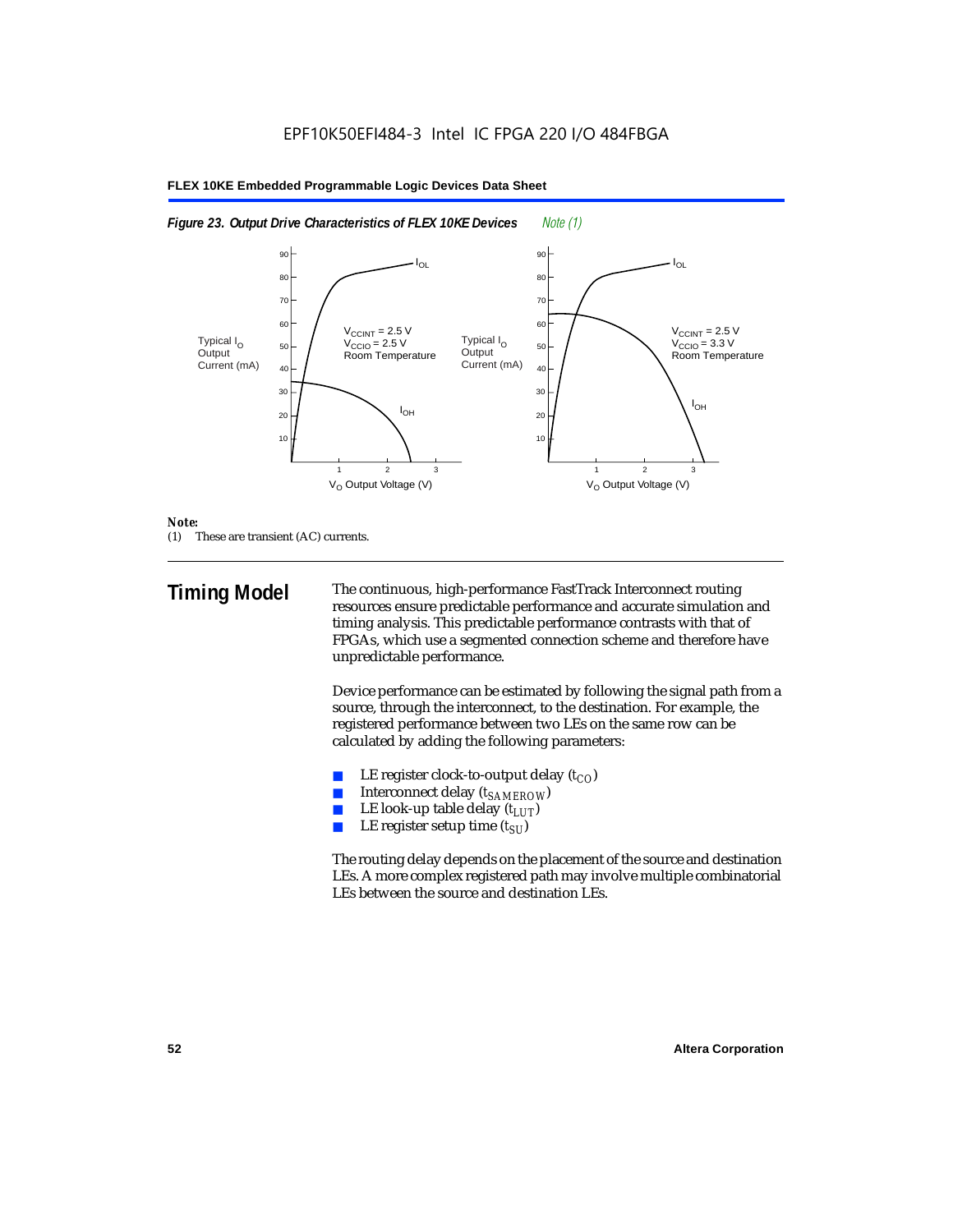Timing simulation and delay prediction are available with the Altera Simulator and Timing Analyzer, or with industry-standard EDA tools. The Simulator offers both pre-synthesis functional simulation to evaluate logic design accuracy and post-synthesis timing simulation with 0.1-ns resolution. The Timing Analyzer provides point-to-point timing delay information, setup and hold time analysis, and device-wide performance analysis.

Figure 24 shows the overall timing model, which maps the possible paths to and from the various elements of the FLEX 10KE device.

*Figure 24. FLEX 10KE Device Timing Model*



Figures 25 through 28 show the delays that correspond to various paths and functions within the LE, IOE, EAB, and bidirectional timing models.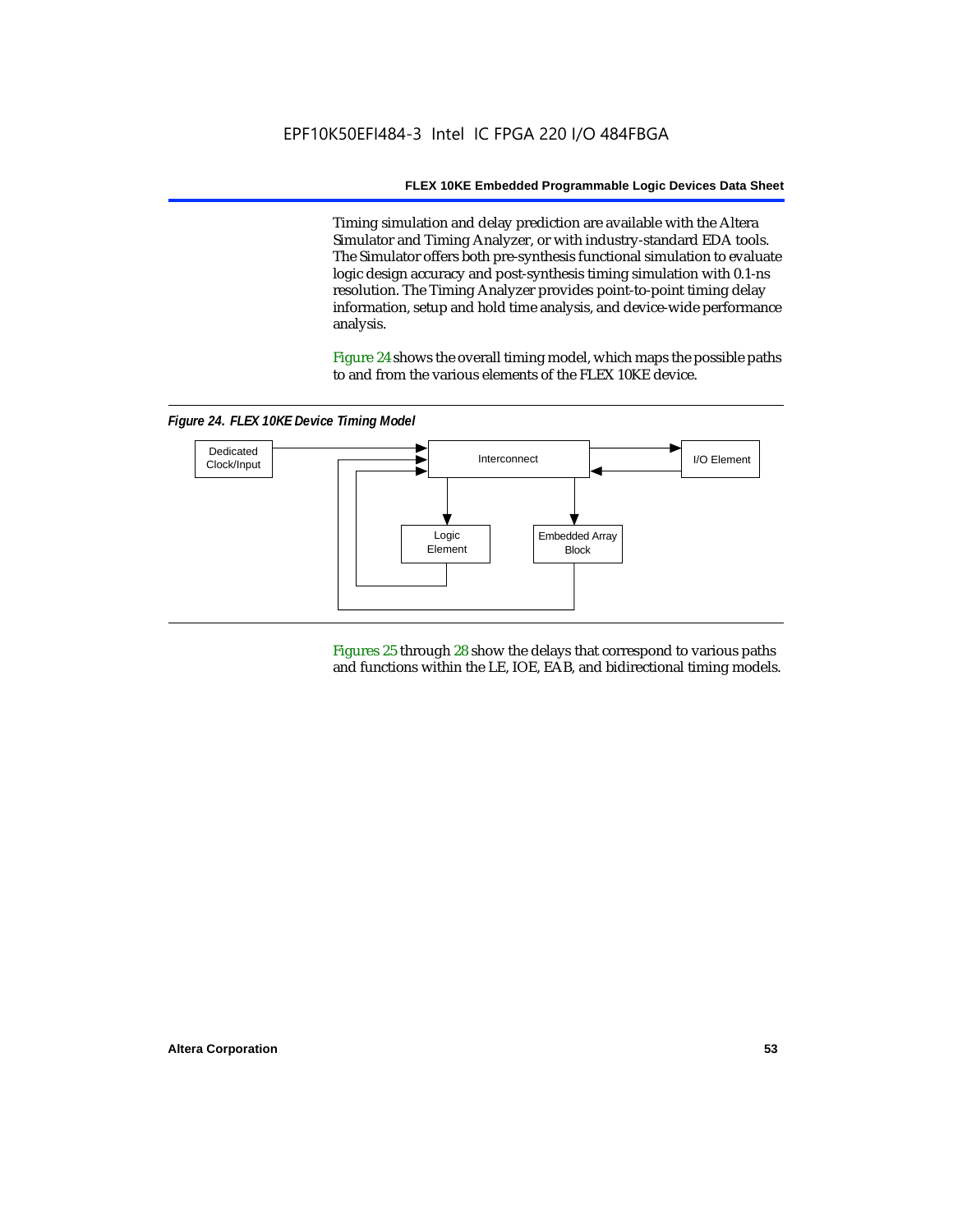# *Figure 25. FLEX 10KE Device LE Timing Model*

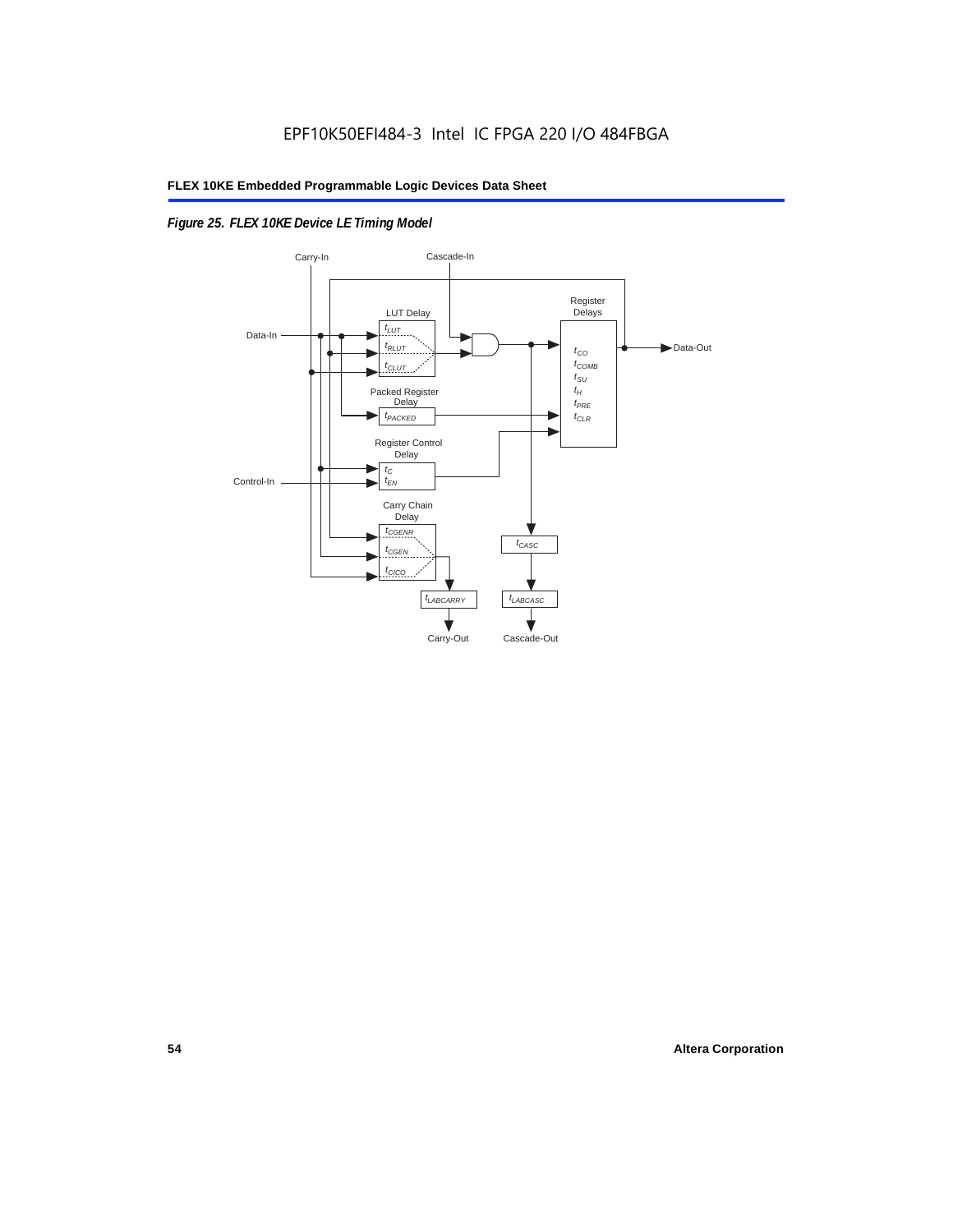#### *Figure 26. FLEX 10KE Device IOE Timing Model* Output Output Data I/O Register **Delays** Delays **Delay**  $t_{\text{IOD}}$  $t_{IOCO}$  $\blacktriangleright$ Data-In  $t_{OD1}$  $t_{IOCOMB}$  $t_{OD2}$  $t_{IOSU}$  $t_{OD3}$  $t_{IOH}$ I/O Element  $t_{\chi z}$  $t_{IOCLR}$ Contol Delay  $t_{ZX1}$ Clock Enable  $t_{ZX2}$ Clear  $t_{7X3}$  $t_{IOC}$ Clock Output Enable  $t_{INREG}$ Input Register Delay I/O Register Feedback Delay Data Feedback  $t_{IOFD}$ into FastTrack Interconnect Input Delay  $t_{INCOMB}$

*Figure 27. FLEX 10KE Device EAB Timing Model*

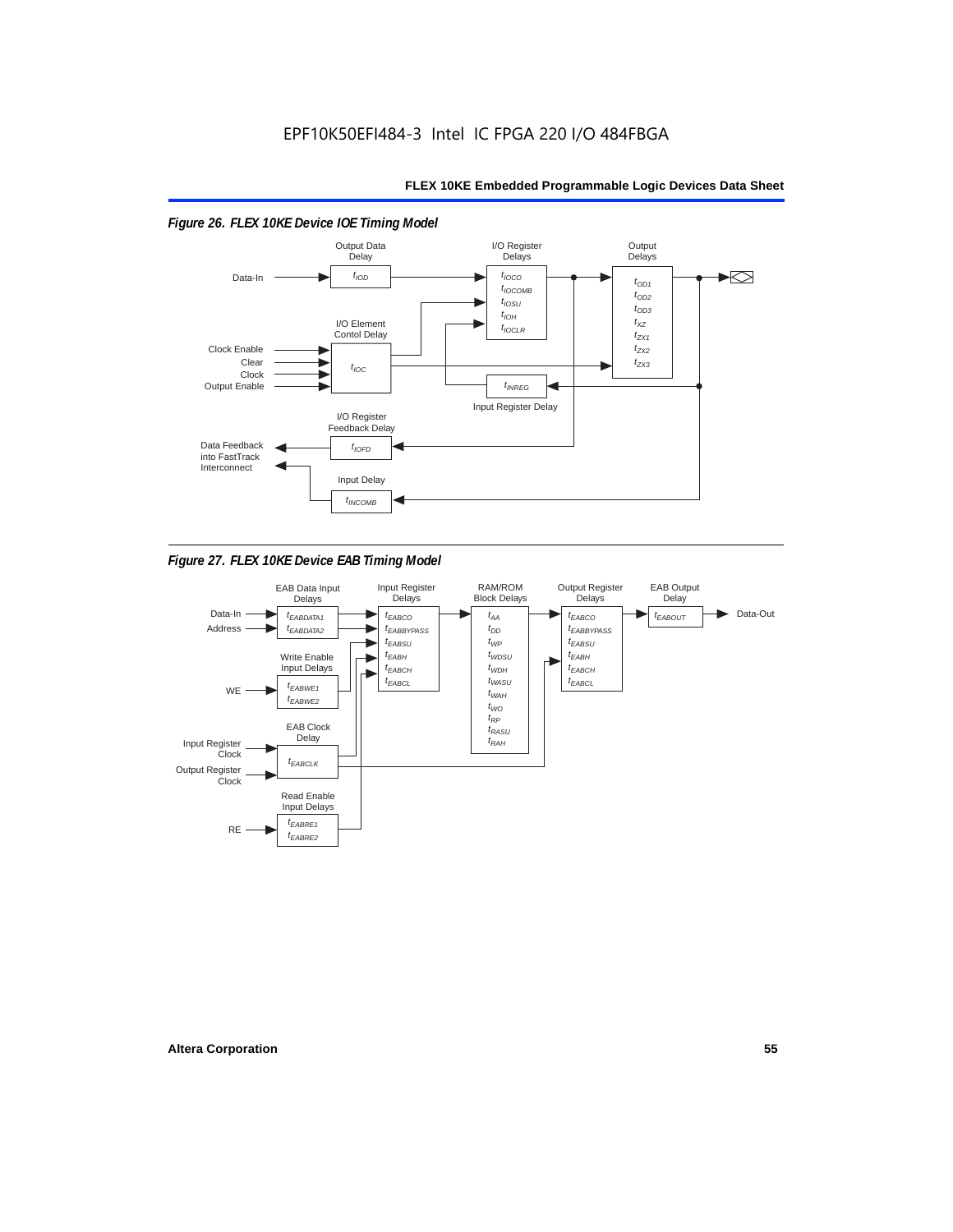

*Figure 28. Synchronous Bidirectional Pin External Timing Model*

Tables 24 through 28 describe the FLEX 10KE device internal timing parameters. Tables 29 through 30 describe the FLEX 10KE external timing parameters and their symbols.

| Table 24. LE Timing Microparameters (Part 1 of 2)<br>Note (1) |                                                                                                                                         |           |  |  |  |  |
|---------------------------------------------------------------|-----------------------------------------------------------------------------------------------------------------------------------------|-----------|--|--|--|--|
| Symbol                                                        | Parameter                                                                                                                               | Condition |  |  |  |  |
| $t_{LUT}$                                                     | LUT delay for data-in                                                                                                                   |           |  |  |  |  |
| $t_{CLUT}$                                                    | LUT delay for carry-in                                                                                                                  |           |  |  |  |  |
| $t_{RLUT}$                                                    | LUT delay for LE register feedback                                                                                                      |           |  |  |  |  |
| <sup>t</sup> PACKED                                           | Data-in to packed register delay                                                                                                        |           |  |  |  |  |
| $t_{EN}$                                                      | LE register enable delay                                                                                                                |           |  |  |  |  |
| $t_{CICO}$                                                    | Carry-in to carry-out delay                                                                                                             |           |  |  |  |  |
| $t_{GEN}$                                                     | Data-in to carry-out delay                                                                                                              |           |  |  |  |  |
| ${}^t$ CGENR                                                  | LE register feedback to carry-out delay                                                                                                 |           |  |  |  |  |
| $t_{CASC}$                                                    | Cascade-in to cascade-out delay                                                                                                         |           |  |  |  |  |
| $t_C$                                                         | LE register control signal delay                                                                                                        |           |  |  |  |  |
| $t_{CO}$                                                      | LE register clock-to-output delay                                                                                                       |           |  |  |  |  |
| $t_{COMB}$                                                    | Combinatorial delay                                                                                                                     |           |  |  |  |  |
| $t_{\rm SU}$                                                  | LE register setup time for data and enable signals before clock; LE register<br>recovery time after asynchronous clear, preset, or load |           |  |  |  |  |
| $t_H$                                                         | LE register hold time for data and enable signals after clock                                                                           |           |  |  |  |  |
| $t_{PRE}$                                                     | LE register preset delay                                                                                                                |           |  |  |  |  |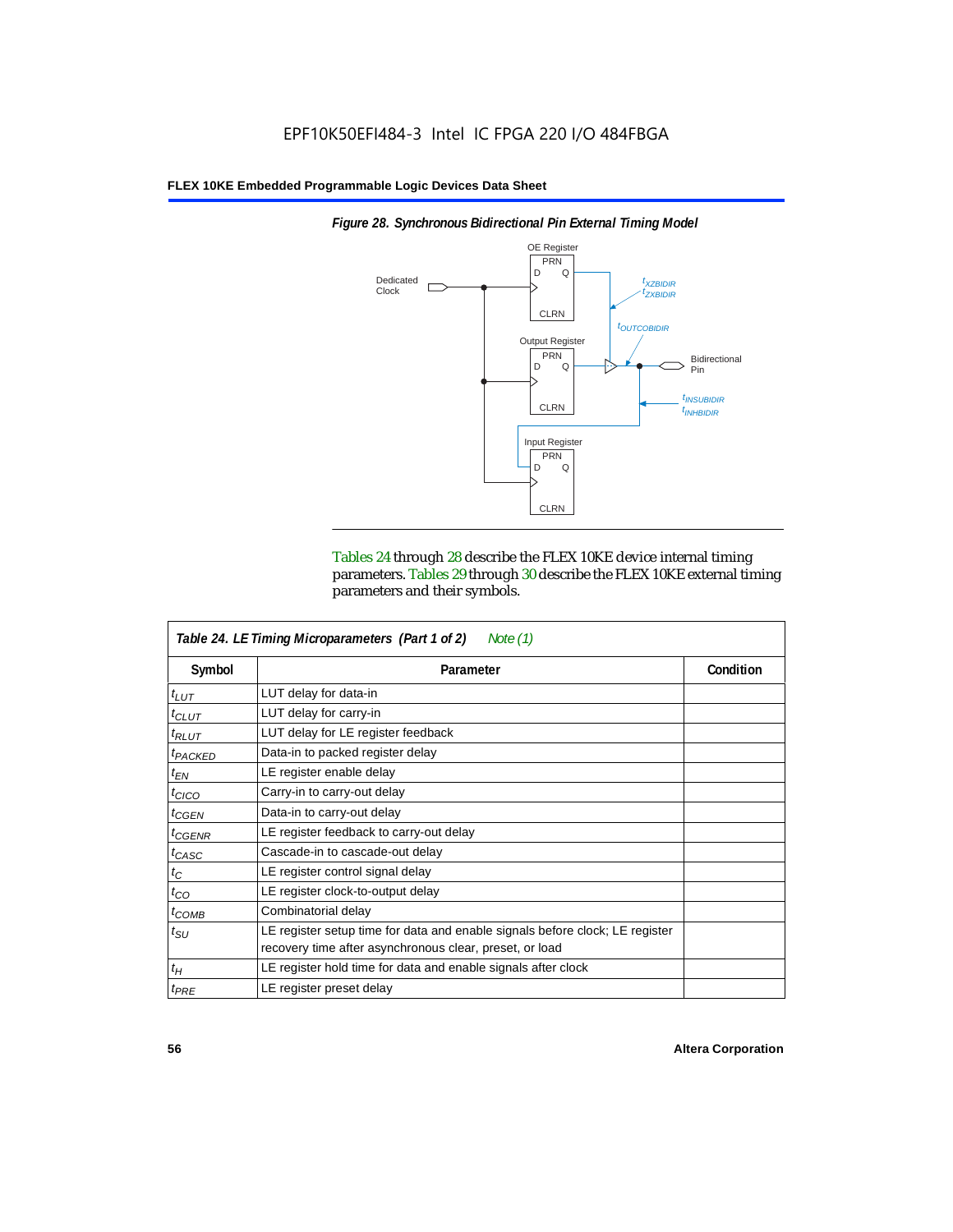| Table 24. LE Timing Microparameters (Part 2 of 2)<br>Note (1) |                                        |  |  |  |  |
|---------------------------------------------------------------|----------------------------------------|--|--|--|--|
| Symbol                                                        | Condition<br>Parameter                 |  |  |  |  |
| $t_{CLR}$                                                     | LE register clear delay                |  |  |  |  |
| $t_{CH}$                                                      | Minimum clock high time from clock pin |  |  |  |  |
| $t_{CL}$                                                      | Minimum clock low time from clock pin  |  |  |  |  |

|                          | Table 25. IOE Timing Microparameters<br>Note (1)                                                                         |                    |
|--------------------------|--------------------------------------------------------------------------------------------------------------------------|--------------------|
| Symbol                   | Parameter                                                                                                                | <b>Conditions</b>  |
| $t$ <sub>IOD</sub>       | IOE data delay                                                                                                           |                    |
| $t_{\text{IOC}}$         | IOE register control signal delay                                                                                        |                    |
| $t_{\text{IOCO}}$        | IOE register clock-to-output delay                                                                                       |                    |
| <sup>t</sup> IOCOMB      | IOE combinatorial delay                                                                                                  |                    |
| t <sub>iosu</sub>        | IOE register setup time for data and enable signals before clock; IOE register<br>recovery time after asynchronous clear |                    |
| t <sub>IOH</sub>         | IOE register hold time for data and enable signals after clock                                                           |                    |
| $t_{IOCLR}$              | IOE register clear time                                                                                                  |                    |
| $t_{OD1}$                | Output buffer and pad delay, slow slew rate = off, $V_{CClO}$ = 3.3 V                                                    | $C1 = 35$ pF $(2)$ |
| $t_{OD2}$                | Output buffer and pad delay, slow slew rate = off, $V_{\text{CCIO}} = 2.5$ V                                             | $C1 = 35$ pF $(3)$ |
| $t_{OD3}$                | Output buffer and pad delay, slow slew rate $=$ on                                                                       | $C1 = 35$ pF $(4)$ |
| $t_{XZ}$                 | IOE output buffer disable delay                                                                                          |                    |
| $t_{ZX1}$                | IOE output buffer enable delay, slow slew rate = off, $V_{\text{CCIO}} = 3.3 \text{ V}$                                  | $C1 = 35$ pF $(2)$ |
| t <sub>ZX2</sub>         | IOE output buffer enable delay, slow slew rate = off, $V_{\text{CCIO}} = 2.5 V$                                          | $C1 = 35$ pF $(3)$ |
| $t_{ZX3}$                | IOE output buffer enable delay, slow slew rate $=$ on                                                                    | $C1 = 35$ pF $(4)$ |
| <i>t<sub>INREG</sub></i> | IOE input pad and buffer to IOE register delay                                                                           |                    |
| $t_{IOFD}$               | IOE register feedback delay                                                                                              |                    |
| $t_{INCOMB}$             | IOE input pad and buffer to FastTrack Interconnect delay                                                                 |                    |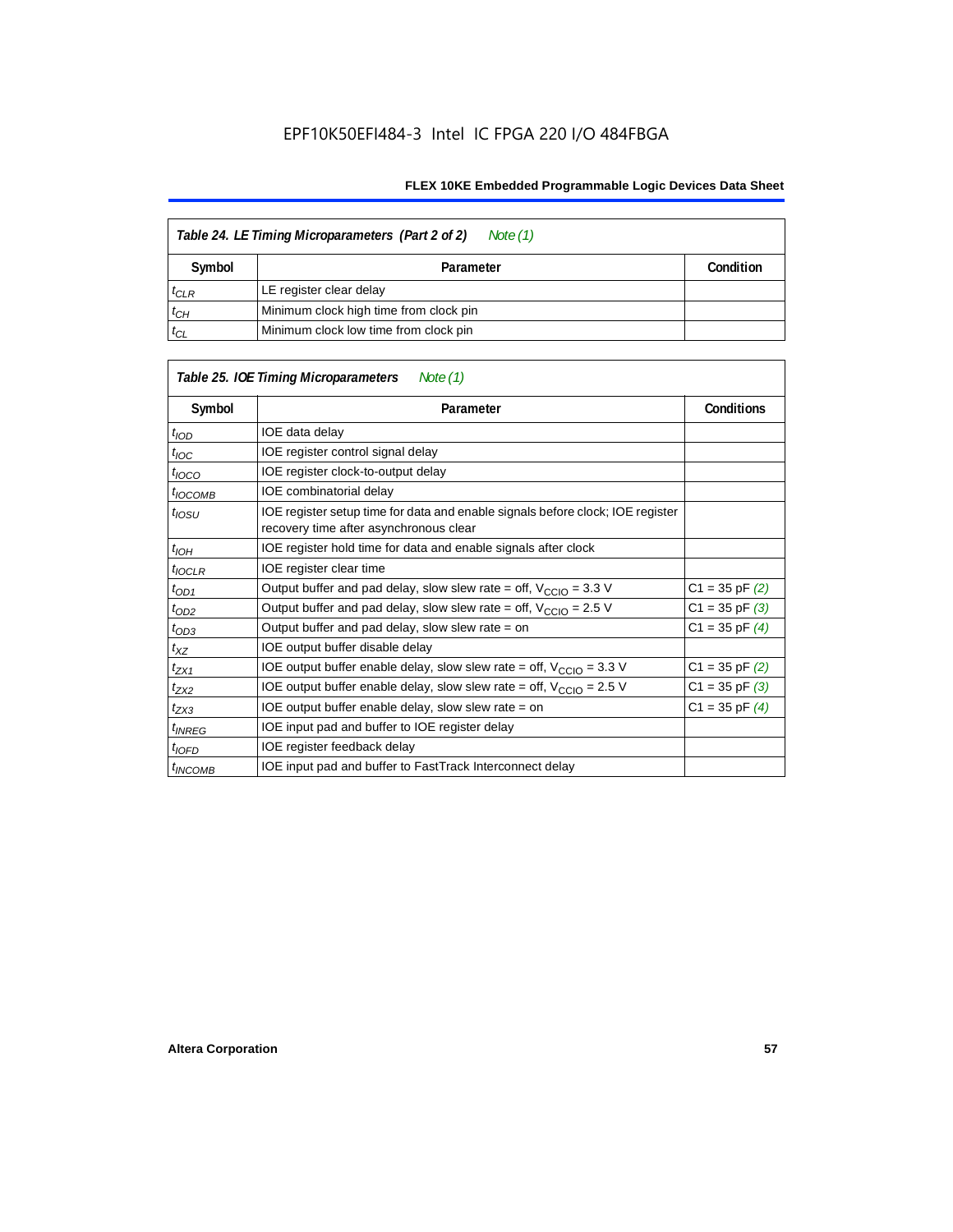# EPF10K50EFI484-3 Intel IC FPGA 220 I/O 484FBGA

| Table 26. EAB Timing Microparameters<br>Note $(1)$ |                                                                        |                   |  |  |  |  |
|----------------------------------------------------|------------------------------------------------------------------------|-------------------|--|--|--|--|
| Symbol                                             | Parameter                                                              | <b>Conditions</b> |  |  |  |  |
| $t_{EABDATA1}$                                     | Data or address delay to EAB for combinatorial input                   |                   |  |  |  |  |
| <sup>t</sup> EABDATA2                              | Data or address delay to EAB for registered input                      |                   |  |  |  |  |
| t <sub>EABWE1</sub>                                | Write enable delay to EAB for combinatorial input                      |                   |  |  |  |  |
| t <sub>EABWE2</sub>                                | Write enable delay to EAB for registered input                         |                   |  |  |  |  |
| <sup>t</sup> EABRE1                                | Read enable delay to EAB for combinatorial input                       |                   |  |  |  |  |
| t <sub>EABRE2</sub>                                | Read enable delay to EAB for registered input                          |                   |  |  |  |  |
| $t_{EABCLK}$                                       | EAB register clock delay                                               |                   |  |  |  |  |
| $t_{EABCO}$                                        | EAB register clock-to-output delay                                     |                   |  |  |  |  |
| <sup>t</sup> EABBYPASS                             | Bypass register delay                                                  |                   |  |  |  |  |
| <sup>t</sup> EABSU                                 | EAB register setup time before clock                                   |                   |  |  |  |  |
| <sup>t</sup> EABH                                  | EAB register hold time after clock                                     |                   |  |  |  |  |
| $t_{EABCLR}$                                       | EAB register asynchronous clear time to output delay                   |                   |  |  |  |  |
| $t_{AA}$                                           | Address access delay (including the read enable to output delay)       |                   |  |  |  |  |
| $t_{WP}$                                           | Write pulse width                                                      |                   |  |  |  |  |
| $t_{RP}$                                           | Read pulse width                                                       |                   |  |  |  |  |
| $t_{WDSU}$                                         | Data setup time before falling edge of write pulse                     | (5)               |  |  |  |  |
| $t_{WDH}$                                          | Data hold time after falling edge of write pulse                       | (5)               |  |  |  |  |
| $t_{WASU}$                                         | Address setup time before rising edge of write pulse                   | (5)               |  |  |  |  |
| $t_{WAH}$                                          | Address hold time after falling edge of write pulse                    | (5)               |  |  |  |  |
| t <sub>RASU</sub>                                  | Address setup time with respect to the falling edge of the read enable |                   |  |  |  |  |
| $t_{RAH}$                                          | Address hold time with respect to the falling edge of the read enable  |                   |  |  |  |  |
| $t_{WO}$                                           | Write enable to data output valid delay                                |                   |  |  |  |  |
| $t_{DD}$                                           | Data-in to data-out valid delay                                        |                   |  |  |  |  |
| $t_{EABOUT}$                                       | Data-out delay                                                         |                   |  |  |  |  |
| <sup>t</sup> EABCH                                 | Clock high time                                                        |                   |  |  |  |  |
| $t_{EABCL}$                                        | Clock low time                                                         |                   |  |  |  |  |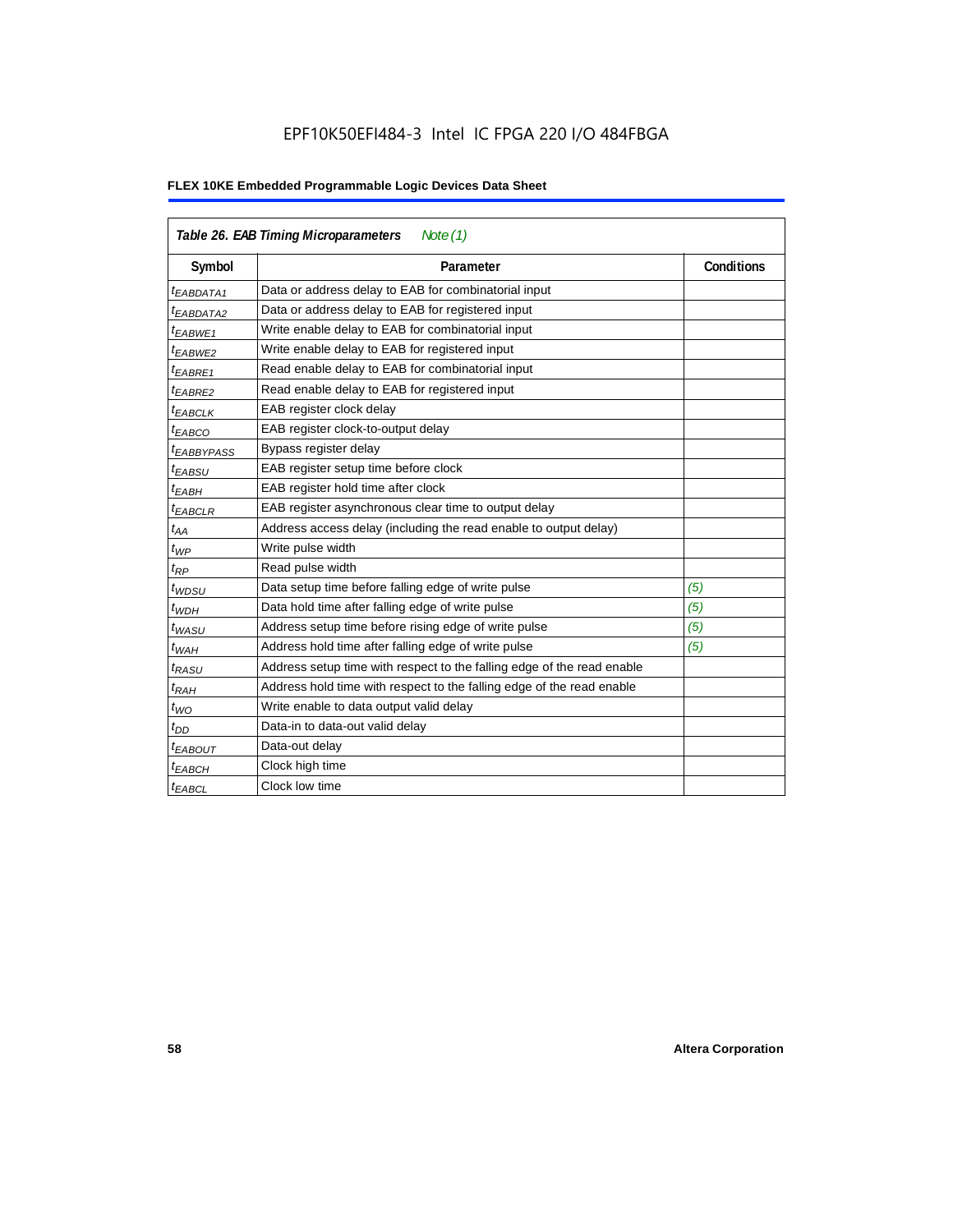| Table 27. EAB Timing Macroparameters<br>Note (1), (6) |                                                                              |                   |  |  |  |  |
|-------------------------------------------------------|------------------------------------------------------------------------------|-------------------|--|--|--|--|
| Symbol                                                | Parameter                                                                    | <b>Conditions</b> |  |  |  |  |
| <sup>t</sup> EABAA                                    | EAB address access delay                                                     |                   |  |  |  |  |
| <sup>t</sup> EABRCCOMB                                | EAB asynchronous read cycle time                                             |                   |  |  |  |  |
| <sup>t</sup> EABRCREG                                 | EAB synchronous read cycle time                                              |                   |  |  |  |  |
| <sup>t</sup> EABWP                                    | EAB write pulse width                                                        |                   |  |  |  |  |
| <sup>t</sup> ЕАВWССОМВ                                | EAB asynchronous write cycle time                                            |                   |  |  |  |  |
| <sup>t</sup> EABWCREG                                 | EAB synchronous write cycle time                                             |                   |  |  |  |  |
| t <sub>EABDD</sub>                                    | EAB data-in to data-out valid delay                                          |                   |  |  |  |  |
| <sup>t</sup> EABDATACO                                | EAB clock-to-output delay when using output registers                        |                   |  |  |  |  |
| <sup>t</sup> EABDATASU                                | EAB data/address setup time before clock when using input register           |                   |  |  |  |  |
| <sup>t</sup> EABDATAH                                 | EAB data/address hold time after clock when using input register             |                   |  |  |  |  |
| <sup>t</sup> EABWESU                                  | EAB WE setup time before clock when using input register                     |                   |  |  |  |  |
| t <sub>FARWFH</sub>                                   | EAB WE hold time after clock when using input register                       |                   |  |  |  |  |
| t <sub>EABWDSU</sub>                                  | EAB data setup time before falling edge of write pulse when not using input  |                   |  |  |  |  |
|                                                       | registers                                                                    |                   |  |  |  |  |
| t <sub>EABWDH</sub>                                   | EAB data hold time after falling edge of write pulse when not using input    |                   |  |  |  |  |
|                                                       | registers                                                                    |                   |  |  |  |  |
| <sup>t</sup> EABWASU                                  | EAB address setup time before rising edge of write pulse when not using      |                   |  |  |  |  |
|                                                       | input registers                                                              |                   |  |  |  |  |
| <sup>t</sup> EABWAH                                   | EAB address hold time after falling edge of write pulse when not using input |                   |  |  |  |  |
|                                                       | registers                                                                    |                   |  |  |  |  |
| <sup>t</sup> EABWO                                    | EAB write enable to data output valid delay                                  |                   |  |  |  |  |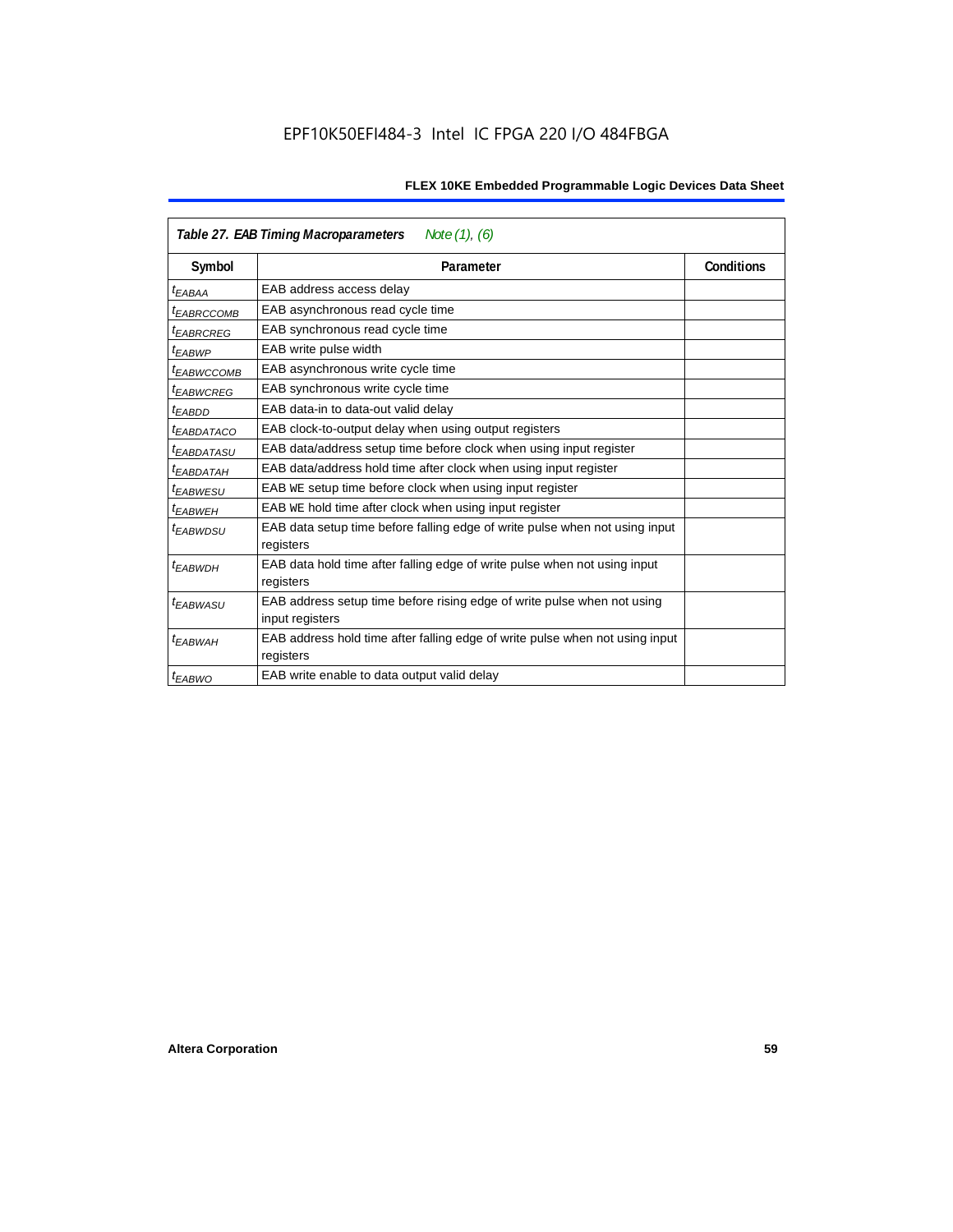# EPF10K50EFI484-3 Intel IC FPGA 220 I/O 484FBGA

| Table 28. Interconnect Timing Microparameters<br>Note $(1)$ |                                                                                                                         |                   |  |  |  |
|-------------------------------------------------------------|-------------------------------------------------------------------------------------------------------------------------|-------------------|--|--|--|
| Symbol                                                      | Parameter                                                                                                               | <b>Conditions</b> |  |  |  |
| <i>t<sub>DIN2IOE</sub></i>                                  | Delay from dedicated input pin to IOE control input                                                                     | (7)               |  |  |  |
| $t$ DIN2LE                                                  | Delay from dedicated input pin to LE or EAB control input                                                               | (7)               |  |  |  |
| <sup>t</sup> DCLK2IOE                                       | Delay from dedicated clock pin to IOE clock                                                                             | (7)               |  |  |  |
| <sup>t</sup> DCLK2LE                                        | Delay from dedicated clock pin to LE or EAB clock                                                                       | (7)               |  |  |  |
| <sup>I</sup> DIN2DATA                                       | Delay from dedicated input or clock to LE or EAB data                                                                   | (7)               |  |  |  |
| <sup>t</sup> SAMELAB                                        | Routing delay for an LE driving another LE in the same LAB                                                              |                   |  |  |  |
| <sup>t</sup> SAMEROW                                        | Routing delay for a row IOE, LE, or EAB driving a row IOE, LE, or EAB in the<br>same row                                | (7)               |  |  |  |
| <sup>I</sup> SAMECOLUMN                                     | Routing delay for an LE driving an IOE in the same column                                                               | (7)               |  |  |  |
| <i><b>LDIFFROW</b></i>                                      | Routing delay for a column IOE, LE, or EAB driving an LE or EAB in a different<br>row                                   | (7)               |  |  |  |
| <sup>t</sup> TWOROWS                                        | Routing delay for a row IOE or EAB driving an LE or EAB in a different row                                              | (7)               |  |  |  |
| <sup>I</sup> LEPERIPH                                       | Routing delay for an LE driving a control signal of an IOE via the peripheral<br>control bus                            | (7)               |  |  |  |
| <sup>t</sup> LABCARRY                                       | Routing delay for the carry-out signal of an LE driving the carry-in signal of a<br>different LE in a different LAB     |                   |  |  |  |
| t <sub>LABCASC</sub>                                        | Routing delay for the cascade-out signal of an LE driving the cascade-in<br>signal of a different LE in a different LAB |                   |  |  |  |

| Table 29. External Timing Parameters |                                                                                                   |                   |  |  |  |  |  |
|--------------------------------------|---------------------------------------------------------------------------------------------------|-------------------|--|--|--|--|--|
| Symbol                               | Parameter                                                                                         | <b>Conditions</b> |  |  |  |  |  |
| t <sub>DRR</sub>                     | Register-to-register delay via four LEs, three row interconnects, and four local<br>interconnects | (8)               |  |  |  |  |  |
| t <sub>INSU</sub>                    | Setup time with global clock at IOE register                                                      | (9)               |  |  |  |  |  |
| $t_{\rm INH}$                        | Hold time with global clock at IOE register                                                       | (9)               |  |  |  |  |  |
| toutco                               | Clock-to-output delay with global clock at IOE register                                           | (9)               |  |  |  |  |  |
| t <sub>PCISU</sub>                   | Setup time with global clock for registers used in PCI designs                                    | $(9)$ , $(10)$    |  |  |  |  |  |
| <sup>t</sup> PCIH                    | Hold time with global clock for registers used in PCI designs                                     | $(9)$ , $(10)$    |  |  |  |  |  |
| <sup>t</sup> PCICO                   | Clock-to-output delay with global clock for registers used in PCI designs                         | $(9)$ , $(10)$    |  |  |  |  |  |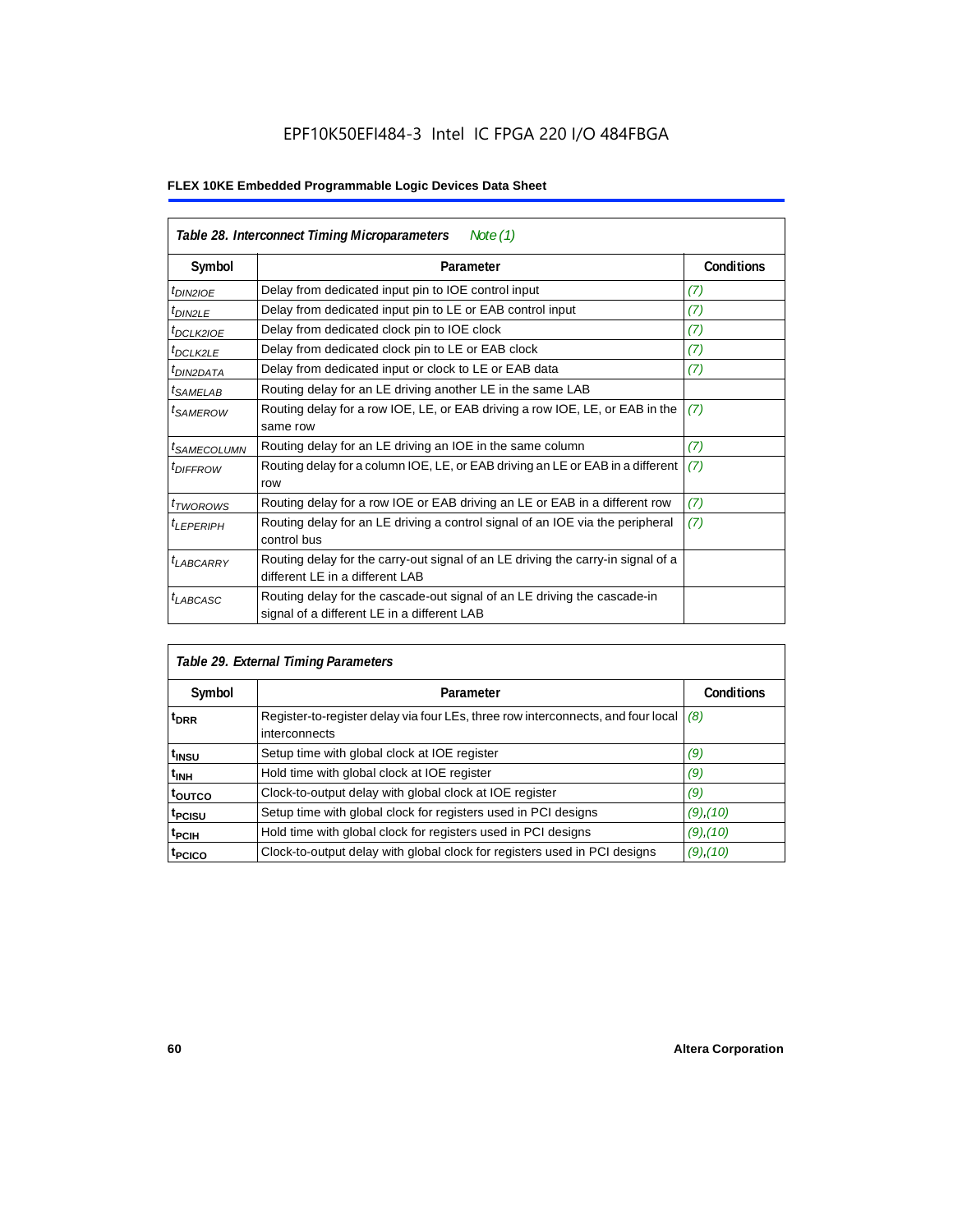| Note $(9)$<br>Table 30. External Bidirectional Timing Parameters |                                                                                                 |                   |  |  |  |  |  |
|------------------------------------------------------------------|-------------------------------------------------------------------------------------------------|-------------------|--|--|--|--|--|
| Symbol                                                           | Parameter                                                                                       | <b>Conditions</b> |  |  |  |  |  |
| <sup>t</sup> INSUBIDIR                                           | Setup time for bi-directional pins with global clock at same-row or same-<br>column LE register |                   |  |  |  |  |  |
| <sup>t</sup> INHBIDIR                                            | Hold time for bidirectional pins with global clock at same-row or same-column<br>LE register    |                   |  |  |  |  |  |
| <sup>t</sup> INH                                                 | Hold time with global clock at IOE register                                                     |                   |  |  |  |  |  |
| <b><i>LOUTCOBIDIR</i></b>                                        | Clock-to-output delay for bidirectional pins with global clock at IOE register                  | $C1 = 35 pF$      |  |  |  |  |  |
| <sup>t</sup> xzbidir                                             | Synchronous IOE output buffer disable delay                                                     | $C1 = 35 pF$      |  |  |  |  |  |
| <sup>T</sup> ZXBIDIR                                             | Synchronous IOE output buffer enable delay, slow slew rate= off                                 | $C1 = 35 pF$      |  |  |  |  |  |

#### *Notes to tables:*

- (1) Microparameters are timing delays contributed by individual architectural elements. These parameters cannot be measured explicitly.
- (2) Operating conditions:  $VCCIO = 3.3 V ±10%$  for commercial or industrial use.<br>(3) Operating conditions:  $VCCIO = 2.5 V ±5%$  for commercial or industrial use in
- Operating conditions: VCCIO =  $2.5$  V  $\pm 5$ % for commercial or industrial use in EPF10K30E, EPF10K50S, EPF10K100E, EPF10K130E, and EPF10K200S devices.
- (4) Operating conditions: VCCIO = 3.3 V.
- (5) Because the RAM in the EAB is self-timed, this parameter can be ignored when the WE signal is registered.<br>(6) EAB macroparameters are internal parameters that can simplify predicting the behavior of an EAB at its bor
- EAB macroparameters are internal parameters that can simplify predicting the behavior of an EAB at its boundary; these parameters are calculated by summing selected microparameters.
- (7) These parameters are worst-case values for typical applications. Post-compilation timing simulation and timing analysis are required to determine actual worst-case performance.
- (8) Contact Altera Applications for test circuit specifications and test conditions.
- (9) This timing parameter is sample-tested only.
- (10) This parameter is measured with the measurement and test conditions, including load, specified in the PCI Local Bus Specification, revision 2.2.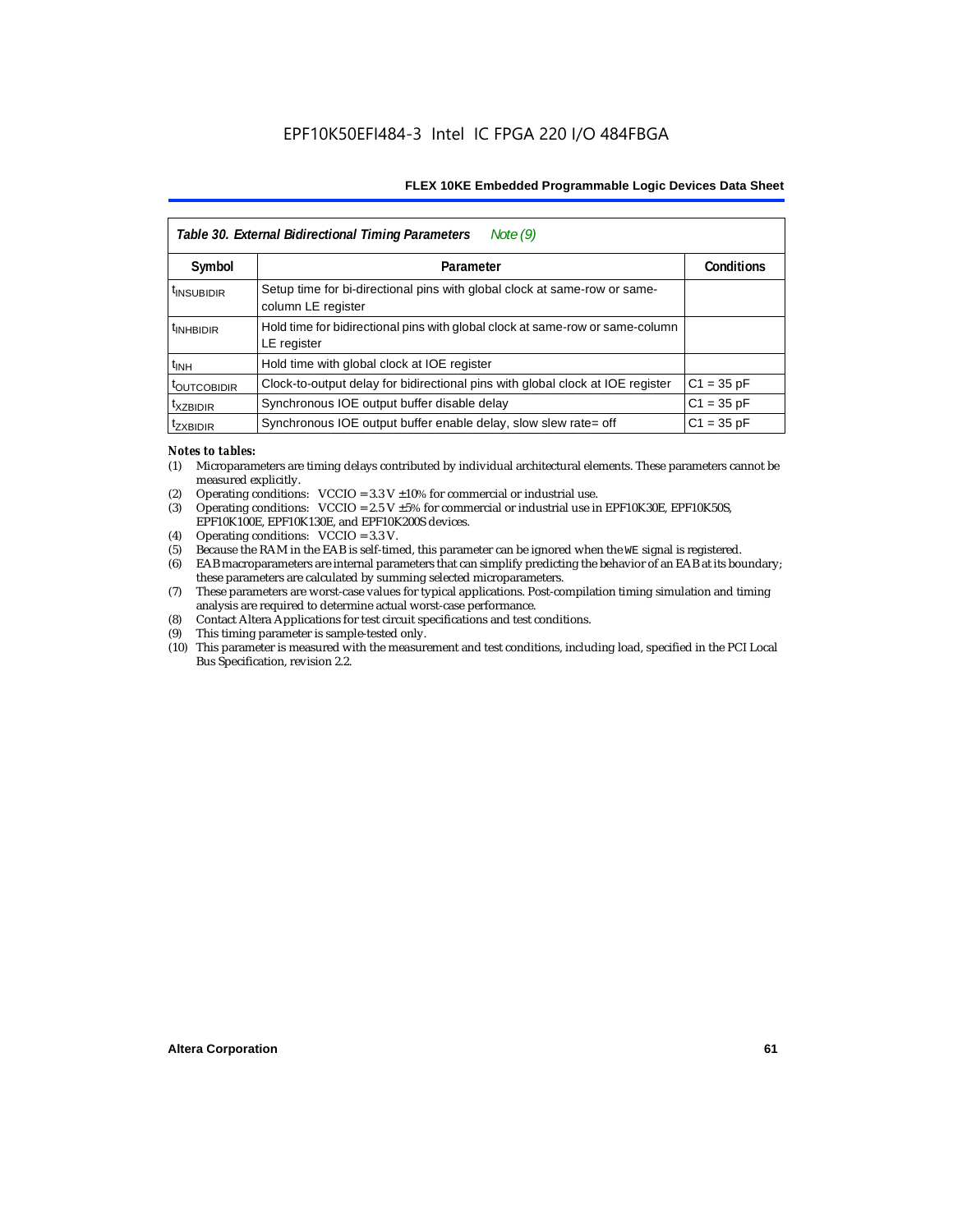Figures 29 and 30 show the asynchronous and synchronous timing waveforms, respectively, or the EAB macroparameters in Tables 26 and 27.

**EAB Asynchronous Write EAB Asynchronous Read** WE. a0 d0 d3  $t_{EABRCCOMB}$ a1 *《*、 a2 *《*、 a3 d2  $t_{FABA}$ d1 Address Data-Out WE a0 din1  $\chi$  dout2  $t_{EABDD}$ a1 a2 din1 din0  $t_{EABWCCOMB}$  $t_{EABWASU}$   $\longrightarrow$  $t_{EABWDSU}$  +  $\longrightarrow$   $t_{EABWDH}$  $t_{EABWP}$ Data-In din0 Address Data-Out

#### *Figure 29. EAB Asynchronous Timing Waveforms*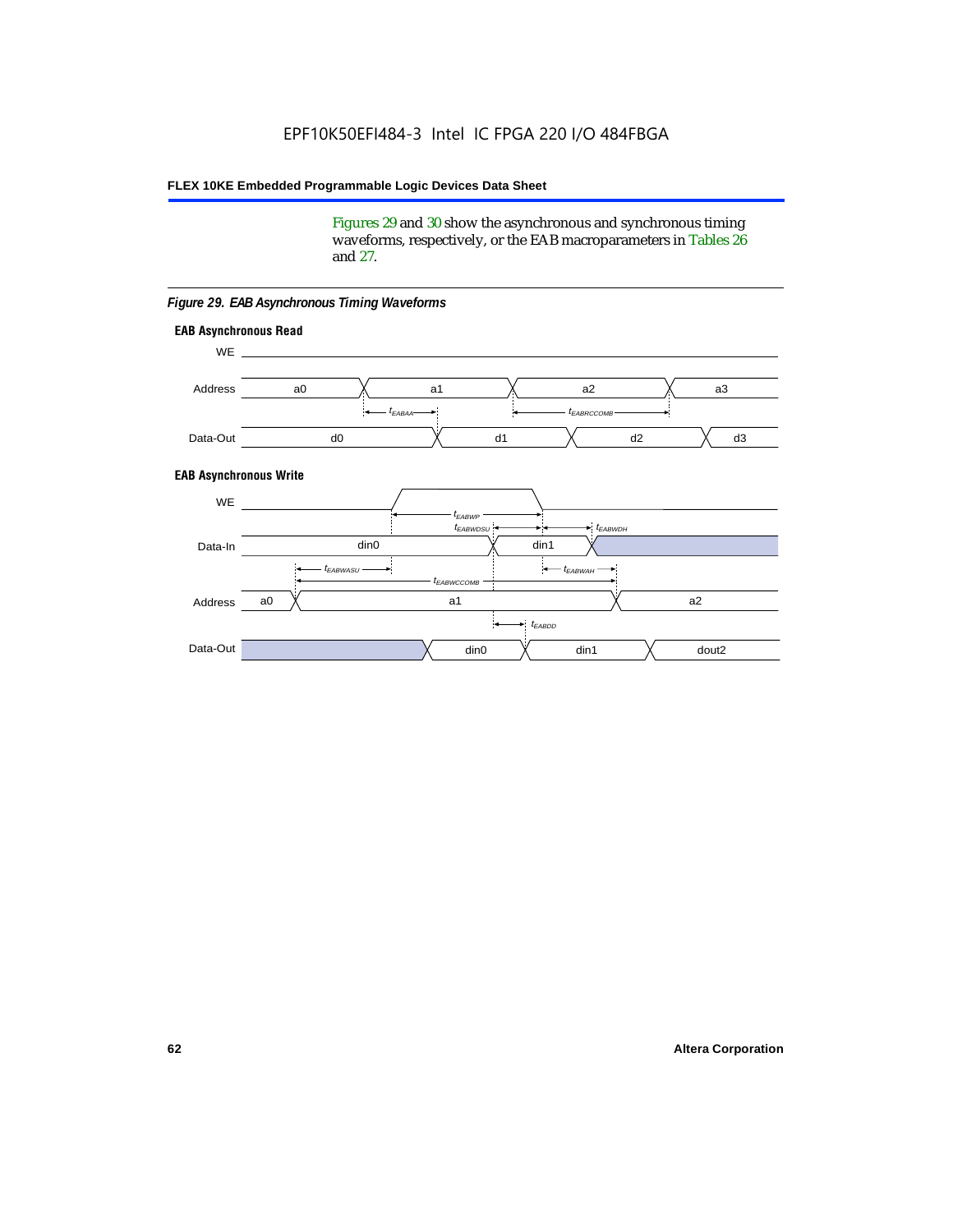

# *Figure 30. EAB Synchronous Timing Waveforms*

### **EAB Synchronous Write (EAB Output Registers Used)**



Tables 31 through 37 show EPF10K30E device internal and external timing parameters.

| Table 31. EPF10K30E Device LE Timing Microparameters (Part 1 of 2)<br>Note $(1)$ |     |                |     |                                  |     |     |      |  |
|----------------------------------------------------------------------------------|-----|----------------|-----|----------------------------------|-----|-----|------|--|
| Symbol                                                                           |     | -1 Speed Grade |     | -2 Speed Grade<br>-3 Speed Grade |     |     | Unit |  |
|                                                                                  | Min | Max            | Min | Max                              | Min | Max |      |  |
| $t_{LUT}$                                                                        |     | 0.7            |     | 0.8                              |     | 1.1 | ns   |  |
| $t_{CLUT}$                                                                       |     | 0.5            |     | 0.6                              |     | 0.8 | ns   |  |
| $t_{RLUT}$                                                                       |     | 0.6            |     | 0.7                              |     | 1.0 | ns   |  |
| <sup>t</sup> PACKED                                                              |     | 0.3            |     | 0.4                              |     | 0.5 | ns   |  |
| $t_{EN}$                                                                         |     | 0.6            |     | 0.8                              |     | 1.0 | ns   |  |
| $t_{CICO}$                                                                       |     | 0.1            |     | 0.1                              |     | 0.2 | ns   |  |
| $t_{\text{G}\text{E}\text{N}}$                                                   |     | 0.4            |     | 0.5                              |     | 0.7 | ns   |  |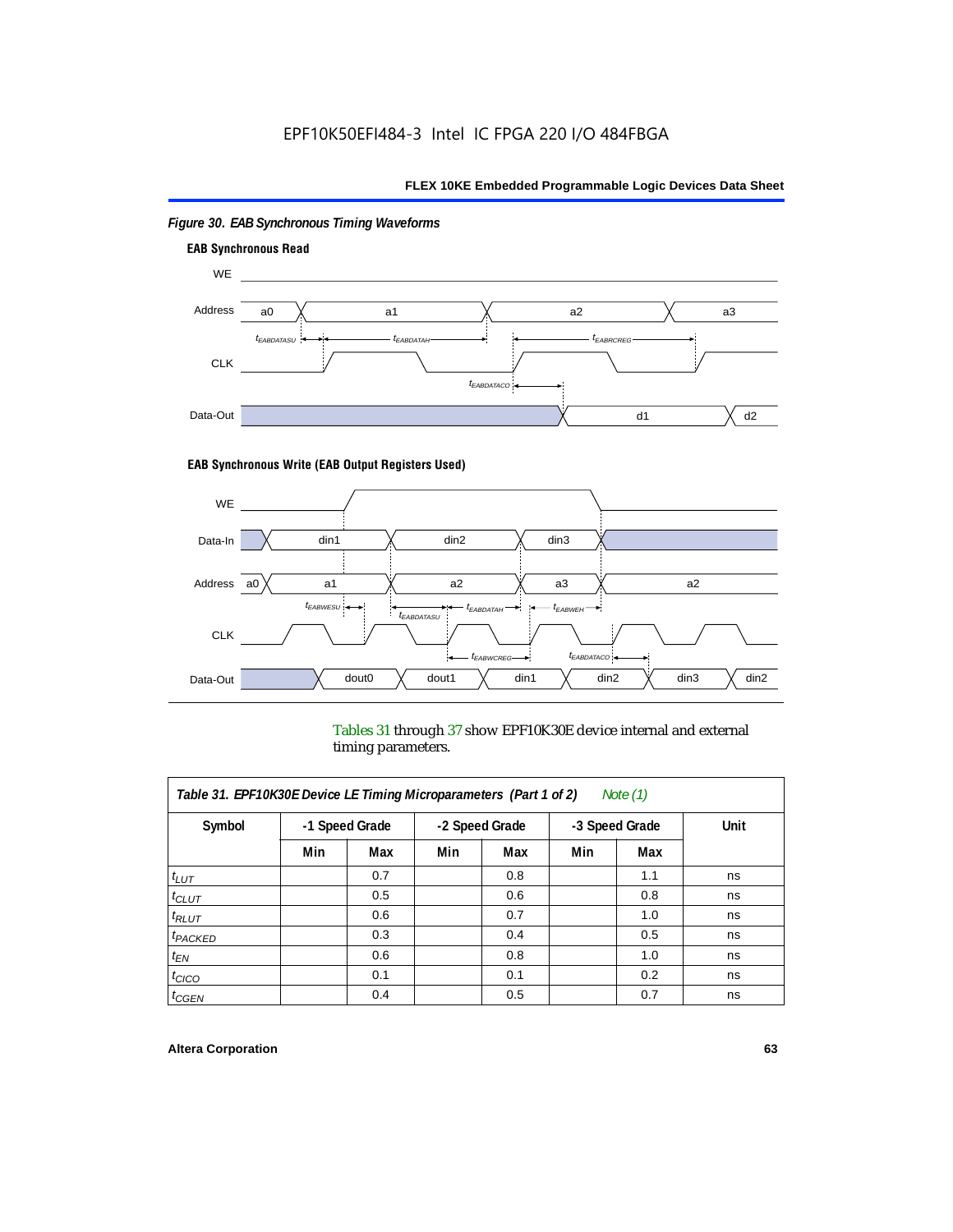# EPF10K50EFI484-3 Intel IC FPGA 220 I/O 484FBGA

| Table 31. EPF10K30E Device LE Timing Microparameters (Part 2 of 2)<br>Note (1) |     |                |     |                |                |     |      |  |
|--------------------------------------------------------------------------------|-----|----------------|-----|----------------|----------------|-----|------|--|
| Symbol                                                                         |     | -1 Speed Grade |     | -2 Speed Grade | -3 Speed Grade |     | Unit |  |
|                                                                                | Min | Max            | Min | Max            | Min            | Max |      |  |
| $t_{GENR}$                                                                     |     | 0.1            |     | 0.1            |                | 0.2 | ns   |  |
| $t_{CASC}$                                                                     |     | 0.6            |     | 0.8            |                | 1.0 | ns   |  |
| $t_C$                                                                          |     | 0.0            |     | 0.0            |                | 0.0 | ns   |  |
| $t_{CO}$                                                                       |     | 0.3            |     | 0.4            |                | 0.5 | ns   |  |
| $t_{COMB}$                                                                     |     | 0.4            |     | 0.4            |                | 0.6 | ns   |  |
| $t_{\text{SU}}$                                                                | 0.4 |                | 0.6 |                | 0.6            |     | ns   |  |
| $t_H\,$                                                                        | 0.7 |                | 1.0 |                | 1.3            |     | ns   |  |
| $t_{PRE}$                                                                      |     | 0.8            |     | 0.9            |                | 1.2 | ns   |  |
| $t_{CLR}$                                                                      |     | 0.8            |     | 0.9            |                | 1.2 | ns   |  |
| $t_{CH}$                                                                       | 2.0 |                | 2.5 |                | 2.5            |     | ns   |  |
| $t_{CL}$                                                                       | 2.0 |                | 2.5 |                | 2.5            |     | ns   |  |

| Symbol            | -1 Speed Grade |     | -2 Speed Grade |     | -3 Speed Grade |     | Unit |
|-------------------|----------------|-----|----------------|-----|----------------|-----|------|
|                   | Min            | Max | Min            | Max | Min            | Max |      |
| t <sub>IOD</sub>  |                | 2.4 |                | 2.8 |                | 3.8 | ns   |
| $t_{\text{IOC}}$  |                | 0.3 |                | 0.4 |                | 0.5 | ns   |
| $t_{IOCO}$        |                | 1.0 |                | 1.1 |                | 1.6 | ns   |
| $t_{IOCOMB}$      |                | 0.0 |                | 0.0 |                | 0.0 | ns   |
| t <sub>iOSU</sub> | 1.2            |     | 1.4            |     | 1.9            |     | ns   |
| $t_{IOL}$         | 0.3            |     | 0.4            |     | 0.5            |     | ns   |
| $t_{IOCLR}$       |                | 1.0 |                | 1.1 |                | 1.6 | ns   |
| $t_{OD1}$         |                | 1.9 |                | 2.3 |                | 3.0 | ns   |
| $t_{OD2}$         |                | 1.4 |                | 1.8 |                | 2.5 | ns   |
| $t_{OD3}$         |                | 4.4 |                | 5.2 |                | 7.0 | ns   |
| $t_{XZ}$          |                | 2.7 |                | 3.1 |                | 4.3 | ns   |
| $t_{ZX1}$         |                | 2.7 |                | 3.1 |                | 4.3 | ns   |
| $t_{ZX2}$         |                | 2.2 |                | 2.6 |                | 3.8 | ns   |
| $t_{ZX3}$         |                | 5.2 |                | 6.0 |                | 8.3 | ns   |
| $t_{INREG}$       |                | 3.4 |                | 4.1 |                | 5.5 | ns   |
| $t_{IOFD}$        |                | 0.8 |                | 1.3 |                | 2.4 | ns   |
| $t_{INCOMB}$      |                | 0.8 |                | 1.3 |                | 2.4 | ns   |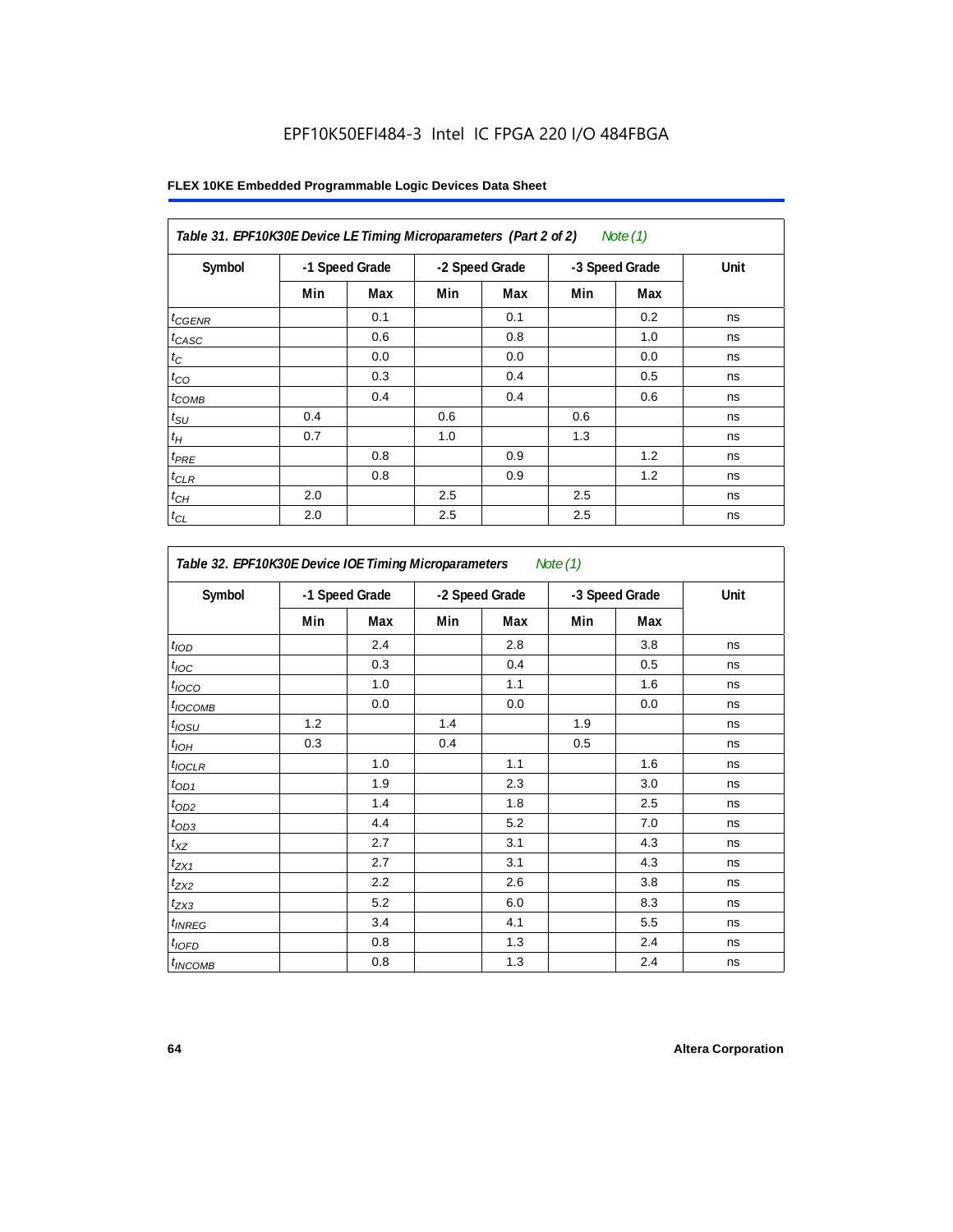| Table 33. EPF10K30E Device EAB Internal Microparameters<br>Note $(1)$ |     |                |     |                |     |                |      |  |  |
|-----------------------------------------------------------------------|-----|----------------|-----|----------------|-----|----------------|------|--|--|
| Symbol                                                                |     | -1 Speed Grade |     | -2 Speed Grade |     | -3 Speed Grade | Unit |  |  |
|                                                                       | Min | <b>Max</b>     | Min | Max            | Min | Max            |      |  |  |
| t <sub>EABDATA1</sub>                                                 |     | 1.7            |     | 2.0            |     | 2.3            | ns   |  |  |
| t <sub>EABDATA1</sub>                                                 |     | 0.6            |     | 0.7            |     | 0.8            | ns   |  |  |
| t <sub>EABWE1</sub>                                                   |     | 1.1            |     | 1.3            |     | 1.4            | ns   |  |  |
| t <sub>EABWE2</sub>                                                   |     | 0.4            |     | 0.4            |     | 0.5            | ns   |  |  |
| $t_{EABRE1}$                                                          |     | 0.8            |     | 0.9            |     | 1.0            | ns   |  |  |
| t <sub>EABRE2</sub>                                                   |     | 0.4            |     | 0.4            |     | 0.5            | ns   |  |  |
| <b><i>EABCLK</i></b>                                                  |     | 0.0            |     | 0.0            |     | 0.0            | ns   |  |  |
| t <sub>EABCO</sub>                                                    |     | 0.3            |     | 0.3            |     | 0.4            | ns   |  |  |
| <b><i>EABBYPASS</i></b>                                               |     | 0.5            |     | 0.6            |     | 0.7            | ns   |  |  |
| $t_{EABSU}$                                                           | 0.9 |                | 1.0 |                | 1.2 |                | ns   |  |  |
| $t_{EABH}$                                                            | 0.4 |                | 0.4 |                | 0.5 |                | ns   |  |  |
| $t_{EABCLR}$                                                          | 0.3 |                | 0.3 |                | 0.3 |                | ns   |  |  |
| $t_{AA}$                                                              |     | 3.2            |     | 3.8            |     | 4.4            | ns   |  |  |
| $t_{WP}$                                                              | 2.5 |                | 2.9 |                | 3.3 |                | ns   |  |  |
| $t_{RP}$                                                              | 0.9 |                | 1.1 |                | 1.2 |                | ns   |  |  |
| $t_{WDSU}$                                                            | 0.9 |                | 1.0 |                | 1.1 |                | ns   |  |  |
| $t_{WDH}$                                                             | 0.1 |                | 0.1 |                | 0.1 |                | ns   |  |  |
| $t_{WASU}$                                                            | 1.7 |                | 2.0 |                | 2.3 |                | ns   |  |  |
| $t_{WAH}$                                                             | 1.8 |                | 2.1 |                | 2.4 |                | ns   |  |  |
| $t_{RASU}$                                                            | 3.1 |                | 3.7 |                | 4.2 |                | ns   |  |  |
| $t_{RAH}$                                                             | 0.2 |                | 0.2 |                | 0.2 |                | ns   |  |  |
| $t_{WO}$                                                              |     | 2.5            |     | 2.9            |     | 3.3            | ns   |  |  |
| $t_{DD}$                                                              |     | 2.5            |     | 2.9            |     | 3.3            | ns   |  |  |
| $t_{EABOUT}$                                                          |     | 0.5            |     | 0.6            |     | 0.7            | ns   |  |  |
| $t_{EABCH}$                                                           | 1.5 |                | 2.0 |                | 2.3 |                | ns   |  |  |
| $t_{EABCL}$                                                           | 2.5 |                | 2.9 |                | 3.3 |                | ns   |  |  |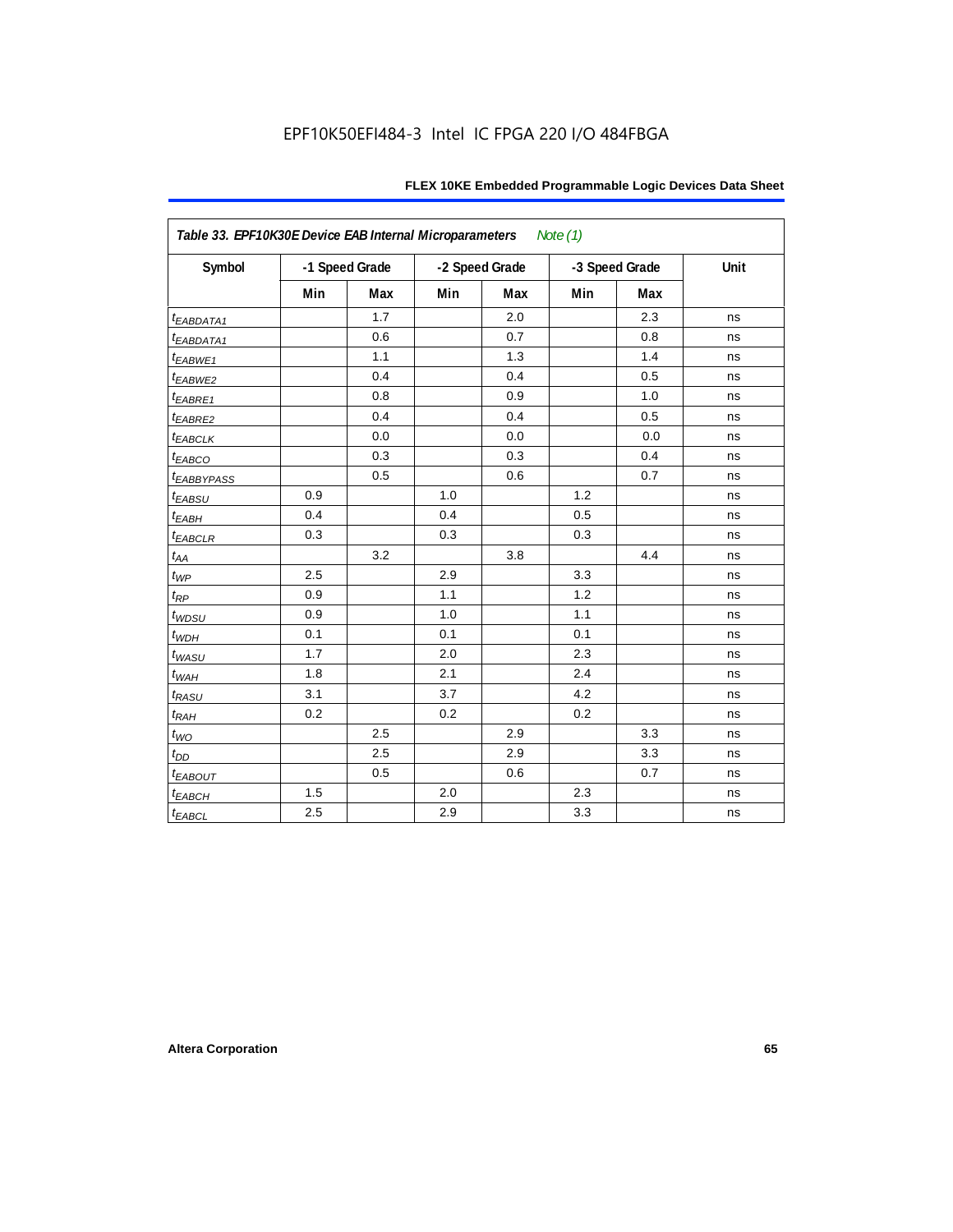# EPF10K50EFI484-3 Intel IC FPGA 220 I/O 484FBGA

|                        | Table 34. EPF10K30E Device EAB Internal Timing Macroparameters<br>Note $(1)$ |     |                |     |                |     |      |  |  |  |
|------------------------|------------------------------------------------------------------------------|-----|----------------|-----|----------------|-----|------|--|--|--|
| Symbol                 | -1 Speed Grade                                                               |     | -2 Speed Grade |     | -3 Speed Grade |     | Unit |  |  |  |
|                        | Min                                                                          | Max | Min            | Max | Min            | Max |      |  |  |  |
| $t_{EABA}$             |                                                                              | 6.4 |                | 7.6 |                | 8.8 | ns   |  |  |  |
| <sup>t</sup> EABRCOMB  | 6.4                                                                          |     | 7.6            |     | 8.8            |     | ns   |  |  |  |
| <i><b>EABRCREG</b></i> | 4.4                                                                          |     | 5.1            |     | 6.0            |     | ns   |  |  |  |
| $t_{EABWP}$            | 2.5                                                                          |     | 2.9            |     | 3.3            |     | ns   |  |  |  |
| <sup>t</sup> ЕАВWСОМВ  | 6.0                                                                          |     | 7.0            |     | 8.0            |     | ns   |  |  |  |
| <sup>t</sup> EABWCREG  | 6.8                                                                          |     | 7.8            |     | 9.0            |     | ns   |  |  |  |
| t <sub>EABDD</sub>     |                                                                              | 5.7 |                | 6.7 |                | 7.7 | ns   |  |  |  |
| t <sub>eabdataco</sub> |                                                                              | 0.8 |                | 0.9 |                | 1.1 | ns   |  |  |  |
| <sup>t</sup> EABDATASU | 1.5                                                                          |     | 1.7            |     | 2.0            |     | ns   |  |  |  |
| t <sub>EABDATAH</sub>  | 0.0                                                                          |     | 0.0            |     | 0.0            |     | ns   |  |  |  |
| <sup>t</sup> EABWESU   | 1.3                                                                          |     | 1.4            |     | 1.7            |     | ns   |  |  |  |
| <sup>t</sup> EABWEH    | 0.0                                                                          |     | 0.0            |     | 0.0            |     | ns   |  |  |  |
| t <sub>EABWDSU</sub>   | 1.5                                                                          |     | 1.7            |     | 2.0            |     | ns   |  |  |  |
| <sup>t</sup> EABWDH    | 0.0                                                                          |     | 0.0            |     | 0.0            |     | ns   |  |  |  |
| <sup>t</sup> EABWASU   | 3.0                                                                          |     | 3.6            |     | 4.3            |     | ns   |  |  |  |
| <sup>t</sup> EABWAH    | 0.5                                                                          |     | 0.5            |     | 0.4            |     | ns   |  |  |  |
| $t_{EABWO}$            |                                                                              | 5.1 |                | 6.0 |                | 6.8 | ns   |  |  |  |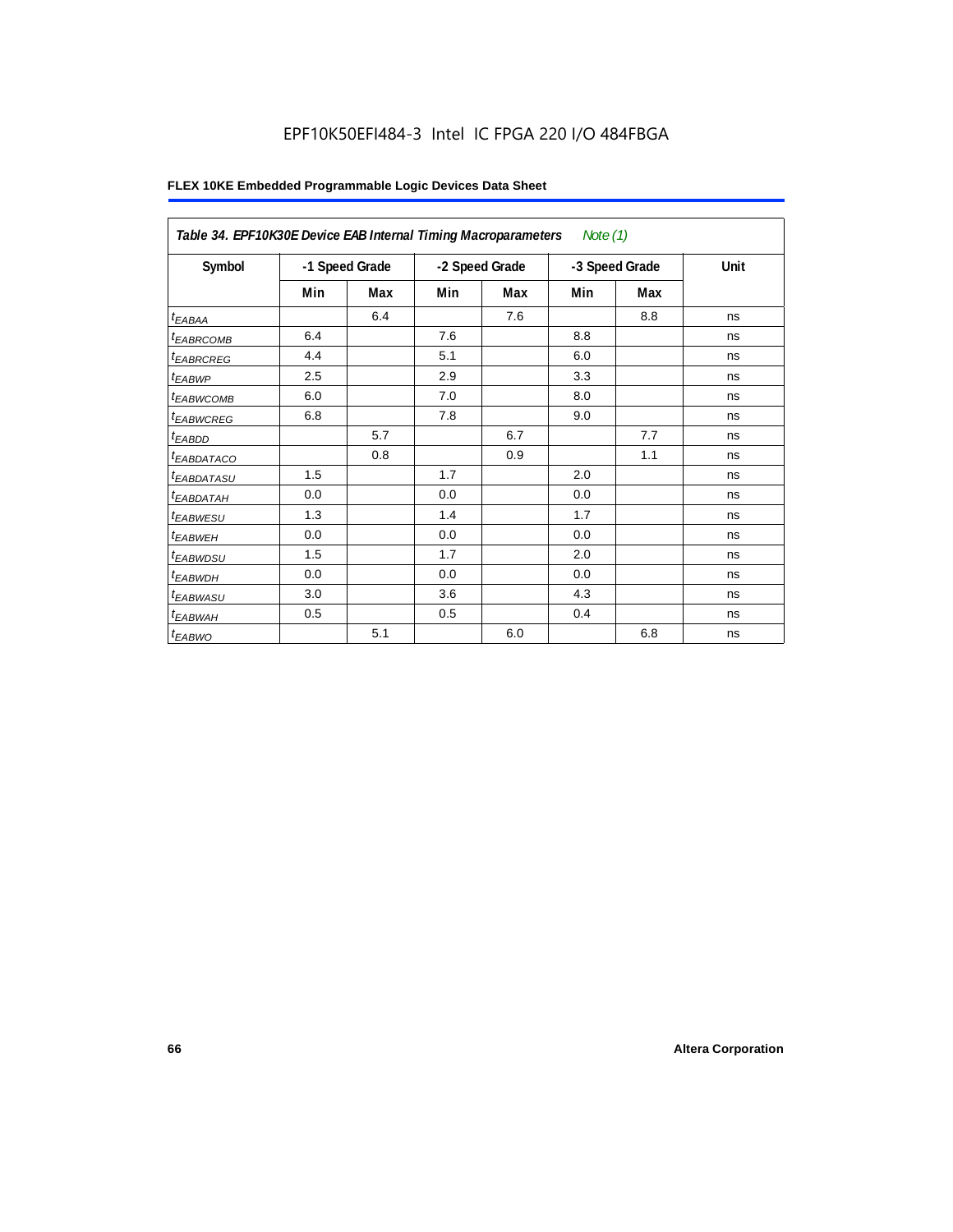| Note $(1)$<br>Table 35. EPF10K30E Device Interconnect Timing Microparameters |                |     |                |     |                |     |      |  |  |  |
|------------------------------------------------------------------------------|----------------|-----|----------------|-----|----------------|-----|------|--|--|--|
| Symbol                                                                       | -1 Speed Grade |     | -2 Speed Grade |     | -3 Speed Grade |     | Unit |  |  |  |
|                                                                              | Min            | Max | Min            | Max | Min            | Max |      |  |  |  |
| $t_{DINZIOE}$                                                                |                | 1.8 |                | 2.4 |                | 2.9 | ns   |  |  |  |
| t <sub>DIN2LE</sub>                                                          |                | 1.5 |                | 1.8 |                | 2.4 | ns   |  |  |  |
| <sup>t</sup> DIN2DATA                                                        |                | 1.5 |                | 1.8 |                | 2.2 | ns   |  |  |  |
| t <sub>DCLK2IOE</sub>                                                        |                | 2.2 |                | 2.6 |                | 3.0 | ns   |  |  |  |
| $t_{DCLK2LE}$                                                                |                | 1.5 |                | 1.8 |                | 2.4 | ns   |  |  |  |
| <i>t<sub>SAMELAB</sub></i>                                                   |                | 0.1 |                | 0.2 |                | 0.3 | ns   |  |  |  |
| <i>t</i> SAMEROW                                                             |                | 2.0 |                | 2.4 |                | 2.7 | ns   |  |  |  |
| <i>t<sub>SAMECOLUMN</sub></i>                                                |                | 0.7 |                | 1.0 |                | 0.8 | ns   |  |  |  |
| <i>t<sub>DIFFROW</sub></i>                                                   |                | 2.7 |                | 3.4 |                | 3.5 | ns   |  |  |  |
| <i>t</i> <sub>TWOROWS</sub>                                                  |                | 4.7 |                | 5.8 |                | 6.2 | ns   |  |  |  |
| <b><i>LEPERIPH</i></b>                                                       |                | 2.7 |                | 3.4 |                | 3.8 | ns   |  |  |  |
| <b><i>LABCARRY</i></b>                                                       |                | 0.3 |                | 0.4 |                | 0.5 | ns   |  |  |  |
| t <sub>LABCASC</sub>                                                         |                | 0.8 |                | 0.8 |                | 1.1 | ns   |  |  |  |

| Table 36. EPF10K30E External Timing Parameters Notes (1), (2) |     |                |     |                |     |                |      |  |  |  |
|---------------------------------------------------------------|-----|----------------|-----|----------------|-----|----------------|------|--|--|--|
| Symbol                                                        |     | -1 Speed Grade |     | -2 Speed Grade |     | -3 Speed Grade | Unit |  |  |  |
|                                                               | Min | Max            | Min | Max            | Min | Max            |      |  |  |  |
| t <sub>DRR</sub>                                              |     | 8.0            |     | 9.5            |     | 12.5           | ns   |  |  |  |
| $t$ <sub>INSU</sub> $(3)$                                     | 2.1 |                | 2.5 |                | 3.9 |                | ns   |  |  |  |
| $t_{INH}$ (3)                                                 | 0.0 |                | 0.0 |                | 0.0 |                | ns   |  |  |  |
| $t_{OUTCO}$ (3)                                               | 2.0 | 4.9            | 2.0 | 5.9            | 2.0 | 7.6            | ns   |  |  |  |
| $t_{INSU}$ (4)                                                | 1.1 |                | 1.5 |                |     |                | ns   |  |  |  |
| $t_{INH}$ (4)                                                 | 0.0 |                | 0.0 |                |     |                | ns   |  |  |  |
| $t_{\text{OUTCO}}(4)$                                         | 0.5 | 3.9            | 0.5 | 4.9            |     |                | ns   |  |  |  |
| t <sub>PCISU</sub>                                            | 3.0 |                | 4.2 |                |     |                | ns   |  |  |  |
| t <sub>PCIH</sub>                                             | 0.0 |                | 0.0 |                |     |                | ns   |  |  |  |
| t <sub>PCICO</sub>                                            | 2.0 | 6.0            | 2.0 | 7.5            |     |                | ns   |  |  |  |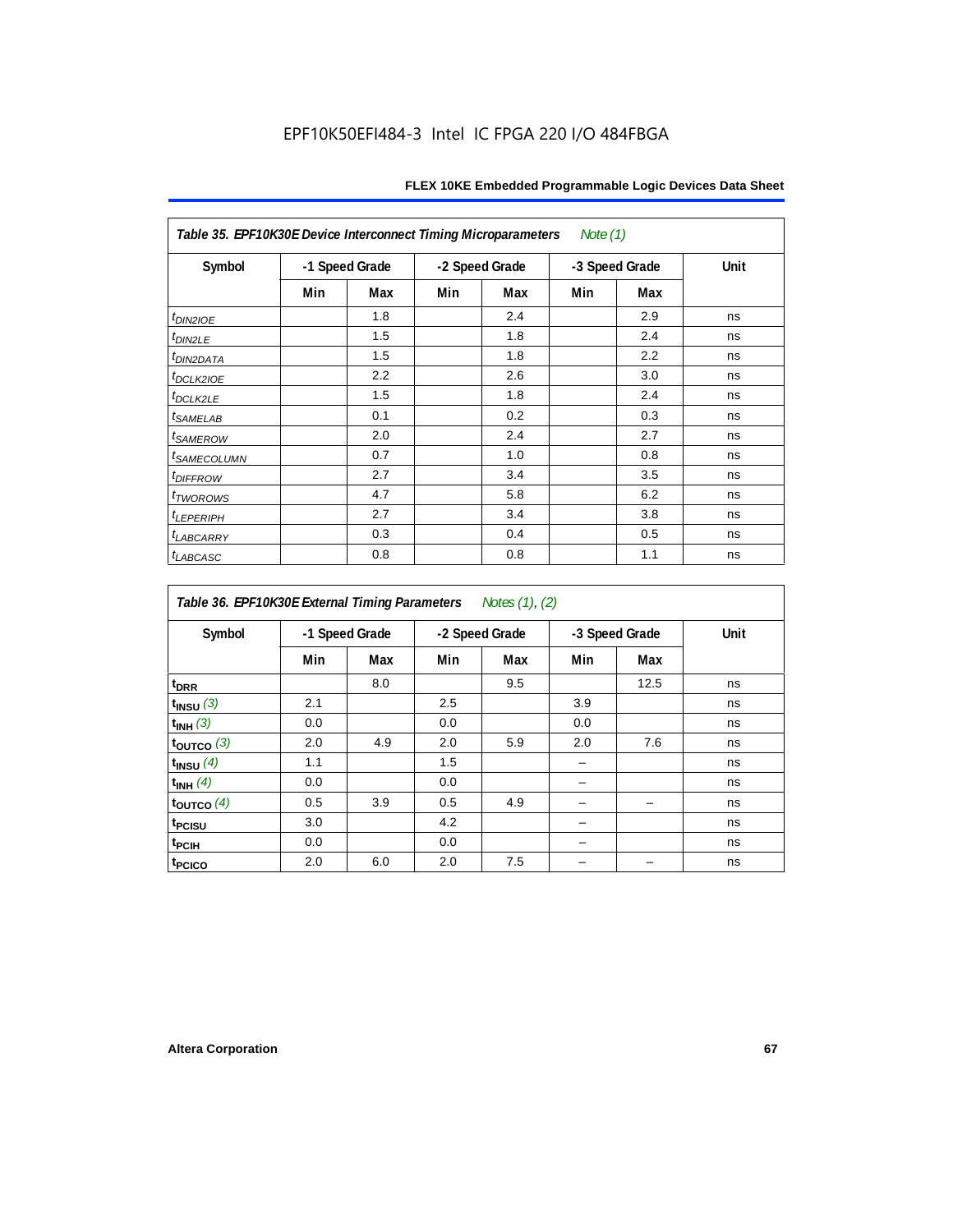| Table 37. EPF10K30E External Bidirectional Timing Parameters<br>Notes (1), (2) |                |     |                |     |                |     |      |  |  |  |
|--------------------------------------------------------------------------------|----------------|-----|----------------|-----|----------------|-----|------|--|--|--|
| Symbol                                                                         | -1 Speed Grade |     | -2 Speed Grade |     | -3 Speed Grade |     | Unit |  |  |  |
|                                                                                | Min            | Max | Min            | Max | Min            | Max |      |  |  |  |
| $t_{INSUBIDIR}$ (3)                                                            | 2.8            |     | 3.9            |     | 5.2            |     | ns   |  |  |  |
| $t_{INHBIDIR}$ (3)                                                             | 0.0            |     | 0.0            |     | 0.0            |     | ns   |  |  |  |
| $t_{INSUBIDIR}(4)$                                                             | 3.8            |     | 4.9            |     | -              |     | ns   |  |  |  |
| $t_{INHBIDIR}(4)$                                                              | 0.0            |     | 0.0            |     |                |     | ns   |  |  |  |
| $t_{\text{OUTCOBIDIR}}$ (3)                                                    | 2.0            | 4.9 | 2.0            | 5.9 | 2.0            | 7.6 | ns   |  |  |  |
| $t_{XZBIDIR}$ (3)                                                              |                | 6.1 |                | 7.5 |                | 9.7 | ns   |  |  |  |
| $t_{ZXBIDIR}$ (3)                                                              |                | 6.1 |                | 7.5 |                | 9.7 | ns   |  |  |  |
| $t_{\text{OUTCOBIDIR}}$ (4)                                                    | 0.5            | 3.9 | 0.5            | 4.9 |                |     | ns   |  |  |  |
| $t_{XZBIDIR}$ (4)                                                              |                | 5.1 |                | 6.5 |                |     | ns   |  |  |  |
| $t_{ZXBIDIR}$ (4)                                                              |                | 5.1 |                | 6.5 |                |     | ns   |  |  |  |

#### *Notes to tables:*

(1) All timing parameters are described in Tables 24 through 30 in this data sheet.<br>(2) These parameters are specified by characterization.

(2) These parameters are specified by characterization.<br>(3) This parameter is measured without the use of the C

This parameter is measured without the use of the ClockLock or ClockBoost circuits.

(4) This parameter is measured with the use of the ClockLock or ClockBoost circuits.

### Tables 38 through 44 show EPF10K50E device internal and external timing parameters.

| Table 38. EPF10K50E Device LE Timing Microparameters (Part 1 of 2)<br>Note (1) |                |     |                |     |                |     |      |  |  |  |
|--------------------------------------------------------------------------------|----------------|-----|----------------|-----|----------------|-----|------|--|--|--|
| Symbol                                                                         | -1 Speed Grade |     | -2 Speed Grade |     | -3 Speed Grade |     | Unit |  |  |  |
|                                                                                | Min            | Max | Min            | Max | Min            | Max |      |  |  |  |
| $t_{LUT}$                                                                      |                | 0.6 |                | 0.9 |                | 1.3 | ns   |  |  |  |
| $t_{CLUT}$                                                                     |                | 0.5 |                | 0.6 |                | 0.8 | ns   |  |  |  |
| $t_{RLUT}$                                                                     |                | 0.7 |                | 0.8 |                | 1.1 | ns   |  |  |  |
| <b><i>t<sub>PACKED</sub></i></b>                                               |                | 0.4 |                | 0.5 |                | 0.6 | ns   |  |  |  |
| $t_{EN}$                                                                       |                | 0.6 |                | 0.7 |                | 0.9 | ns   |  |  |  |
| $t_{CICO}$                                                                     |                | 0.2 |                | 0.2 |                | 0.3 | ns   |  |  |  |
| $t_{GEN}$                                                                      |                | 0.5 |                | 0.5 |                | 0.8 | ns   |  |  |  |
| ${}^t$ CGENR                                                                   |                | 0.2 |                | 0.2 |                | 0.3 | ns   |  |  |  |
| t <sub>CASC</sub>                                                              |                | 0.8 |                | 1.0 |                | 1.4 | ns   |  |  |  |
| $t_C$                                                                          |                | 0.5 |                | 0.6 |                | 0.8 | ns   |  |  |  |
| $t_{CO}$                                                                       |                | 0.7 |                | 0.7 |                | 0.9 | ns   |  |  |  |
| $t_{COMB}$                                                                     |                | 0.5 |                | 0.6 |                | 0.8 | ns   |  |  |  |
| $t_{\rm SU}$                                                                   | 0.7            |     | 0.7            |     | 0.8            |     | ns   |  |  |  |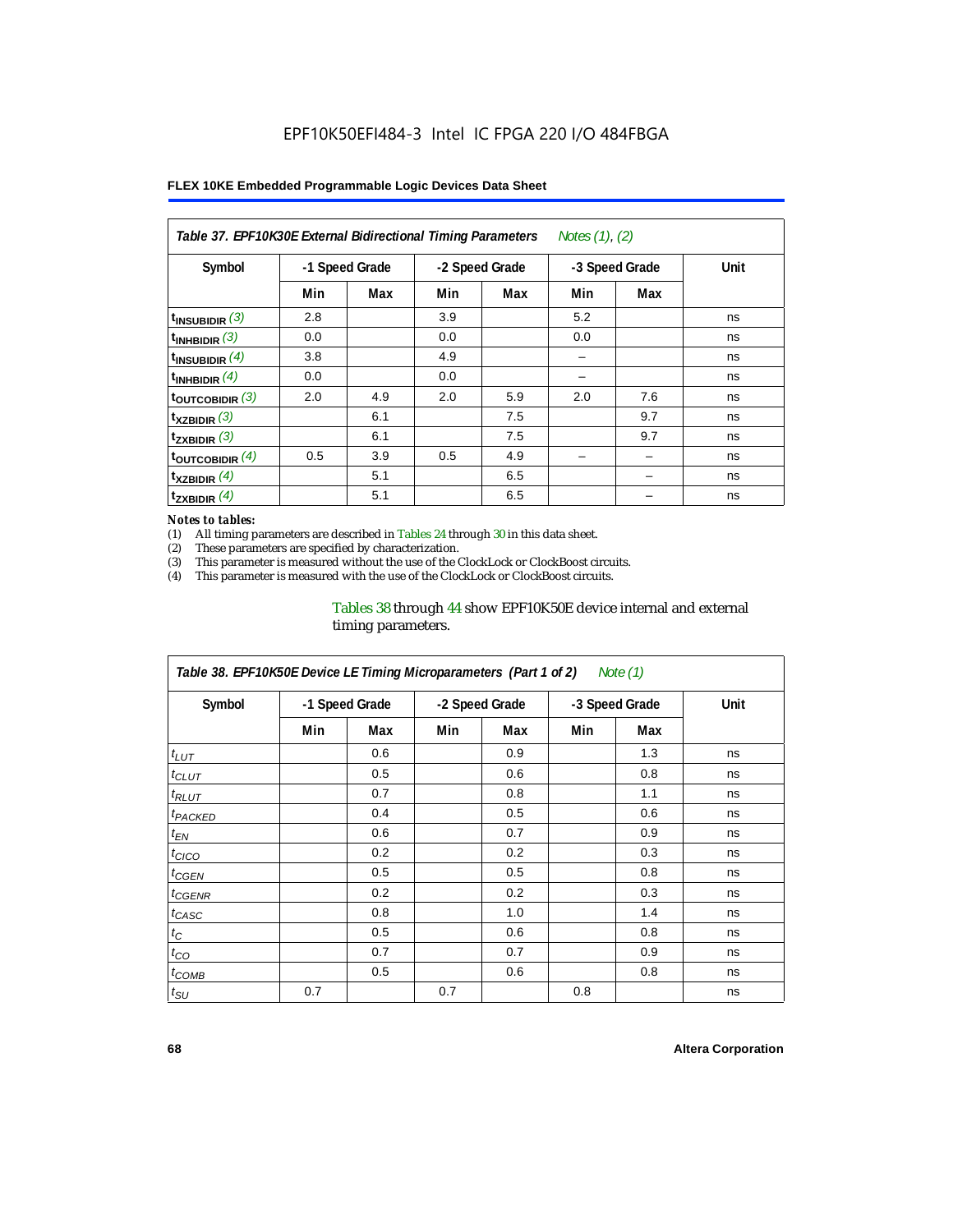| Table 38. EPF10K50E Device LE Timing Microparameters (Part 2 of 2)<br>Note $(1)$ |     |                |     |                |                |     |      |  |  |  |
|----------------------------------------------------------------------------------|-----|----------------|-----|----------------|----------------|-----|------|--|--|--|
| Symbol                                                                           |     | -1 Speed Grade |     | -2 Speed Grade | -3 Speed Grade |     | Unit |  |  |  |
|                                                                                  | Min | Max            | Min | Max            | Min            | Max |      |  |  |  |
| $t_H$                                                                            | 0.9 |                | 1.0 |                | 1.4            |     | ns   |  |  |  |
| $t_{PRE}$                                                                        |     | 0.5            |     | 0.6            |                | 0.8 | ns   |  |  |  |
| $t_{CLR}$                                                                        |     | 0.5            |     | 0.6            |                | 0.8 | ns   |  |  |  |
| $t_{CH}$                                                                         | 2.0 |                | 2.5 |                | 3.0            |     | ns   |  |  |  |
| $t_{CL}$                                                                         | 2.0 |                | 2.5 |                | 3.0            |     | ns   |  |  |  |

| Table 39. EPF10K50E Device IOE Timing Microparameters Note (1) |     |                |                |     |                |     |      |  |  |
|----------------------------------------------------------------|-----|----------------|----------------|-----|----------------|-----|------|--|--|
| Symbol                                                         |     | -1 Speed Grade | -2 Speed Grade |     | -3 Speed Grade |     | Unit |  |  |
|                                                                | Min | Max            | Min            | Max | Min            | Max |      |  |  |
| t <sub>IOD</sub>                                               |     | 2.2            |                | 2.4 |                | 3.3 | ns   |  |  |
| $t_{\text{IOC}}$                                               |     | 0.3            |                | 0.3 |                | 0.5 | ns   |  |  |
| $t_{IOCO}$                                                     |     | 1.0            |                | 1.0 |                | 1.4 | ns   |  |  |
| $t_{IOCOMB}$                                                   |     | 0.0            |                | 0.0 |                | 0.2 | ns   |  |  |
| $t_{IOSU}$                                                     | 1.0 |                | 1.2            |     | 1.7            |     | ns   |  |  |
| $t_{IOH}$                                                      | 0.3 |                | 0.3            |     | 0.5            |     | ns   |  |  |
| $t_{IOCLR}$                                                    |     | 0.9            |                | 1.0 |                | 1.4 | ns   |  |  |
| $t_{OD1}$                                                      |     | 0.8            |                | 0.9 |                | 1.2 | ns   |  |  |
| $t_{OD2}$                                                      |     | 0.3            |                | 0.4 |                | 0.7 | ns   |  |  |
| $t_{OD3}$                                                      |     | 3.0            |                | 3.5 |                | 3.5 | ns   |  |  |
| $t_{\mathsf{XZ}}$                                              |     | 1.4            |                | 1.7 |                | 2.3 | ns   |  |  |
| $t_{ZX1}$                                                      |     | 1.4            |                | 1.7 |                | 2.3 | ns   |  |  |
| $t_{ZX2}$                                                      |     | 0.9            |                | 1.2 |                | 1.8 | ns   |  |  |
| $t_{ZX3}$                                                      |     | 3.6            |                | 4.3 |                | 4.6 | ns   |  |  |
| $t_{INREG}$                                                    |     | 4.9            |                | 5.8 |                | 7.8 | ns   |  |  |
| $t_{IOFD}$                                                     |     | 2.8            |                | 3.3 |                | 4.5 | ns   |  |  |
| <i>t<sub>INCOMB</sub></i>                                      |     | 2.8            |                | 3.3 |                | 4.5 | ns   |  |  |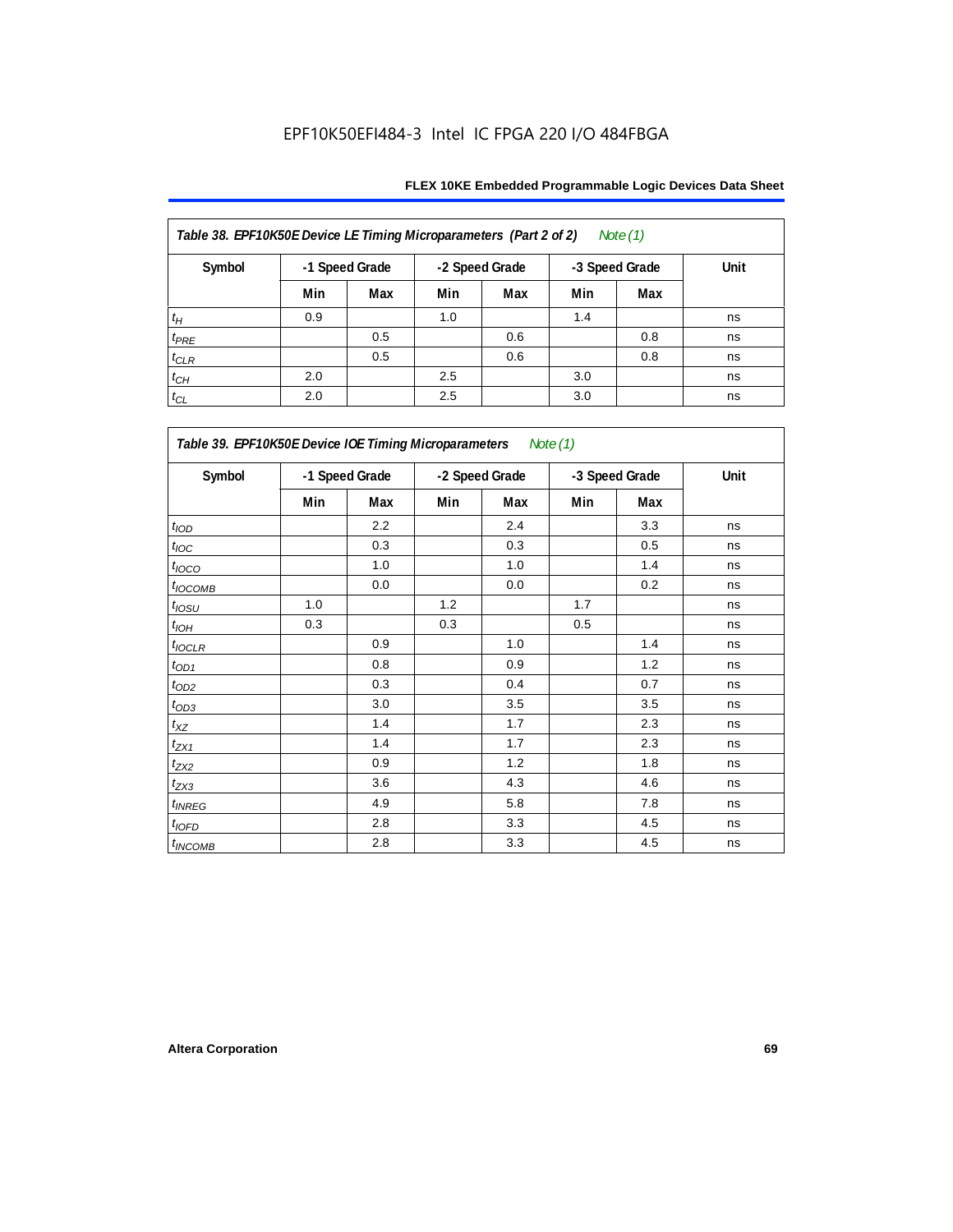# EPF10K50EFI484-3 Intel IC FPGA 220 I/O 484FBGA

| Symbol                  |     | -1 Speed Grade | -2 Speed Grade |     | -3 Speed Grade |     | Unit |
|-------------------------|-----|----------------|----------------|-----|----------------|-----|------|
|                         | Min | Max            | Min            | Max | Min            | Max |      |
| <sup>t</sup> EABDATA1   |     | 1.7            |                | 2.0 |                | 2.7 | ns   |
| $t_{EABDATA1}$          |     | 0.6            |                | 0.7 |                | 0.9 | ns   |
| t <sub>EABWE1</sub>     |     | 1.1            |                | 1.3 |                | 1.8 | ns   |
| $t_{EABWE2}$            |     | 0.4            |                | 0.4 |                | 0.6 | ns   |
| t <sub>EABRE1</sub>     |     | 0.8            |                | 0.9 |                | 1.2 | ns   |
| $t_{EABRE2}$            |     | 0.4            |                | 0.4 |                | 0.6 | ns   |
| <sup>t</sup> EABCLK     |     | 0.0            |                | 0.0 |                | 0.0 | ns   |
| $t_{EABCO}$             |     | 0.3            |                | 0.3 |                | 0.5 | ns   |
| <i><b>EABBYPASS</b></i> |     | 0.5            |                | 0.6 |                | 0.8 | ns   |
| t <sub>EABSU</sub>      | 0.9 |                | 1.0            |     | 1.4            |     | ns   |
| $t_{EABH}$              | 0.4 |                | 0.4            |     | 0.6            |     | ns   |
| $t_{EABCLR}$            | 0.3 |                | 0.3            |     | 0.5            |     | ns   |
| $t_{AA}$                |     | 3.2            |                | 3.8 |                | 5.1 | ns   |
| $t_{\mathit{WP}}$       | 2.5 |                | 2.9            |     | 3.9            |     | ns   |
| $t_{\mathit{RP}}$       | 0.9 |                | 1.1            |     | 1.5            |     | ns   |
| $t_{WDSU}$              | 0.9 |                | 1.0            |     | 1.4            |     | ns   |
| $t_{WDH}$               | 0.1 |                | 0.1            |     | 0.2            |     | ns   |
| $t_{\text{WASU}}$       | 1.7 |                | 2.0            |     | 2.7            |     | ns   |
| $t_{WAH}$               | 1.8 |                | 2.1            |     | 2.9            |     | ns   |
| $t_{RASU}$              | 3.1 |                | 3.7            |     | 5.0            |     | ns   |
| $t_{RAH}$               | 0.2 |                | 0.2            |     | 0.3            |     | ns   |
| $t_{WO}$                |     | 2.5            |                | 2.9 |                | 3.9 | ns   |
| $t_{DD}$                |     | 2.5            |                | 2.9 |                | 3.9 | ns   |
| <b><i>EABOUT</i></b>    |     | 0.5            |                | 0.6 |                | 0.8 | ns   |
| $t_{EABCH}$             | 1.5 |                | 2.0            |     | 2.5            |     | ns   |
| $t_{EABCL}$             | 2.5 |                | 2.9            |     | 3.9            |     | ns   |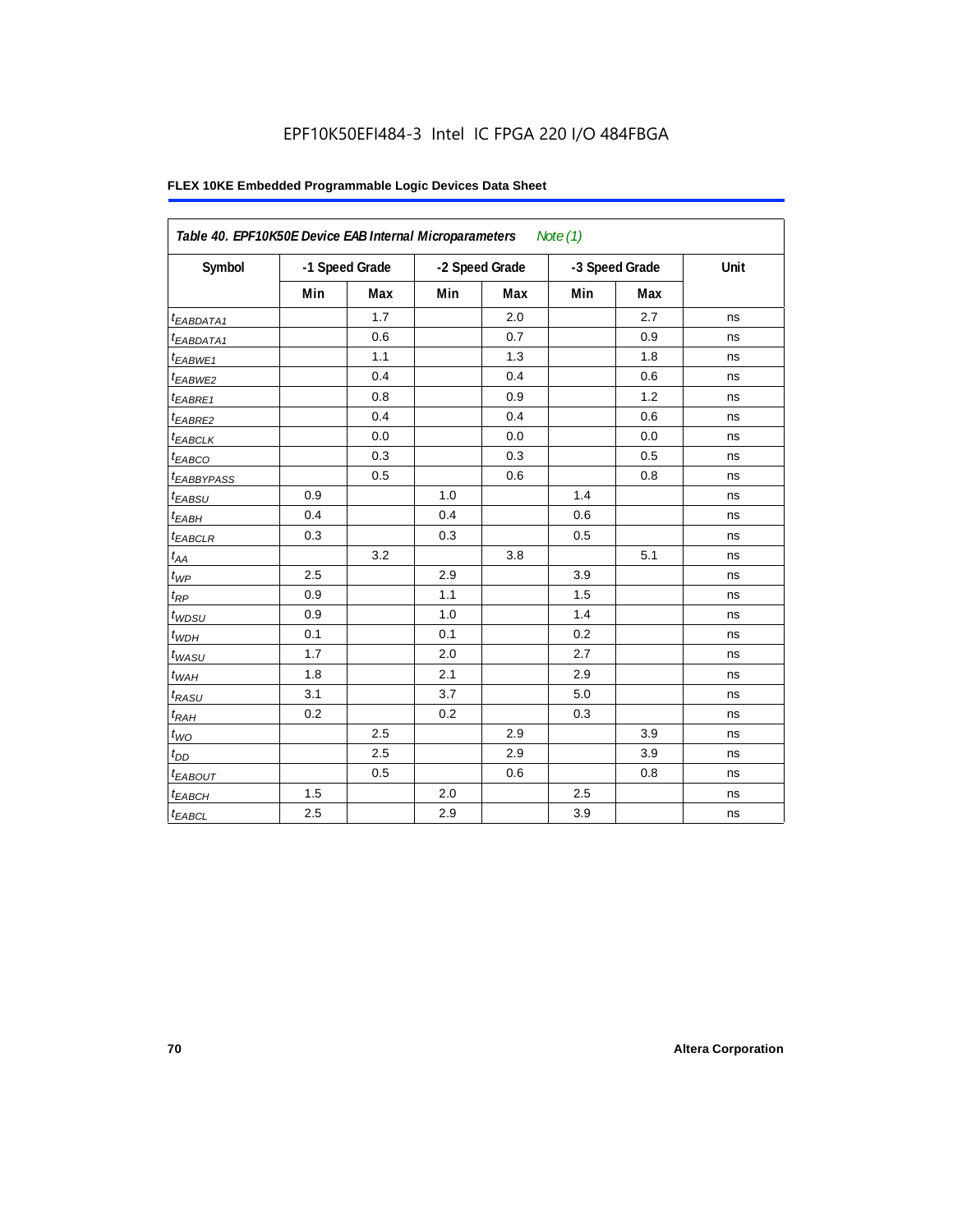| Table 41. EPF10K50E Device EAB Internal Timing Macroparameters |                |     |                |     | Note (1)       |      |      |
|----------------------------------------------------------------|----------------|-----|----------------|-----|----------------|------|------|
| Symbol                                                         | -1 Speed Grade |     | -2 Speed Grade |     | -3 Speed Grade |      | Unit |
|                                                                | Min            | Max | Min            | Max | Min            | Max  |      |
| $t_{EABA}$                                                     |                | 6.4 |                | 7.6 |                | 10.2 | ns   |
| <b><i>EABRCOMB</i></b>                                         | 6.4            |     | 7.6            |     | 10.2           |      | ns   |
| t <sub>EABRCREG</sub>                                          | 4.4            |     | 5.1            |     | 7.0            |      | ns   |
| t <sub>EABWP</sub>                                             | 2.5            |     | 2.9            |     | 3.9            |      | ns   |
| <sup>t</sup> EABWCOMB                                          | 6.0            |     | 7.0            |     | 9.5            |      | ns   |
| <sup>t</sup> EABWCREG                                          | 6.8            |     | 7.8            |     | 10.6           |      | ns   |
| t <sub>EABDD</sub>                                             |                | 5.7 |                | 6.7 |                | 9.0  | ns   |
| <sup>t</sup> EABDATACO                                         |                | 0.8 |                | 0.9 |                | 1.3  | ns   |
| <sup>t</sup> EABDATASU                                         | 1.5            |     | 1.7            |     | 2.3            |      | ns   |
| t <sub>eabdatah</sub>                                          | 0.0            |     | 0.0            |     | 0.0            |      | ns   |
| <sup>t</sup> EABWESU                                           | 1.3            |     | 1.4            |     | 2.0            |      | ns   |
| t <sub>EABWEH</sub>                                            | 0.0            |     | 0.0            |     | 0.0            |      | ns   |
| <i>t<sub>EABWDSU</sub></i>                                     | 1.5            |     | 1.7            |     | 2.3            |      | ns   |
| <sup>t</sup> EABWDH                                            | 0.0            |     | 0.0            |     | 0.0            |      | ns   |
| t <sub>EABWASU</sub>                                           | 3.0            |     | 3.6            |     | 4.8            |      | ns   |
| t <sub>EABWAH</sub>                                            | 0.5            |     | 0.5            |     | 0.8            |      | ns   |
| $t_{EABWO}$                                                    |                | 5.1 |                | 6.0 |                | 8.1  | ns   |

| Table 42. EPF10K50E Device Interconnect Timing Microparameters<br>Note $(1)$ |                |     |                |     |                |     |      |
|------------------------------------------------------------------------------|----------------|-----|----------------|-----|----------------|-----|------|
| Symbol                                                                       | -1 Speed Grade |     | -2 Speed Grade |     | -3 Speed Grade |     | Unit |
|                                                                              | Min            | Max | Min            | Max | Min            | Max |      |
| $tD$ IN2IOE                                                                  |                | 3.5 |                | 4.3 |                | 5.6 | ns   |
| t <sub>DIN2LE</sub>                                                          |                | 2.1 |                | 2.5 |                | 3.4 | ns   |
| <sup>t</sup> DIN2DATA                                                        |                | 2.2 |                | 2.4 |                | 3.1 | ns   |
| $t$ DCLK2IOE                                                                 |                | 2.9 |                | 3.5 |                | 4.7 | ns   |
| $t$ DCLK2LE                                                                  |                | 2.1 |                | 2.5 |                | 3.4 | ns   |
| <sup>t</sup> SAMELAB                                                         |                | 0.1 |                | 0.1 |                | 0.2 | ns   |
| <i>t</i> SAMEROW                                                             |                | 1.1 |                | 1.1 |                | 1.5 | ns   |
| <i>t<sub>SAMECOLUMN</sub></i>                                                |                | 0.8 |                | 1.0 |                | 1.3 | ns   |
| <i>t<sub>DIFFROW</sub></i>                                                   |                | 1.9 |                | 2.1 |                | 2.8 | ns   |
| <i>t</i> TWOROWS                                                             |                | 3.0 |                | 3.2 |                | 4.3 | ns   |
| <b><i>LEPERIPH</i></b>                                                       |                | 3.1 |                | 3.3 |                | 3.7 | ns   |
| <b><i>LABCARRY</i></b>                                                       |                | 0.1 |                | 0.1 |                | 0.2 | ns   |
| t <sub>LABCASC</sub>                                                         |                | 0.3 |                | 0.3 |                | 0.5 | ns   |

 $\mathsf{r}$ 

٦Ì,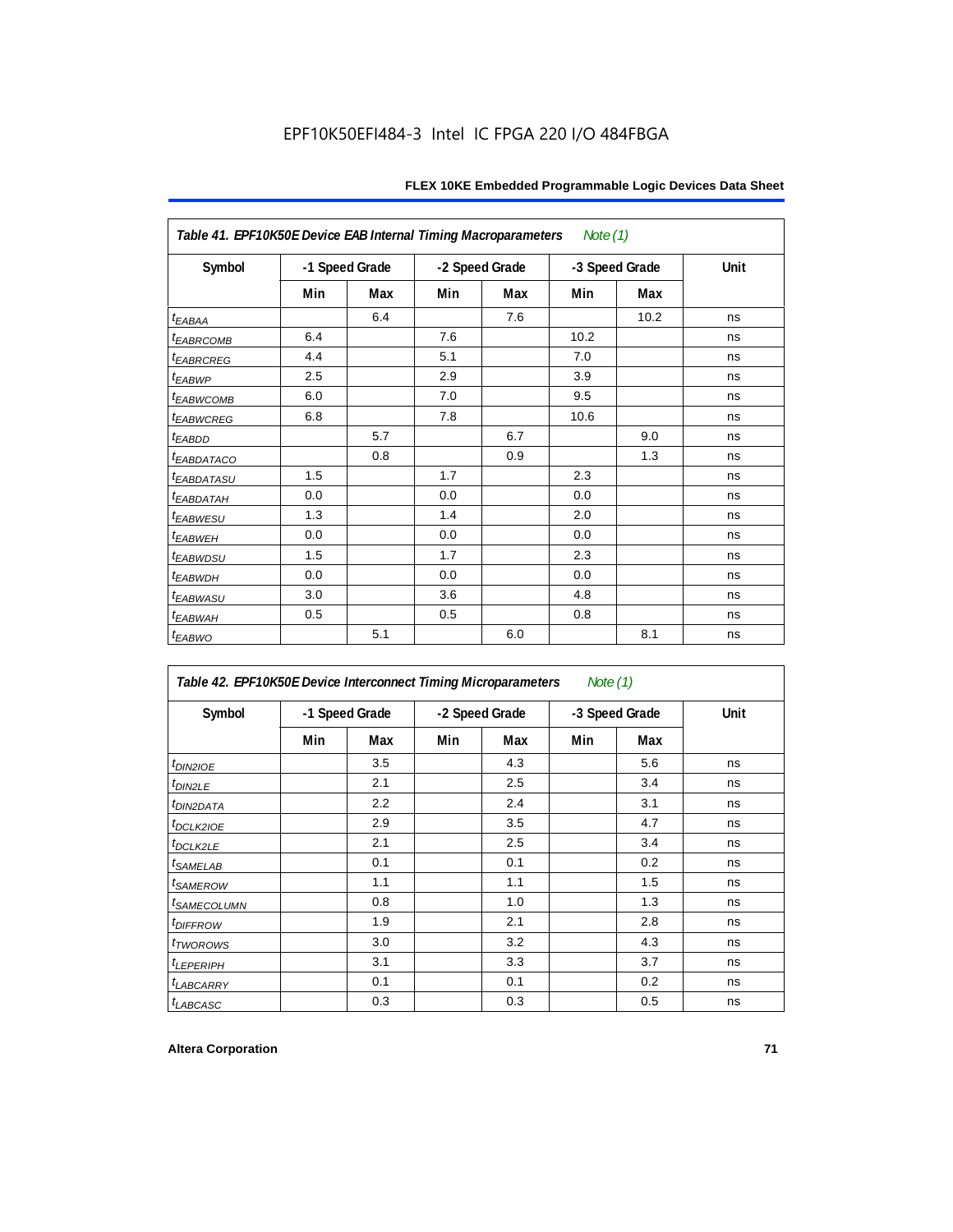#### **FLEX 10KE Embedded Programmable Logic Devices Data Sheet**

| Table 43. EPF10K50E External Timing Parameters<br>Notes (1), (2) |                |     |     |                |                          |                |      |  |  |  |
|------------------------------------------------------------------|----------------|-----|-----|----------------|--------------------------|----------------|------|--|--|--|
| Symbol                                                           | -1 Speed Grade |     |     | -2 Speed Grade |                          | -3 Speed Grade | Unit |  |  |  |
|                                                                  | Min            | Max | Min | Max            | Min                      | Max            |      |  |  |  |
| t <sub>DRR</sub>                                                 |                | 8.5 |     | 10.0           |                          | 13.5           | ns   |  |  |  |
| t <sub>insu</sub>                                                | 2.7            |     | 3.2 |                | 4.3                      |                | ns   |  |  |  |
| $t_{\rm INH}$                                                    | 0.0            |     | 0.0 |                | 0.0                      |                | ns   |  |  |  |
| toutco                                                           | 2.0            | 4.5 | 2.0 | 5.2            | 2.0                      | 7.3            | ns   |  |  |  |
| t <sub>PCISU</sub>                                               | 3.0            |     | 4.2 |                |                          |                | ns   |  |  |  |
| <sup>t</sup> PCIH                                                | 0.0            |     | 0.0 |                | $\overline{\phantom{a}}$ |                | ns   |  |  |  |
| <sup>t</sup> PCICO                                               | 2.0            | 6.0 | 2.0 | 7.7            | $\blacksquare$           |                | ns   |  |  |  |

*Table 44. EPF10K50E External Bidirectional Timing Parameters Notes (1), (2)*

| Symbol                   | -1 Speed Grade |     | -2 Speed Grade |     | -3 Speed Grade |      | Unit |  |  |
|--------------------------|----------------|-----|----------------|-----|----------------|------|------|--|--|
|                          | Min            | Max | Min            | Max | Min            | Max  |      |  |  |
| I <sup>t</sup> INSUBIDIR | 2.7            |     | 3.2            |     | 4.3            |      | ns   |  |  |
| <sup>t</sup> INHBIDIR    | 0.0            |     | 0.0            |     | 0.0            |      | ns   |  |  |
| <b>TOUTCOBIDIR</b>       | 2.0            | 4.5 | 2.0            | 5.2 | 2.0            | 7.3  | ns   |  |  |
| <sup>t</sup> xzbidir     |                | 6.8 |                | 7.8 |                | 10.1 | ns   |  |  |
| <sup>t</sup> zxbidir     |                | 6.8 |                | 7.8 |                | 10.1 | ns   |  |  |

#### *Notes to tables:*

(1) All timing parameters are described in Tables 24 through 30 in this data sheet.

(2) These parameters are specified by characterization.

Tables 45 through 51 show EPF10K100E device internal and external timing parameters.

| Table 45. EPF10K100E Device LE Timing Microparameters<br>Note $(1)$ |     |                |     |                |     |                |      |  |  |  |  |
|---------------------------------------------------------------------|-----|----------------|-----|----------------|-----|----------------|------|--|--|--|--|
| Symbol                                                              |     | -1 Speed Grade |     | -2 Speed Grade |     | -3 Speed Grade | Unit |  |  |  |  |
|                                                                     | Min | Max            | Min | Max            | Min | Max            |      |  |  |  |  |
| $t_{LUT}$                                                           |     | 0.7            |     | 1.0            |     | 1.5            | ns   |  |  |  |  |
| $t_{CLUT}$                                                          |     | 0.5            |     | 0.7            |     | 0.9            | ns   |  |  |  |  |
| $t_{RLUT}$                                                          |     | 0.6            |     | 0.8            |     | 1.1            | ns   |  |  |  |  |
| <sup>t</sup> PACKED                                                 |     | 0.3            |     | 0.4            |     | 0.5            | ns   |  |  |  |  |
| $t_{EN}$                                                            |     | 0.2            |     | 0.3            |     | 0.3            | ns   |  |  |  |  |
| $t_{CICO}$                                                          |     | 0.1            |     | 0.1            |     | 0.2            | ns   |  |  |  |  |
| $t_{\text{GEN}}$                                                    |     | 0.4            |     | 0.5            |     | 0.7            | ns   |  |  |  |  |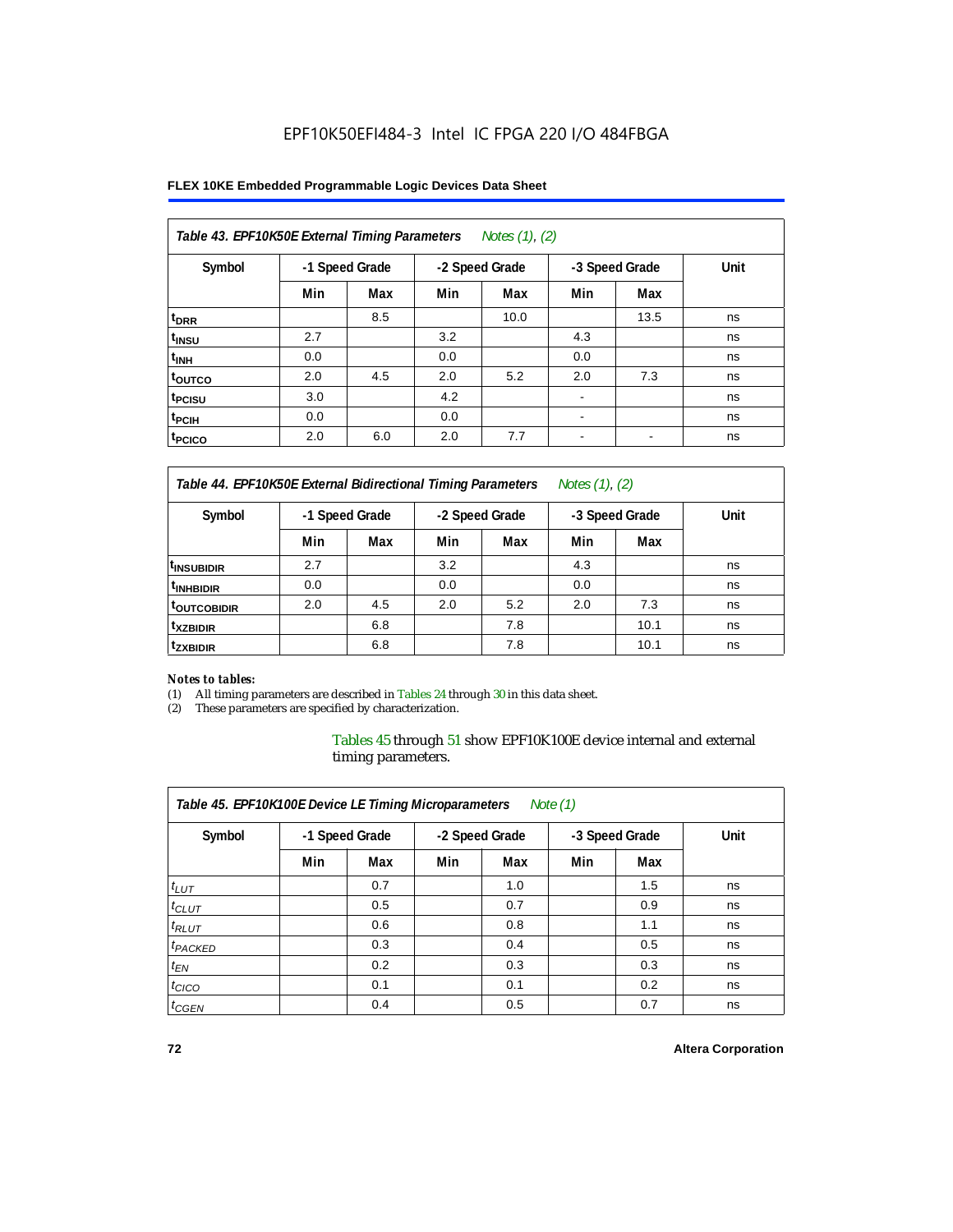| Table 45. EPF10K100E Device LE Timing Microparameters Note (1) |                |     |     |                |     |                |      |  |  |
|----------------------------------------------------------------|----------------|-----|-----|----------------|-----|----------------|------|--|--|
| Symbol                                                         | -1 Speed Grade |     |     | -2 Speed Grade |     | -3 Speed Grade | Unit |  |  |
|                                                                | Min            | Max | Min | Max            | Min | Max            |      |  |  |
| $t_{GENR}$                                                     |                | 0.1 |     | 0.1            |     | 0.2            | ns   |  |  |
| $t_{CASC}$                                                     |                | 0.6 |     | 0.9            |     | 1.2            | ns   |  |  |
| $t_{\rm C}$                                                    |                | 0.8 |     | 1.0            |     | 1.4            | ns   |  |  |
| $t_{CO}$                                                       |                | 0.6 |     | 0.8            |     | 1.1            | ns   |  |  |
| $t_{COMB}$                                                     |                | 0.4 |     | 0.5            |     | 0.7            | ns   |  |  |
| $t_{\text{SU}}$                                                | 0.4            |     | 0.6 |                | 0.7 |                | ns   |  |  |
| $t_H\,$                                                        | 0.5            |     | 0.7 |                | 0.9 |                | ns   |  |  |
| $t_{PRE}$                                                      |                | 0.8 |     | 1.0            |     | 1.4            | ns   |  |  |
| $t_{\mathrm{CLR}}$                                             |                | 0.8 |     | 1.0            |     | 1.4            | ns   |  |  |
| $t_{\mathit{CH}}$                                              | 1.5            |     | 2.0 |                | 2.5 |                | ns   |  |  |
| $t_{CL}$                                                       | 1.5            |     | 2.0 |                | 2.5 |                | ns   |  |  |

| Symbol                   |     | -1 Speed Grade |     | -2 Speed Grade | -3 Speed Grade |     | Unit |
|--------------------------|-----|----------------|-----|----------------|----------------|-----|------|
|                          | Min | Max            | Min | Max            | Min            | Max |      |
| t <sub>IOD</sub>         |     | 1.7            |     | 2.0            |                | 2.6 | ns   |
| $t_{\text{loc}}$         |     | 0.0            |     | 0.0            |                | 0.0 | ns   |
| $t_{\text{IOCO}}$        |     | 1.4            |     | 1.6            |                | 2.1 | ns   |
| t <sub>IOCOMB</sub>      |     | 0.5            |     | 0.7            |                | 0.9 | ns   |
| $t_{IOSU}$               | 0.8 |                | 1.0 |                | 1.3            |     | ns   |
| $t_{IOH}$                | 0.7 |                | 0.9 |                | 1.2            |     | ns   |
| $t_{IOCLR}$              |     | 0.5            |     | 0.7            |                | 0.9 | ns   |
| $t_{OD1}$                |     | 3.0            |     | 4.2            |                | 5.6 | ns   |
| $t_{OD2}$                |     | 3.0            |     | 4.2            |                | 5.6 | ns   |
| $t_{OD3}$                |     | 4.0            |     | 5.5            |                | 7.3 | ns   |
| $t_{\mathsf{XZ}}$        |     | 3.5            |     | 4.6            |                | 6.1 | ns   |
| $t_{ZX1}$                |     | 3.5            |     | 4.6            |                | 6.1 | ns   |
| $t_{ZX2}$                |     | 3.5            |     | 4.6            |                | 6.1 | ns   |
| $t_{ZX3}$                |     | 4.5            |     | 5.9            |                | 7.8 | ns   |
| <i>t<sub>INREG</sub></i> |     | 2.0            |     | 2.6            |                | 3.5 | ns   |
| $t_{IOED}$               |     | 0.5            |     | 0.8            |                | 1.2 | ns   |
| <sup>t</sup> INCOMB      |     | 0.5            |     | 0.8            |                | 1.2 | ns   |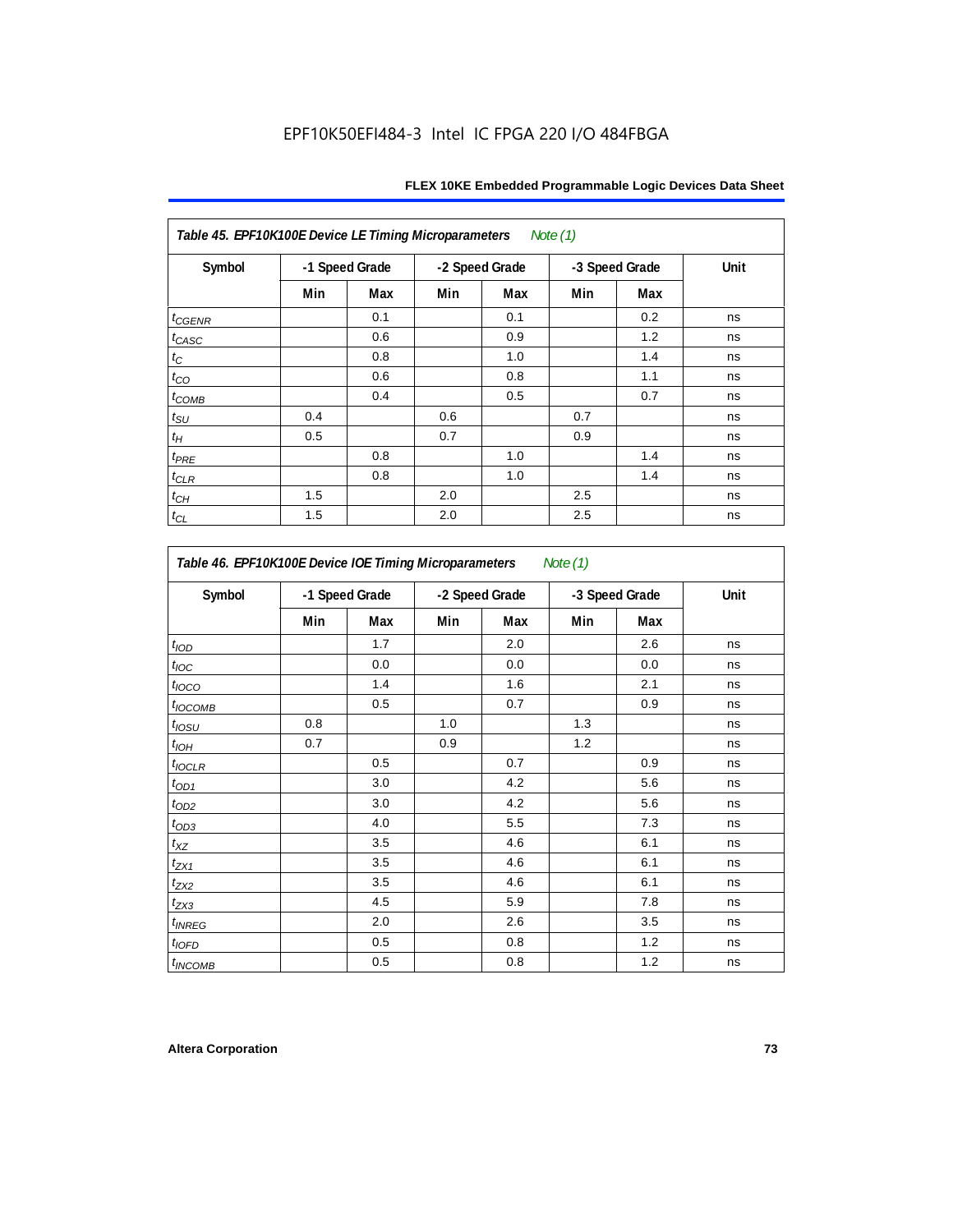#### **FLEX 10KE Embedded Programmable Logic Devices Data Sheet**

| Table 47. EPF10K100E Device EAB Internal Microparameters |     |                |     |                | Note $(1)$ |                |      |
|----------------------------------------------------------|-----|----------------|-----|----------------|------------|----------------|------|
| Symbol                                                   |     | -1 Speed Grade |     | -2 Speed Grade |            | -3 Speed Grade | Unit |
|                                                          | Min | Max            | Min | Max            | Min        | Max            |      |
| $t_{EABDATA1}$                                           |     | 1.5            |     | 2.0            |            | 2.6            | ns   |
| $t_{EABDATA1}$                                           |     | 0.0            |     | 0.0            |            | 0.0            | ns   |
| t <sub>EABWE1</sub>                                      |     | 1.5            |     | 2.0            |            | 2.6            | ns   |
| <sup>t</sup> EABWE2                                      |     | 0.3            |     | 0.4            |            | 0.5            | ns   |
| <sup>t</sup> EABRE1                                      |     | 0.3            |     | 0.4            |            | 0.5            | ns   |
| t <sub>EABRE2</sub>                                      |     | 0.0            |     | 0.0            |            | 0.0            | ns   |
| <sup>t</sup> EABCLK                                      |     | 0.0            |     | 0.0            |            | 0.0            | ns   |
| t <sub>EABCO</sub>                                       |     | 0.3            |     | 0.4            |            | 0.5            | ns   |
| t <sub>EABBYPASS</sub>                                   |     | 0.1            |     | 0.1            |            | 0.2            | ns   |
| t <sub>EABSU</sub>                                       | 0.8 |                | 1.0 |                | 1.4        |                | ns   |
| $t_{EABH}$                                               | 0.1 |                | 0.1 |                | 0.2        |                | ns   |
| <sup>t</sup> EABCLR                                      | 0.3 |                | 0.4 |                | 0.5        |                | ns   |
| $t_{AA}$                                                 |     | 4.0            |     | 5.1            |            | 6.6            | ns   |
| $t_{WP}$                                                 | 2.7 |                | 3.5 |                | 4.7        |                | ns   |
| $t_{\mathsf{RP}}$                                        | 1.0 |                | 1.3 |                | 1.7        |                | ns   |
| $t_{WDSU}$                                               | 1.0 |                | 1.3 |                | 1.7        |                | ns   |
| $t_{WDH}$                                                | 0.2 |                | 0.2 |                | 0.3        |                | ns   |
| $t_{WASU}$                                               | 1.6 |                | 2.1 |                | 2.8        |                | ns   |
| $t_{WAH}$                                                | 1.6 |                | 2.1 |                | 2.8        |                | ns   |
| $t_{RASU}$                                               | 3.0 |                | 3.9 |                | 5.2        |                | ns   |
| $t_{RAH}$                                                | 0.1 |                | 0.1 |                | 0.2        |                | ns   |
| $t_{WO}$                                                 |     | 1.5            |     | 2.0            |            | 2.6            | ns   |
| $t_{DD}$                                                 |     | 1.5            |     | 2.0            |            | 2.6            | ns   |
| t <sub>EABOUT</sub>                                      |     | 0.2            |     | 0.3            |            | 0.3            | ns   |
| t <sub>EABCH</sub>                                       | 1.5 |                | 2.0 |                | 2.5        |                | ns   |
| $t_{EABCL}$                                              | 2.7 |                | 3.5 |                | 4.7        |                | ns   |

*Table 48. EPF10K100E Device EAB Internal Timing Macroparameters (Part 1 of 2) Note (1)*

| Symbol                | -1 Speed Grade |     |     | -2 Speed Grade |     | -3 Speed Grade | Unit |
|-----------------------|----------------|-----|-----|----------------|-----|----------------|------|
|                       | Min            | Max | Min | Max            | Min | Max            |      |
| $t_{EABA}$            |                | 5.9 |     | 7.6            |     | 9.9            | ns   |
| <sup>t</sup> EABRCOMB | 5.9            |     | 7.6 |                | 9.9 |                | ns   |
| <sup>t</sup> EABRCREG | 5.1            |     | 6.5 |                | 8.5 |                | ns   |
| <sup>t</sup> EABWP    | 2.7            |     | 3.5 |                | 4.7 |                | ns   |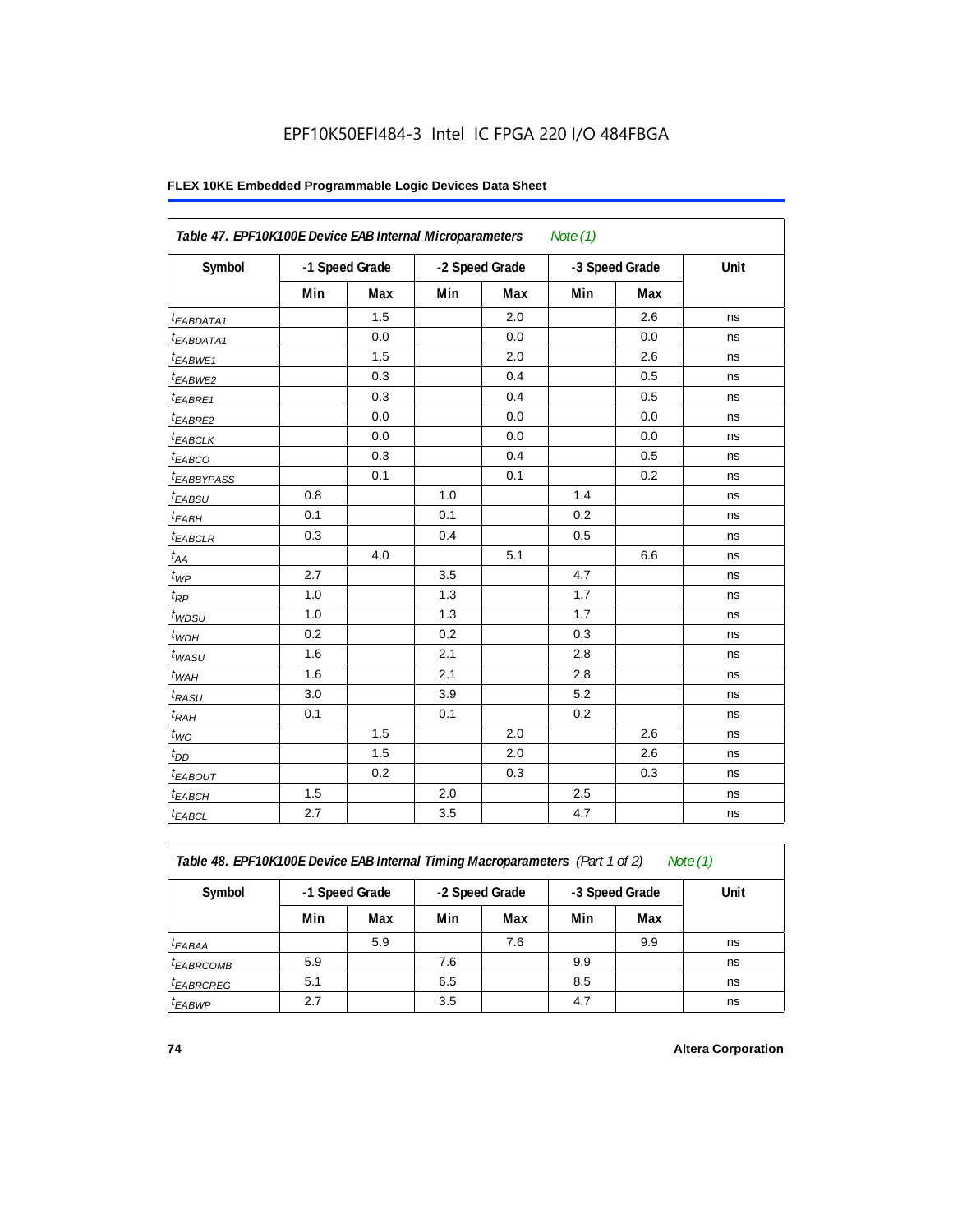| Table 48. EPF10K100E Device EAB Internal Timing Macroparameters (Part 2 of 2)<br>Note (1) |                |     |                |     |                |     |      |  |  |  |  |
|-------------------------------------------------------------------------------------------|----------------|-----|----------------|-----|----------------|-----|------|--|--|--|--|
| Symbol                                                                                    | -1 Speed Grade |     | -2 Speed Grade |     | -3 Speed Grade |     | Unit |  |  |  |  |
|                                                                                           | Min            | Max | Min            | Max | Min            | Max |      |  |  |  |  |
| <i><b>EABWCOMB</b></i>                                                                    | 5.9            |     | 7.7            |     | 10.3           |     | ns   |  |  |  |  |
| <sup>t</sup> EABWCREG                                                                     | 5.4            |     | 7.0            |     | 9.4            |     | ns   |  |  |  |  |
| <sup>t</sup> EABDD                                                                        |                | 3.4 |                | 4.5 |                | 5.9 | ns   |  |  |  |  |
| <b><i>EABDATACO</i></b>                                                                   |                | 0.5 |                | 0.7 |                | 0.8 | ns   |  |  |  |  |
| <sup>t</sup> EABDATASU                                                                    | 0.8            |     | 1.0            |     | 1.4            |     | ns   |  |  |  |  |
| <sup>t</sup> EABDATAH                                                                     | 0.1            |     | 0.1            |     | 0.2            |     | ns   |  |  |  |  |
| t <sub>EABWESU</sub>                                                                      | 1.1            |     | 1.4            |     | 1.9            |     | ns   |  |  |  |  |
| <sup>t</sup> EABWEH                                                                       | 0.0            |     | 0.0            |     | 0.0            |     | ns   |  |  |  |  |
| <sup>t</sup> EABWDSU                                                                      | 1.0            |     | 1.3            |     | 1.7            |     | ns   |  |  |  |  |
| <sup>t</sup> EABWDH                                                                       | 0.2            |     | 0.2            |     | 0.3            |     | ns   |  |  |  |  |
| <sup>t</sup> EABWASU                                                                      | 4.1            |     | 5.2            |     | 6.8            |     | ns   |  |  |  |  |
| <sup>t</sup> ЕАВWАН                                                                       | 0.0            |     | 0.0            |     | 0.0            |     | ns   |  |  |  |  |
| t <sub>EABWO</sub>                                                                        |                | 3.4 |                | 4.5 |                | 5.9 | ns   |  |  |  |  |

*Table 49. EPF10K100E Device Interconnect Timing Microparameters Note (1)*

| Symbol                  |     | -1 Speed Grade |     | -2 Speed Grade |     | -3 Speed Grade | Unit |
|-------------------------|-----|----------------|-----|----------------|-----|----------------|------|
|                         | Min | Max            | Min | Max            | Min | Max            |      |
| $t_{DINZIOE}$           |     | 3.1            |     | 3.6            |     | 4.4            | ns   |
| t <sub>DIN2LE</sub>     |     | 0.3            |     | 0.4            |     | 0.5            | ns   |
| <sup>t</sup> DIN2DATA   |     | 1.6            |     | 1.8            |     | 2.0            | ns   |
| $t$ DCLK2IOE            |     | 0.8            |     | 1.1            |     | 1.4            | ns   |
| t <sub>DCLK2LE</sub>    |     | 0.3            |     | 0.4            |     | 0.5            | ns   |
| <sup>t</sup> SAMELAB    |     | 0.1            |     | 0.1            |     | 0.2            | ns   |
| <sup>t</sup> SAMEROW    |     | 1.5            |     | 2.5            |     | 3.4            | ns   |
| <sup>t</sup> SAMECOLUMN |     | 0.4            |     | 1.0            |     | 1.6            | ns   |
| <i><b>LDIFFROW</b></i>  |     | 1.9            |     | 3.5            |     | 5.0            | ns   |
| t <sub>TWOROWS</sub>    |     | 3.4            |     | 6.0            |     | 8.4            | ns   |
| <sup>t</sup> LEPERIPH   |     | 4.3            |     | 5.4            |     | 6.5            | ns   |
| <b>LABCARRY</b>         |     | 0.5            |     | 0.7            |     | 0.9            | ns   |
| <sup>t</sup> LABCASC    |     | 0.8            |     | 1.0            |     | 1.4            | ns   |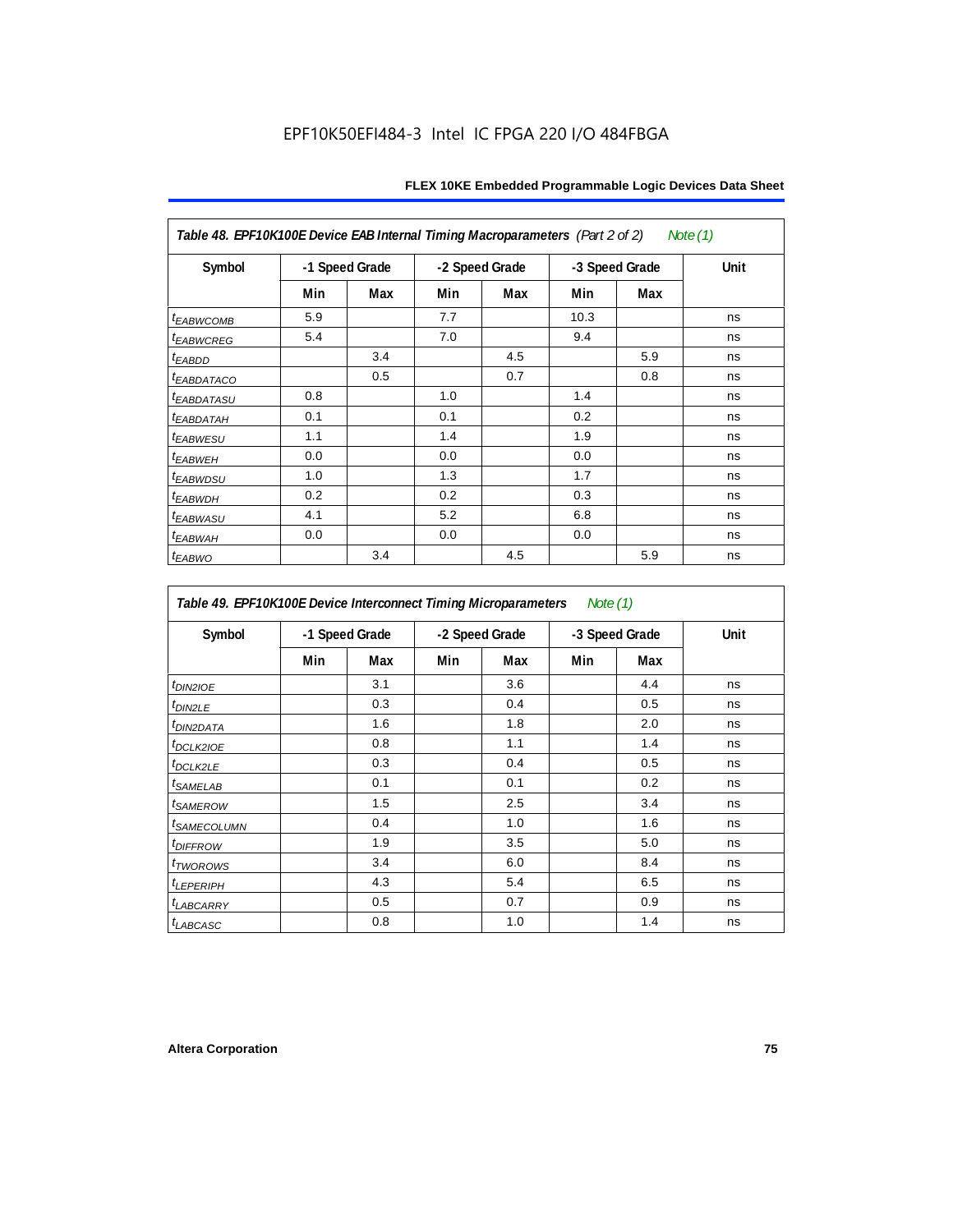#### **FLEX 10KE Embedded Programmable Logic Devices Data Sheet**

| Table 50. EPF10K100E External Timing Parameters Notes (1), (2) |     |                |     |                |     |                |      |  |  |  |
|----------------------------------------------------------------|-----|----------------|-----|----------------|-----|----------------|------|--|--|--|
| Symbol                                                         |     | -1 Speed Grade |     | -2 Speed Grade |     | -3 Speed Grade | Unit |  |  |  |
|                                                                | Min | Max            | Min | Max            | Min | Max            |      |  |  |  |
| t <sub>DRR</sub>                                               |     | 9.0            |     | 12.0           |     | 16.0           | ns   |  |  |  |
| $t_{INSU}$ (3)                                                 | 2.0 |                | 2.5 |                | 3.3 |                | ns   |  |  |  |
| $t_{INH}$ (3)                                                  | 0.0 |                | 0.0 |                | 0.0 |                | ns   |  |  |  |
| $t_{OUTCO}$ (3)                                                | 2.0 | 5.2            | 2.0 | 6.9            | 2.0 | 9.1            | ns   |  |  |  |
| $t_{INSU}$ (4)                                                 | 2.0 |                | 2.2 |                |     |                | ns   |  |  |  |
| $t_{INH}$ (4)                                                  | 0.0 |                | 0.0 |                |     |                | ns   |  |  |  |
| $t_{OUTCO}$ (4)                                                | 0.5 | 3.0            | 0.5 | 4.6            |     |                | ns   |  |  |  |
| t <sub>PCISU</sub>                                             | 3.0 |                | 6.2 |                |     |                | ns   |  |  |  |
| t <sub>PCIH</sub>                                              | 0.0 |                | 0.0 |                | -   |                | ns   |  |  |  |
| <sup>t</sup> PCICO                                             | 2.0 | 6.0            | 2.0 | 6.9            |     |                | ns   |  |  |  |

#### *Table 51. EPF10K100E External Bidirectional Timing Parameters Notes (1), (2)*

| Symbol                      | -1 Speed Grade |     |     | -2 Speed Grade |     | -3 Speed Grade | Unit |
|-----------------------------|----------------|-----|-----|----------------|-----|----------------|------|
|                             | Min            | Max | Min | Max            | Min | Max            |      |
| $t_{INSUBIDIR}$ (3)         | 1.7            |     | 2.5 |                | 3.3 |                | ns   |
| $t_{INHBIDIR}$ (3)          | 0.0            |     | 0.0 |                | 0.0 |                | ns   |
| $t_{INSUBIDIR}(4)$          | 2.0            |     | 2.8 |                |     |                | ns   |
| $t_{INHBIDIR}$ $(4)$        | 0.0            |     | 0.0 |                |     |                | ns   |
| $t_{\text{OUTCOBIDIR}}(3)$  | 2.0            | 5.2 | 2.0 | 6.9            | 2.0 | 9.1            | ns   |
| $t_{XZBIDIR}$ (3)           |                | 5.6 |     | 7.5            |     | 10.1           | ns   |
| $t_{ZXBIDIR}$ (3)           |                | 5.6 |     | 7.5            |     | 10.1           | ns   |
| $t_{\text{OUTCOBIDIR}}$ (4) | 0.5            | 3.0 | 0.5 | 4.6            |     |                | ns   |
| $t_{XZBIDIR}$ (4)           |                | 4.6 |     | 6.5            |     |                | ns   |
| $t_{ZXBIDIR}$ (4)           |                | 4.6 |     | 6.5            |     |                | ns   |

#### *Notes to tables:*

(1) All timing parameters are described in Tables 24 through 30 in this data sheet.

(2) These parameters are specified by characterization.

(3) This parameter is measured without the use of the ClockLock or ClockBoost circuits.

(4) This parameter is measured with the use of the ClockLock or ClockBoost circuits.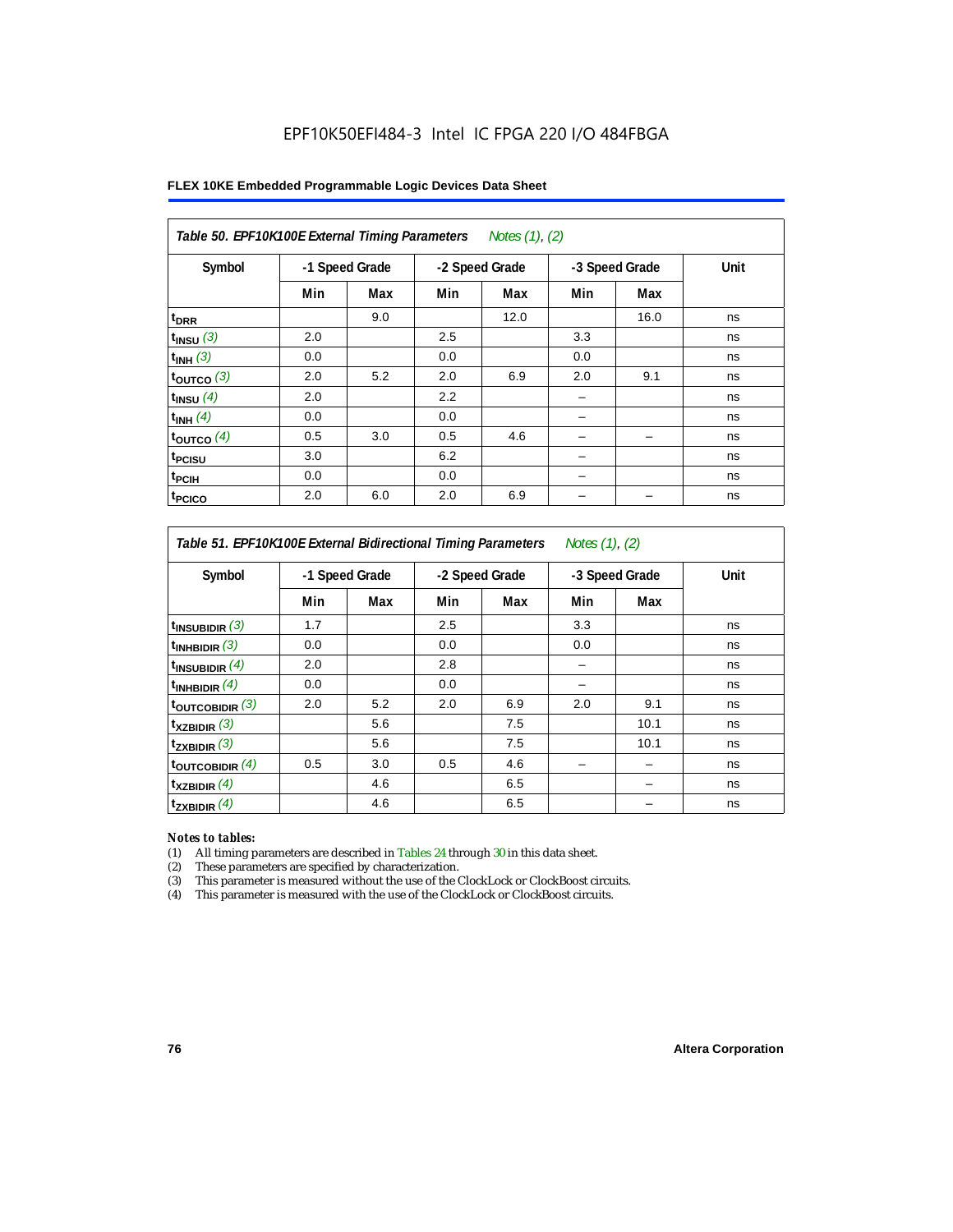Tables 52 through 58 show EPF10K130E device internal and external timing parameters.

| Table 52. EPF10K130E Device LE Timing Microparameters<br><b>Note (1)</b> |     |                |     |                |     |                |      |  |  |
|--------------------------------------------------------------------------|-----|----------------|-----|----------------|-----|----------------|------|--|--|
| Symbol                                                                   |     | -1 Speed Grade |     | -2 Speed Grade |     | -3 Speed Grade | Unit |  |  |
|                                                                          | Min | Max            | Min | Max            | Min | Max            |      |  |  |
| $t_{LUT}$                                                                |     | 0.6            |     | 0.9            |     | 1.3            | ns   |  |  |
| $t_{CLUT}$                                                               |     | 0.6            |     | 0.8            |     | 1.0            | ns   |  |  |
| $t_{RLUT}$                                                               |     | 0.7            |     | 0.9            |     | 0.2            | ns   |  |  |
| t <sub>PACKED</sub>                                                      |     | 0.3            |     | 0.5            |     | 0.6            | ns   |  |  |
| $t_{EN}$                                                                 |     | 0.2            |     | 0.3            |     | 0.4            | ns   |  |  |
| $t_{CICO}$                                                               |     | 0.1            |     | 0.1            |     | 0.2            | ns   |  |  |
| $t_{CGEN}$                                                               |     | 0.4            |     | 0.6            |     | 0.8            | ns   |  |  |
| $t_{CGENR}$                                                              |     | 0.1            |     | 0.1            |     | 0.2            | ns   |  |  |
| $t_{CASC}$                                                               |     | 0.6            |     | 0.9            |     | 1.2            | ns   |  |  |
| $t_{\rm C}$                                                              |     | 0.3            |     | 0.5            |     | 0.6            | ns   |  |  |
| $t_{CO}$                                                                 |     | 0.5            |     | 0.7            |     | 0.8            | ns   |  |  |
| $t_{\text{COMB}}$                                                        |     | 0.3            |     | 0.5            |     | 0.6            | ns   |  |  |
| $t_{\rm SU}$                                                             | 0.5 |                | 0.7 |                | 0.8 |                | ns   |  |  |
| $t_H$                                                                    | 0.6 |                | 0.7 |                | 1.0 |                | ns   |  |  |
| $t_{PRE}$                                                                |     | 0.9            |     | 1.2            |     | 1.6            | ns   |  |  |
| $t_{CLR}$                                                                |     | 0.9            |     | 1.2            |     | 1.6            | ns   |  |  |
| $t_{CH}$                                                                 | 1.5 |                | 1.5 |                | 2.5 |                | ns   |  |  |
| $t_{\rm CL}$                                                             | 1.5 |                | 1.5 |                | 2.5 |                | ns   |  |  |

*Table 53. EPF10K130E Device IOE Timing Microparameters Note (1)*

| Symbol           |     | -1 Speed Grade |     | -2 Speed Grade |     | -3 Speed Grade | Unit |  |
|------------------|-----|----------------|-----|----------------|-----|----------------|------|--|
|                  | Min | Max            | Min | Max            | Min | Max            |      |  |
| t <sub>IOD</sub> |     | 1.3            |     | 1.5            |     | 2.0            | ns   |  |
| $t_{\text{IOC}}$ |     | 0.0            |     | 0.0            |     | 0.0            | ns   |  |
| $t_{IOCO}$       |     | 0.6            |     | 0.8            |     | 1.0            | ns   |  |
| $t_{IOCOMB}$     |     | 0.6            |     | 0.8            |     | 1.0            | ns   |  |
| $t_{IOSU}$       | 1.0 |                | 1.2 |                | 1.6 |                | ns   |  |
| $t_{IOH}$        | 0.9 |                | 0.9 |                | 1.4 |                | ns   |  |
| $t_{IOCLR}$      |     | 0.6            |     | 0.8            |     | 1.0            | ns   |  |
| $t_{OD1}$        |     | 2.8            |     | 4.1            |     | 5.5            | ns   |  |
| $t_{OD2}$        |     | 2.8            |     | 4.1            |     | 5.5            | ns   |  |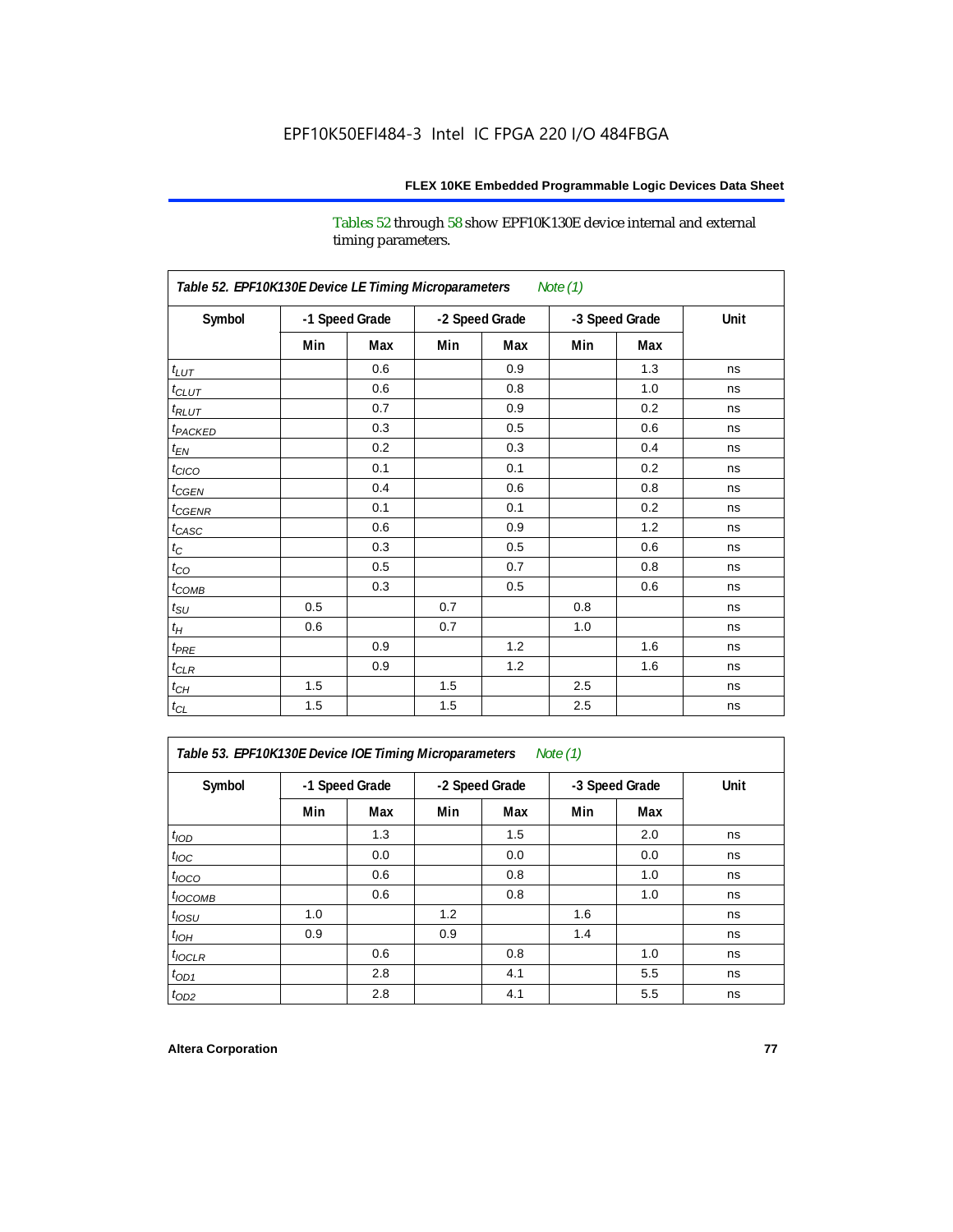# **FLEX 10KE Embedded Programmable Logic Devices Data Sheet**

| Table 53. EPF10K130E Device IOE Timing Microparameters<br>Note $(1)$ |                |     |     |                |     |                |      |  |  |  |  |
|----------------------------------------------------------------------|----------------|-----|-----|----------------|-----|----------------|------|--|--|--|--|
| Symbol                                                               | -1 Speed Grade |     |     | -2 Speed Grade |     | -3 Speed Grade | Unit |  |  |  |  |
|                                                                      | Min            | Max | Min | Max            | Min | Max            |      |  |  |  |  |
| $t_{OD3}$                                                            |                | 4.0 |     | 5.6            |     | 7.5            | ns   |  |  |  |  |
| $t_{XZ}$                                                             |                | 2.8 |     | 4.1            |     | 5.5            | ns   |  |  |  |  |
| $t_{ZX1}$                                                            |                | 2.8 |     | 4.1            |     | 5.5            | ns   |  |  |  |  |
| $t_{ZX2}$                                                            |                | 2.8 |     | 4.1            |     | 5.5            | ns   |  |  |  |  |
| $t_{ZX3}$                                                            |                | 4.0 |     | 5.6            |     | 7.5            | ns   |  |  |  |  |
| $t_{INREG}$                                                          |                | 2.5 |     | 3.0            |     | 4.1            | ns   |  |  |  |  |
| $t_{IOFD}$                                                           |                | 0.4 |     | 0.5            |     | 0.6            | ns   |  |  |  |  |
| $t_{INCOMB}$                                                         |                | 0.4 |     | 0.5            |     | 0.6            | ns   |  |  |  |  |

| Table 54. EPF10K130E Device EAB Internal Microparameters (Part 1 of 2) Note (1) |                |     |                |     |                |     |      |
|---------------------------------------------------------------------------------|----------------|-----|----------------|-----|----------------|-----|------|
| Symbol                                                                          | -1 Speed Grade |     | -2 Speed Grade |     | -3 Speed Grade |     | Unit |
|                                                                                 | Min            | Max | Min            | Max | Min            | Max |      |
| <sup>t</sup> EABDATA1                                                           |                | 1.5 |                | 2.0 |                | 2.6 | ns   |
| t <sub>EABDATA2</sub>                                                           |                | 0.0 |                | 0.0 |                | 0.0 | ns   |
| t <sub>EABWE1</sub>                                                             |                | 1.5 |                | 2.0 |                | 2.6 | ns   |
| <sup>t</sup> EABWE2                                                             |                | 0.3 |                | 0.4 |                | 0.5 | ns   |
| t <sub>EABRE1</sub>                                                             |                | 0.3 |                | 0.4 |                | 0.5 | ns   |
| t <sub>EABRE2</sub>                                                             |                | 0.0 |                | 0.0 |                | 0.0 | ns   |
| t <sub>EABCLK</sub>                                                             |                | 0.0 |                | 0.0 |                | 0.0 | ns   |
| t <sub>EABCO</sub>                                                              |                | 0.3 |                | 0.4 |                | 0.5 | ns   |
| t <sub>EABBYPASS</sub>                                                          |                | 0.1 |                | 0.1 |                | 0.2 | ns   |
| $t_{EABSU}$                                                                     | 0.8            |     | 1.0            |     | 1.4            |     | ns   |
| t <sub>EABH</sub>                                                               | 0.1            |     | 0.2            |     | 0.2            |     | ns   |
| $t_{EABCLR}$                                                                    | 0.3            |     | 0.4            |     | 0.5            |     | ns   |
| $t_{\mathcal{A}\mathcal{A}}$                                                    |                | 4.0 |                | 5.0 |                | 6.6 | ns   |
| $t_{\mathcal{WP}}$                                                              | 2.7            |     | 3.5            |     | 4.7            |     | ns   |
| $t_{RP}$                                                                        | 1.0            |     | 1.3            |     | 1.7            |     | ns   |
| $t_{WDSU}$                                                                      | 1.0            |     | 1.3            |     | 1.7            |     | ns   |
| $t_{WDH}$                                                                       | 0.2            |     | 0.2            |     | 0.3            |     | ns   |
| $t_{WASU}$                                                                      | 1.6            |     | 2.1            |     | 2.8            |     | ns   |
| $t_{WAH}$                                                                       | 1.6            |     | 2.1            |     | 2.8            |     | ns   |
| $t_{RASU}$                                                                      | 3.0            |     | 3.9            |     | 5.2            |     | ns   |
| $t_{RAH}$                                                                       | 0.1            |     | 0.1            |     | 0.2            |     | ns   |
| $t_{WO}$                                                                        |                | 1.5 |                | 2.0 |                | 2.6 | ns   |

**78 Altera Corporation**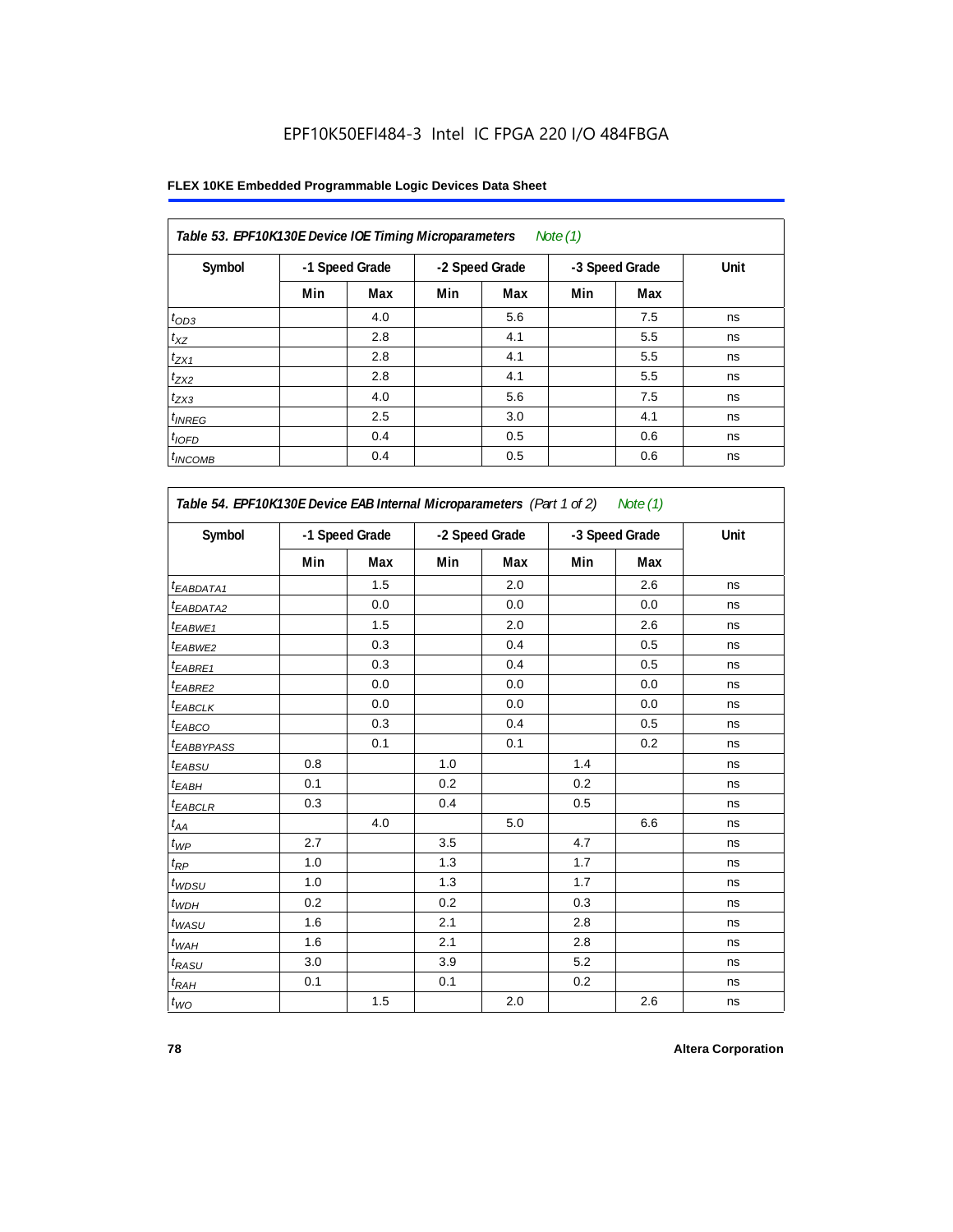| Table 54. EPF10K130E Device EAB Internal Microparameters (Part 2 of 2)<br>Note (1) |                                                    |     |     |     |     |     |      |  |  |  |  |
|------------------------------------------------------------------------------------|----------------------------------------------------|-----|-----|-----|-----|-----|------|--|--|--|--|
| Symbol                                                                             | -1 Speed Grade<br>-2 Speed Grade<br>-3 Speed Grade |     |     |     |     |     | Unit |  |  |  |  |
|                                                                                    | Min                                                | Max | Min | Max | Min | Max |      |  |  |  |  |
| $t_{DD}$                                                                           |                                                    | 1.5 |     | 2.0 |     | 2.6 | ns   |  |  |  |  |
| <b><i>EABOUT</i></b>                                                               |                                                    | 0.2 |     | 0.3 |     | 0.3 | ns   |  |  |  |  |
| $t_{EABCH}$                                                                        | 1.5                                                |     | 2.0 |     | 2.5 |     | ns   |  |  |  |  |
| $t_{EABCL}$                                                                        | 2.7                                                |     | 3.5 |     | 4.7 |     | ns   |  |  |  |  |

| Table 55. EPF10K130E Device EAB Internal Timing Macroparameters Note (1) |     |                |     |                |      |                |             |  |  |
|--------------------------------------------------------------------------|-----|----------------|-----|----------------|------|----------------|-------------|--|--|
| Symbol                                                                   |     | -1 Speed Grade |     | -2 Speed Grade |      | -3 Speed Grade | <b>Unit</b> |  |  |
|                                                                          | Min | Max            | Min | Max            | Min  | Max            |             |  |  |
| $t_{EABA}$                                                               |     | 5.9            |     | 7.5            |      | 9.9            | ns          |  |  |
| <sup>t</sup> EABRCOMB                                                    | 5.9 |                | 7.5 |                | 9.9  |                | ns          |  |  |
| <b><i>EABROREG</i></b>                                                   | 5.1 |                | 6.4 |                | 8.5  |                | ns          |  |  |
| t <sub>EABWP</sub>                                                       | 2.7 |                | 3.5 |                | 4.7  |                | ns          |  |  |
| <sup>t</sup> EABWCOMB                                                    | 5.9 |                | 7.7 |                | 10.3 |                | ns          |  |  |
| <sup>t</sup> EABWCREG                                                    | 5.4 |                | 7.0 |                | 9.4  |                | ns          |  |  |
| <sup>t</sup> EABDD                                                       |     | 3.4            |     | 4.5            |      | 5.9            | ns          |  |  |
| <sup>t</sup> EABDATACO                                                   |     | 0.5            |     | 0.7            |      | 0.8            | ns          |  |  |
| <sup>t</sup> EABDATASU                                                   | 0.8 |                | 1.0 |                | 1.4  |                | ns          |  |  |
| <sup>t</sup> EABDATAH                                                    | 0.1 |                | 0.1 |                | 0.2  |                | ns          |  |  |
| <sup>t</sup> EABWESU                                                     | 1.1 |                | 1.4 |                | 1.9  |                | ns          |  |  |
| <sup>t</sup> EABWEH                                                      | 0.0 |                | 0.0 |                | 0.0  |                | ns          |  |  |
| <sup>t</sup> EABWDSU                                                     | 1.0 |                | 1.3 |                | 1.7  |                | ns          |  |  |
| <sup>t</sup> EABWDH                                                      | 0.2 |                | 0.2 |                | 0.3  |                | ns          |  |  |
| <sup>t</sup> EABWASU                                                     | 4.1 |                | 5.1 |                | 6.8  |                | ns          |  |  |
| <sup>t</sup> EABWAH                                                      | 0.0 |                | 0.0 |                | 0.0  |                | ns          |  |  |
| t <sub>EABWO</sub>                                                       |     | 3.4            |     | 4.5            |      | 5.9            | ns          |  |  |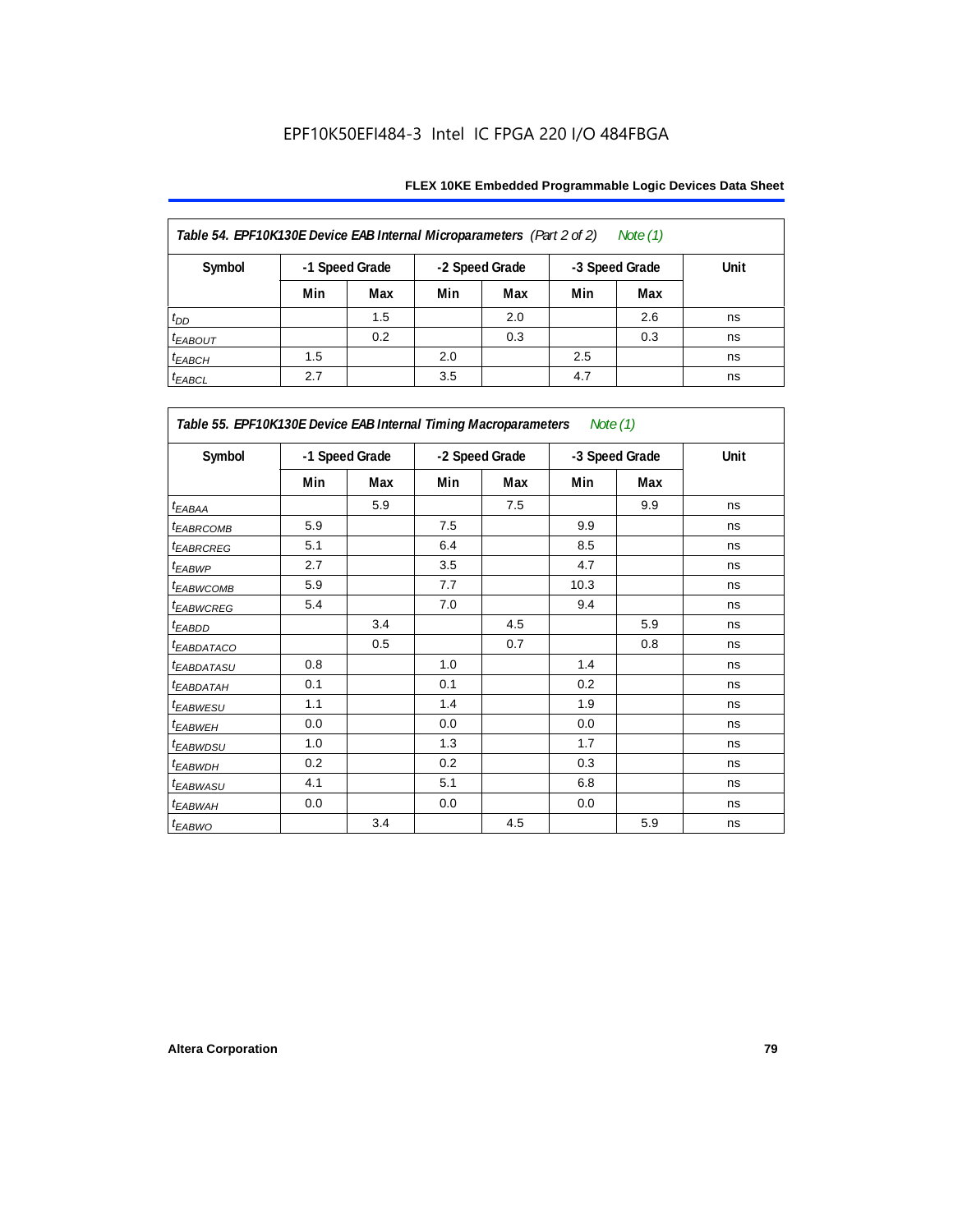| Table 56. EPF10K130E Device Interconnect Timing Microparameters<br>Note $(1)$ |                |     |                |     |                |      |      |  |  |  |
|-------------------------------------------------------------------------------|----------------|-----|----------------|-----|----------------|------|------|--|--|--|
| Symbol                                                                        | -1 Speed Grade |     | -2 Speed Grade |     | -3 Speed Grade |      | Unit |  |  |  |
|                                                                               | Min            | Max | Min            | Max | Min            | Max  |      |  |  |  |
| $t_{DIN2IOE}$                                                                 |                | 2.8 |                | 3.5 |                | 4.4  | ns   |  |  |  |
| $t_{DIN2LE}$                                                                  |                | 0.7 |                | 1.2 |                | 1.6  | ns   |  |  |  |
| <sup>t</sup> DIN2DATA                                                         |                | 1.6 |                | 1.9 |                | 2.2  | ns   |  |  |  |
| $t_{DCLK2IOE}$                                                                |                | 1.6 |                | 2.1 |                | 2.7  | ns   |  |  |  |
| <sup>t</sup> DCLK2LE                                                          |                | 0.7 |                | 1.2 |                | 1.6  | ns   |  |  |  |
| <sup>t</sup> SAMELAB                                                          |                | 0.1 |                | 0.2 |                | 0.2  | ns   |  |  |  |
| <i>t</i> SAMEROW                                                              |                | 1.9 |                | 3.4 |                | 5.1  | ns   |  |  |  |
| <sup>t</sup> SAMECOLUMN                                                       |                | 0.9 |                | 2.6 |                | 4.4  | ns   |  |  |  |
| <i>t<sub>DIFFROW</sub></i>                                                    |                | 2.8 |                | 6.0 |                | 9.5  | ns   |  |  |  |
| <sup>t</sup> TWOROWS                                                          |                | 4.7 |                | 9.4 |                | 14.6 | ns   |  |  |  |
| <sup>t</sup> LEPERIPH                                                         |                | 3.1 |                | 4.7 |                | 6.9  | ns   |  |  |  |
| <sup>t</sup> LABCARRY                                                         |                | 0.6 |                | 0.8 |                | 1.0  | ns   |  |  |  |
| t <sub>LABCASC</sub>                                                          |                | 0.9 |                | 1.2 |                | 1.6  | ns   |  |  |  |

| Table 57. EPF10K130E External Timing Parameters Notes (1), (2) |                |     |     |                |     |                |      |  |  |  |
|----------------------------------------------------------------|----------------|-----|-----|----------------|-----|----------------|------|--|--|--|
| Symbol                                                         | -1 Speed Grade |     |     | -2 Speed Grade |     | -3 Speed Grade | Unit |  |  |  |
|                                                                | Min            | Max | Min | Max            | Min | Max            |      |  |  |  |
| t <sub>DRR</sub>                                               |                | 9.0 |     | 12.0           |     | 16.0           | ns   |  |  |  |
| $t_{INSU}$ (3)                                                 | 1.9            |     | 2.1 |                | 3.0 |                | ns   |  |  |  |
| $t_{INH}$ (3)                                                  | 0.0            |     | 0.0 |                | 0.0 |                | ns   |  |  |  |
| $t_{OUTCO}$ (3)                                                | 2.0            | 5.0 | 2.0 | 7.0            | 2.0 | 9.2            | ns   |  |  |  |
| $t_{INSU}$ (4)                                                 | 0.9            |     | 1.1 |                |     |                | ns   |  |  |  |
| $t_{INH}$ (4)                                                  | 0.0            |     | 0.0 |                |     |                | ns   |  |  |  |
| toutco $(4)$                                                   | 0.5            | 4.0 | 0.5 | 6.0            |     |                | ns   |  |  |  |
| t <sub>PCISU</sub>                                             | 3.0            |     | 6.2 |                |     |                | ns   |  |  |  |
| <sup>t</sup> PCIH                                              | 0.0            |     | 0.0 |                |     |                | ns   |  |  |  |
| t <sub>PCICO</sub>                                             | 2.0            | 6.0 | 2.0 | 6.9            |     |                | ns   |  |  |  |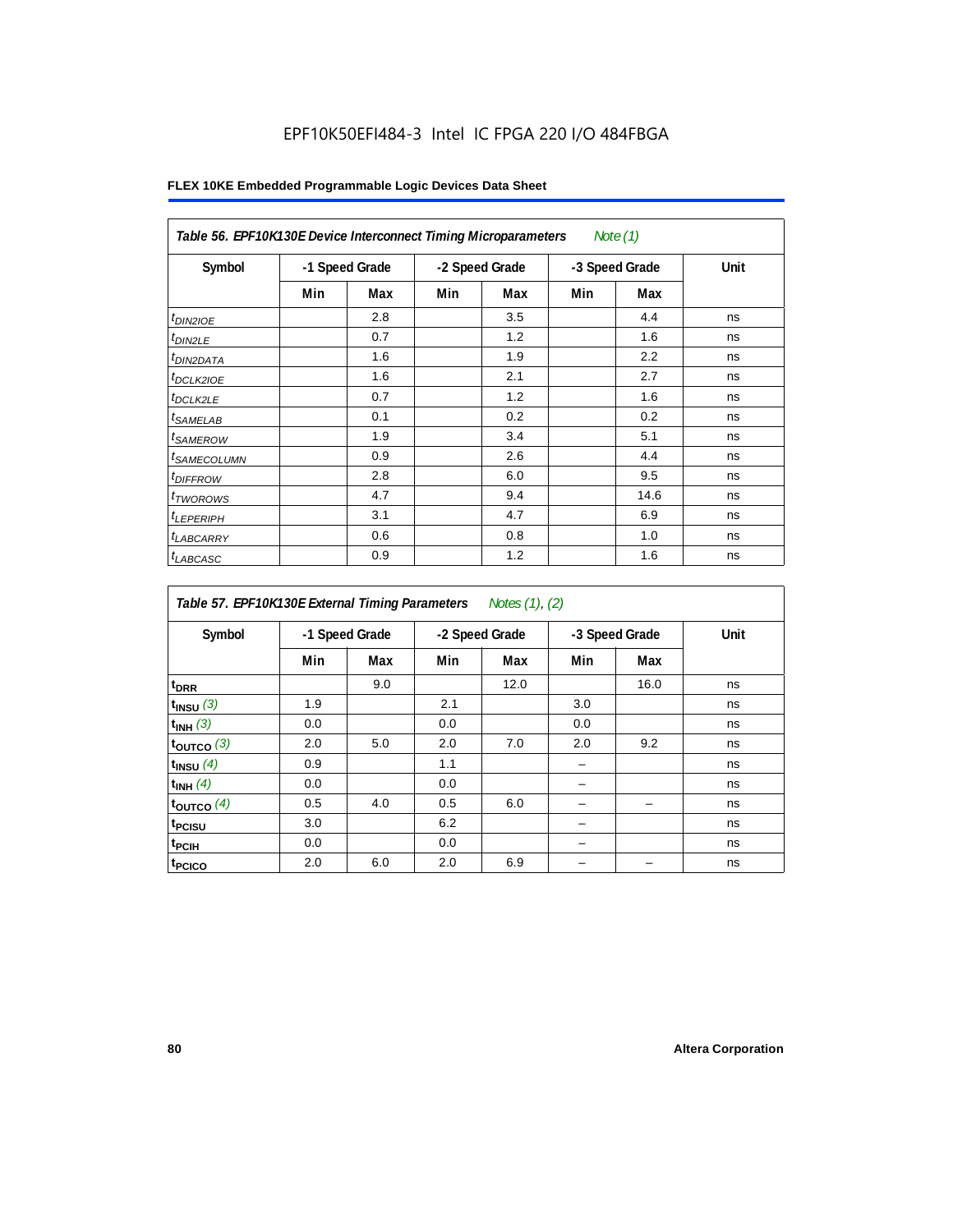| Table 58. EPF10K130E External Bidirectional Timing Parameters<br>Notes $(1)$ , $(2)$ |                |     |     |                |     |                |      |  |  |  |
|--------------------------------------------------------------------------------------|----------------|-----|-----|----------------|-----|----------------|------|--|--|--|
| Symbol                                                                               | -1 Speed Grade |     |     | -2 Speed Grade |     | -3 Speed Grade | Unit |  |  |  |
|                                                                                      | Min            | Max | Min | Max            | Min | Max            |      |  |  |  |
| $t_{INSUBIDIR}$ (3)                                                                  | 2.2            |     | 2.4 |                | 3.2 |                | ns   |  |  |  |
| $t_{INHBIDIR}$ (3)                                                                   | 0.0            |     | 0.0 |                | 0.0 |                | ns   |  |  |  |
| t <sub>INSUBIDIR</sub> $(4)$                                                         | 2.8            |     | 3.0 |                |     |                | ns   |  |  |  |
| $t_{INHBIDIR}$ (4)                                                                   | 0.0            |     | 0.0 |                |     |                | ns   |  |  |  |
| toutcobidir $(3)$                                                                    | 2.0            | 5.0 | 2.0 | 7.0            | 2.0 | 9.2            | ns   |  |  |  |
| $\mathsf{t}_{\texttt{XZBIDIR}}(3)$                                                   |                | 5.6 |     | 8.1            |     | 10.8           | ns   |  |  |  |
| $t_{ZXBIDIR}$ (3)                                                                    |                | 5.6 |     | 8.1            |     | 10.8           | ns   |  |  |  |
| toutcobidir $(4)$                                                                    | 0.5            | 4.0 | 0.5 | 6.0            |     |                | ns   |  |  |  |
| $t_{XZBIDIR}$ (4)                                                                    |                | 4.6 |     | 7.1            |     |                | ns   |  |  |  |
| $t_{ZXBIDIR}$ (4)                                                                    |                | 4.6 |     | 7.1            |     |                | ns   |  |  |  |

#### *Notes to tables:*

(1) All timing parameters are described in Tables 24 through 30 in this data sheet.<br>(2) These parameters are specified by characterization.

(2) These parameters are specified by characterization.<br>
(3) This parameter is measured without the use of the C

This parameter is measured without the use of the ClockLock or ClockBoost circuits.

(4) This parameter is measured with the use of the ClockLock or ClockBoost circuits.

#### Tables 59 through 65 show EPF10K200E device internal and external timing parameters.

| Table 59. EPF10K200E Device LE Timing Microparameters (Part 1 of 2) Note (1) |     |                |                |     |                |     |             |  |  |
|------------------------------------------------------------------------------|-----|----------------|----------------|-----|----------------|-----|-------------|--|--|
| Symbol                                                                       |     | -1 Speed Grade | -2 Speed Grade |     | -3 Speed Grade |     | <b>Unit</b> |  |  |
|                                                                              | Min | Max            | Min            | Max | Min            | Max |             |  |  |
| $t_{LUT}$                                                                    |     | 0.7            |                | 0.8 |                | 1.2 | ns          |  |  |
| $t_{CLUT}$                                                                   |     | 0.4            |                | 0.5 |                | 0.6 | ns          |  |  |
| $t_{RLUT}$                                                                   |     | 0.6            |                | 0.7 |                | 0.9 | ns          |  |  |
| <sup>t</sup> PACKED                                                          |     | 0.3            |                | 0.5 |                | 0.7 | ns          |  |  |
| $t_{EN}$                                                                     |     | 0.4            |                | 0.5 |                | 0.6 | ns          |  |  |
| $t_{CICO}$                                                                   |     | 0.2            |                | 0.2 |                | 0.3 | ns          |  |  |
| $t_{CGEN}$                                                                   |     | 0.4            |                | 0.4 |                | 0.6 | ns          |  |  |
| t <sub>CGENR</sub>                                                           |     | 0.2            |                | 0.2 |                | 0.3 | ns          |  |  |
| $t_{CASC}$                                                                   |     | 0.7            |                | 0.8 |                | 1.2 | ns          |  |  |
| $t_{\rm C}$                                                                  |     | 0.5            |                | 0.6 |                | 0.8 | ns          |  |  |
| $t_{CO}$                                                                     |     | 0.5            |                | 0.6 |                | 0.8 | ns          |  |  |
| $t_{COMB}$                                                                   |     | 0.4            |                | 0.6 |                | 0.8 | ns          |  |  |
| $t_{\rm SU}$                                                                 | 0.4 |                | 0.6            |     | 0.7            |     | ns          |  |  |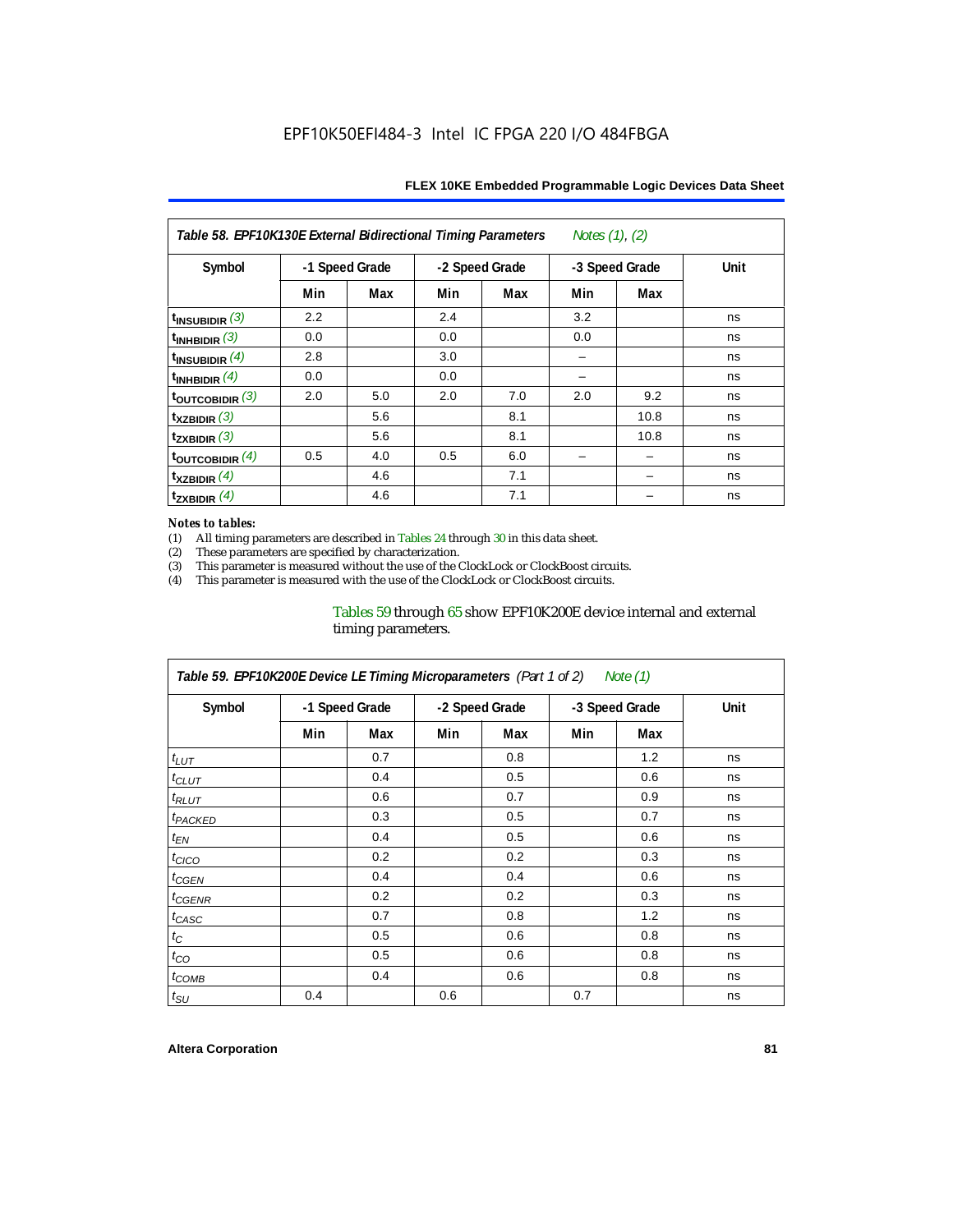| Table 59. EPF10K200E Device LE Timing Microparameters (Part 2 of 2)<br>Note (1) |     |                |                |     |                |     |      |  |  |  |
|---------------------------------------------------------------------------------|-----|----------------|----------------|-----|----------------|-----|------|--|--|--|
| Symbol                                                                          |     | -1 Speed Grade | -2 Speed Grade |     | -3 Speed Grade |     | Unit |  |  |  |
|                                                                                 | Min | Max            | Min            | Max | Min            | Max |      |  |  |  |
| $t_H$                                                                           | 0.9 |                | 1.1            |     | 1.5            |     | ns   |  |  |  |
| $t_{PRE}$                                                                       |     | 0.5            |                | 0.6 |                | 0.8 | ns   |  |  |  |
| $t_{CLR}$                                                                       |     | 0.5            |                | 0.6 |                | 0.8 | ns   |  |  |  |
| $t_{CH}$                                                                        | 2.0 |                | 2.5            |     | 3.0            |     | ns   |  |  |  |
| $t_{CL}$                                                                        | 2.0 |                | 2.5            |     | 3.0            |     | ns   |  |  |  |

| Table 60. EPF10K200E Device IOE Timing Microparameters<br>Note (1) |                |     |                |     |                |      |      |  |  |
|--------------------------------------------------------------------|----------------|-----|----------------|-----|----------------|------|------|--|--|
| Symbol                                                             | -1 Speed Grade |     | -2 Speed Grade |     | -3 Speed Grade |      | Unit |  |  |
|                                                                    | Min            | Max | Min            | Max | Min            | Max  |      |  |  |
| t <sub>IOD</sub>                                                   |                | 1.6 |                | 1.9 |                | 2.6  | ns   |  |  |
| $t_{\text{IOC}}$                                                   |                | 0.3 |                | 0.3 |                | 0.5  | ns   |  |  |
| $t_{IOCO}$                                                         |                | 1.6 |                | 1.9 |                | 2.6  | ns   |  |  |
| $t_{IOCOMB}$                                                       |                | 0.5 |                | 0.6 |                | 0.8  | ns   |  |  |
| $t_{IOSU}$                                                         | 0.8            |     | 0.9            |     | 1.2            |      | ns   |  |  |
| $t_{IOH}$                                                          | 0.7            |     | 0.8            |     | 1.1            |      | ns   |  |  |
| $t_{IOCLR}$                                                        |                | 0.2 |                | 0.2 |                | 0.3  | ns   |  |  |
| $t_{OD1}$                                                          |                | 0.6 |                | 0.7 |                | 0.9  | ns   |  |  |
| $t_{OD2}$                                                          |                | 0.1 |                | 0.2 |                | 0.7  | ns   |  |  |
| $t_{OD3}$                                                          |                | 2.5 |                | 3.0 |                | 3.9  | ns   |  |  |
| $t_{\mathsf{XZ}}$                                                  |                | 4.4 |                | 5.3 |                | 7.1  | ns   |  |  |
| $t_{ZX1}$                                                          |                | 4.4 |                | 5.3 |                | 7.1  | ns   |  |  |
| $t_{ZX2}$                                                          |                | 3.9 |                | 4.8 |                | 6.9  | ns   |  |  |
| $t_{ZX3}$                                                          |                | 6.3 |                | 7.6 |                | 10.1 | ns   |  |  |
| $t_{INREG}$                                                        |                | 4.8 |                | 5.7 |                | 7.7  | ns   |  |  |
| $t_{IOED}$                                                         |                | 1.5 |                | 1.8 |                | 2.4  | ns   |  |  |
| $t_{INCOMB}$                                                       |                | 1.5 |                | 1.8 |                | 2.4  | ns   |  |  |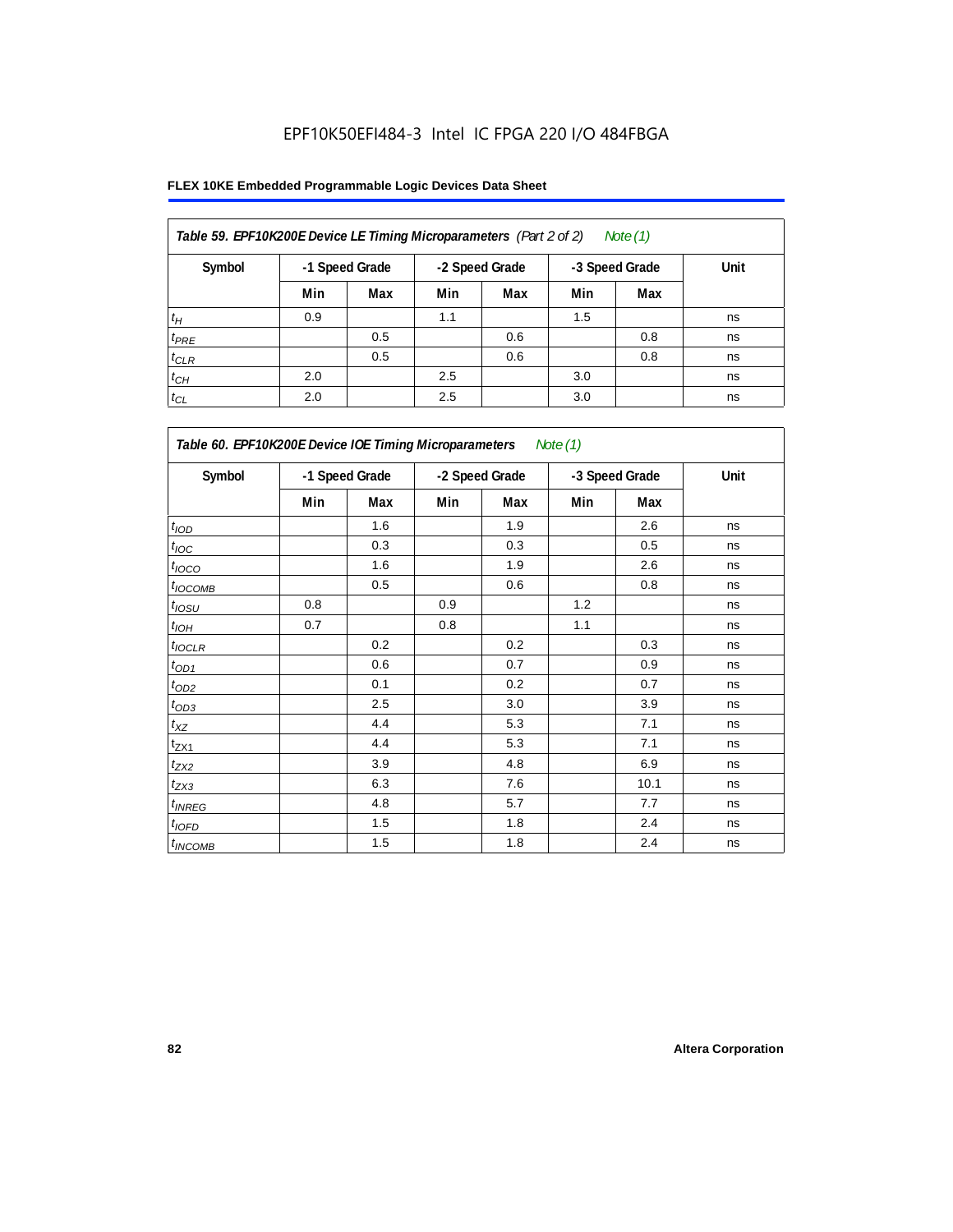| Table 61. EPF10K200E Device EAB Internal Microparameters<br>Note $(1)$ |                |             |                |             |                |             |      |  |  |
|------------------------------------------------------------------------|----------------|-------------|----------------|-------------|----------------|-------------|------|--|--|
| Symbol                                                                 | -1 Speed Grade |             | -2 Speed Grade |             | -3 Speed Grade |             | Unit |  |  |
|                                                                        | Min            | Max         | Min            | Max         | Min            | Max         |      |  |  |
| t <sub>EABDATA1</sub>                                                  |                | 2.0         |                | 2.4         |                | 3.2         | ns   |  |  |
| t <sub>EABDATA1</sub>                                                  |                | 0.4         |                | 0.5         |                | 0.6         | ns   |  |  |
| t <sub>EABWE1</sub>                                                    |                | 1.4         |                | 1.7         |                | 2.3         | ns   |  |  |
| $t_{EABWE2}$                                                           |                | 0.0         |                | 0.0         |                | 0.0         | ns   |  |  |
| $t_{EABRE1}$                                                           |                | $\mathbf 0$ |                | $\mathbf 0$ |                | $\mathbf 0$ | ns   |  |  |
| $t_{EABRE2}$                                                           |                | 0.4         |                | 0.5         |                | 0.6         | ns   |  |  |
| $t_{EABCLK}$                                                           |                | 0.0         |                | 0.0         |                | 0.0         | ns   |  |  |
| $t_{EABCO}$                                                            |                | 0.8         |                | 0.9         |                | 1.2         | ns   |  |  |
| <i><b>EABBYPASS</b></i>                                                |                | 0.0         |                | 0.1         |                | 0.1         | ns   |  |  |
| $t_{EABSU}$                                                            | 0.9            |             | 1.1            |             | 1.5            |             | ns   |  |  |
| $t_{EABH}$                                                             | 0.4            |             | 0.5            |             | 0.6            |             | ns   |  |  |
| $t_{EABCLR}$                                                           | 0.8            |             | 0.9            |             | 1.2            |             | ns   |  |  |
| $t_{AA}$                                                               |                | 3.1         |                | 3.7         |                | 4.9         | ns   |  |  |
| $t_{WP}$                                                               | 3.3            |             | 4.0            |             | 5.3            |             | ns   |  |  |
| $t_{RP}$                                                               | 0.9            |             | 1.1            |             | 1.5            |             | ns   |  |  |
| t <sub>WDSU</sub>                                                      | 0.9            |             | 1.1            |             | 1.5            |             | ns   |  |  |
| $t_{WDH}$                                                              | 0.1            |             | 0.1            |             | 0.1            |             | ns   |  |  |
| $t_{WASU}$                                                             | 1.3            |             | 1.6            |             | 2.1            |             | ns   |  |  |
| $t_{\textit{WAH}}$                                                     | 2.1            |             | 2.5            |             | 3.3            |             | ns   |  |  |
| $t_{RASU}$                                                             | 2.2            |             | 2.6            |             | 3.5            |             | ns   |  |  |
| $t_{RAH}$                                                              | 0.1            |             | 0.1            |             | 0.2            |             | ns   |  |  |
| $t_{WO}$                                                               |                | 2.0         |                | 2.4         |                | 3.2         | ns   |  |  |
| $t_{DD}$                                                               |                | 2.0         |                | 2.4         |                | 3.2         | ns   |  |  |
| $t_{EABOUT}$                                                           |                | 0.0         |                | 0.1         |                | 0.1         | ns   |  |  |
| $t_{EABCH}$                                                            | 1.5            |             | 2.0            |             | 2.5            |             | ns   |  |  |
| $t_{EABCL}$                                                            | 3.3            |             | 4.0            |             | 5.3            |             | ns   |  |  |

*Table 62. EPF10K200E Device EAB Internal Timing Macroparameters (Part 1 of 2) Note (1)*

| Symbol                      | -1 Speed Grade |     | -2 Speed Grade |     | -3 Speed Grade |     | Unit |  |  |
|-----------------------------|----------------|-----|----------------|-----|----------------|-----|------|--|--|
|                             | Min            | Max | Min            | Max | Min            | Max |      |  |  |
| $t_{EABA}$                  |                | 5.1 |                | 6.4 |                | 8.4 | ns   |  |  |
| <b><i>EABRCOMB</i></b>      | 5.1            |     | 6.4            |     | 8.4            |     | ns   |  |  |
| <i>t<sub>EABRCREG</sub></i> | 4.8            |     | 5.7            |     | 7.6            |     | ns   |  |  |
| t <sub>EABWP</sub>          | 3.3            |     | 4.0            |     | 5.3            |     | ns   |  |  |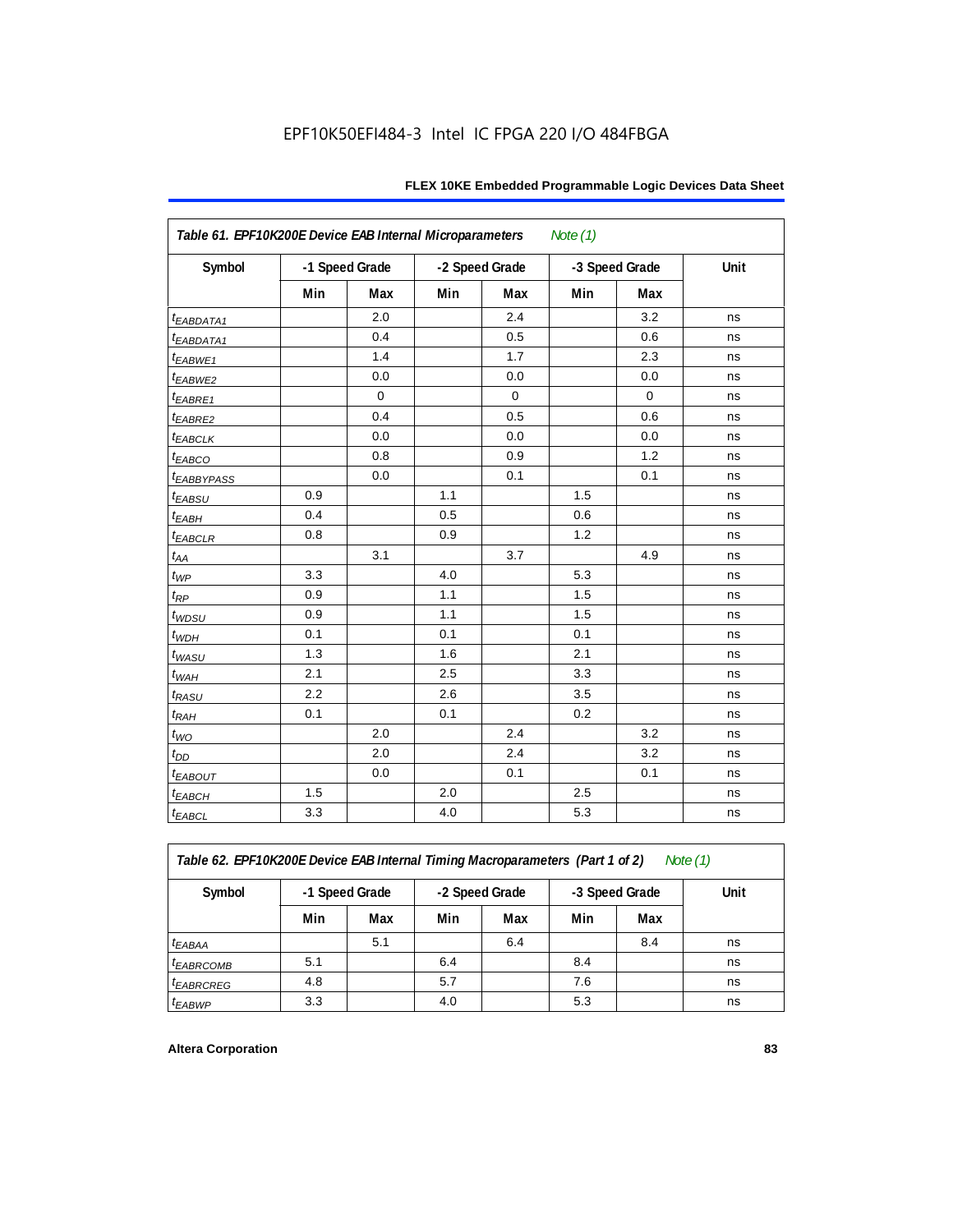| Table 62. EPF10K200E Device EAB Internal Timing Macroparameters (Part 2 of 2)<br>Note (1) |                |     |                |     |                |     |      |  |  |
|-------------------------------------------------------------------------------------------|----------------|-----|----------------|-----|----------------|-----|------|--|--|
| Symbol                                                                                    | -1 Speed Grade |     | -2 Speed Grade |     | -3 Speed Grade |     | Unit |  |  |
|                                                                                           | Min            | Max | Min            | Max | Min            | Max |      |  |  |
| <sup>t</sup> EABWCOMB                                                                     | 6.7            |     | 8.1            |     | 10.7           |     | ns   |  |  |
| <sup>t</sup> EABWCREG                                                                     | 6.6            |     | 8.0            |     | 10.6           |     | ns   |  |  |
| <sup>t</sup> EABDD                                                                        |                | 4.0 |                | 5.1 |                | 6.7 | ns   |  |  |
| <sup>t</sup> EABDATACO                                                                    |                | 0.8 |                | 1.0 |                | 1.3 | ns   |  |  |
| <sup>t</sup> EABDATASU                                                                    | 1.3            |     | 1.6            |     | 2.1            |     | ns   |  |  |
| <sup>t</sup> EABDATAH                                                                     | 0.0            |     | 0.0            |     | 0.0            |     | ns   |  |  |
| <sup>t</sup> EABWESU                                                                      | 0.9            |     | 1.1            |     | 1.5            |     | ns   |  |  |
| <sup>t</sup> EABWEH                                                                       | 0.4            |     | 0.5            |     | 0.6            |     | ns   |  |  |
| <sup>t</sup> EABWDSU                                                                      | 1.5            |     | 1.8            |     | 2.4            |     | ns   |  |  |
| <sup>t</sup> EABWDH                                                                       | 0.0            |     | 0.0            |     | 0.0            |     | ns   |  |  |
| <sup>t</sup> EABWASU                                                                      | 3.0            |     | 3.6            |     | 4.7            |     | ns   |  |  |
| <sup>t</sup> EABWAH                                                                       | 0.4            |     | 0.5            |     | 0.7            |     | ns   |  |  |
| <sup>t</sup> EABWO                                                                        |                | 3.4 |                | 4.4 |                | 5.8 | ns   |  |  |

| Table 63. EPF10K200E Device Interconnect Timing Microparameters<br>Note $(1)$ |                |     |                |     |                |      |      |  |  |
|-------------------------------------------------------------------------------|----------------|-----|----------------|-----|----------------|------|------|--|--|
| Symbol                                                                        | -1 Speed Grade |     | -2 Speed Grade |     | -3 Speed Grade |      | Unit |  |  |
|                                                                               | Min            | Max | Min            | Max | Min            | Max  |      |  |  |
| $t_{DINZIOE}$                                                                 |                | 4.2 |                | 4.6 |                | 5.7  | ns   |  |  |
| t <sub>DIN2LE</sub>                                                           |                | 1.7 |                | 1.7 |                | 2.0  | ns   |  |  |
| <sup>t</sup> DIN2DATA                                                         |                | 1.9 |                | 2.1 |                | 3.0  | ns   |  |  |
| <sup>t</sup> DCLK2IOE                                                         |                | 2.5 |                | 2.9 |                | 4.0  | ns   |  |  |
| <sup>t</sup> DCLK2LE                                                          |                | 1.7 |                | 1.7 |                | 2.0  | ns   |  |  |
| <sup>t</sup> SAMELAB                                                          |                | 0.1 |                | 0.1 |                | 0.2  | ns   |  |  |
| <i>t</i> SAMEROW                                                              |                | 2.3 |                | 2.6 |                | 3.6  | ns   |  |  |
| <sup>t</sup> SAMECOLUMN                                                       |                | 2.5 |                | 2.7 |                | 4.1  | ns   |  |  |
| <sup>t</sup> DIFFROW                                                          |                | 4.8 |                | 5.3 |                | 7.7  | ns   |  |  |
| <sup>t</sup> TWOROWS                                                          |                | 7.1 |                | 7.9 |                | 11.3 | ns   |  |  |
| <sup>t</sup> LEPERIPH                                                         |                | 7.0 |                | 7.6 |                | 9.0  | ns   |  |  |
| <sup>t</sup> LABCARRY                                                         |                | 0.1 |                | 0.1 |                | 0.2  | ns   |  |  |
| t <sub>LABCASC</sub>                                                          |                | 0.9 |                | 1.0 |                | 1.4  | ns   |  |  |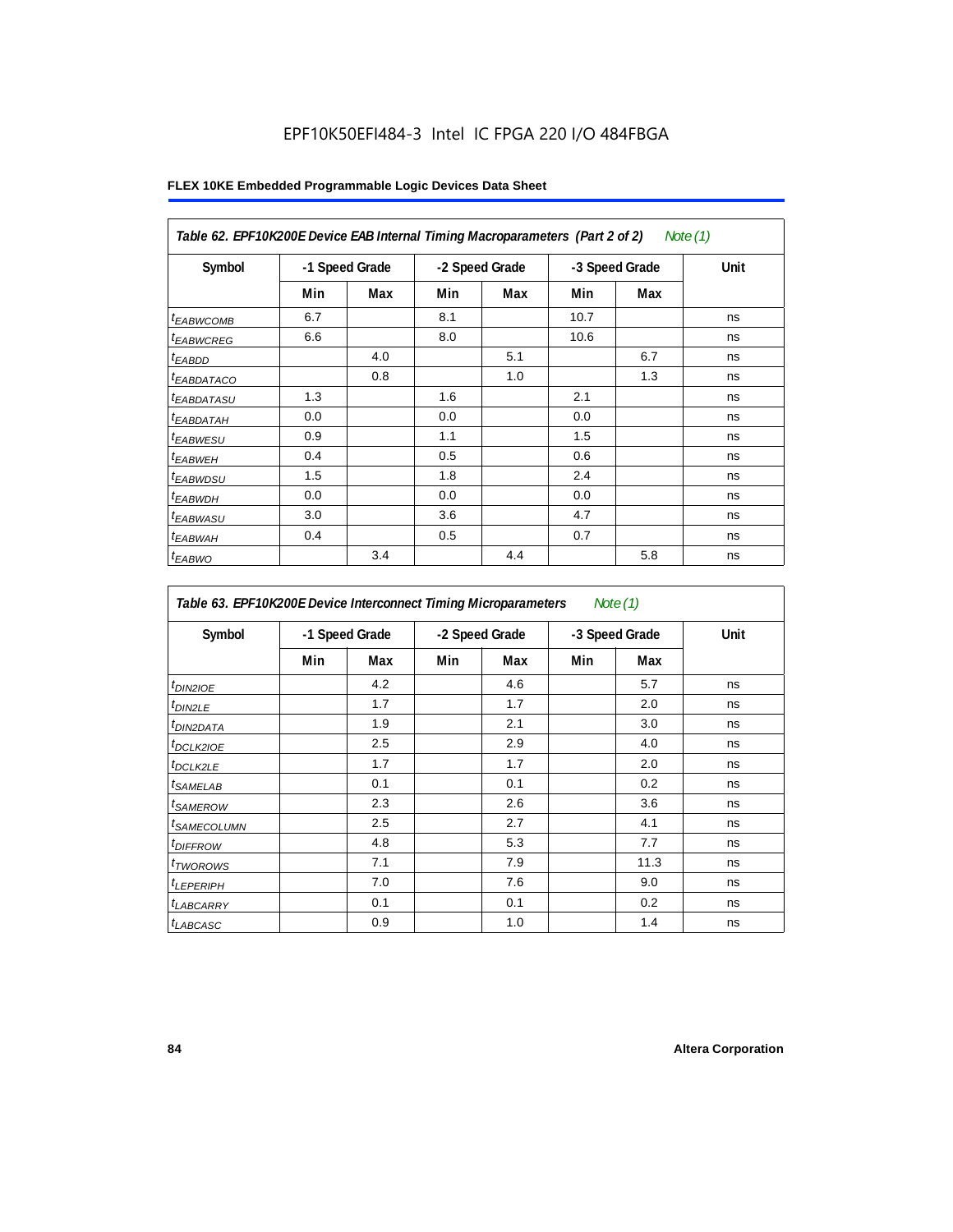| Table 64. EPF10K200E External Timing Parameters<br>Notes (1), (2) |                |      |                |      |                |                          |      |  |  |  |  |
|-------------------------------------------------------------------|----------------|------|----------------|------|----------------|--------------------------|------|--|--|--|--|
| Symbol                                                            | -1 Speed Grade |      | -2 Speed Grade |      | -3 Speed Grade |                          | Unit |  |  |  |  |
|                                                                   | Min            | Max  | Min            | Max  | Min            | Max                      |      |  |  |  |  |
| t <sub>DRR</sub>                                                  |                | 10.0 |                | 12.0 |                | 16.0                     | ns   |  |  |  |  |
| t <sub>INSU</sub>                                                 | 2.8            |      | 3.4            |      | 4.4            |                          | ns   |  |  |  |  |
| t <sub>INH</sub>                                                  | 0.0            |      | 0.0            |      | 0.0            |                          | ns   |  |  |  |  |
| toutco                                                            | 2.0            | 4.5  | 2.0            | 5.3  | 2.0            | 7.8                      | ns   |  |  |  |  |
| t <sub>PCISU</sub>                                                | 3.0            |      | 6.2            |      | ۰              |                          | ns   |  |  |  |  |
| t <sub>pCIH</sub>                                                 | 0.0            |      | 0.0            |      |                |                          | ns   |  |  |  |  |
| t <sub>PCICO</sub>                                                | 2.0            | 6.0  | 2.0            | 8.9  | -              | $\overline{\phantom{a}}$ | ns   |  |  |  |  |

*Table 65. EPF10K200E External Bidirectional Timing Parameters Notes (1), (2)*

| Symbol                  | -1 Speed Grade |     |     | -2 Speed Grade |     | -3 Speed Grade | Unit |
|-------------------------|----------------|-----|-----|----------------|-----|----------------|------|
|                         | Min            | Max | Min | Max            | Min | Max            |      |
| <sup>t</sup> INSUBIDIR  | 3.0            |     | 4.0 |                | 5.5 |                | ns   |
| <sup>t</sup> INHBIDIR   | 0.0            |     | 0.0 |                | 0.0 |                | ns   |
| <sup>t</sup> OUTCOBIDIR | 2.0            | 4.5 | 2.0 | 5.3            | 2.0 | 7.8            | ns   |
| <sup>t</sup> xzbidir    |                | 8.1 |     | 9.5            |     | 13.0           | ns   |
| <sup>t</sup> zxbidir    |                | 8.1 |     | 9.5            |     | 13.0           | ns   |

# *Notes to tables:*

(1) All timing parameters are described in Tables 24 through 30 in this data sheet.<br>(2) These parameters are specified by characterization.

These parameters are specified by characterization.

Tables 66 through 79 show EPF10K50S and EPF10K200S device external timing parameters.

| Table 66. EPF10K50S Device LE Timing Microparameters (Part 1 of 2)<br>Note $(1)$ |                |     |     |                |                |     |      |  |  |  |  |
|----------------------------------------------------------------------------------|----------------|-----|-----|----------------|----------------|-----|------|--|--|--|--|
| Symbol                                                                           | -1 Speed Grade |     |     | -2 Speed Grade | -3 Speed Grade |     | Unit |  |  |  |  |
|                                                                                  | Min            | Max | Min | Max            | Min            | Max |      |  |  |  |  |
| $t_{LUT}$                                                                        |                | 0.6 |     | 0.8            |                | 1.1 | ns   |  |  |  |  |
| $t_{CLUT}$                                                                       |                | 0.5 |     | 0.6            |                | 0.8 | ns   |  |  |  |  |
| $t_{RLUT}$                                                                       |                | 0.6 |     | 0.7            |                | 0.9 | ns   |  |  |  |  |
| <sup>t</sup> PACKED                                                              |                | 0.2 |     | 0.3            |                | 0.4 | ns   |  |  |  |  |
| $t_{EN}$                                                                         |                | 0.6 |     | 0.7            |                | 0.9 | ns   |  |  |  |  |
| $t_{CICO}$                                                                       |                | 0.1 |     | 0.1            |                | 0.1 | ns   |  |  |  |  |
| $t_{GEN}$                                                                        |                | 0.4 |     | 0.5            |                | 0.6 | ns   |  |  |  |  |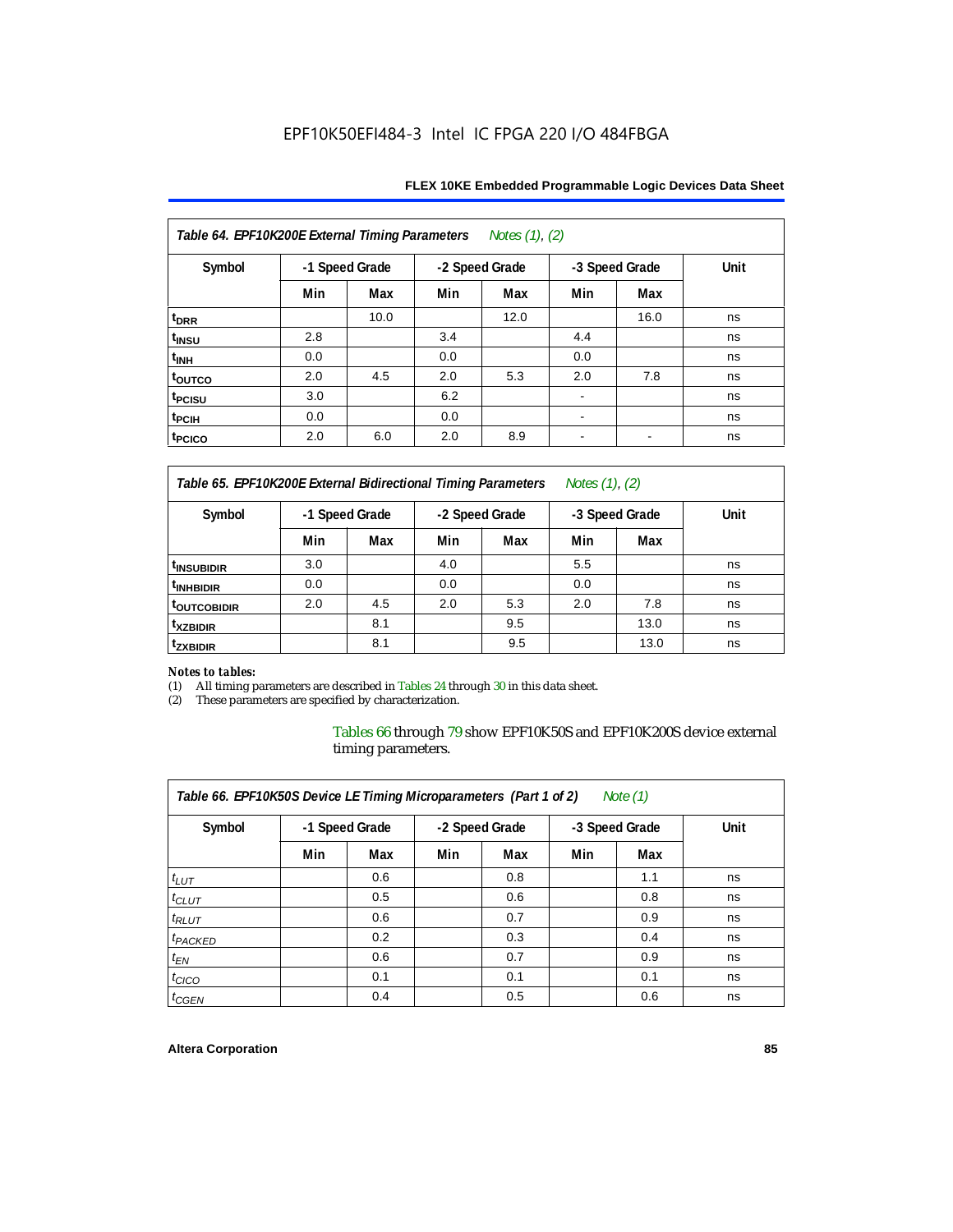| Table 66. EPF10K50S Device LE Timing Microparameters (Part 2 of 2)<br>Note (1) |                |     |     |                |     |                |      |  |  |  |
|--------------------------------------------------------------------------------|----------------|-----|-----|----------------|-----|----------------|------|--|--|--|
| Symbol                                                                         | -1 Speed Grade |     |     | -2 Speed Grade |     | -3 Speed Grade | Unit |  |  |  |
|                                                                                | Min            | Max | Min | Max            | Min | Max            |      |  |  |  |
| $t_{GENR}$                                                                     |                | 0.1 |     | 0.1            |     | 0.1            | ns   |  |  |  |
| $t_{CASC}$                                                                     |                | 0.5 |     | 0.8            |     | 1.0            | ns   |  |  |  |
| $t_C$                                                                          |                | 0.5 |     | 0.6            |     | 0.8            | ns   |  |  |  |
| $t_{CO}$                                                                       |                | 0.6 |     | 0.6            |     | 0.7            | ns   |  |  |  |
| $t_{COMB}$                                                                     |                | 0.3 |     | 0.4            |     | 0.5            | ns   |  |  |  |
| $t_{\text{SU}}$                                                                | 0.5            |     | 0.6 |                | 0.7 |                | ns   |  |  |  |
| $t_H\,$                                                                        | 0.5            |     | 0.6 |                | 0.8 |                | ns   |  |  |  |
| $t_{PRE}$                                                                      |                | 0.4 |     | 0.5            |     | 0.7            | ns   |  |  |  |
| $t_{CLR}$                                                                      |                | 0.8 |     | 1.0            |     | 1.2            | ns   |  |  |  |
| $t_{CH}$                                                                       | 2.0            |     | 2.5 |                | 3.0 |                | ns   |  |  |  |
| $t_{CL}$                                                                       | 2.0            |     | 2.5 |                | 3.0 |                | ns   |  |  |  |

| Table 67. EPF10K50S Device IOE Timing Microparameters<br>Note (1) |                |     |     |                |     |                |      |  |  |
|-------------------------------------------------------------------|----------------|-----|-----|----------------|-----|----------------|------|--|--|
| Symbol                                                            | -1 Speed Grade |     |     | -2 Speed Grade |     | -3 Speed Grade | Unit |  |  |
|                                                                   | Min            | Max | Min | Max            | Min | Max            |      |  |  |
| t <sub>IOD</sub>                                                  |                | 1.3 |     | 1.3            |     | 1.9            | ns   |  |  |
| $t_{\text{IOC}}$                                                  |                | 0.3 |     | 0.4            |     | 0.4            | ns   |  |  |
| t <sub>IOCO</sub>                                                 |                | 1.7 |     | 2.1            |     | 2.6            | ns   |  |  |
| $t_{IOCOMB}$                                                      |                | 0.5 |     | 0.6            |     | 0.8            | ns   |  |  |
| t <sub>iosu</sub>                                                 | 0.8            |     | 1.0 |                | 1.3 |                | ns   |  |  |
| $t_{IOM}$                                                         | 0.4            |     | 0.5 |                | 0.6 |                | ns   |  |  |
| $t_{IOCLR}$                                                       |                | 0.2 |     | 0.2            |     | 0.4            | ns   |  |  |
| $t_{OD1}$                                                         |                | 1.2 |     | 1.2            |     | 1.9            | ns   |  |  |
| $t_{OD2}$                                                         |                | 0.7 |     | 0.8            |     | 1.7            | ns   |  |  |
| $t_{OD3}$                                                         |                | 2.7 |     | 3.0            |     | 4.3            | ns   |  |  |
| $t_{\mathsf{XZ}}$                                                 |                | 4.7 |     | 5.7            |     | 7.5            | ns   |  |  |
| $t_{ZX1}$                                                         |                | 4.7 |     | 5.7            |     | 7.5            | ns   |  |  |
| $t_{ZX2}$                                                         |                | 4.2 |     | 5.3            |     | 7.3            | ns   |  |  |
| $t_{ZX3}$                                                         |                | 6.2 |     | 7.5            |     | 9.9            | ns   |  |  |
| <i>t</i> <sub>INREG</sub>                                         |                | 3.5 |     | 4.2            |     | 5.6            | ns   |  |  |
| $t_{IOFD}$                                                        |                | 1.1 |     | 1.3            |     | 1.8            | ns   |  |  |
| $t_{INCOMB}$                                                      |                | 1.1 |     | 1.3            |     | 1.8            | ns   |  |  |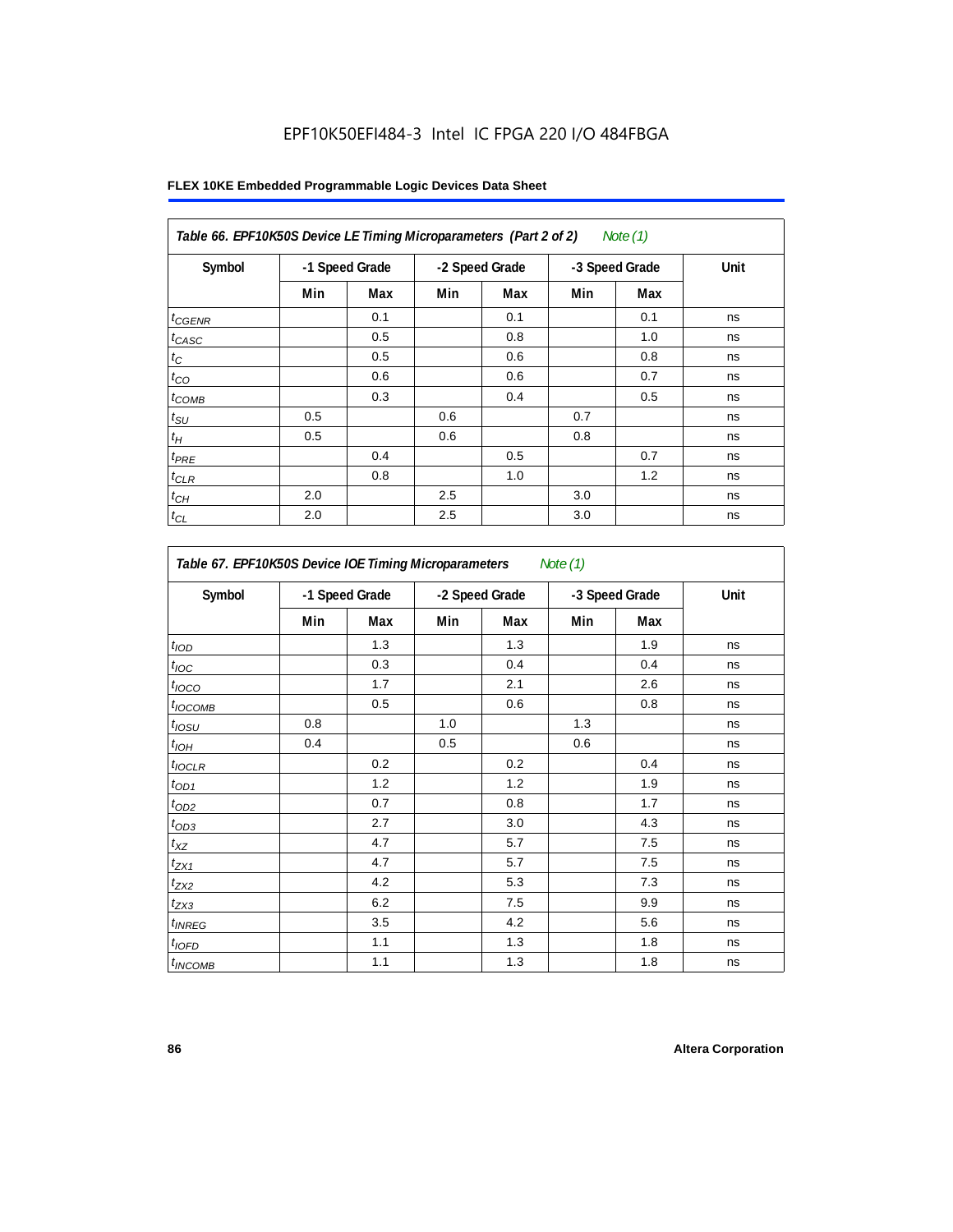| Table 68. EPF10K50S Device EAB Internal Microparameters<br>Note $(1)$ |                |     |                |     |                |     |      |  |  |
|-----------------------------------------------------------------------|----------------|-----|----------------|-----|----------------|-----|------|--|--|
| Symbol                                                                | -1 Speed Grade |     | -2 Speed Grade |     | -3 Speed Grade |     | Unit |  |  |
|                                                                       | Min            | Max | Min            | Max | Min            | Max |      |  |  |
| t <sub>EABDATA1</sub>                                                 |                | 1.7 |                | 2.4 |                | 3.2 | ns   |  |  |
| $t_{EABDATA2}$                                                        |                | 0.4 |                | 0.6 |                | 0.8 | ns   |  |  |
| $t_{EABWE1}$                                                          |                | 1.0 |                | 1.4 |                | 1.9 | ns   |  |  |
| t <sub>EABWE2</sub>                                                   |                | 0.0 |                | 0.0 |                | 0.0 | ns   |  |  |
| $t_{EABRE1}$                                                          |                | 0.0 |                | 0.0 |                | 0.0 |      |  |  |
| $t_{EABRE2}$                                                          |                | 0.4 |                | 0.6 |                | 0.8 |      |  |  |
| $t_{EABCLK}$                                                          |                | 0.0 |                | 0.0 |                | 0.0 | ns   |  |  |
| $t_{EABCO}$                                                           |                | 0.8 |                | 1.1 |                | 1.5 | ns   |  |  |
| <i><b>EABBYPASS</b></i>                                               |                | 0.0 |                | 0.0 |                | 0.0 | ns   |  |  |
| $t_{EABSU}$                                                           | 0.7            |     | 1.0            |     | 1.3            |     | ns   |  |  |
| $t_{EABH}$                                                            | 0.4            |     | 0.6            |     | 0.8            |     | ns   |  |  |
| $t_{EABCLR}$                                                          | 0.8            |     | 1.1            |     | 1.5            |     |      |  |  |
| $t_{AA}$                                                              |                | 2.0 |                | 2.8 |                | 3.8 | ns   |  |  |
| $t_{WP}$                                                              | 2.0            |     | 2.8            |     | 3.8            |     | ns   |  |  |
| $t_{\!R\!P}$                                                          | 1.0            |     | 1.4            |     | 1.9            |     |      |  |  |
| $t_{WDSU}$                                                            | 0.5            |     | 0.7            |     | 0.9            |     | ns   |  |  |
| $t_{WDH}$                                                             | 0.1            |     | 0.1            |     | 0.2            |     | ns   |  |  |
| $t_{WASU}$                                                            | 1.0            |     | 1.4            |     | 1.9            |     | ns   |  |  |
| $t_{W\!AH}$                                                           | 1.5            |     | 2.1            |     | 2.9            |     | ns   |  |  |
| $t_{RASU}$                                                            | 1.5            |     | 2.1            |     | 2.8            |     |      |  |  |
| $t_{RAH}$                                                             | 0.1            |     | 0.1            |     | 0.2            |     |      |  |  |
| $t_{WO}$                                                              |                | 2.1 |                | 2.9 |                | 4.0 | ns   |  |  |
| $t_{DD}$                                                              |                | 2.1 |                | 2.9 |                | 4.0 | ns   |  |  |
| $t_{EABOUT}$                                                          |                | 0.0 |                | 0.0 |                | 0.0 | ns   |  |  |
| $t_{EABCH}$                                                           | 1.5            |     | 2.0            |     | 2.5            |     | ns   |  |  |
| $t_{EABCL}$                                                           | 1.5            |     | 2.0            |     | 2.5            |     | ns   |  |  |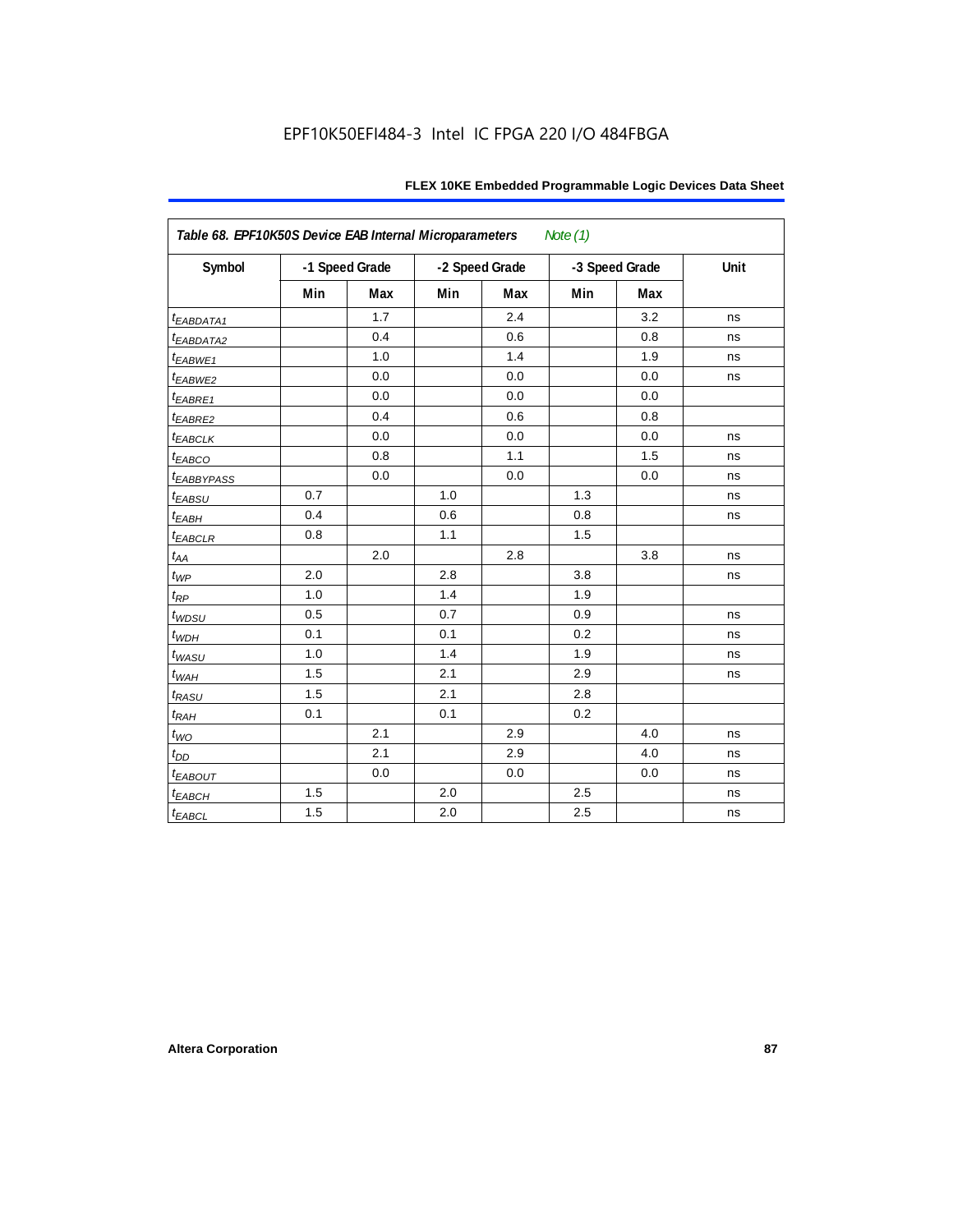| Table 69. EPF10K50S Device EAB Internal Timing Macroparameters<br>Note $(1)$ |                |     |                |     |                |            |      |  |  |
|------------------------------------------------------------------------------|----------------|-----|----------------|-----|----------------|------------|------|--|--|
| Symbol                                                                       | -1 Speed Grade |     | -2 Speed Grade |     | -3 Speed Grade |            | Unit |  |  |
|                                                                              | Min            | Max | Min            | Max | Min            | <b>Max</b> |      |  |  |
| $t_{EABA}$                                                                   |                | 3.7 |                | 5.2 |                | 7.0        | ns   |  |  |
| <sup>t</sup> EABRCCOMB                                                       | 3.7            |     | 5.2            |     | 7.0            |            | ns   |  |  |
| <i><b>EABRCREG</b></i>                                                       | 3.5            |     | 4.9            |     | 6.6            |            | ns   |  |  |
| $t_{EABWP}$                                                                  | 2.0            |     | 2.8            |     | 3.8            |            | ns   |  |  |
| <sup>t</sup> EABWCCOMB                                                       | 4.5            |     | 6.3            |     | 8.6            |            | ns   |  |  |
| <i>EABWCREG</i>                                                              | 5.6            |     | 7.8            |     | 10.6           |            | ns   |  |  |
| $t_{EABDD}$                                                                  |                | 3.8 |                | 5.3 |                | 7.2        | ns   |  |  |
| <sup>t</sup> EABDATACO                                                       |                | 0.8 |                | 1.1 |                | 1.5        | ns   |  |  |
| <i>t<sub>EABDATASU</sub></i>                                                 | 1.1            |     | 1.6            |     | 2.1            |            | ns   |  |  |
| t <sub>EABDATAH</sub>                                                        | 0.0            |     | 0.0            |     | 0.0            |            | ns   |  |  |
| t <sub>EABWESU</sub>                                                         | 0.7            |     | 1.0            |     | 1.3            |            | ns   |  |  |
| $t_{EABWEH}$                                                                 | 0.4            |     | 0.6            |     | 0.8            |            | ns   |  |  |
| t <sub>EABWDSU</sub>                                                         | 1.2            |     | 1.7            |     | 2.2            |            | ns   |  |  |
| t <sub>EABWDH</sub>                                                          | 0.0            |     | 0.0            |     | 0.0            |            | ns   |  |  |
| t <sub>EABWASU</sub>                                                         | 1.6            |     | 2.3            |     | 3.0            |            | ns   |  |  |
| t <sub>EABWAH</sub>                                                          | 0.9            |     | 1.2            |     | 1.8            |            | ns   |  |  |
| $t_{EABWO}$                                                                  |                | 3.1 |                | 4.3 |                | 5.9        | ns   |  |  |

| Table 70. EPF10K50S Device Interconnect Timing Microparameters<br>Note $(1)$ |                |     |                |     |                |     |      |  |  |
|------------------------------------------------------------------------------|----------------|-----|----------------|-----|----------------|-----|------|--|--|
| Symbol                                                                       | -1 Speed Grade |     | -2 Speed Grade |     | -3 Speed Grade |     | Unit |  |  |
|                                                                              | Min            | Max | Min            | Max | Min            | Max |      |  |  |
| t <sub>DIN2IOE</sub>                                                         |                | 3.1 |                | 3.7 |                | 4.6 | ns   |  |  |
| <sup>t</sup> DIN2LE                                                          |                | 1.7 |                | 2.1 |                | 2.7 | ns   |  |  |
| <sup>t</sup> DIN2DATA                                                        |                | 2.7 |                | 3.1 |                | 5.1 | ns   |  |  |
| <sup>t</sup> DCLK2IOE                                                        |                | 1.6 |                | 1.9 |                | 2.6 | ns   |  |  |
| <sup>t</sup> DCLK2LE                                                         |                | 1.7 |                | 2.1 |                | 2.7 | ns   |  |  |
| <sup>t</sup> SAMELAB                                                         |                | 0.1 |                | 0.1 |                | 0.2 | ns   |  |  |
| <sup>t</sup> SAMEROW                                                         |                | 1.5 |                | 1.7 |                | 2.4 | ns   |  |  |
| <sup>t</sup> SAMECOLUMN                                                      |                | 1.0 |                | 1.3 |                | 2.1 | ns   |  |  |
| <sup>t</sup> DIFFROW                                                         |                | 2.5 |                | 3.0 |                | 4.5 | ns   |  |  |
| <sup>t</sup> TWOROWS                                                         |                | 4.0 |                | 4.7 |                | 6.9 | ns   |  |  |
| <sup>t</sup> LEPERIPH                                                        |                | 2.6 |                | 2.9 |                | 3.4 | ns   |  |  |
| <sup>t</sup> LABCARRY                                                        |                | 0.1 |                | 0.2 |                | 0.2 | ns   |  |  |
| <sup>t</sup> LABCASC                                                         |                | 0.8 |                | 1.0 |                | 1.3 | ns   |  |  |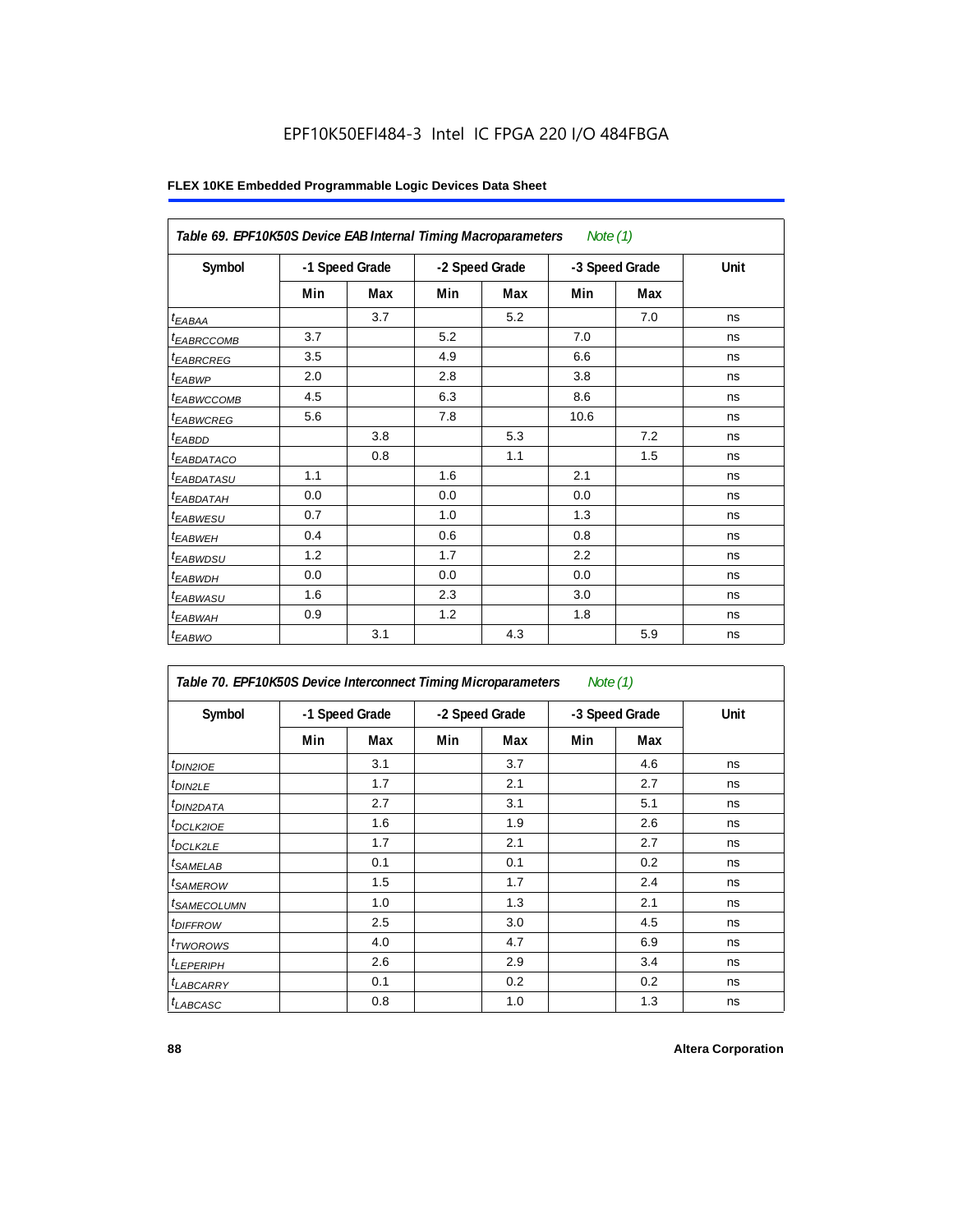| Table 71. EPF10K50S External Timing Parameters<br>Note (1) |                |     |     |                |                |      |      |  |  |  |
|------------------------------------------------------------|----------------|-----|-----|----------------|----------------|------|------|--|--|--|
| Symbol                                                     | -1 Speed Grade |     |     | -2 Speed Grade | -3 Speed Grade |      | Unit |  |  |  |
|                                                            | Min            | Max | Min | Max            | Min            | Max  |      |  |  |  |
| t <sub>DRR</sub>                                           |                | 8.0 |     | 9.5            |                | 12.5 | ns   |  |  |  |
| $t_{INSU}$ (2)                                             | 2.4            |     | 2.9 |                | 3.9            |      | ns   |  |  |  |
| $t_{INH}$ (2)                                              | 0.0            |     | 0.0 |                | 0.0            |      | ns   |  |  |  |
| $\tt_{\text{OUTCO}}$ (2)                                   | 2.0            | 4.3 | 2.0 | 5.2            | 2.0            | 7.3  | ns   |  |  |  |
| $t_{INSU}$ (3)                                             | 2.4            |     | 2.9 |                |                |      | ns   |  |  |  |
| $t_{INH}$ (3)                                              | 0.0            |     | 0.0 |                |                |      | ns   |  |  |  |
| $\tt_{\text{OUTCO}}$ (3)                                   | 0.5            | 3.3 | 0.5 | 4.1            |                |      | ns   |  |  |  |
| t <sub>PCISU</sub>                                         | 2.4            |     | 2.9 |                |                |      | ns   |  |  |  |
| t <sub>PCIH</sub>                                          | 0.0            |     | 0.0 |                |                |      | ns   |  |  |  |
| t <sub>PCICO</sub>                                         | 2.0            | 6.0 | 2.0 | 7.7            |                |      | ns   |  |  |  |

*Table 72. EPF10K50S External Bidirectional Timing Parameters Note (1)*

| Symbol              | -1 Speed Grade |     | -2 Speed Grade |     | -3 Speed Grade |      | Unit |
|---------------------|----------------|-----|----------------|-----|----------------|------|------|
|                     | Min            | Max | Min            | Max | Min            | Max  |      |
| $t_{INSUBIDIR}$ (2) | 2.7            |     | 3.2            |     | 4.3            |      | ns   |
| $t_{INHBIDIR}$ (2)  | 0.0            |     | 0.0            |     | 0.0            |      | ns   |
| $t_{INHBIDIR}$ (3)  | 0.0            |     | 0.0            |     |                |      | ns   |
| $t_{INSUBIDIR}$ (3) | 3.7            |     | 4.2            |     |                |      | ns   |
| toutcobidir $(2)$   | 2.0            | 4.5 | 2.0            | 5.2 | 2.0            | 7.3  | ns   |
| $t_{XZBIDIR}$ (2)   |                | 6.8 |                | 7.8 |                | 10.1 | ns   |
| $t_{ZXBIDIR}$ (2)   |                | 6.8 |                | 7.8 |                | 10.1 | ns   |
| toutcobidir $(3)$   | 0.5            | 3.5 | 0.5            | 4.2 |                |      |      |
| $t_{XZBIDIR}$ (3)   |                | 6.8 |                | 8.4 |                |      | ns   |
| $t_{ZXBIDIR}$ (3)   |                | 6.8 |                | 8.4 |                |      | ns   |

*Notes to tables:* All timing parameters are described in Tables 24 through 30.

(2) This parameter is measured without use of the ClockLock or ClockBoost circuits.<br>(3) This parameter is measured with use of the ClockLock or ClockBoost circuits

This parameter is measured with use of the ClockLock or ClockBoost circuits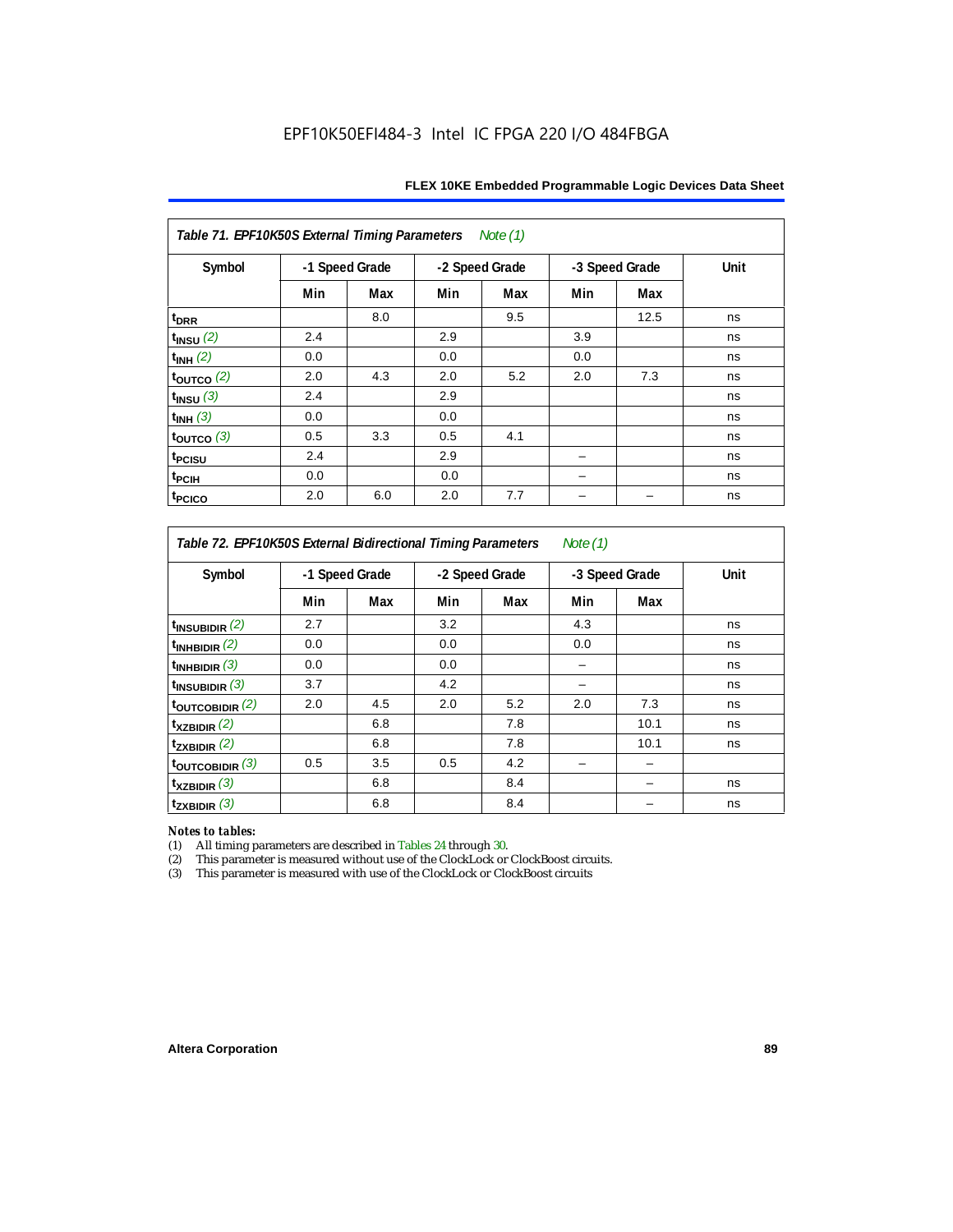| Table 73. EPF10K200S Device Internal & External Timing Parameters<br>Note $(1)$ |                |     |                |     |                |     |      |  |
|---------------------------------------------------------------------------------|----------------|-----|----------------|-----|----------------|-----|------|--|
| Symbol                                                                          | -1 Speed Grade |     | -2 Speed Grade |     | -3 Speed Grade |     | Unit |  |
|                                                                                 | Min            | Max | Min            | Max | Min            | Max |      |  |
| $t_{LUT}$                                                                       |                | 0.7 |                | 0.8 |                | 1.2 | ns   |  |
| $t_{CLUT}$                                                                      |                | 0.4 |                | 0.5 |                | 0.6 | ns   |  |
| $t_{RLUT}$                                                                      |                | 0.5 |                | 0.7 |                | 0.9 | ns   |  |
| t <sub>PACKED</sub>                                                             |                | 0.4 |                | 0.5 |                | 0.7 | ns   |  |
| $t_{EN}$                                                                        |                | 0.6 |                | 0.5 |                | 0.6 | ns   |  |
| t <sub>CICO</sub>                                                               |                | 0.1 |                | 0.2 |                | 0.3 | ns   |  |
| $t_{GEN}$                                                                       |                | 0.3 |                | 0.4 |                | 0.6 | ns   |  |
| $t_{\text{GENR}}$                                                               |                | 0.1 |                | 0.2 |                | 0.3 | ns   |  |
| $t_{CASC}$                                                                      |                | 0.7 |                | 0.8 |                | 1.2 | ns   |  |
| $t_{\rm C}$                                                                     |                | 0.5 |                | 0.6 |                | 0.8 | ns   |  |
| $t_{\rm CO}$                                                                    |                | 0.5 |                | 0.6 |                | 0.8 | ns   |  |
| $t_{COMB}$                                                                      |                | 0.3 |                | 0.6 |                | 0.8 | ns   |  |
| $t_{\rm SU}$                                                                    | 0.4            |     | 0.6            |     | 0.7            |     | ns   |  |
| $t_H\,$                                                                         | 1.0            |     | 1.1            |     | 1.5            |     | ns   |  |
| $t_{PRE}$                                                                       |                | 0.4 |                | 0.6 |                | 0.8 | ns   |  |
| $t_{CLR}$                                                                       |                | 0.5 |                | 0.6 |                | 0.8 | ns   |  |
| $t_{CH}$                                                                        | 2.0            |     | 2.5            |     | 3.0            |     | ns   |  |
| $t_{CL}$                                                                        | 2.0            |     | 2.5            |     | 3.0            |     | ns   |  |

| Table 74. EPF10K200S Device IOE Timing Microparameters (Part 1 of 2) Note (1) |  |  |  |
|-------------------------------------------------------------------------------|--|--|--|
|-------------------------------------------------------------------------------|--|--|--|

| Symbol           | -1 Speed Grade |     | -2 Speed Grade |     | -3 Speed Grade |     | Unit |
|------------------|----------------|-----|----------------|-----|----------------|-----|------|
|                  | Min            | Max | Min            | Max | Min            | Max |      |
| t <sub>IOD</sub> |                | 1.8 |                | 1.9 |                | 2.6 | ns   |
| $t_{\text{IOC}}$ |                | 0.3 |                | 0.3 |                | 0.5 | ns   |
| $t_{IOCO}$       |                | 1.7 |                | 1.9 |                | 2.6 | ns   |
| $t_{IOCOMB}$     |                | 0.5 |                | 0.6 |                | 0.8 | ns   |
| $t_{IOSU}$       | 0.8            |     | 0.9            |     | 1.2            |     | ns   |
| $t_{IOH}$        | 0.4            |     | 0.8            |     | 1.1            |     | ns   |
| $t_{IOCLR}$      |                | 0.2 |                | 0.2 |                | 0.3 | ns   |
| $t_{OD1}$        |                | 1.3 |                | 0.7 |                | 0.9 | ns   |
| $t_{OD2}$        |                | 0.8 |                | 0.2 |                | 0.4 | ns   |
| $t_{OD3}$        |                | 2.9 |                | 3.0 |                | 3.9 | ns   |
| $t_{XZ}$         |                | 5.0 |                | 5.3 |                | 7.1 | ns   |
| $t_{ZX1}$        |                | 5.0 |                | 5.3 |                | 7.1 | ns   |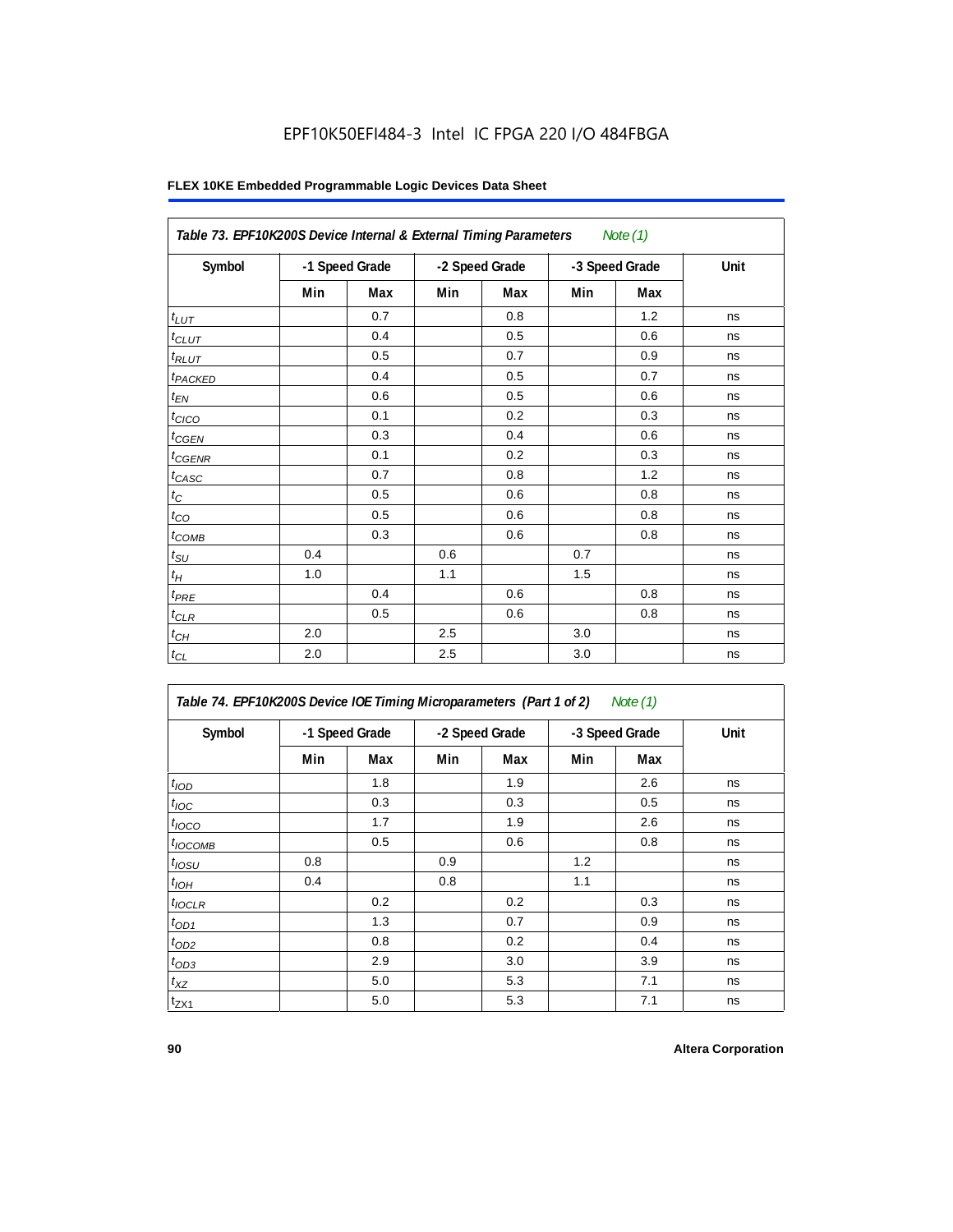| Table 74. EPF10K200S Device IOE Timing Microparameters (Part 2 of 2)<br>Note $(1)$ |                |     |     |                |     |                |      |
|------------------------------------------------------------------------------------|----------------|-----|-----|----------------|-----|----------------|------|
| Symbol                                                                             | -1 Speed Grade |     |     | -2 Speed Grade |     | -3 Speed Grade | Unit |
|                                                                                    | Min            | Max | Min | Max            | Min | Max            |      |
| $t_{ZX2}$                                                                          |                | 4.5 |     | 4.8            |     | 6.6            | ns   |
| $t_{ZX3}$                                                                          |                | 6.6 |     | 7.6            |     | 10.1           | ns   |
| $t_{INREG}$                                                                        |                | 3.7 |     | 5.7            |     | 7.7            | ns   |
| $t_{IOFD}$                                                                         |                | 1.8 |     | 3.4            |     | 4.0            | ns   |
| $t_{INCOMB}$                                                                       |                | 1.8 |     | 3.4            |     | 4.0            | ns   |

| Symbol                  |     | -1 Speed Grade |     | -2 Speed Grade | -3 Speed Grade |             | Unit |
|-------------------------|-----|----------------|-----|----------------|----------------|-------------|------|
|                         | Min | Max            | Min | Max            | Min            | Max         |      |
| t <sub>EABDATA1</sub>   |     | 1.8            |     | 2.4            |                | 3.2         | ns   |
| <sup>t</sup> EABDATA1   |     | 0.4            |     | 0.5            |                | 0.6         | ns   |
| t <sub>EABWE1</sub>     |     | 1.1            |     | 1.7            |                | 2.3         | ns   |
| <sup>t</sup> EABWE2     |     | 0.0            |     | 0.0            |                | 0.0         | ns   |
| EABRE1                  |     | $\mathbf 0$    |     | $\mathbf 0$    |                | $\mathbf 0$ | ns   |
| t <sub>EABRE2</sub>     |     | 0.4            |     | 0.5            |                | 0.6         | ns   |
| <b><i>EABCLK</i></b>    |     | 0.0            |     | 0.0            |                | 0.0         | ns   |
| <b><i>EABCO</i></b>     |     | 0.8            |     | 0.9            |                | 1.2         | ns   |
| <b><i>EABBYPASS</i></b> |     | 0.0            |     | 0.1            |                | 0.1         | ns   |
| t <sub>EABSU</sub>      | 0.7 |                | 1.1 |                | 1.5            |             | ns   |
| <sup>t</sup> EABH       | 0.4 |                | 0.5 |                | 0.6            |             | ns   |
| t <sub>EABCLR</sub>     | 0.8 |                | 0.9 |                | 1.2            |             | ns   |
| t <sub>AA</sub>         |     | 2.1            |     | 3.7            |                | 4.9         | ns   |
| $t_{WP}$                | 2.1 |                | 4.0 |                | 5.3            |             | ns   |
| $t_{\mathsf{RP}}$       | 1.1 |                | 1.1 |                | 1.5            |             | ns   |
| t <sub>WDSU</sub>       | 0.5 |                | 1.1 |                | 1.5            |             | ns   |
| t <sub>WDH</sub>        | 0.1 |                | 0.1 |                | 0.1            |             | ns   |
| t <sub>WASU</sub>       | 1.1 |                | 1.6 |                | 2.1            |             | ns   |
| t <sub>WAH</sub>        | 1.6 |                | 2.5 |                | 3.3            |             | ns   |
| t <sub>RASU</sub>       | 1.6 |                | 2.6 |                | 3.5            |             | ns   |
| t <sub>RAH</sub>        | 0.1 |                | 0.1 |                | 0.2            |             | ns   |
| $t_{WO}$                |     | 2.0            |     | 2.4            |                | 3.2         | ns   |
| t <sub>DD</sub>         |     | 2.0            |     | 2.4            |                | 3.2         | ns   |
| <b><i>EABOUT</i></b>    |     | 0.0            |     | 0.1            |                | 0.1         | ns   |
| t <sub>EABCH</sub>      | 1.5 |                | 2.0 |                | 2.5            |             | ns   |
| t <sub>EABCL</sub>      | 2.1 |                | 2.8 |                | 3.8            |             | ns   |

**Altera Corporation 91**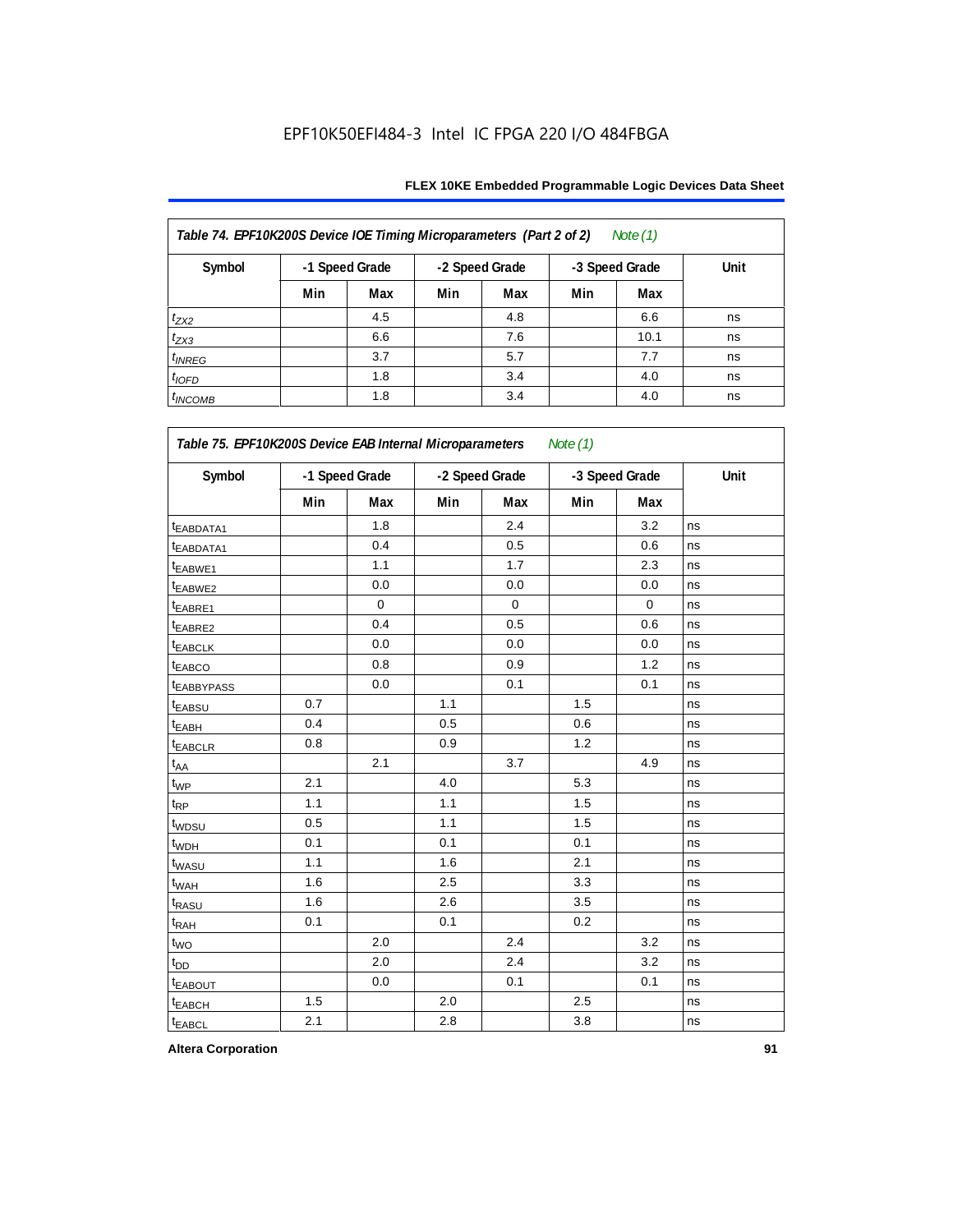| Table 76. EPF10K200S Device EAB Internal Timing Macroparameters Note (1) |                |     |                |     |                |     |      |
|--------------------------------------------------------------------------|----------------|-----|----------------|-----|----------------|-----|------|
| Symbol                                                                   | -1 Speed Grade |     | -2 Speed Grade |     | -3 Speed Grade |     | Unit |
|                                                                          | Min            | Max | Min            | Max | Min            | Max |      |
| $t_{EABA}$                                                               |                | 3.9 |                | 6.4 |                | 8.4 | ns   |
| <sup>t</sup> EA <u>BRCOMB</u>                                            | 3.9            |     | 6.4            |     | 8.4            |     | ns   |
| <sup>t</sup> EABRCREG                                                    | 3.6            |     | 5.7            |     | 7.6            |     | ns   |
| $t_{EABWP}$                                                              | 2.1            |     | 4.0            |     | 5.3            |     | ns   |
| <sup>t</sup> EABWCOMB                                                    | 4.8            |     | 8.1            |     | 10.7           |     | ns   |
| <sup>t</sup> EABWCREG                                                    | 5.4            |     | 8.0            |     | 10.6           |     | ns   |
| $t_{EABDD}$                                                              |                | 3.8 |                | 5.1 |                | 6.7 | ns   |
| <sup>t</sup> EABDATACO                                                   |                | 0.8 |                | 1.0 |                | 1.3 | ns   |
| <i>t<sub>EABDATASU</sub></i>                                             | 1.1            |     | 1.6            |     | 2.1            |     | ns   |
| <sup>t</sup> EABDATAH                                                    | 0.0            |     | 0.0            |     | 0.0            |     | ns   |
| <sup>t</sup> EABWESU                                                     | 0.7            |     | 1.1            |     | 1.5            |     | ns   |
| $t_{EABWEH}$                                                             | 0.4            |     | 0.5            |     | 0.6            |     | ns   |
| t <sub>EABWDSU</sub>                                                     | 1.2            |     | 1.8            |     | 2.4            |     | ns   |
| <sup>t</sup> EABWDH                                                      | 0.0            |     | 0.0            |     | 0.0            |     | ns   |
| <sup>t</sup> EABWASU                                                     | 1.9            |     | 3.6            |     | 4.7            |     | ns   |
| t <sub>EABWAH</sub>                                                      | 0.8            |     | 0.5            |     | 0.7            |     | ns   |
| $t_{EABWO}$                                                              |                | 3.1 |                | 4.4 |                | 5.8 | ns   |

| Table 77. EPF10K200S Device Interconnect Timing Microparameters (Part 1 of 2)<br>Note (1) |     |                |                |      |                |      |      |
|-------------------------------------------------------------------------------------------|-----|----------------|----------------|------|----------------|------|------|
| Symbol                                                                                    |     | -1 Speed Grade | -2 Speed Grade |      | -3 Speed Grade |      | Unit |
|                                                                                           | Min | Max            | Min            | Max  | Min            | Max  |      |
| <i>t<sub>DIN2IOE</sub></i>                                                                |     | 4.4            |                | 4.8  |                | 5.5  | ns   |
| $t_{DIN2LE}$                                                                              |     | 0.6            |                | 0.6  |                | 0.9  | ns   |
| <sup>t</sup> DIN2DATA                                                                     |     | 1.8            |                | 2.1  |                | 2.8  | ns   |
| <sup>t</sup> DCLK2IOE                                                                     |     | 1.7            |                | 2.0  |                | 2.8  | ns   |
| <sup>t</sup> DCLK2LE                                                                      |     | 0.6            |                | 0.6  |                | 0.9  | ns   |
| <sup>t</sup> SAMELAB                                                                      |     | 0.1            |                | 0.1  |                | 0.2  | ns   |
| <sup>t</sup> SAMEROW                                                                      |     | 3.0            |                | 4.6  |                | 5.7  | ns   |
| <sup>t</sup> SAMECOLUMN                                                                   |     | 3.5            |                | 4.9  |                | 6.4  | ns   |
| <sup>t</sup> DIFFROW                                                                      |     | 6.5            |                | 9.5  |                | 12.1 | ns   |
| <sup>t</sup> TWOROWS                                                                      |     | 9.5            |                | 14.1 |                | 17.8 | ns   |
| <sup>t</sup> LEPERIPH                                                                     |     | 5.5            |                | 6.2  |                | 7.2  | ns   |
| <b><i>LABCARRY</i></b>                                                                    |     | 0.3            |                | 0.1  |                | 0.2  | ns   |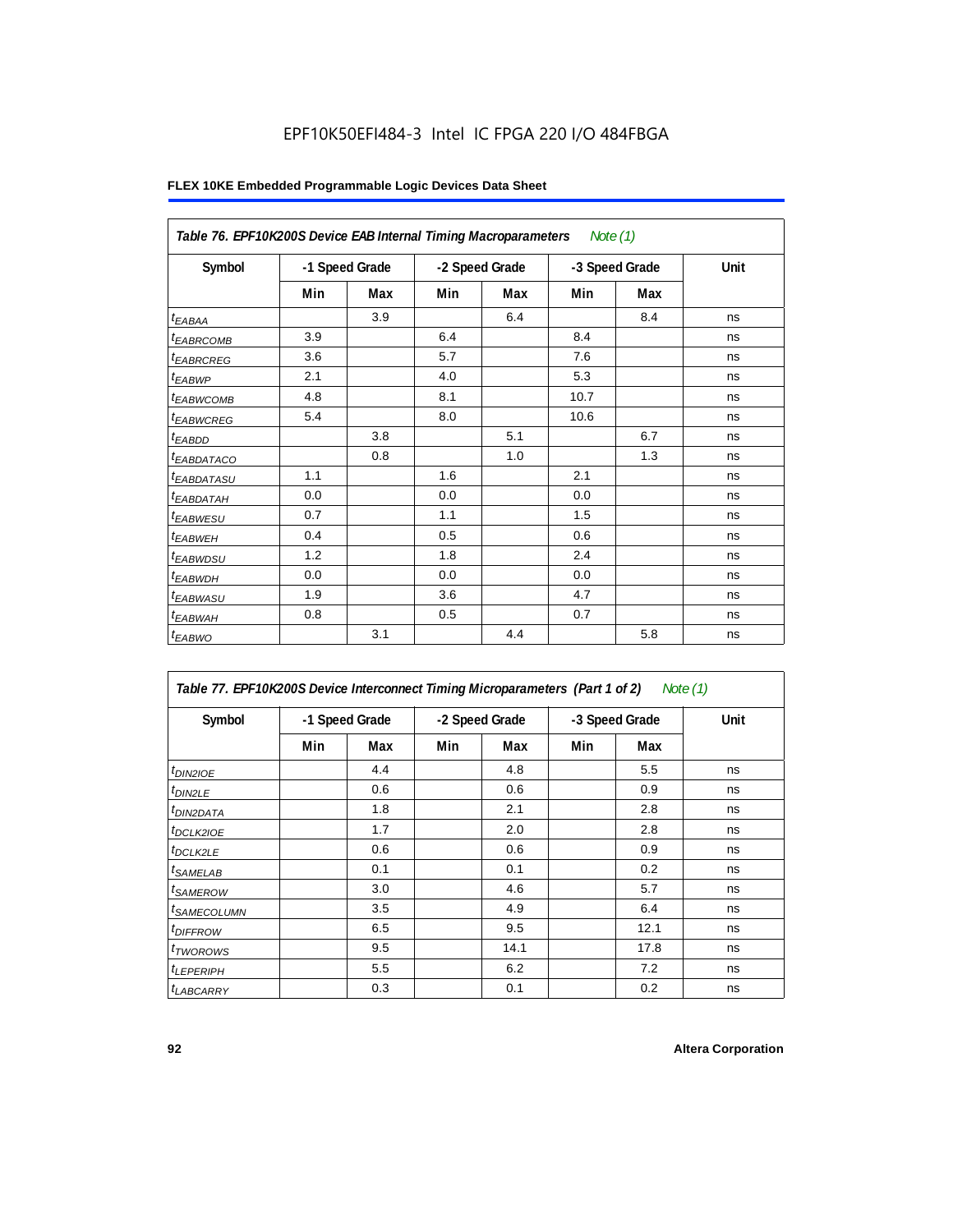#### **FLEX 10KE Embedded Programmable Logic Devices Data Sheet**

| Table 77. EPF10K200S Device Interconnect Timing Microparameters (Part 2 of 2)<br>Note $(1)$ |                |                |     |                |     |      |  |
|---------------------------------------------------------------------------------------------|----------------|----------------|-----|----------------|-----|------|--|
| Symbol                                                                                      | -1 Speed Grade | -2 Speed Grade |     | -3 Speed Grade |     | Unit |  |
|                                                                                             | Min            | Max            | Min | Max            | Min | Max  |  |
| 0.5<br>1.0<br>1.4<br>ns<br><sup>I</sup> LABCASC                                             |                |                |     |                |     |      |  |

# *Table 78. EPF10K200S External Timing Parameters Note (1)*

| Symbol                    |     | -1 Speed Grade |     | -2 Speed Grade |     | -3 Speed Grade | Unit |
|---------------------------|-----|----------------|-----|----------------|-----|----------------|------|
|                           | Min | Max            | Min | Max            | Min | Max            |      |
| t <sub>DRR</sub>          |     | 9.0            |     | 12.0           |     | 16.0           | ns   |
| $t$ <sub>INSU</sub> $(2)$ | 3.1 |                | 3.7 |                | 4.7 |                | ns   |
| $t_{INH}$ (2)             | 0.0 |                | 0.0 |                | 0.0 |                | ns   |
| $t_{\text{OUTCO}}(2)$     | 2.0 | 3.7            | 2.0 | 4.4            | 2.0 | 6.3            | ns   |
| $t_{INSU}(3)$             | 2.1 |                | 2.7 |                |     |                | ns   |
| $t_{INH}$ (3)             | 0.0 |                | 0.0 |                | -   |                | ns   |
| $t_{OUTCO}(3)$            | 0.5 | 2.7            | 0.5 | 3.4            | -   | -              | ns   |
| t <sub>PCISU</sub>        | 3.0 |                | 4.2 |                | -   |                | ns   |
| <sup>t</sup> PCIH         | 0.0 |                | 0.0 |                | -   |                | ns   |
| t <sub>PCICO</sub>        | 2.0 | 6.0            | 2.0 | 8.9            |     |                | ns   |

| Note $(1)$<br>Table 79. EPF10K200S External Bidirectional Timing Parameters |                |     |     |                |     |                |      |  |
|-----------------------------------------------------------------------------|----------------|-----|-----|----------------|-----|----------------|------|--|
| Symbol                                                                      | -1 Speed Grade |     |     | -2 Speed Grade |     | -3 Speed Grade | Unit |  |
|                                                                             | Min            | Max | Min | Max            | Min | Max            |      |  |
| $t_{INSUBIDIR}$ (2)                                                         | 2.3            |     | 3.4 |                | 4.4 |                | ns   |  |
| $t_{INHBIDIR}$ (2)                                                          | 0.0            |     | 0.0 |                | 0.0 |                | ns   |  |
| $t_{INSUBIDIR}$ (3)                                                         | 3.3            |     | 4.4 |                |     |                | ns   |  |
| $t_{INHBIDIR}$ (3)                                                          | 0.0            |     | 0.0 |                |     |                | ns   |  |
| $t_{\text{OUTCOBIDIR}}(2)$                                                  | 2.0            | 3.7 | 2.0 | 4.4            | 2.0 | 6.3            | ns   |  |
| $t_{XZBIDIR}$ (2)                                                           |                | 6.9 |     | 7.6            |     | 9.2            | ns   |  |
| $t_{ZXBIDIR}$ (2)                                                           |                | 5.9 |     | 6.6            |     |                | ns   |  |
| $t_{\text{OUTC}OBIDIR}$ (3)                                                 | 0.5            | 2.7 | 0.5 | 3.4            |     |                | ns   |  |
| $t_{XZBIDIR}$ (3)                                                           |                | 6.9 |     | 7.6            |     | 9.2            | ns   |  |
| $t_{ZXBIDIR}$ (3)                                                           |                | 5.9 |     | 6.6            |     |                | ns   |  |

# *Notes to tables:*<br>(1) All timing p

(1) All timing parameters are described in Tables  $24$  through  $30$  in this data sheet.<br>
(2) This parameter is measured without the use of the ClockLock or ClockBoost ci

(2) This parameter is measured without the use of the ClockLock or ClockBoost circuits.<br>(3) This parameter is measured with the use of the ClockLock or ClockBoost circuits.

This parameter is measured with the use of the ClockLock or ClockBoost circuits.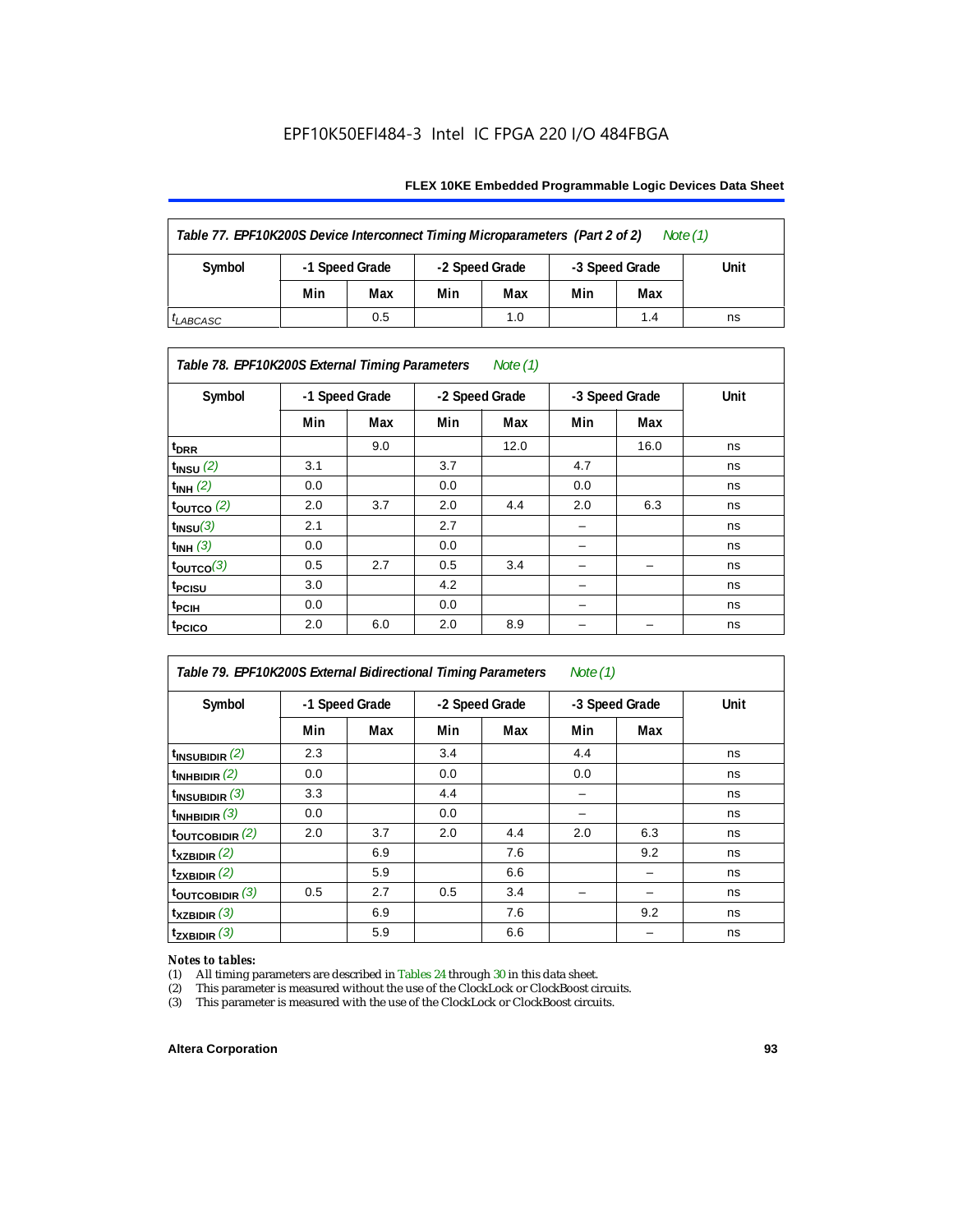| Power<br>Consumption | The supply power (P) for FLEX 10KE devices can be calculated with the<br>following equation:                                                                                                                                                                                                                                                                                                                                 |                |  |  |  |  |
|----------------------|------------------------------------------------------------------------------------------------------------------------------------------------------------------------------------------------------------------------------------------------------------------------------------------------------------------------------------------------------------------------------------------------------------------------------|----------------|--|--|--|--|
|                      | $P = P_{INT} + P_{IO} = (I_{COSTANDBY} + I_{CCACTIVE}) \times V_{CC} + P_{IO}$                                                                                                                                                                                                                                                                                                                                               |                |  |  |  |  |
|                      | The I <sub>CCACTIVE</sub> value depends on the switching frequency and the<br>application logic. This value is calculated based on the amount of current<br>that each LE typically consumes. The $P_{IO}$ value, which depends on the<br>device output load characteristics and switching frequency, can be<br>calculated using the guidelines given in Application Note 74 (Evaluating<br><b>Power for Altera Devices).</b> |                |  |  |  |  |
|                      | Compared to the rest of the device, the embedded array consumes a<br>negligible amount of power. Therefore, the embedded array can be<br>ignored when calculating supply current.                                                                                                                                                                                                                                            |                |  |  |  |  |
|                      | The $I_{\text{CCACTIVE}}$ value can be calculated with the following equation:                                                                                                                                                                                                                                                                                                                                               |                |  |  |  |  |
|                      | $I_{\text{CCACTIVE}} = K \times f_{\text{MAX}} \times N \times \text{tog}_{\text{LC}} \times \frac{\mu A}{\text{MHz} \times \text{LE}}$                                                                                                                                                                                                                                                                                      |                |  |  |  |  |
|                      | Where:                                                                                                                                                                                                                                                                                                                                                                                                                       |                |  |  |  |  |
|                      | $=$ Maximum operating frequency in MHz<br>$f_{MAX}$<br>N<br>= Total number of LEs used in the device                                                                                                                                                                                                                                                                                                                         |                |  |  |  |  |
|                      | Average percent of LEs toggling at each clock<br>$\log_{LC}$<br>$=$<br>(typically 12.5%)                                                                                                                                                                                                                                                                                                                                     |                |  |  |  |  |
|                      | K<br>Constant<br>$=$                                                                                                                                                                                                                                                                                                                                                                                                         |                |  |  |  |  |
|                      | Table 80 provides the constant (K) values for FLEX 10KE devices.                                                                                                                                                                                                                                                                                                                                                             |                |  |  |  |  |
|                      | Table 80. FLEX 10KE K Constant Values                                                                                                                                                                                                                                                                                                                                                                                        |                |  |  |  |  |
|                      | Device                                                                                                                                                                                                                                                                                                                                                                                                                       | <b>K Value</b> |  |  |  |  |
|                      | EPF10K30E                                                                                                                                                                                                                                                                                                                                                                                                                    | 4.5            |  |  |  |  |
|                      | EPF10K50E                                                                                                                                                                                                                                                                                                                                                                                                                    | 4.8            |  |  |  |  |
|                      | <b>EPF10K50S</b>                                                                                                                                                                                                                                                                                                                                                                                                             | 4.5            |  |  |  |  |
|                      | EPF10K100E                                                                                                                                                                                                                                                                                                                                                                                                                   | 4.5            |  |  |  |  |
|                      | EPF10K130E                                                                                                                                                                                                                                                                                                                                                                                                                   | 4.6            |  |  |  |  |
|                      | EPF10K200E                                                                                                                                                                                                                                                                                                                                                                                                                   | 4.8            |  |  |  |  |
|                      | EPF10K200S                                                                                                                                                                                                                                                                                                                                                                                                                   | 4.6            |  |  |  |  |

This calculation provides an  $\rm I_{CC}$  estimate based on typical conditions with no output load. The actual I $_{\rm CC}$  should be verified during operation because this measurement is sensitive to the actual pattern in the device and the environmental operating conditions.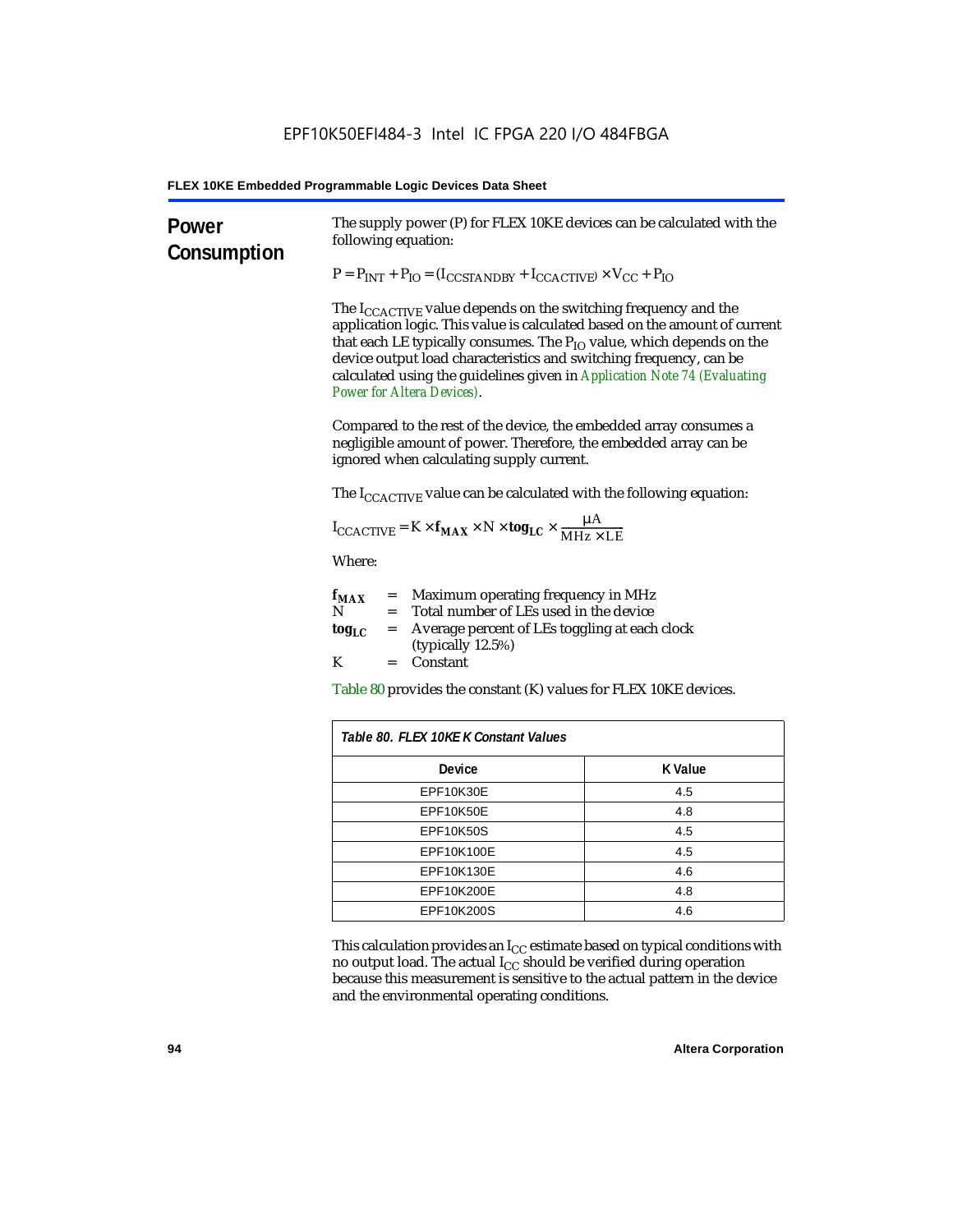To better reflect actual designs, the power model (and the constant K in the power calculation equations) for continuous interconnect FLEX devices assumes that LEs drive FastTrack Interconnect channels. In contrast, the power model of segmented FPGAs assumes that all LEs drive only one short interconnect segment. This assumption may lead to inaccurate results when compared to measured power consumption for actual designs in segmented FPGAs.

Figure 31 shows the relationship between the current and operating frequency of FLEX 10KE devices.



*Figure 31. FLEX 10KE I<sub>CCACTIVE</sub> vs. Operating Frequency (Part 1 of 2)*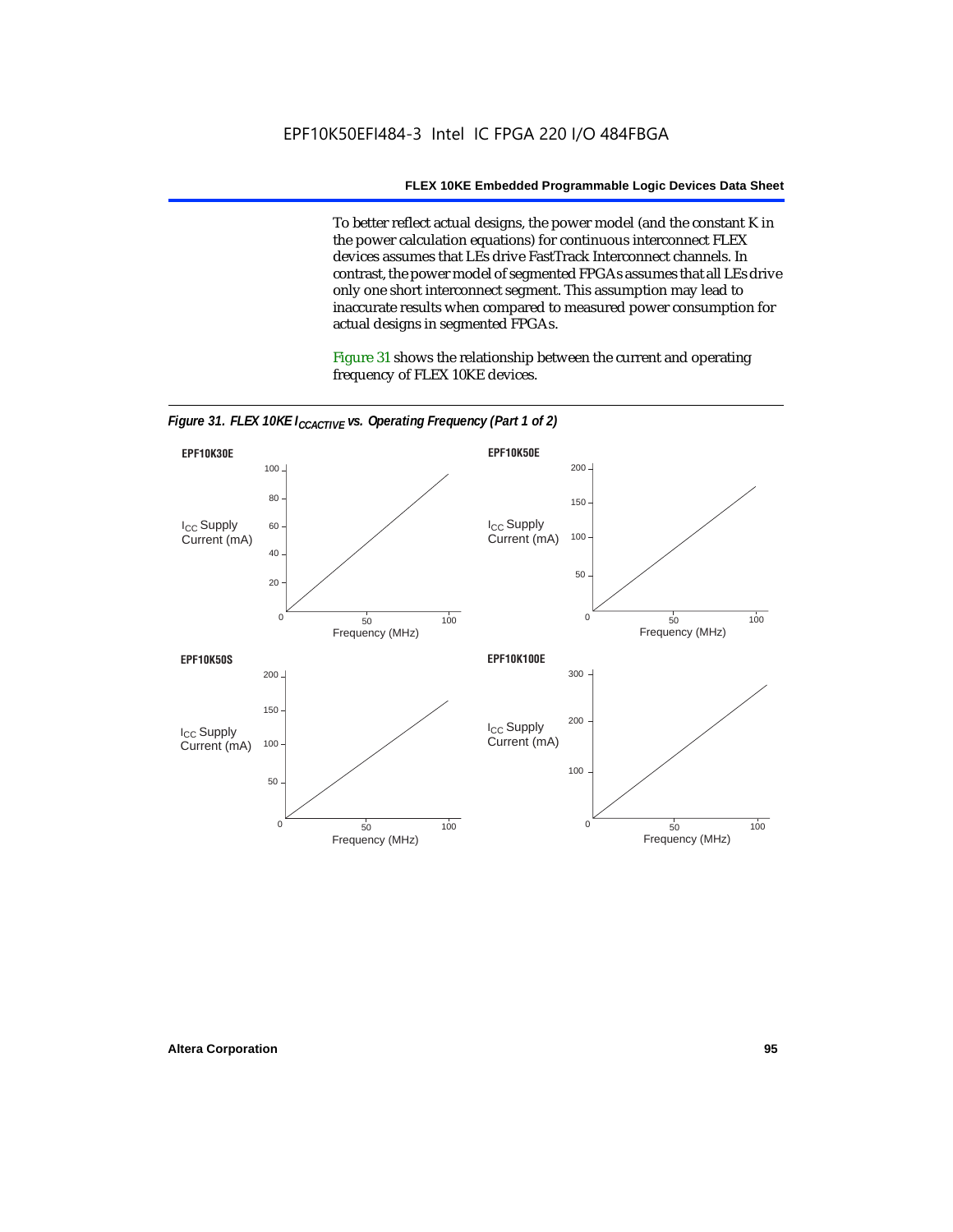

#### *Figure 31. FLEX 10KE I<sub>CCACTIVE</sub> vs. Operating Frequency (Part 2 of 2)*

# **Configuration & Operation**

The FLEX 10KE architecture supports several configuration schemes. This section summarizes the device operating modes and available device configuration schemes.

# **Operating Modes**

The FLEX 10KE architecture uses SRAM configuration elements that require configuration data to be loaded every time the circuit powers up. The process of physically loading the SRAM data into the device is called *configuration.* Before configuration, as  $V_{CC}$  rises, the device initiates a Power-On Reset (POR). This POR event clears the device and prepares it for configuration. The FLEX 10KE POR time does not exceed 50 µs.

When configuring with a configuration device, refer to the respective configuration device data sheet for POR timing information.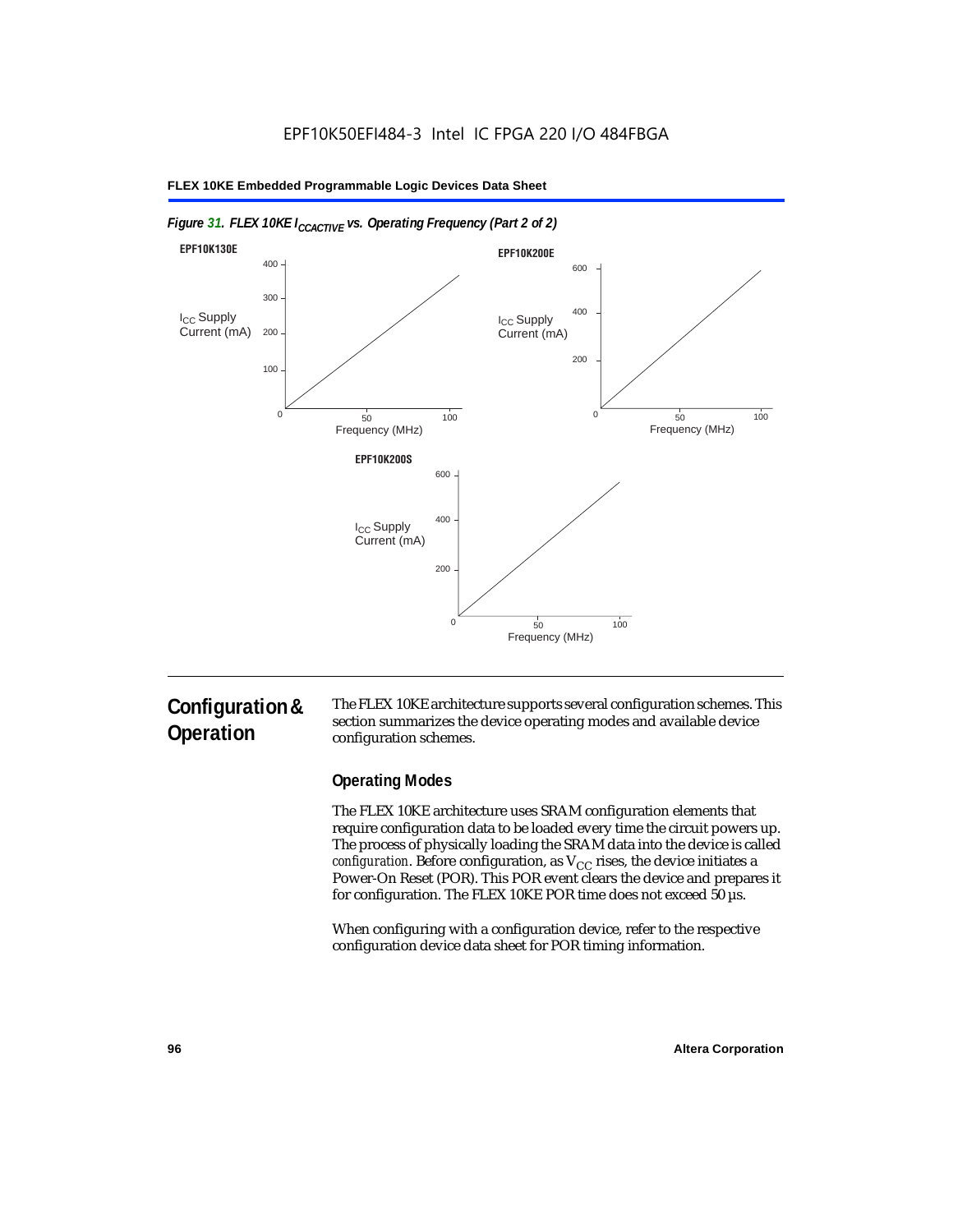During initialization, which occurs immediately after configuration, the device resets registers, enables I/O pins, and begins to operate as a logic device. The I/O pins are tri-stated during power-up, and before and during configuration. Together, the configuration and initialization processes are called *command mode*; normal device operation is called *user mode*.

SRAM configuration elements allow FLEX 10KE devices to be reconfigured in-circuit by loading new configuration data into the device. Real-time reconfiguration is performed by forcing the device into command mode with a device pin, loading different configuration data, reinitializing the device, and resuming user-mode operation. The entire reconfiguration process requires less than 85 ms and can be used to reconfigure an entire system dynamically. In-field upgrades can be performed by distributing new configuration files.

Before and during configuration, all I/O pins (except dedicated inputs, clock, or configuration pins) are pulled high by a weak pull-up resistor.

#### **Programming Files**

Despite being function- and pin-compatible, FLEX 10KE devices are not programming- or configuration file-compatible with FLEX 10K or FLEX 10KA devices. A design therefore must be recompiled before it is transferred from a FLEX 10K or FLEX 10KA device to an equivalent FLEX 10KE device. This recompilation should be performed both to create a new programming or configuration file and to check design timing in FLEX 10KE devices, which has different timing characteristics than FLEX 10K or FLEX 10KA devices.

FLEX 10KE devices are generally pin-compatible with equivalent FLEX 10KA devices. In some cases, FLEX 10KE devices have fewer I/O pins than the equivalent FLEX 10KA devices. Table 81 shows which FLEX 10KE devices have fewer I/O pins than equivalent FLEX 10KA devices. However, power, ground, JTAG, and configuration pins are the same on FLEX 10KA and FLEX 10KE devices, enabling migration from a FLEX 10KA design to a FLEX 10KE design.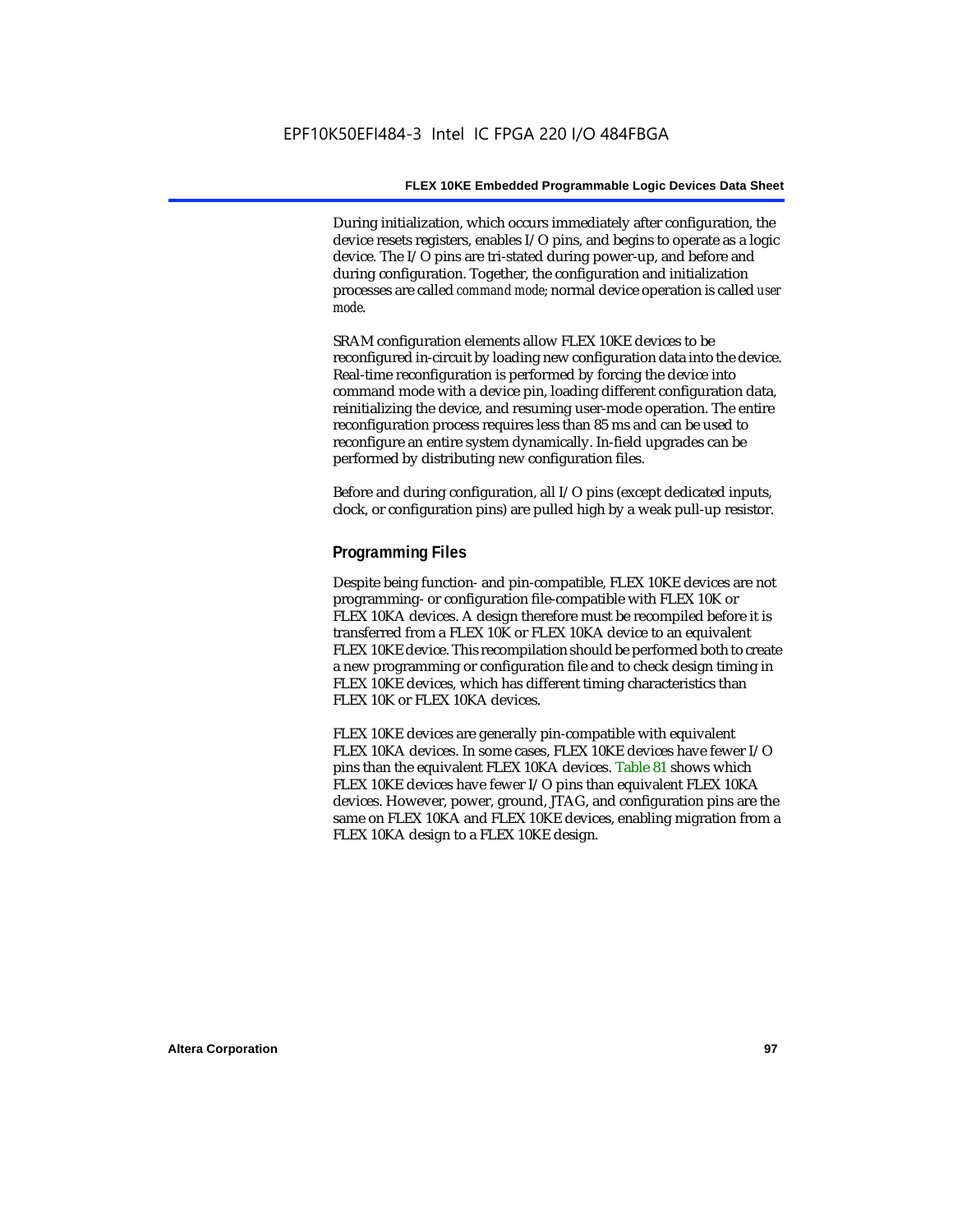Additionally, the Altera software offers several features that help plan for future device migration by preventing the use of conflicting I/O pins.

| Table 81. I/O Counts for FLEX 10KA & FLEX 10KE Devices |           |                |           |  |
|--------------------------------------------------------|-----------|----------------|-----------|--|
| <b>FLEX 10KA</b>                                       |           | FI FX 10KF     |           |  |
| <b>Device</b>                                          | I/O Count | Device         | I/O Count |  |
| EPF10K30AF256                                          | 191       | EPF10K30EF256  | 176       |  |
| EPF10K30AF484                                          | 246       | EPF10K30EF484  | 220       |  |
| EPF10K50VB356                                          | 274       | EPF10K50SB356  | 220       |  |
| EPF10K50VF484                                          | 291       | EPF10K50EF484  | 254       |  |
| EPF10K50VF484                                          | 291       | EPF10K50SF484  | 254       |  |
| EPF10K100AF484                                         | 369       | EPF10K100EF484 | 338       |  |

# **Configuration Schemes**

The configuration data for a FLEX 10KE device can be loaded with one of five configuration schemes (see Table 82), chosen on the basis of the target application. An EPC1, EPC2, or EPC16 configuration device, intelligent controller, or the JTAG port can be used to control the configuration of a FLEX 10KE device, allowing automatic configuration on system power-up.

Multiple FLEX 10KE devices can be configured in any of the five configuration schemes by connecting the configuration enable (nCE) and configuration enable output (nCEO) pins on each device. Additional FLEX 10K, FLEX 10KA, FLEX 10KE, and FLEX 6000 devices can be configured in the same serial chain.

| Table 82. Data Sources for FLEX 10KE Configuration |                                                                                                     |  |  |
|----------------------------------------------------|-----------------------------------------------------------------------------------------------------|--|--|
| <b>Configuration Scheme</b>                        | Data Source                                                                                         |  |  |
| Configuration device                               | EPC1, EPC2, or EPC16 configuration device                                                           |  |  |
| Passive serial (PS)                                | BitBlaster, ByteBlasterMV, or MasterBlaster download cables,<br>or serial data source               |  |  |
| Passive parallel asynchronous (PPA)                | Parallel data source                                                                                |  |  |
| Passive parallel synchronous (PPS)                 | Parallel data source                                                                                |  |  |
| <b>JTAG</b>                                        | BitBlaster or ByteBlasterMV download cables, or<br>microprocessor with a Jam STAPL file or JBC file |  |  |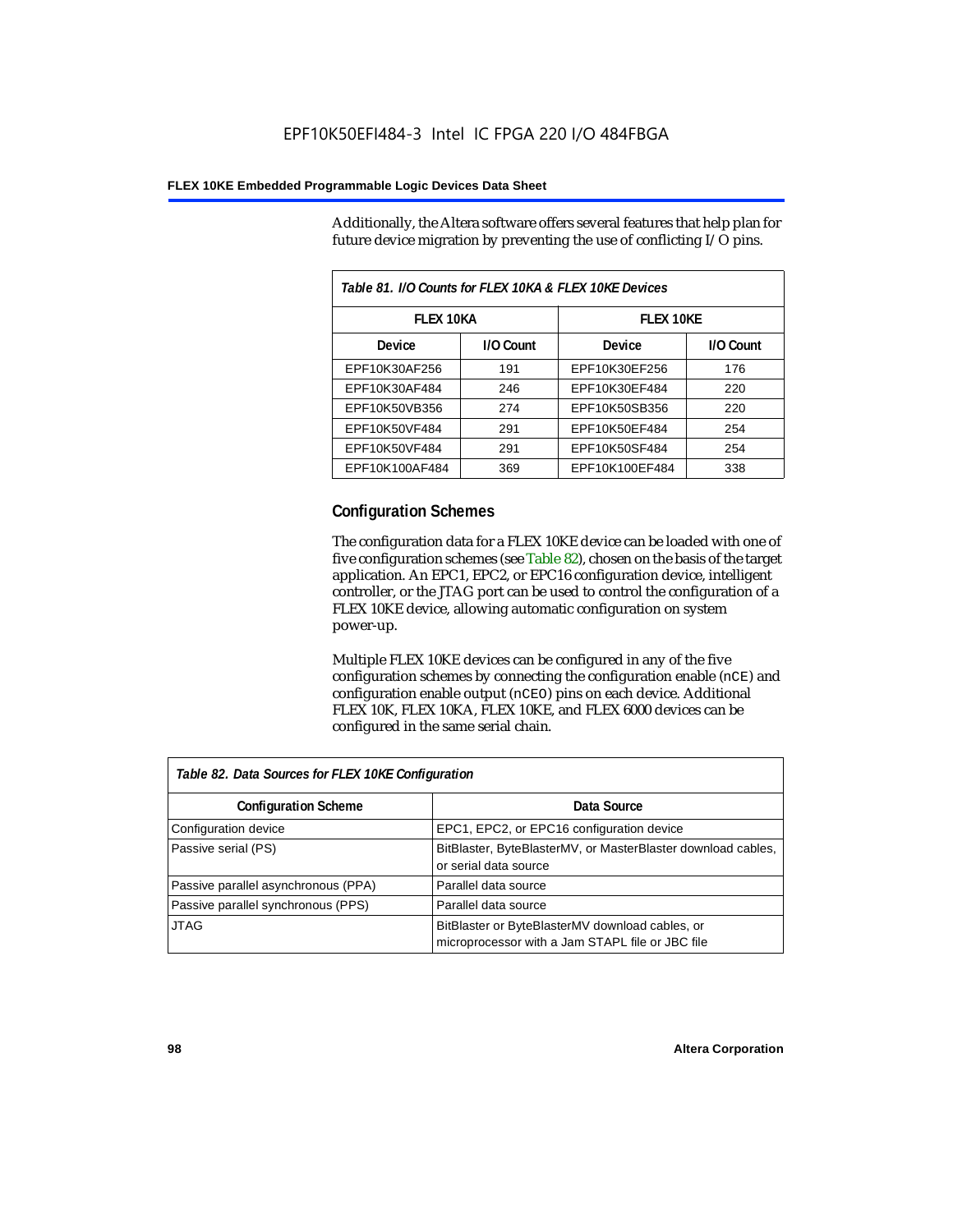| FLEX 10KE Embedded Programmable Logic Devices Data Sheet |  |
|----------------------------------------------------------|--|
|----------------------------------------------------------|--|

| <b>Device</b><br><b>Pin-Outs</b>  | See the Altera web site (http://www.altera.com) or the Altera Digital<br>Library for pin-out information.                                                  |  |
|-----------------------------------|------------------------------------------------------------------------------------------------------------------------------------------------------------|--|
| <b>Revision</b><br><b>History</b> | The information contained in the FLEX 10KE Embedded Programmable Logic<br>Data Sheet version 2.5 supersedes information published in previous<br>versions. |  |
|                                   | Version 2.5                                                                                                                                                |  |
|                                   | The following changes were made to the <i>FLEX 10KE Embedded</i><br><b>Programmable Logic Data Sheet version 2.5:</b>                                      |  |
|                                   | <i>Note (1)</i> added to Figure 23.<br>Text added to "I/O Element" section on page 34.<br><b>Updated Table 22.</b>                                         |  |
|                                   | Version 2.4                                                                                                                                                |  |
|                                   | The following changes were made to the <i>FLEX 10KE Embedded</i>                                                                                           |  |

The following changes were made to the *FLEX 10KE Embedded Programmable Logic Data Sheet* version 2.4: updated text on page 34 and page 63.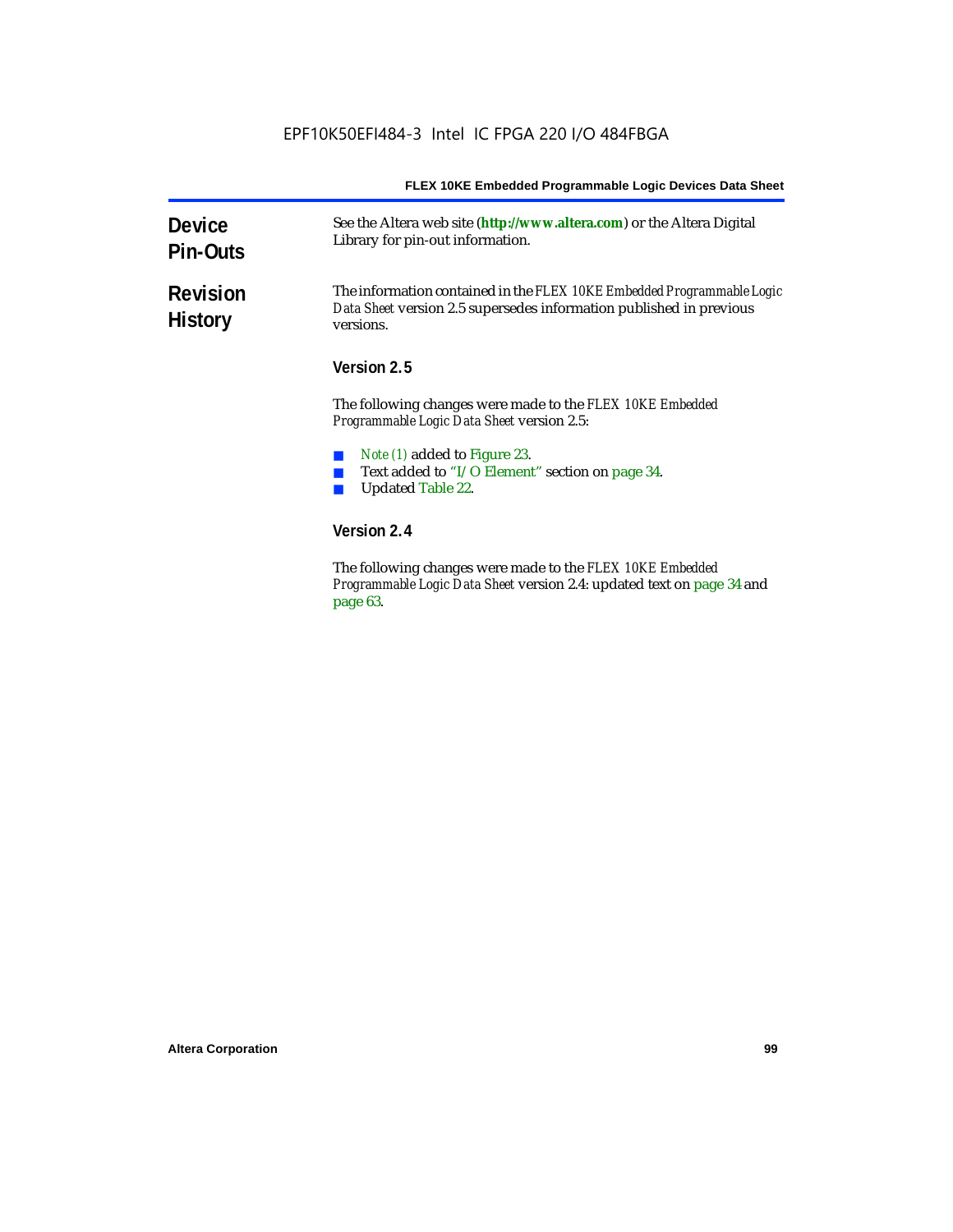

101 Innovation Drive San Jose, CA 95134 (408) 544-7000 http://www.altera.com Applications Hotline: (800) 800-EPLD Literature Services: lit\_req@altera.com

Copyright © 2003 Altera Corporation. All rights reserved. Altera, The Programmable Solutions Company, the stylized Altera logo, specific device designations, and all other words and logos that are identified as trademarks and/or service marks are, unless noted otherwise, the trademarks and service marks of Altera Corporation in the U.S. and other countries. All other product or service names are the property of their respective holders. Altera products are protected under numerous U.S. and foreign patents and pending

applications, maskwork rights, and copyrights. Altera warrants performance of its semiconductor products to current specifications in accordance with Altera's standard warranty, but reserves the right to make changes to any products and services at any time without notice. Altera assumes no responsibility or liability arising out of the application or use of any information, product, or service described herein except as expressly agreed to in writing by Altera Corporation. Altera customers are advised to obtain the latest version of device specifications before relying on any published information and before placing orders for products or services.



**100 Altera Corporation**